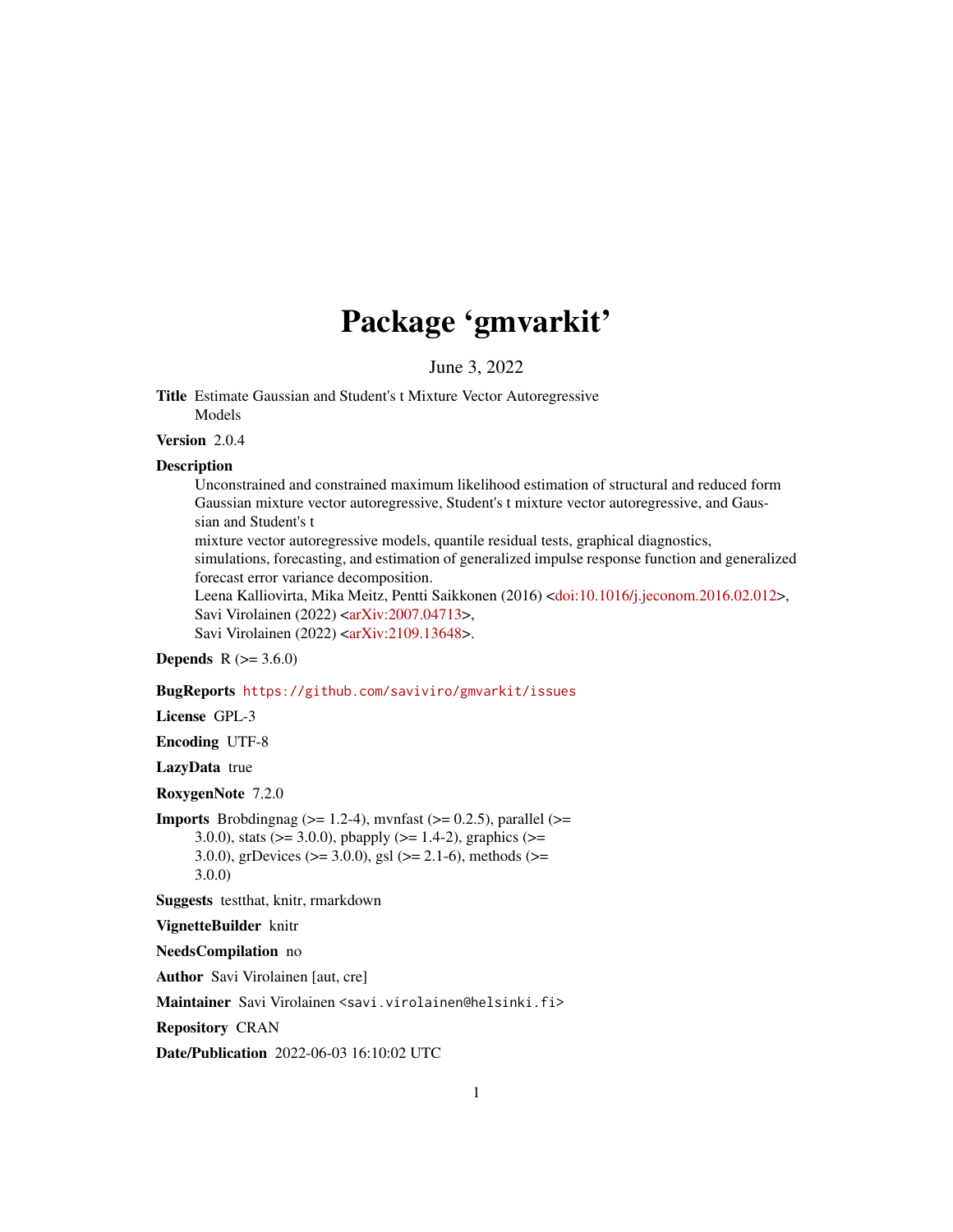# R topics documented:

|                  |  |  |  |  |  |  |  |  |  |  |  |  |  | 3              |
|------------------|--|--|--|--|--|--|--|--|--|--|--|--|--|----------------|
|                  |  |  |  |  |  |  |  |  |  |  |  |  |  | $\overline{4}$ |
|                  |  |  |  |  |  |  |  |  |  |  |  |  |  | 6              |
|                  |  |  |  |  |  |  |  |  |  |  |  |  |  | $\overline{7}$ |
|                  |  |  |  |  |  |  |  |  |  |  |  |  |  | 9              |
|                  |  |  |  |  |  |  |  |  |  |  |  |  |  | 13             |
|                  |  |  |  |  |  |  |  |  |  |  |  |  |  | 17             |
|                  |  |  |  |  |  |  |  |  |  |  |  |  |  | 19             |
|                  |  |  |  |  |  |  |  |  |  |  |  |  |  | 20             |
|                  |  |  |  |  |  |  |  |  |  |  |  |  |  | 21             |
|                  |  |  |  |  |  |  |  |  |  |  |  |  |  | 24             |
|                  |  |  |  |  |  |  |  |  |  |  |  |  |  | 25             |
|                  |  |  |  |  |  |  |  |  |  |  |  |  |  | 28             |
| GAfit            |  |  |  |  |  |  |  |  |  |  |  |  |  | -33            |
|                  |  |  |  |  |  |  |  |  |  |  |  |  |  | - 40           |
|                  |  |  |  |  |  |  |  |  |  |  |  |  |  | - 40           |
|                  |  |  |  |  |  |  |  |  |  |  |  |  |  | -41            |
|                  |  |  |  |  |  |  |  |  |  |  |  |  |  | - 42           |
|                  |  |  |  |  |  |  |  |  |  |  |  |  |  | - 43           |
|                  |  |  |  |  |  |  |  |  |  |  |  |  |  | 45             |
| <b>GIRF</b>      |  |  |  |  |  |  |  |  |  |  |  |  |  |                |
|                  |  |  |  |  |  |  |  |  |  |  |  |  |  | - 52           |
|                  |  |  |  |  |  |  |  |  |  |  |  |  |  |                |
|                  |  |  |  |  |  |  |  |  |  |  |  |  |  |                |
|                  |  |  |  |  |  |  |  |  |  |  |  |  |  | 57             |
|                  |  |  |  |  |  |  |  |  |  |  |  |  |  | 58             |
|                  |  |  |  |  |  |  |  |  |  |  |  |  |  | 64             |
|                  |  |  |  |  |  |  |  |  |  |  |  |  |  |                |
|                  |  |  |  |  |  |  |  |  |  |  |  |  |  |                |
|                  |  |  |  |  |  |  |  |  |  |  |  |  |  | 72             |
|                  |  |  |  |  |  |  |  |  |  |  |  |  |  | 74             |
|                  |  |  |  |  |  |  |  |  |  |  |  |  |  | 78             |
|                  |  |  |  |  |  |  |  |  |  |  |  |  |  | 79             |
|                  |  |  |  |  |  |  |  |  |  |  |  |  |  | 80             |
|                  |  |  |  |  |  |  |  |  |  |  |  |  |  |                |
|                  |  |  |  |  |  |  |  |  |  |  |  |  |  |                |
|                  |  |  |  |  |  |  |  |  |  |  |  |  |  | 85             |
|                  |  |  |  |  |  |  |  |  |  |  |  |  |  | 87             |
|                  |  |  |  |  |  |  |  |  |  |  |  |  |  | 88             |
| print.gsmvarpred |  |  |  |  |  |  |  |  |  |  |  |  |  | 88             |
| print.gsmvarsum  |  |  |  |  |  |  |  |  |  |  |  |  |  | 89             |
|                  |  |  |  |  |  |  |  |  |  |  |  |  |  | 90             |
|                  |  |  |  |  |  |  |  |  |  |  |  |  |  | 90             |
|                  |  |  |  |  |  |  |  |  |  |  |  |  |  | 91             |
|                  |  |  |  |  |  |  |  |  |  |  |  |  |  | 94             |
| random ind2      |  |  |  |  |  |  |  |  |  |  |  |  |  | 95             |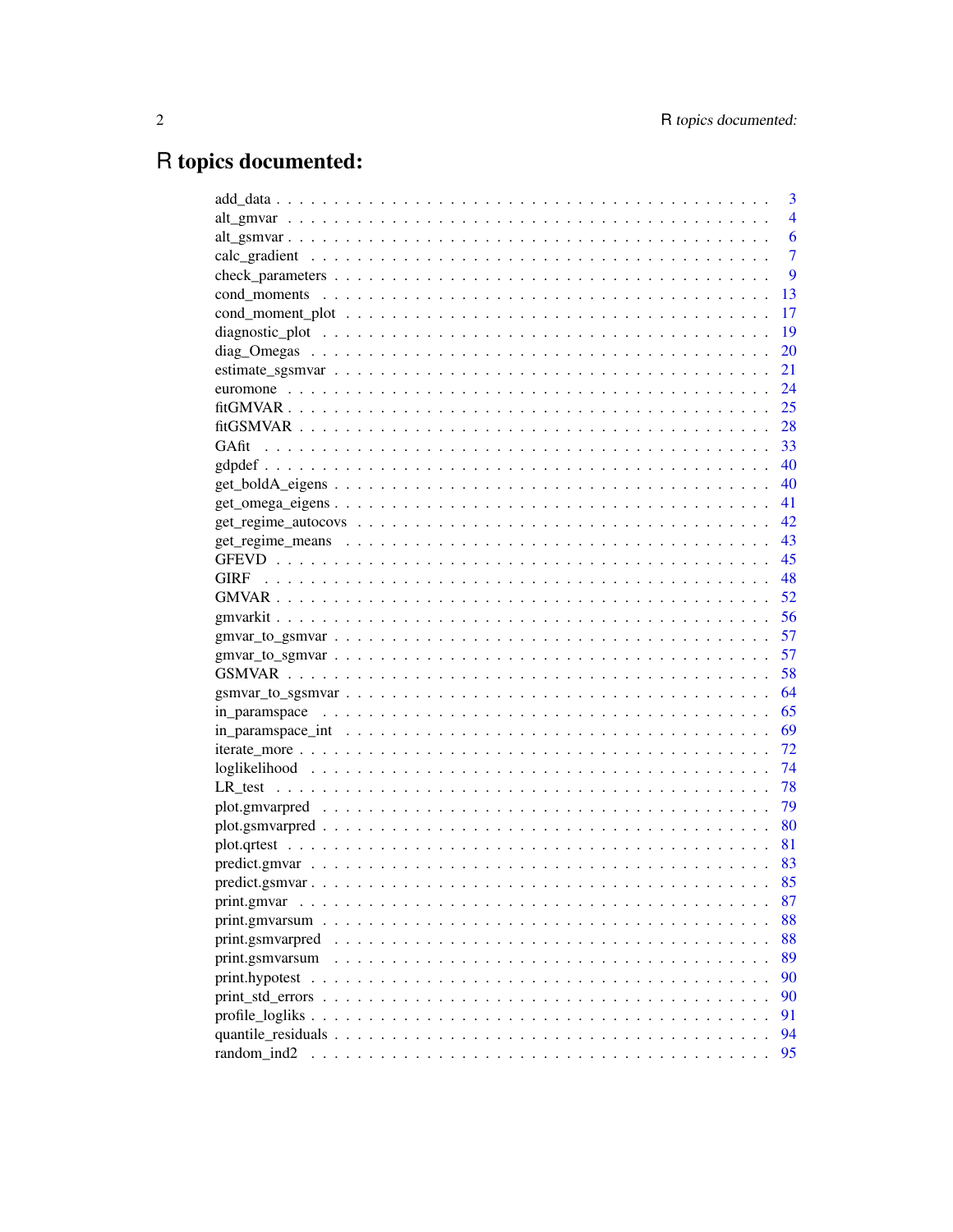<span id="page-2-0"></span>

| Index | 118 |
|-------|-----|

add\_data *Add data to an object of class 'gsmvar' defining a GMVAR, StMVAR, or G-StMVAR model*

# Description

add\_data adds or updates data to object of class 'gsmvar' that defines a GMVAR, StMVAR, or G-StMVAR model. Also calculates mixing weights and quantile residuals accordingly.

#### Usage

```
add_data(data, gsmvar, calc_cond_moments = TRUE, calc_std_errors = FALSE)
```
# Arguments

| data              | a matrix or class 'ts' object with $d>1$ columns. Each column is taken to repre-<br>sent a univariate time series. NA values are not supported. |
|-------------------|-------------------------------------------------------------------------------------------------------------------------------------------------|
| gsmvar            | an object of class 'gsmvar', typically created with fitGSMVAR or GSMVAR.                                                                        |
| calc_cond_moments |                                                                                                                                                 |
|                   | should conditional means and covariance matrices should be calculated? Default<br>is TRUE if the model contains data and FALSE otherwise.       |
| calc_std_errors   |                                                                                                                                                 |
|                   | chould enveyweate standard errors he coloulated?                                                                                                |

should approximate standard errors be calculated?

# Value

Returns an object of class 'gsmvar' defining the specified GSMVAR, StMVAR, or G-StMVAR model with the data added to the model. If the object already contained data, the data will be updated.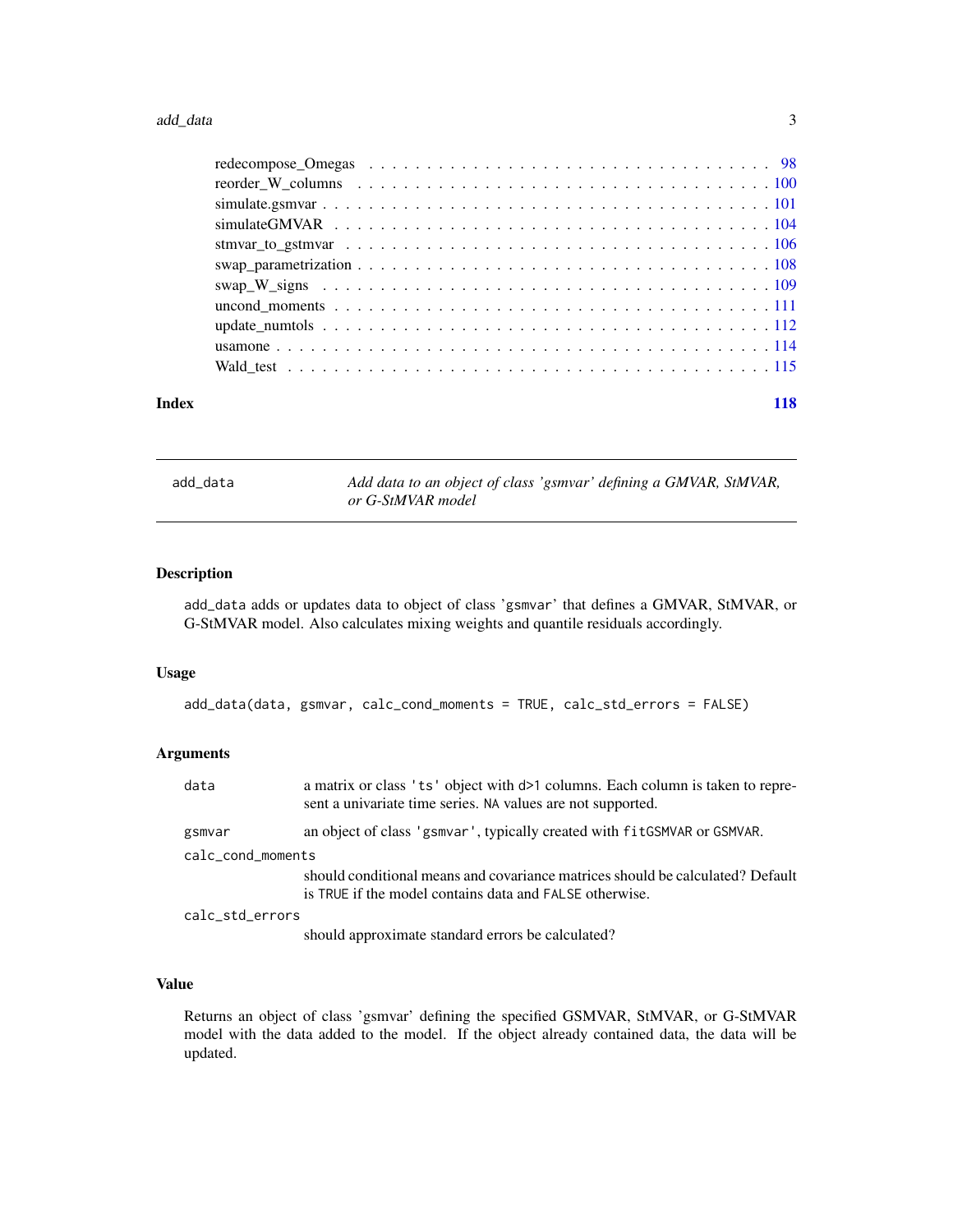#### <span id="page-3-0"></span>References

- Kalliovirta L., Meitz M. and Saikkonen P. 2016. Gaussian mixture vector autoregression. *Journal of Econometrics*, 192, 485-498.
- Virolainen S. 2022. Structural Gaussian mixture vector autoregressive model with application to the asymmetric effects of monetary policy shocks. Unpublished working paper, available as arXiv:2007.04713.
- Virolainen S. 2022. Gaussian and Student's t mixture vector autoregressive model with application to the asymmetric effects of monetary policy shocks in the Euro area. Unpublished working paper, available as arXiv:2109.13648.

#### See Also

[fitGSMVAR](#page-27-1), [GSMVAR](#page-57-1), [iterate\\_more](#page-71-1), [update\\_numtols](#page-111-1)

#### Examples

```
# GMVAR(1, 2), d=2 model:
params12 <- c(0.55, 0.112, 0.344, 0.055, -0.009, 0.718, 0.319, 0.005,
  0.03, 0.619, 0.173, 0.255, 0.017, -0.136, 0.858, 1.185, -0.012,
  0.136, 0.674)
mod12 <- GSMVAR(p=1, M=2, d=2, params=params12)
mod12
mod12_2 <- add_data(gdpdef, mod12)
mod12_2
# StMVAR(1, 2), d=2 model:
mod12t <- GSMVAR(p=1, M=2, d=2, params=c(params12, 10, 12), model="StMVAR")
mod12t
mod12t_2 <- add_data(gdpdef, mod12t)
mod12t_2
# Structural GMVAR(2, 2), d=2 model identified with sign-constraints:
params22s <- c(0.36, 0.121, 0.484, 0.072, 0.223, 0.059, -0.151, 0.395,
  0.406, -0.005, 0.083, 0.299, 0.218, 0.02, -0.119, 0.722, 0.093, 0.032,
  0.044, 0.191, 0.057, 0.172, -0.46, 0.016, 3.518, 5.154, 0.58)
W_22 <- matrix(c(1, 1, -1, 1), nrow=2, byrow=FALSE)
mod22s <- GSMVAR(p=2, M=2, d=2, params=params22s, structural_pars=list(W=W_22))
mod22s
mod22s_2 <- add_data(gdpdef, mod22s)
mod22s_2
```
alt\_gmvar *DEPRECATED! USE THE FUNCTION alt\_gsmvar INSTEAD! Construct a GMVAR model based on results from an arbitrary estimation round of* fitGSMVAR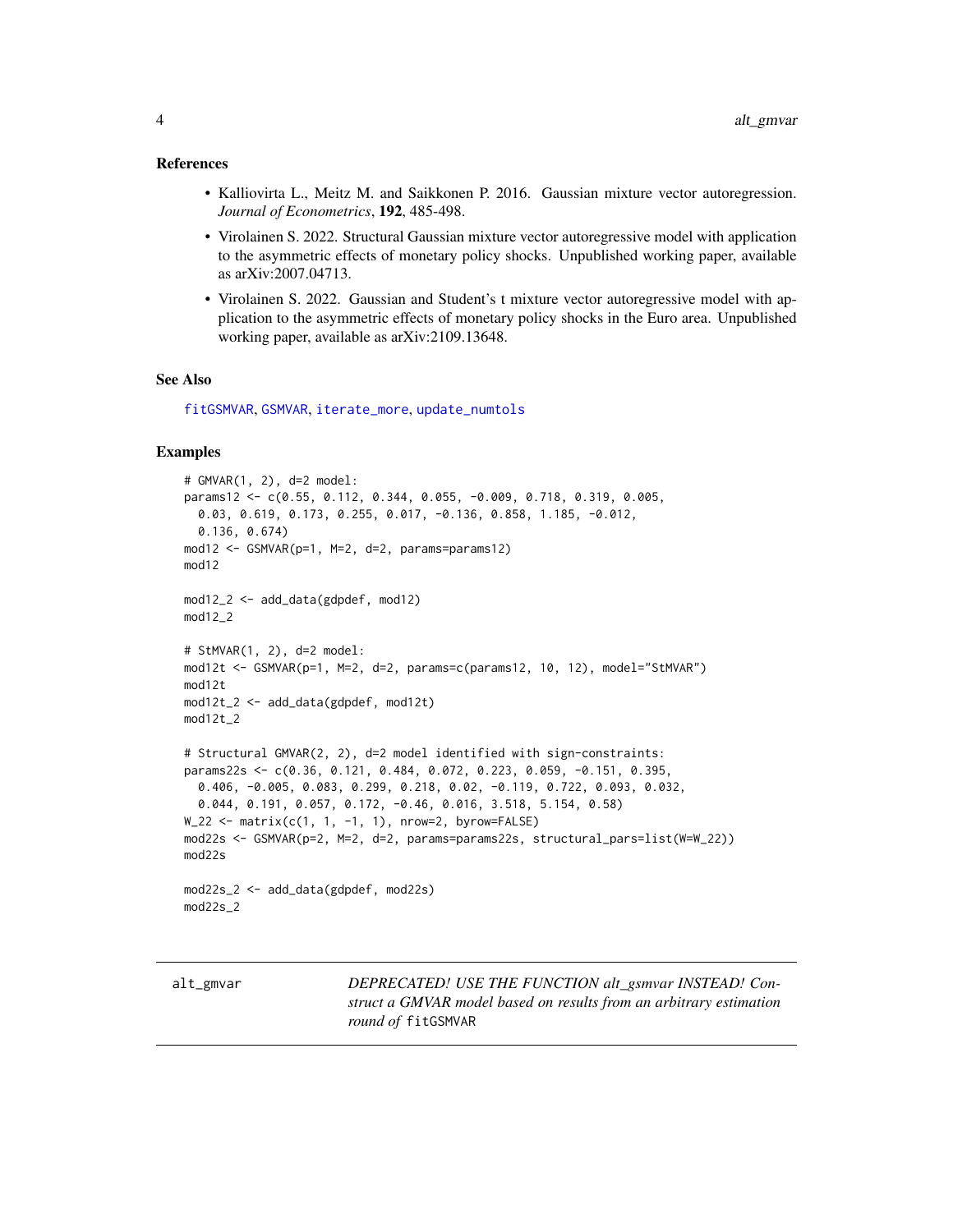#### alt\_gmvar 5

#### Description

DEPRECATED! USE THE FUNCTION alt\_gsmvar INSTEAD! alt\_gsmvar constructs a GMVAR model based on results from an arbitrary estimation round of fitGSMVAR.

#### Usage

```
alt_gmvar(
  gmvar,
  which_round = 1,
  which_largest,
  calc_cond_moments = TRUE,
  calc_std_errors = TRUE
)
```
# Arguments

| gmvar             | object of class 'gmvar'                                                                                                                                                                                                                                                                                             |
|-------------------|---------------------------------------------------------------------------------------------------------------------------------------------------------------------------------------------------------------------------------------------------------------------------------------------------------------------|
| which_round       | based on which estimation round should the model be constructed? An integer<br>value in 1,, ncalls.                                                                                                                                                                                                                 |
| which_largest     | based on estimation round with which largest log-likelihood should the model be<br>constructed? An integer value in 1,, nealls. For example, which_largest=2<br>would take the second largest log-likelihood and construct the model based on<br>the corresponding estimates. If used, then which round is ignored. |
| calc_cond_moments |                                                                                                                                                                                                                                                                                                                     |
|                   | should conditional means and covariance matrices should be calculated? Default<br>is TRUE if the model contains data and FALSE otherwise.                                                                                                                                                                           |
| calc_std_errors   |                                                                                                                                                                                                                                                                                                                     |
|                   |                                                                                                                                                                                                                                                                                                                     |

should approximate standard errors be calculated?

# Details

It's sometimes useful to examine other estimates than the one with the highest log-likelihood. This function is wrapper around GSMVAR that picks the correct estimates from an object returned by fitGSMVAR.

# Value

Returns an object of class 'gsmvar' defining the specified reduced form or structural GMVAR, StMVAR, or G-StMVAR model. Can be used to work with other functions provided in gmvarkit.

Note that the first autocovariance/correlation matrix in \$uncond\_moments is for the lag zero, the second one for the lag one, etc.

### References

- Kalliovirta L., Meitz M. and Saikkonen P. 2016. Gaussian mixture vector autoregression. *Journal of Econometrics*, 192, 485-498.
- Kalliovirta L. and Saikkonen P. 2010. Reliable Residuals for Multivariate Nonlinear Time Series Models. *Unpublished Revision of HECER Discussion Paper No. 247*.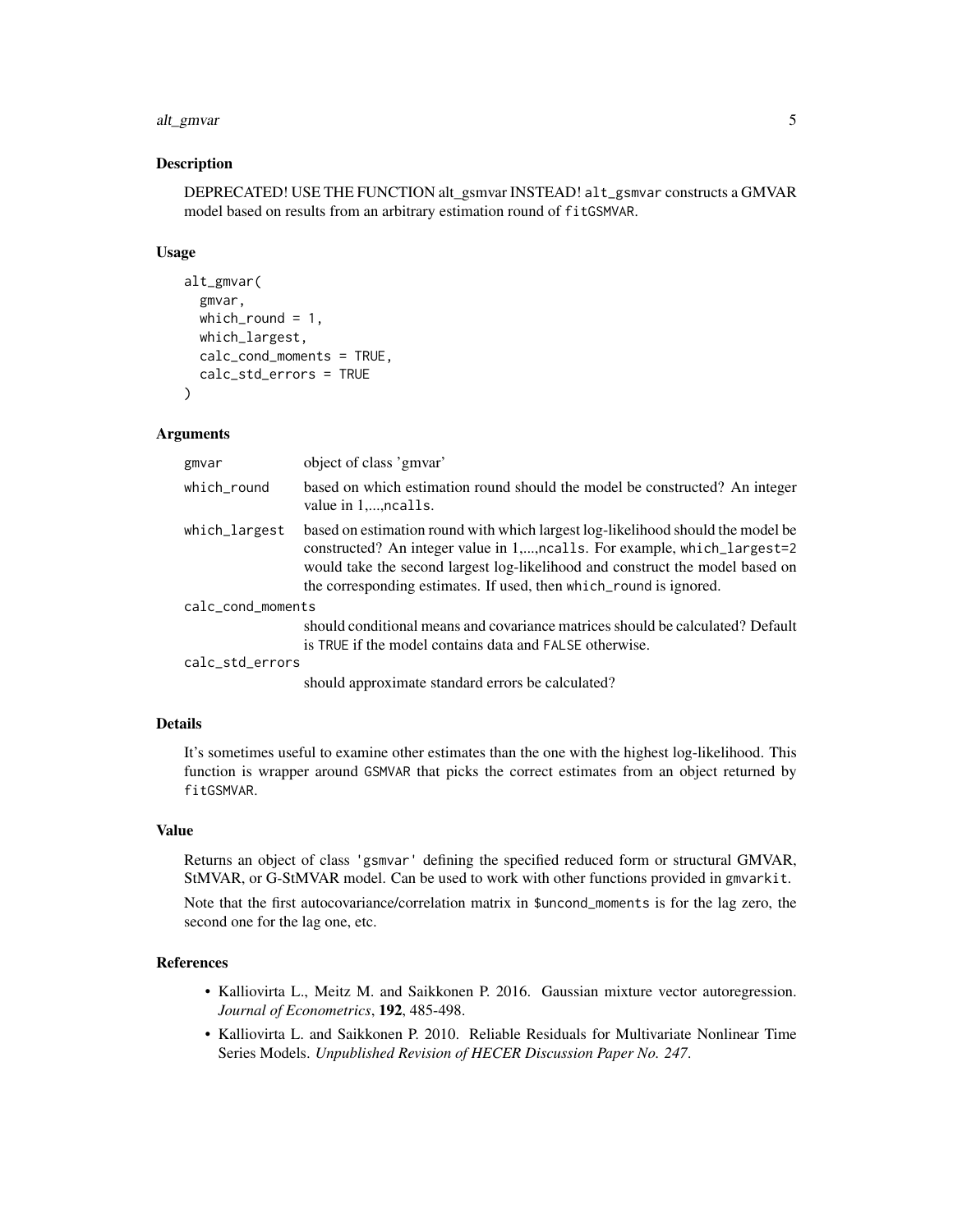- <span id="page-5-0"></span>• Virolainen S. 2022. Structural Gaussian mixture vector autoregressive model with application to the asymmetric effects of monetary policy shocks. Unpublished working paper, available as arXiv:2007.04713.
- Virolainen S. 2022. Gaussian and Student's t mixture vector autoregressive model with application to the asymmetric effects of monetary policy shocks in the Euro area. Unpublished working paper, available as arXiv:2109.13648.

# See Also

[alt\\_gsmvar](#page-5-1)

<span id="page-5-1"></span>alt\_gsmvar *Construct a GMVAR, StMVAR, or G-StMVAR model based on results from an arbitrary estimation round of* fitGSMVAR

# Description

alt\_gsmvar constructs a GMVAR, StMVAR, or G-StMVAR model based on results from an arbitrary estimation round of fitGSMVAR.

#### Usage

```
alt_gsmvar(
  gsmvar,
 which_round = 1,
 which_largest,
 calc_cond_moments = TRUE,
  calc_std_errors = TRUE
)
```
# Arguments

| gsmvar            | an object of class 'gsmvar', typically created with fitGSMVAR or GSMVAR.                                                                                                                                                                                                                                            |  |  |  |  |
|-------------------|---------------------------------------------------------------------------------------------------------------------------------------------------------------------------------------------------------------------------------------------------------------------------------------------------------------------|--|--|--|--|
| which round       | based on which estimation round should the model be constructed? An integer<br>value in 1,, ncalls.                                                                                                                                                                                                                 |  |  |  |  |
| which_largest     | based on estimation round with which largest log-likelihood should the model be<br>constructed? An integer value in 1,, nealls. For example, which_largest=2<br>would take the second largest log-likelihood and construct the model based on<br>the corresponding estimates. If used, then which_round is ignored. |  |  |  |  |
| calc_cond_moments |                                                                                                                                                                                                                                                                                                                     |  |  |  |  |
|                   | should conditional means and covariance matrices should be calculated? Default<br>is TRUE if the model contains data and FALSE otherwise.                                                                                                                                                                           |  |  |  |  |
| calc_std_errors   |                                                                                                                                                                                                                                                                                                                     |  |  |  |  |
|                   | should approximate standard errors be calculated?                                                                                                                                                                                                                                                                   |  |  |  |  |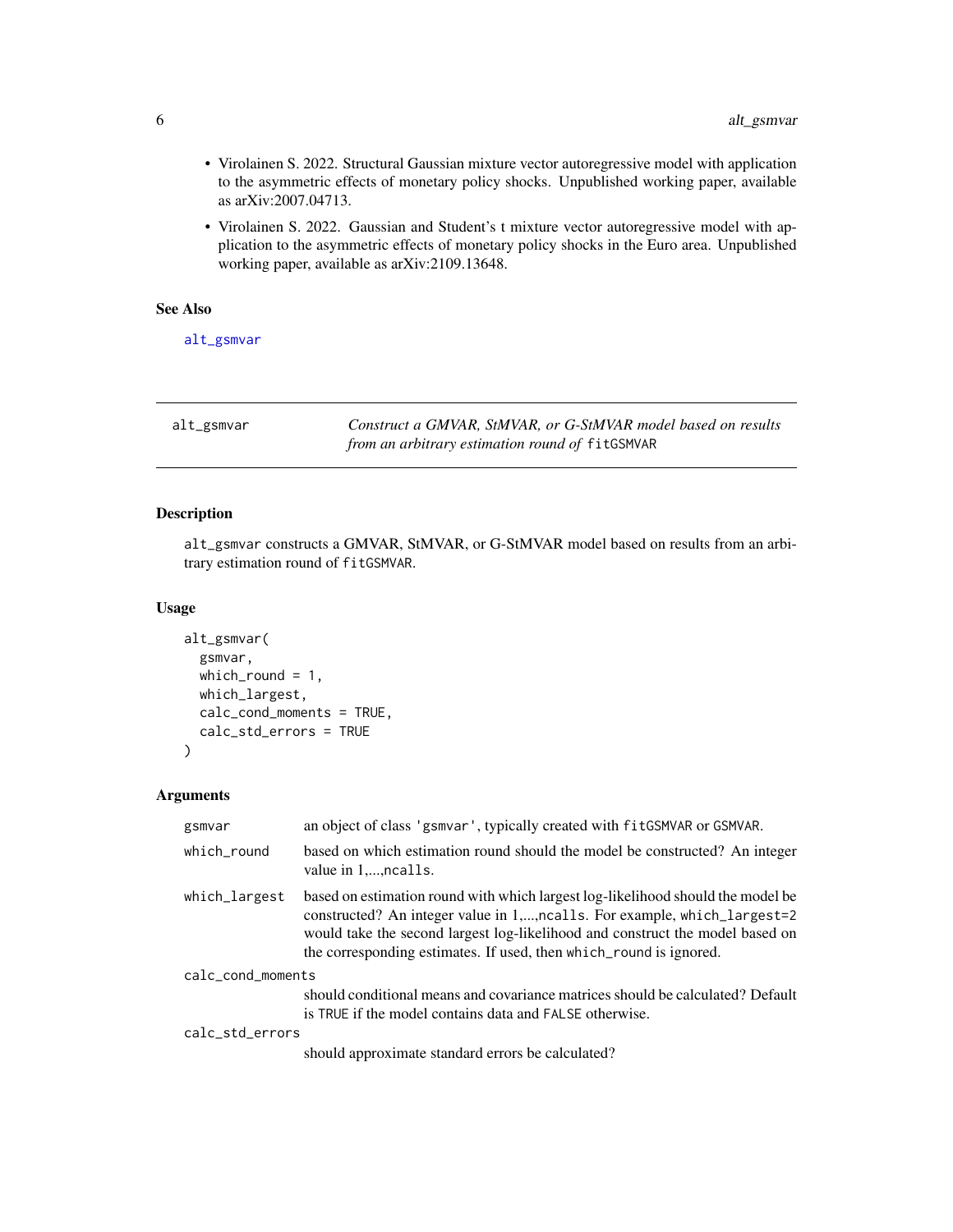# <span id="page-6-0"></span>**Details**

It's sometimes useful to examine other estimates than the one with the highest log-likelihood. This function is wrapper around GSMVAR that picks the correct estimates from an object returned by fitGSMVAR.

# Value

Returns an object of class 'gsmvar' defining the specified reduced form or structural GMVAR, StMVAR, or G-StMVAR model. Can be used to work with other functions provided in gmvarkit.

Note that the first autocovariance/correlation matrix in \$uncond\_moments is for the lag zero, the second one for the lag one, etc.

# References

- Kalliovirta L., Meitz M. and Saikkonen P. 2016. Gaussian mixture vector autoregression. *Journal of Econometrics*, 192, 485-498.
- Kalliovirta L. and Saikkonen P. 2010. Reliable Residuals for Multivariate Nonlinear Time Series Models. *Unpublished Revision of HECER Discussion Paper No. 247*.
- Virolainen S. 2022. Structural Gaussian mixture vector autoregressive model with application to the asymmetric effects of monetary policy shocks. Unpublished working paper, available as arXiv:2007.04713.
- Virolainen S. 2022. Gaussian and Student's t mixture vector autoregressive model with application to the asymmetric effects of monetary policy shocks in the Euro area. Unpublished working paper, available as arXiv:2109.13648.

# See Also

[fitGSMVAR](#page-27-1), [GSMVAR](#page-57-1), [iterate\\_more](#page-71-1), [update\\_numtols](#page-111-1)

# Examples

```
# GMVAR(1,2) model
fit12 <- fitGSMVAR(gdpdef, p=1, M=2, ncalls=2, seeds=4:5)
fit12
fit12_2 <- alt_gsmvar(fit12, which_largest=2)
fit12_2
```
<span id="page-6-1"></span>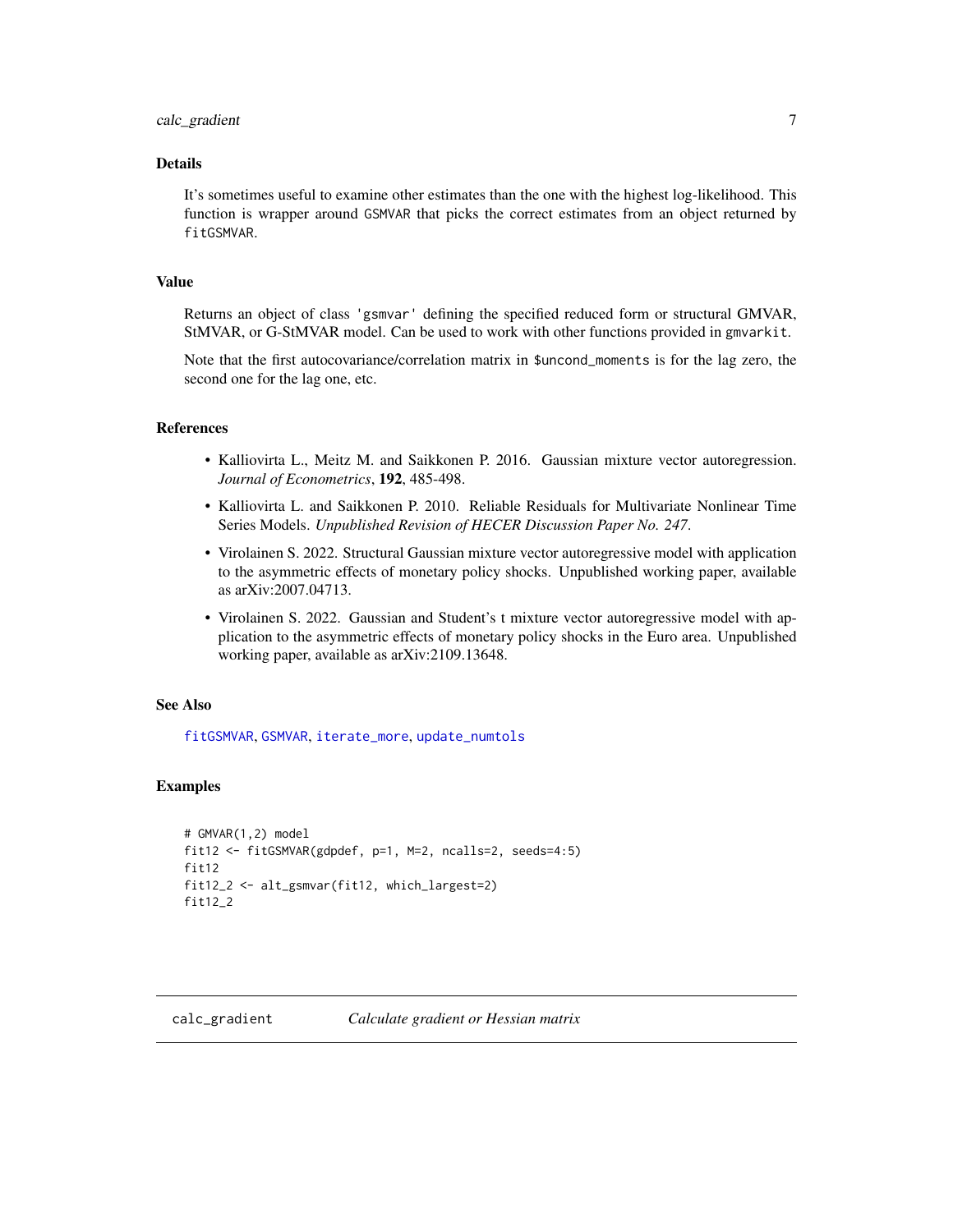#### Description

calc\_gradient or calc\_hessian calculates the gradient or Hessian matrix of the given function at the given point using central difference numerical approximation. get\_gradient or get\_hessian calculates the gradient or Hessian matrix of the log-likelihood function at the parameter estimates of a class 'gsmvar' object. get\_soc returns eigenvalues of the Hessian matrix, and get\_foc is the same as get\_gradient but named conveniently.

# Usage

```
calc_gradient(x, fn, h = 6e-06, varying_h = NULL, ...)
calc\_hessian(x, fn, h = 6e-06, varying_h = NULL, ...)get_gradient(gsmvar, custom_h = NULL)
get_hessian(gsmvar, custom_h = NULL)
get_foc(gsmvar, custom_h = NULL)
get_soc(gsmvar, custom_h = NULL)
```
#### Arguments

| x         | a numeric vector specifying the point where the gradient or Hessian should be<br>calculated.                                                                                                                                                       |
|-----------|----------------------------------------------------------------------------------------------------------------------------------------------------------------------------------------------------------------------------------------------------|
| fn        | a function that takes in argument $x$ as the <b>first</b> argument.                                                                                                                                                                                |
| h         | difference used to approximate the derivatives.                                                                                                                                                                                                    |
| varving_h | a numeric vector with the same length as x specifying the difference h for each<br>dimension separately. If NULL (default), then the difference given as parameter<br>h will be used for all dimensions.                                           |
| $\ddots$  | other arguments passed to fn                                                                                                                                                                                                                       |
| gsmvar    | an object of class 'gsmvar', typically created with fit GSMVAR or GSMVAR.                                                                                                                                                                          |
| custom_h  | same as varying h except thaqt if NULL (default), then the difference used for<br>differentiating overly large degrees of freedom parameters is adjusted to avoid<br>numerical problems, and the difference 6e-6 is used for the other parameters. |

#### Details

In particular, the functions get\_foc and get\_soc can be used to check whether the found estimates denote a (local) maximum point, a saddle point, or something else. Note that profile log-likelihood functions can be conveniently plotted with the function profile\_logliks.

# Value

Gradient functions return numerical approximation of the gradient and Hessian functions return numerical approximation of the Hessian. get\_soc returns eigenvalues of the Hessian matrix.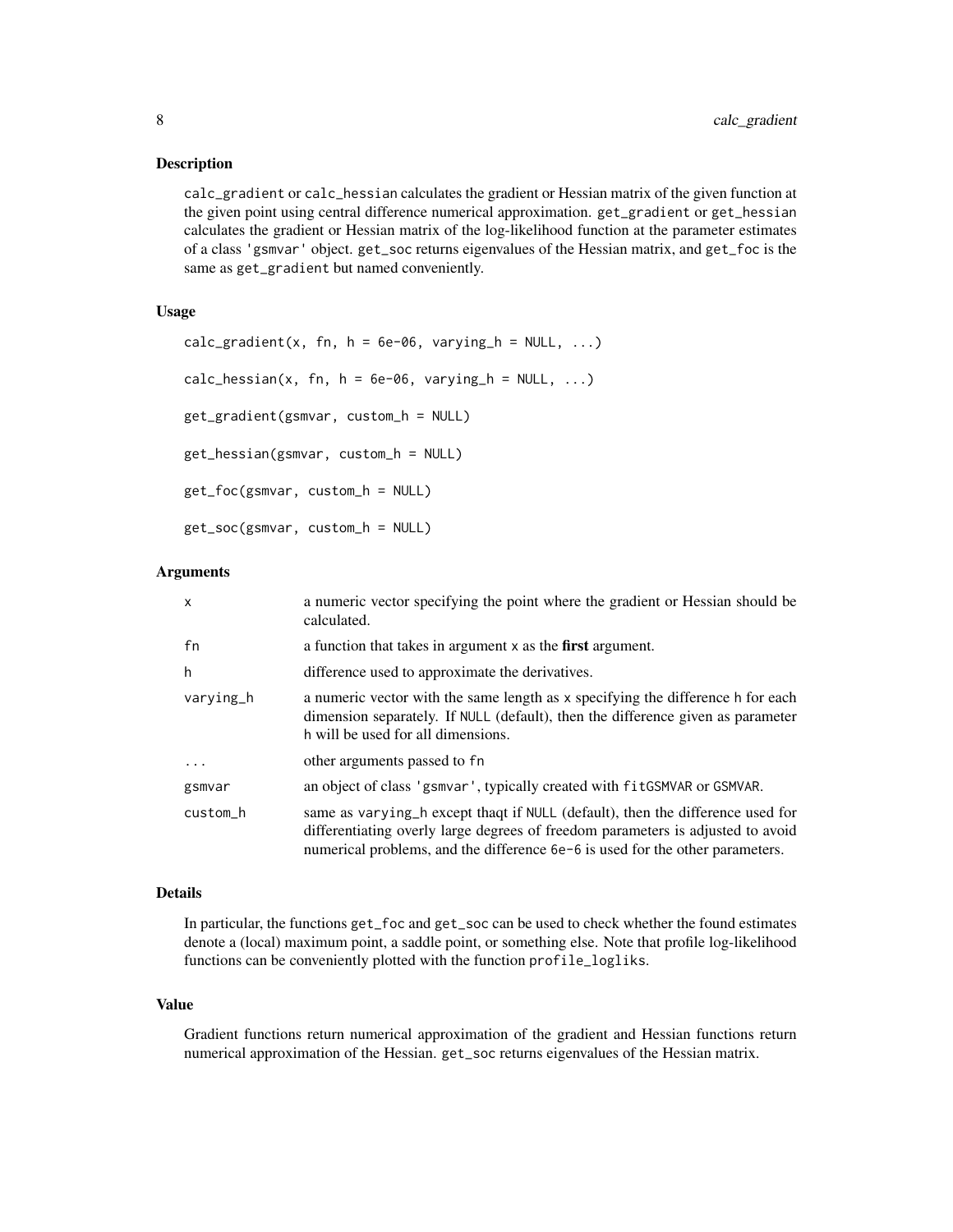<span id="page-8-0"></span>check\_parameters 9

#### Warning

No argument checks!

#### See Also

[profile\\_logliks](#page-90-1)

# Examples

```
# Simple function
foo <- function(x) x^2 + xcalc_gradient(x=1, fn=foo)
calc_gradient(x=-0.5, fn=foo)
# More complicated function
foo <- function(x, a, b) a*x[1]^2 - b*x[2]^2calc\_gradient(x=c(1, 2), fn=foo, a=0.3, b=0.1)# GMVAR(1,2), d=2 model:
params12 <- c(0.55, 0.112, 0.344, 0.055, -0.009, 0.718, 0.319, 0.005,
 0.03, 0.619, 0.173, 0.255, 0.017, -0.136, 0.858, 1.185, -0.012,
 0.136, 0.674)
mod12 <- GSMVAR(gdpdef, p=1, M=2, params=params12)
get_gradient(mod12)
get_hessian(mod12)
get_soc(mod12)
```
check\_parameters *Check that the given parameter vector satisfies the model assumptions*

#### Description

check\_parameters checks whether the given parameter vector satisfies the model assumptions. Does NOT consider the identifiability condition!

# Usage

```
check_parameters(
 p,
 M,
  d,
 params,
 model = c("GMVAR", "StMVAR", "G-StMVAR"),
 parametrization = c("intercept", "mean"),
  constraints = NULL,
  same_means = NULL,
```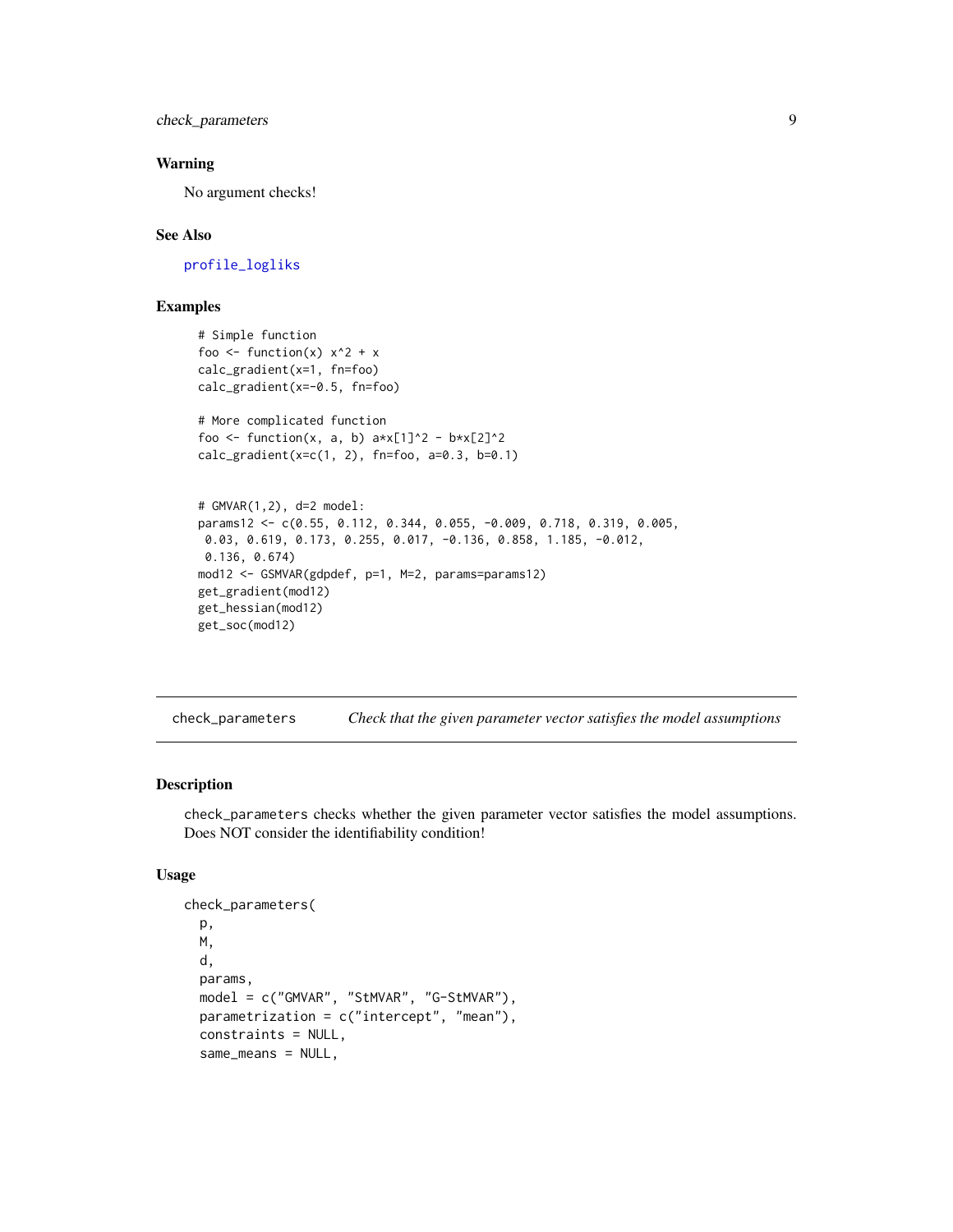```
structural_pars = NULL,
  stat\_tol = 0.001,post_{total} = 1e-08,
 df_tol = 1e-08
\mathcal{L}
```
# Arguments

| p      | a positive integer specifying the autoregressive order of the model.                                                                                                                                                                                                                                                                                                                                                                                                                                                                                                                                                                                                                                                         |
|--------|------------------------------------------------------------------------------------------------------------------------------------------------------------------------------------------------------------------------------------------------------------------------------------------------------------------------------------------------------------------------------------------------------------------------------------------------------------------------------------------------------------------------------------------------------------------------------------------------------------------------------------------------------------------------------------------------------------------------------|
| M      | For GMVAR and StMVAR models: a positive integer specifying the number<br>of mixture components.                                                                                                                                                                                                                                                                                                                                                                                                                                                                                                                                                                                                                              |
|        | For G-StMVAR models: a size $(2x1)$ integer vector specifying the number of<br>GMVAR type components M1 in the first element and StMVAR type compo-<br>nents M2 in the second element. The total number of mixture components<br>is M=M1+M2.                                                                                                                                                                                                                                                                                                                                                                                                                                                                                 |
| d      | the number of time series in the system.                                                                                                                                                                                                                                                                                                                                                                                                                                                                                                                                                                                                                                                                                     |
| params | a real valued vector specifying the parameter values.                                                                                                                                                                                                                                                                                                                                                                                                                                                                                                                                                                                                                                                                        |
|        | For unconstrained models: Should be size $((M(pd^2+d+d(d+1)/2+2) -$<br>$M1-1)x1$ ) and have the form $\theta=(v_1, , v_M, \alpha_1, , \alpha_{M-1}, \nu)$ , where<br>$v_m = (\phi_{m,0}, \phi_m, \sigma_m)$<br>• $\phi_m = (vec(A_{m,1}), , vec(A_{m,n}))$<br>• and $\sigma_m = vech(\Omega_m)$ , m=1,,M,<br>• $\nu = (\nu_{M1+1}, , \nu_M)$<br>$\bullet$ M1 is the number of GMVAR type regimes.<br>For constrained models: Should be size $((M(d+d(d+1)/2+2)+q-M1-$<br>1)x1) and have the form $\theta = (\phi_{1,0}, , \phi_{M,0}, \psi, \sigma_1, , \sigma_M, \alpha_1, , \alpha_{M-1}, \nu)$ ,<br>where<br>• $\psi$ (qx1) satisfies ( $\phi_1, , \phi_M$ ) = $C\psi$ where C is a ( $Mpd^2xq$ ) con-<br>straint matrix. |
|        | For same_means models: Should have the form $\theta = (\mu, \psi, \sigma_1, , \sigma_M, \alpha_1, , \alpha_{M-1}, \nu)$ ,<br>where                                                                                                                                                                                                                                                                                                                                                                                                                                                                                                                                                                                           |
|        | • $\mu = (\mu_1, , \mu_q)$ where $\mu_i$ is the mean parameter for group i and g is<br>the number of groups.                                                                                                                                                                                                                                                                                                                                                                                                                                                                                                                                                                                                                 |
|        | • If AR constraints are employed, $\psi$ is as for constrained models, and if<br>AR constraints are not employed, $\psi = (\phi_1, , \phi_M)$ .                                                                                                                                                                                                                                                                                                                                                                                                                                                                                                                                                                              |
|        | For structural models: Should have the form $\theta = (\phi_{1,0}, , \phi_{M,0}, \phi_1, , \phi_M, vec(W), \lambda_2, , \lambda_M, \alpha_1, ,$<br>where                                                                                                                                                                                                                                                                                                                                                                                                                                                                                                                                                                     |
|        | $\bullet$ $\lambda_m = (\lambda_{m1}, , \lambda_{md})$ contains the eigenvalues of the mth mixture<br>component.                                                                                                                                                                                                                                                                                                                                                                                                                                                                                                                                                                                                             |
|        | If AR parameters are constrained: Replace $\phi_1, , \phi_M$ with $\psi(qx1)$ that<br>satisfies $(\phi_1, , \phi_M) = C\psi$ , as above.                                                                                                                                                                                                                                                                                                                                                                                                                                                                                                                                                                                     |
|        | <b>If same_means:</b> Replace $(\phi_{1,0}, , \phi_{M,0})$ with $(\mu_1, , \mu_g)$ , as above.                                                                                                                                                                                                                                                                                                                                                                                                                                                                                                                                                                                                                               |
|        | If W is constrained: Remove the zeros from $vec(W)$ and make sure the<br>other entries satisfy the sign constraints.                                                                                                                                                                                                                                                                                                                                                                                                                                                                                                                                                                                                         |
|        |                                                                                                                                                                                                                                                                                                                                                                                                                                                                                                                                                                                                                                                                                                                              |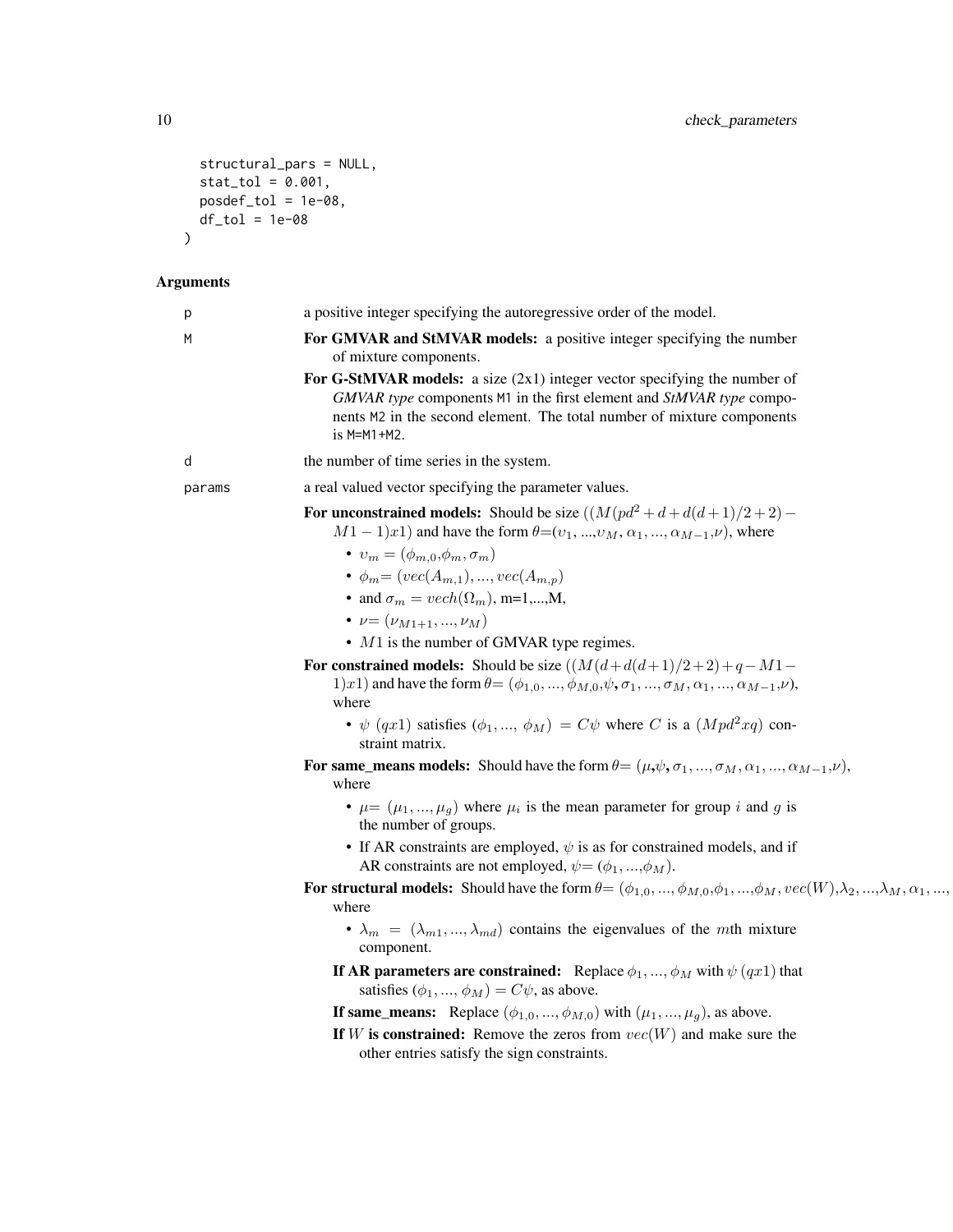If  $\lambda_{mi}$  are constrained: Replace  $\lambda_2, ..., \lambda_M$  with  $\gamma$  (rx1) that satisfies ( $\lambda_2, ...,$  $\lambda_M$ ) =  $C_\lambda \gamma$  where  $C_\lambda$  is a  $(d(M-1)xr)$  constraint matrix.

Above,  $\phi_{m,0}$  is the intercept parameter,  $A_{m,i}$  denotes the *i*th coefficient matrix of the mth mixture component,  $\Omega_m$  denotes the error term covariance matrix of the m:th mixture component, and  $\alpha_m$  is the mixing weight parameter. The W and  $\lambda_{mi}$  are structural parameters replacing the error term covariance matrices (see Virolainen, 2022). If  $M = 1$ ,  $\alpha_m$  and  $\lambda_{mi}$  are dropped. If parametrization=="mean", just replace each  $\phi_{m,0}$  with regimewise mean  $\mu_m$ .  $vec()$  is vectorization operator that stacks columns of a given matrix into a vector.  $vech()$  stacks columns of a given matrix from the principal diagonal downwards (including elements on the diagonal) into a vector.

In the GMVAR model,  $M1 = M$  and  $\nu$  is dropped from the parameter vector. In the StMVAR model,  $M1 = 0$ . In the G-StMVAR model, the first M1 regimes are *GMVAR type* and the rest M2 regimes are *StMVAR type*. In StMVAR and **G-StMVAR** models, the degrees of freedom parameters in  $\nu$  should be strictly larger than two.

The notation is similar to the cited literature.

model is "GMVAR", "StMVAR", or "G-StMVAR" model considered? In the G-StMVAR model, the first M1 components are GMVAR type and the rest M2 components are StMVAR type.

parametrization

"intercept" or "mean" determining whether the model is parametrized with intercept parameters  $\phi_{m,0}$  or regime means  $\mu_m$ , m=1,...,M.

- constraints a size  $(Mpd^2xq)$  constraint matrix C specifying general linear constraints to the autoregressive parameters. We consider constraints of form  $(\phi_1, ..., \phi_M) = C\psi$ , where  $\phi_m = (vec(A_{m,1}), ..., vec(A_{m,p})(pd^2x1), m = 1, ..., M$ , contains the coefficient matrices and  $\psi$  (qx1) contains the related parameters. For example, to restrict the AR-parameters to be the same for all regimes, set  $C = [I:...:I]'$  $(Mpd^2xpd^2)$  where I = diag(p\*d^2). Ignore (or set to NULL) if linear constraints should not be employed.
- same\_means Restrict the mean parameters of some regimes to be the same? Provide a list of numeric vectors such that each numeric vector contains the regimes that should share the common mean parameters. For instance, if  $M=3$ , the argument  $list(1,$ 2:3) restricts the mean parameters of the second and third regime to be the same but the first regime has freely estimated (unconditional) mean. Ignore or set to NULL if mean parameters should not be restricted to be the same among any regimes. This constraint is available only for mean parametrized models; that is, when parametrization="mean".

structural\_pars

If NULL a reduced form model is considered. For structural model, should be a list containing the following elements:

- W a  $(dxd)$  matrix with its entries imposing constraints on W: NA indicating that the element is unconstrained, a positive value indicating strict positive sign constraint, a negative value indicating strict negative sign constraint, and zero indicating that the element is constrained to zero.
- C\_lambda a  $(d(M-1)xr)$  constraint matrix that satisfies  $(\lambda_2, ..., \lambda_M)$  =  $C_{\lambda}$ γ where γ is the new (rx1) parameter subject to which the model is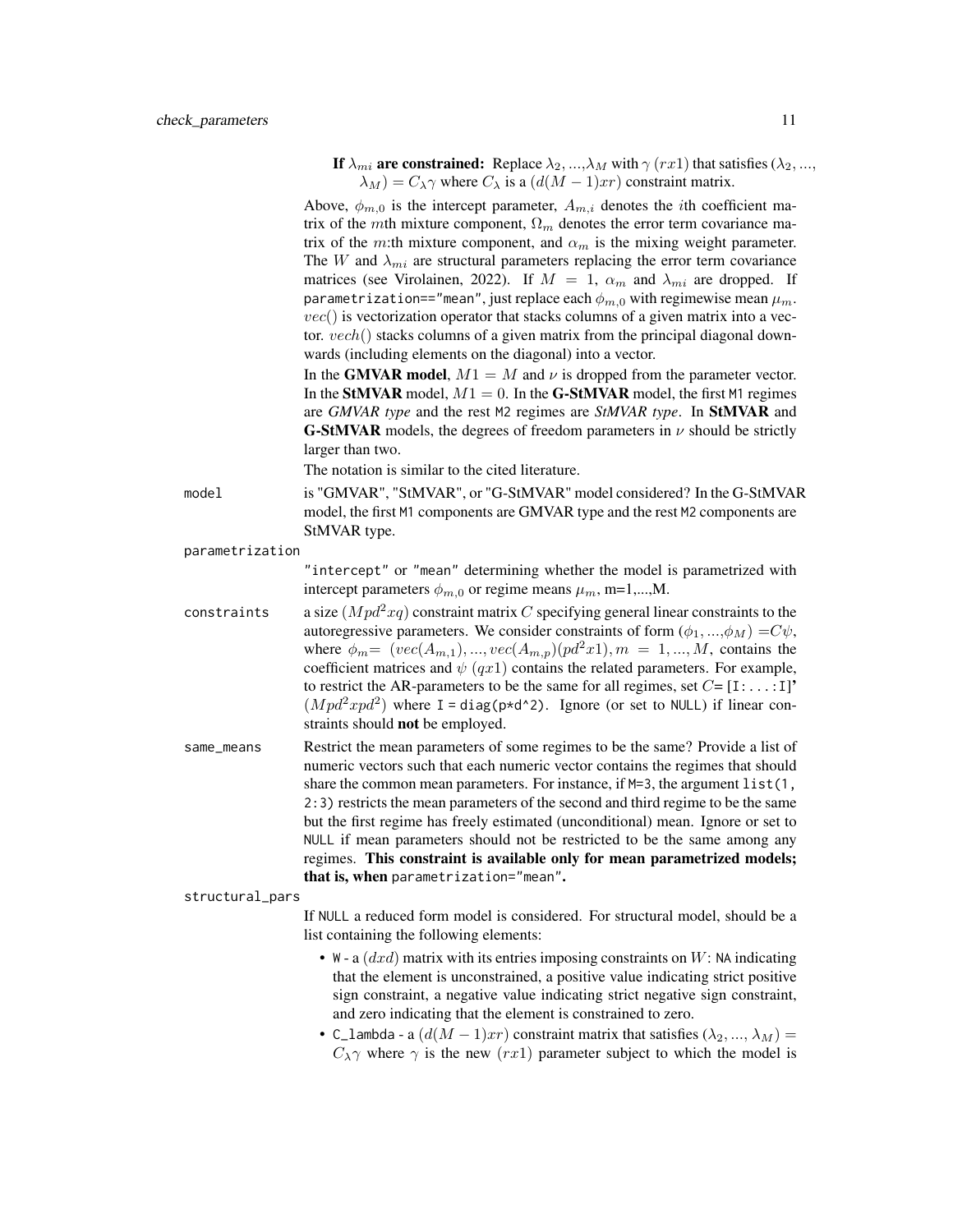|            | estimated (similarly to AR parameter constraints). The entries of C_1ambda<br>must be either <b>positive</b> or <b>zero</b> . Ignore (or set to NULL) if the eigenvalues<br>$\lambda_{mi}$ should not be constrained.                                                                                                                                                                  |
|------------|----------------------------------------------------------------------------------------------------------------------------------------------------------------------------------------------------------------------------------------------------------------------------------------------------------------------------------------------------------------------------------------|
|            | See Virolainen (2022) for the conditions required to identify the shocks and for<br>the B-matrix as well (it is $W$ times a time-varying diagonal matrix with positive<br>diagonal entries).                                                                                                                                                                                           |
| stat_tol   | numerical tolerance for stationarity of the AR parameters: if the "bold A" matrix<br>of any regime has eigenvalues larger that $1 - stat\_tol$ the model is classified<br>as non-stationary. Note that if the tolerance is too small, numerical evaluation<br>of the log-likelihood might fail and cause error.                                                                        |
| posdef_tol | numerical tolerance for positive definiteness of the error term covariance matri-<br>ces: if the error term covariance matrix of any regime has eigenvalues smaller<br>than this, the model is classified as not satisfying positive definiteness assump-<br>tion. Note that if the tolerance is too small, numerical evaluation of the log-<br>likelihood might fail and cause error. |
| $df\_tol$  | the parameter vector is considered to be outside the parameter space if all de-<br>grees of freedom parameters are not larger than 2 + df_tol.                                                                                                                                                                                                                                         |

#### Value

Throws an informative error if there is something wrong with the parameter vector.

#### References

- Kalliovirta L., Meitz M. and Saikkonen P. 2016. Gaussian mixture vector autoregression. *Journal of Econometrics*, 192, 485-498.
- Virolainen S. 2022. Structural Gaussian mixture vector autoregressive model with application to the asymmetric effects of monetary policy shocks. Unpublished working paper, available as arXiv:2007.04713.
- Virolainen S. 2022. Gaussian and Student's t mixture vector autoregressive model with application to the asymmetric effects of monetary policy shocks in the Euro area. Unpublished working paper, available as arXiv:2109.13648.

@keywords internal

#### Examples

```
## Not run:
# These examples will cause an informative error
# GMVAR(1, 1), d=2 model:
params11 <- c(1.07, 127.71, 0.99, 0.00, -0.01, 1.00, 4.05,
 2.22, 8.87)
check_parameters(p=1, M=1, d=2, params=params11)
# GMVAR(2, 2), d=2 model:
params22 <- c(1.39, -0.77, 1.31, 0.14, 0.09, 1.29, -0.39,
-0.07, -0.11, -0.28, 0.92, -0.03, 4.84, 1.01, 5.93, 1.25,0.08, -0.04, 1.27, -0.27, -0.07, 0.03, -0.31, 5.85, 10.57,
```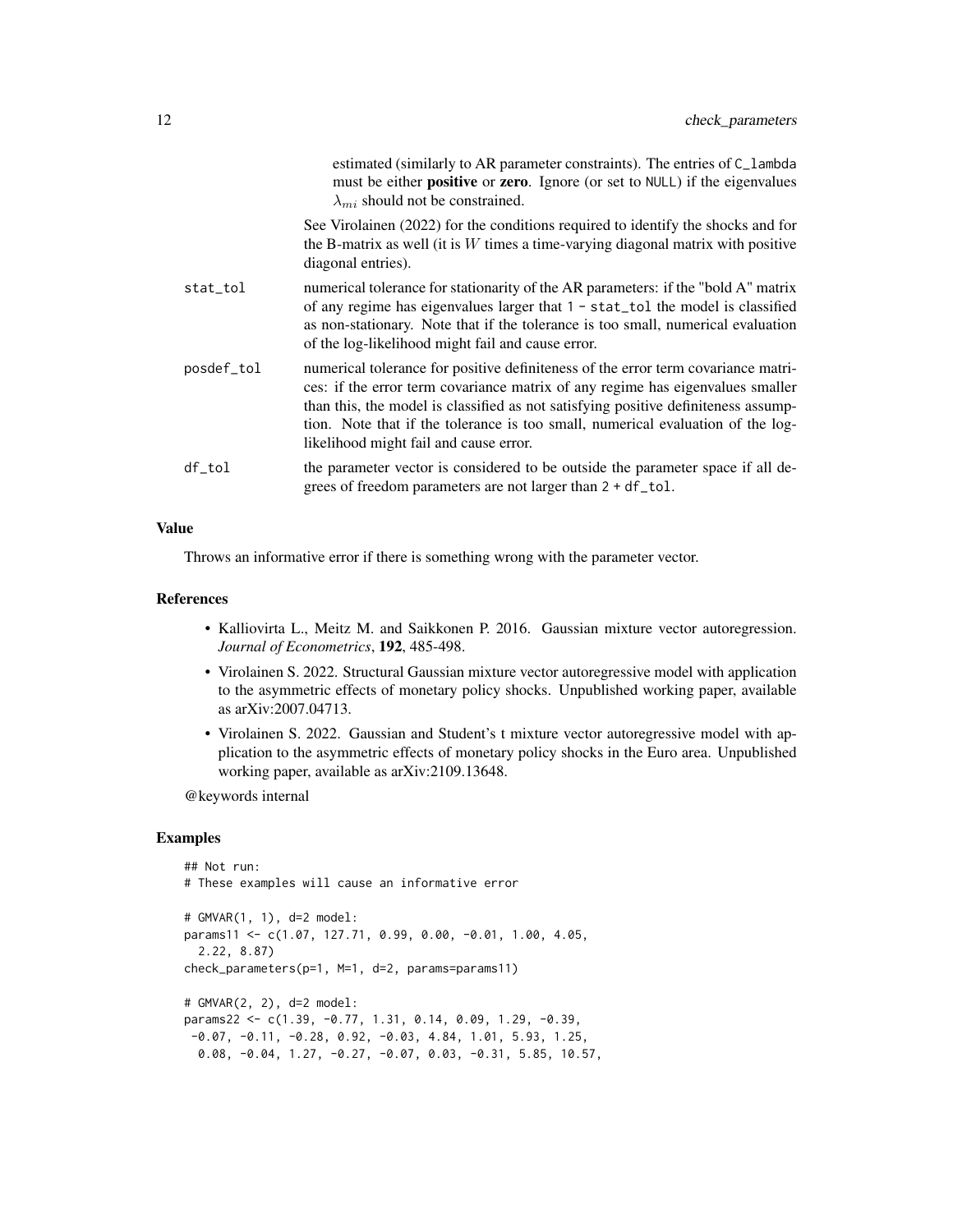```
9.84, 0.74)
check_parameters(p=2, M=2, d=2, params=params22)
# GMVAR(2, 2), d=2 model with AR-parameters restricted to be
# the same for both regimes:
C_mat <- rbind(diag(2*2^2), diag(2*2^2))
params222c <- c(1.03, 2.36, 1.79, 3.00, 1.25, 0.06,0.04,
1.34, -0.29, -0.08, -0.05, -0.36, 0.93, -0.15, 5.20,
5.88, 3.56, 9.80, 1.37)
check_parameters(p=2, M=2, d=2, params=params22c, constraints=C_mat)
# Structural GMVAR(2, 2), d=2 model identified with sign-constraints
# (no error):
params22s <- c(1.03, 2.36, 1.79, 3, 1.25, 0.06, 0.04, 1.34, -0.29,
-0.08, -0.05, -0.36, 1.2, 0.05, 0.05, 1.3, -0.3, -0.1, -0.05, -0.4,0.89, 0.72, -0.37, 2.16, 7.16, 1.3, 0.37)
W_22 <- matrix(c(1, 1, -1, 1), nrow=2, byrow=FALSE)
check_parameters(p=2, M=2, d=2, params=params22s,
structural_pars=list(W=W_22))
## End(Not run)
```

| cond moments | Compute conditional moments of a GMVAR, StMVAR, or G-StMVAR |
|--------------|-------------------------------------------------------------|
|              | model                                                       |

## Description

loglikelihood compute conditional regimewise means, conditional means, and conditional covariance matrices of a GMVAR, StMVAR, or G-StMVAR model.

# Usage

```
cond_moments(
  data,
 p,
 M,
 params,
 model = c("GMVAR", "StMVAR", "G-StMVAR"),
 parametrization = c("intercept", "mean"),
  constraints = NULL,
  same_means = NULL,
  structural_pars = NULL,
  to_return = c("regime_cmeans", "regime_ccovs", "total_cmeans", "total_ccovs",
    "arch_scalars"),
 minval = NA,
  stat\_tol = 0.001,
 posed\_tol = 1e-08,
  df\_tol = 1e-08)
```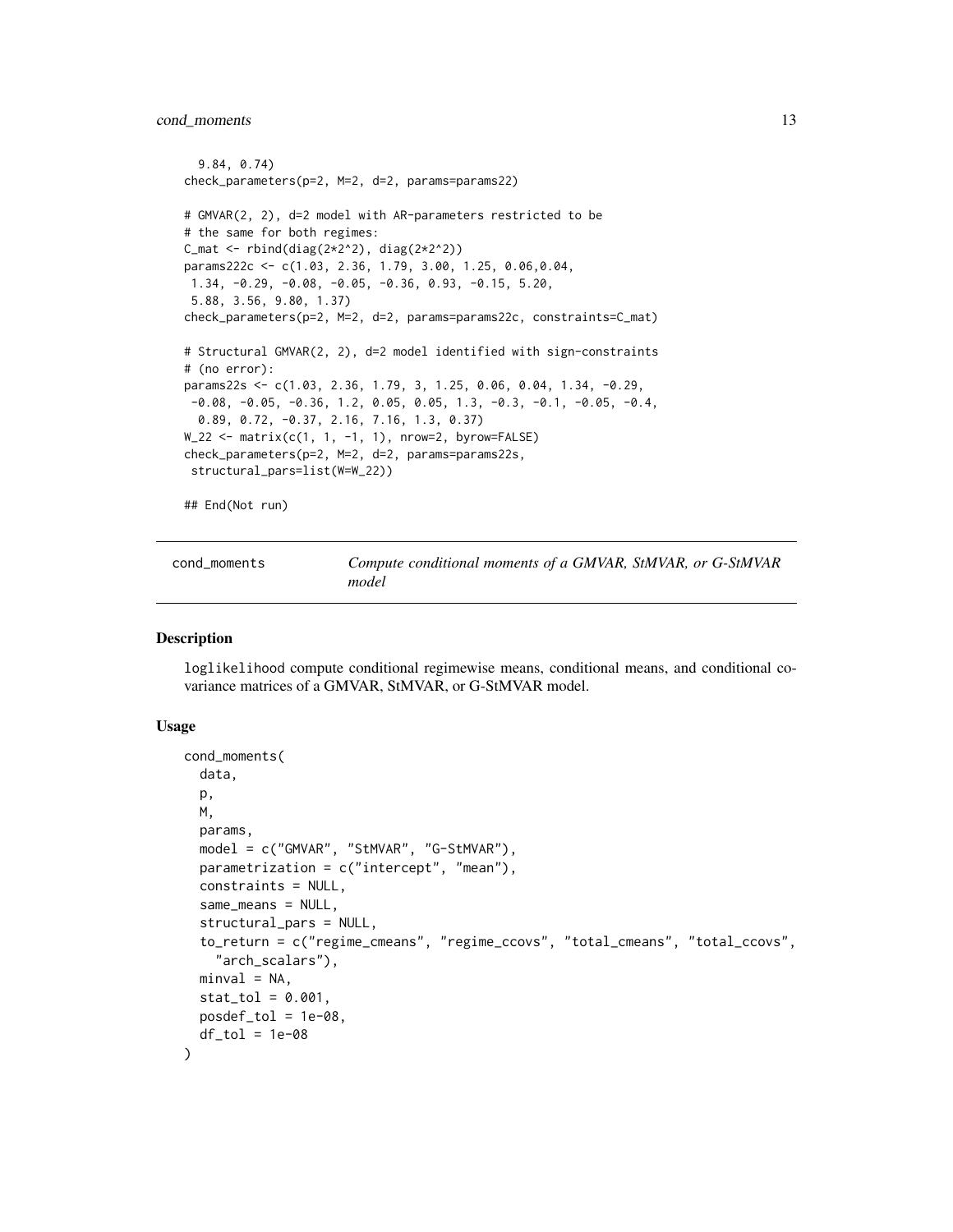# Arguments

| data   | a matrix or class 'ts' object with d>1 columns. Each column is taken to repre-<br>sent a univariate time series. NA values are not supported.                                                                                                                                                                                                                                                                                                                                                                                                                                                                                                                                                                                                                                                                                                                                                                                                                                      |
|--------|------------------------------------------------------------------------------------------------------------------------------------------------------------------------------------------------------------------------------------------------------------------------------------------------------------------------------------------------------------------------------------------------------------------------------------------------------------------------------------------------------------------------------------------------------------------------------------------------------------------------------------------------------------------------------------------------------------------------------------------------------------------------------------------------------------------------------------------------------------------------------------------------------------------------------------------------------------------------------------|
| p      | a positive integer specifying the autoregressive order of the model.                                                                                                                                                                                                                                                                                                                                                                                                                                                                                                                                                                                                                                                                                                                                                                                                                                                                                                               |
| M      | For GMVAR and StMVAR models: a positive integer specifying the number<br>of mixture components.                                                                                                                                                                                                                                                                                                                                                                                                                                                                                                                                                                                                                                                                                                                                                                                                                                                                                    |
|        | For G-StMVAR models: a size $(2x1)$ integer vector specifying the number of<br>GMVAR type components M1 in the first element and StMVAR type compo-<br>nents M2 in the second element. The total number of mixture components<br>$is$ M=M1+M2.                                                                                                                                                                                                                                                                                                                                                                                                                                                                                                                                                                                                                                                                                                                                     |
| params | a real valued vector specifying the parameter values.                                                                                                                                                                                                                                                                                                                                                                                                                                                                                                                                                                                                                                                                                                                                                                                                                                                                                                                              |
|        | For unconstrained models: Should be size $((M(pd^2+d+d(d+1)/2+2) -$<br>$M1-1)x1$ ) and have the form $\theta=(v_1, , v_M, \alpha_1, , \alpha_{M-1}, \nu)$ , where<br>$v_m = (\phi_{m,0}, \phi_m, \sigma_m)$<br>• $\phi_m = (vec(A_{m,1}), , vec(A_{m,p}))$<br>• and $\sigma_m = vech(\Omega_m)$ , m=1,,M,<br>• $\nu = (\nu_{M1+1}, , \nu_M)$<br>$\bullet$ M1 is the number of GMVAR type regimes.<br>For constrained models: Should be size $((M(d+d(d+1)/2+2)+q-M1-$<br>1)x1) and have the form $\theta = (\phi_{1,0}, , \phi_{M,0}, \psi, \sigma_1, , \sigma_M, \alpha_1, , \alpha_{M-1}, \nu)$ ,<br>where<br>• $\psi$ (qx1) satisfies ( $\phi_1, , \phi_M$ ) = $C\psi$ where C is a ( $Mpd^2xq$ ) con-<br>straint matrix.<br>For same_means models: Should have the form $\theta = (\mu, \psi, \sigma_1, , \sigma_M, \alpha_1, , \alpha_{M-1}, \nu)$ ,<br>where<br>• $\mu = (\mu_1, , \mu_g)$ where $\mu_i$ is the mean parameter for group i and g is<br>the number of groups. |
|        | • If AR constraints are employed, $\psi$ is as for constrained models, and if<br>AR constraints are not employed, $\psi = (\phi_1, , \phi_M)$ .                                                                                                                                                                                                                                                                                                                                                                                                                                                                                                                                                                                                                                                                                                                                                                                                                                    |
|        | For structural models: Should have the form $\theta = (\phi_{1,0}, , \phi_{M,0}, \phi_1, , \phi_M, vec(W), \lambda_2, , \lambda_M, \alpha_1, , \alpha_M)$<br>where<br>$\bullet$ $\lambda_m = (\lambda_{m1}, , \lambda_{md})$ contains the eigenvalues of the mth mixture<br>component.                                                                                                                                                                                                                                                                                                                                                                                                                                                                                                                                                                                                                                                                                             |
|        | If AR parameters are constrained: Replace $\phi_1, , \phi_M$ with $\psi(qx1)$ that<br>satisfies $(\phi_1, , \phi_M) = C\psi$ , as above.                                                                                                                                                                                                                                                                                                                                                                                                                                                                                                                                                                                                                                                                                                                                                                                                                                           |
|        | <b>If same_means:</b> Replace $(\phi_{1,0},,\phi_{M,0})$ with $(\mu_1,,\mu_g)$ , as above.                                                                                                                                                                                                                                                                                                                                                                                                                                                                                                                                                                                                                                                                                                                                                                                                                                                                                         |
|        | If W is constrained: Remove the zeros from $vec(W)$ and make sure the<br>other entries satisfy the sign constraints.                                                                                                                                                                                                                                                                                                                                                                                                                                                                                                                                                                                                                                                                                                                                                                                                                                                               |
|        | If $\lambda_{mi}$ are constrained: Replace $\lambda_2, , \lambda_M$ with $\gamma (rx1)$ that satisfies $(\lambda_2, , \lambda_M)$<br>$\lambda_M$ ) = $C_{\lambda} \gamma$ where $C_{\lambda}$ is a $(d(M-1)xr)$ constraint matrix.                                                                                                                                                                                                                                                                                                                                                                                                                                                                                                                                                                                                                                                                                                                                                 |
|        | Above, $\phi_{m,0}$ is the intercept parameter, $A_{m,i}$ denotes the <i>i</i> th coefficient ma-<br>trix of the mth mixture component, $\Omega_m$ denotes the error term covariance ma-<br>trix of the m:th mixture component, and $\alpha_m$ is the mixing weight parameter.<br>The W and $\lambda_{mi}$ are structural parameters replacing the error term covariance                                                                                                                                                                                                                                                                                                                                                                                                                                                                                                                                                                                                           |
|        |                                                                                                                                                                                                                                                                                                                                                                                                                                                                                                                                                                                                                                                                                                                                                                                                                                                                                                                                                                                    |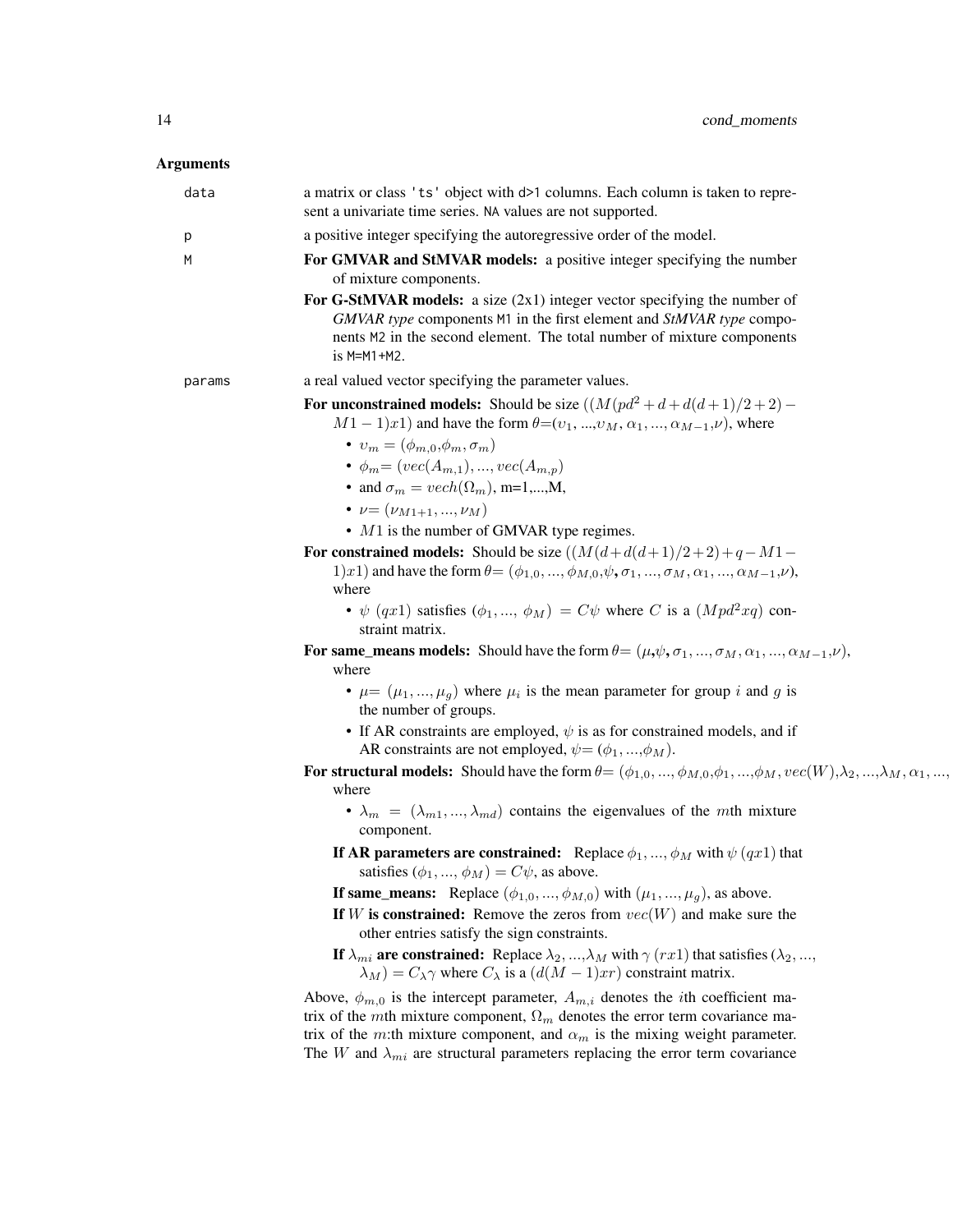matrices (see Virolainen, 2022). If  $M = 1$ ,  $\alpha_m$  and  $\lambda_{mi}$  are dropped. If parametrization=="mean", just replace each  $\phi_{m,0}$  with regimewise mean  $\mu_m$ .  $vec()$  is vectorization operator that stacks columns of a given matrix into a vector. vech() stacks columns of a given matrix from the principal diagonal downwards (including elements on the diagonal) into a vector.

In the GMVAR model,  $M1 = M$  and  $\nu$  is dropped from the parameter vector. In the StMVAR model,  $M1 = 0$ . In the G-StMVAR model, the first M1 regimes are *GMVAR type* and the rest M2 regimes are *StMVAR type*. In StMVAR and **G-StMVAR** models, the degrees of freedom parameters in  $\nu$  should be strictly larger than two.

The notation is similar to the cited literature.

model is "GMVAR", "StMVAR", or "G-StMVAR" model considered? In the G-StMVAR model, the first M1 components are GMVAR type and the rest M2 components are StMVAR type.

parametrization

"intercept" or "mean" determining whether the model is parametrized with intercept parameters  $\phi_{m,0}$  or regime means  $\mu_m$ , m=1,...,M.

- constraints a size  $(Mpd^2xq)$  constraint matrix C specifying general linear constraints to the autoregressive parameters. We consider constraints of form  $(\phi_1, ..., \phi_M) = C\psi$ , where  $\phi_m= (vec(A_{m,1}), ..., vec(A_{m,p})(pd^2x1), m = 1, ..., M$ , contains the coefficient matrices and  $\psi$  (qx1) contains the related parameters. For example, to restrict the AR-parameters to be the same for all regimes, set  $C = [1: \dots:1]$ <sup>\*</sup>  $(Mpd^2xpd^2)$  where I = diag(p\*d^2). Ignore (or set to NULL) if linear constraints should **not** be employed.
- same\_means Restrict the mean parameters of some regimes to be the same? Provide a list of numeric vectors such that each numeric vector contains the regimes that should share the common mean parameters. For instance, if  $M=3$ , the argument list(1, 2:3) restricts the mean parameters of the second and third regime to be the same but the first regime has freely estimated (unconditional) mean. Ignore or set to NULL if mean parameters should not be restricted to be the same among any regimes. This constraint is available only for mean parametrized models; that is, when parametrization="mean".

structural\_pars

If NULL a reduced form model is considered. For structural model, should be a list containing the following elements:

- W a  $(dxd)$  matrix with its entries imposing constraints on W: NA indicating that the element is unconstrained, a positive value indicating strict positive sign constraint, a negative value indicating strict negative sign constraint, and zero indicating that the element is constrained to zero.
- C\_lambda a  $(d(M-1)xr)$  constraint matrix that satisfies  $(\lambda_2, ..., \lambda_M)$  =  $C_{\lambda}$ γ where  $\gamma$  is the new (rx1) parameter subject to which the model is estimated (similarly to AR parameter constraints). The entries of C\_lambda must be either **positive** or zero. Ignore (or set to NULL) if the eigenvalues  $\lambda_{mi}$  should not be constrained.

See Virolainen (2022) for the conditions required to identify the shocks and for the B-matrix as well (it is  $W$  times a time-varying diagonal matrix with positive diagonal entries).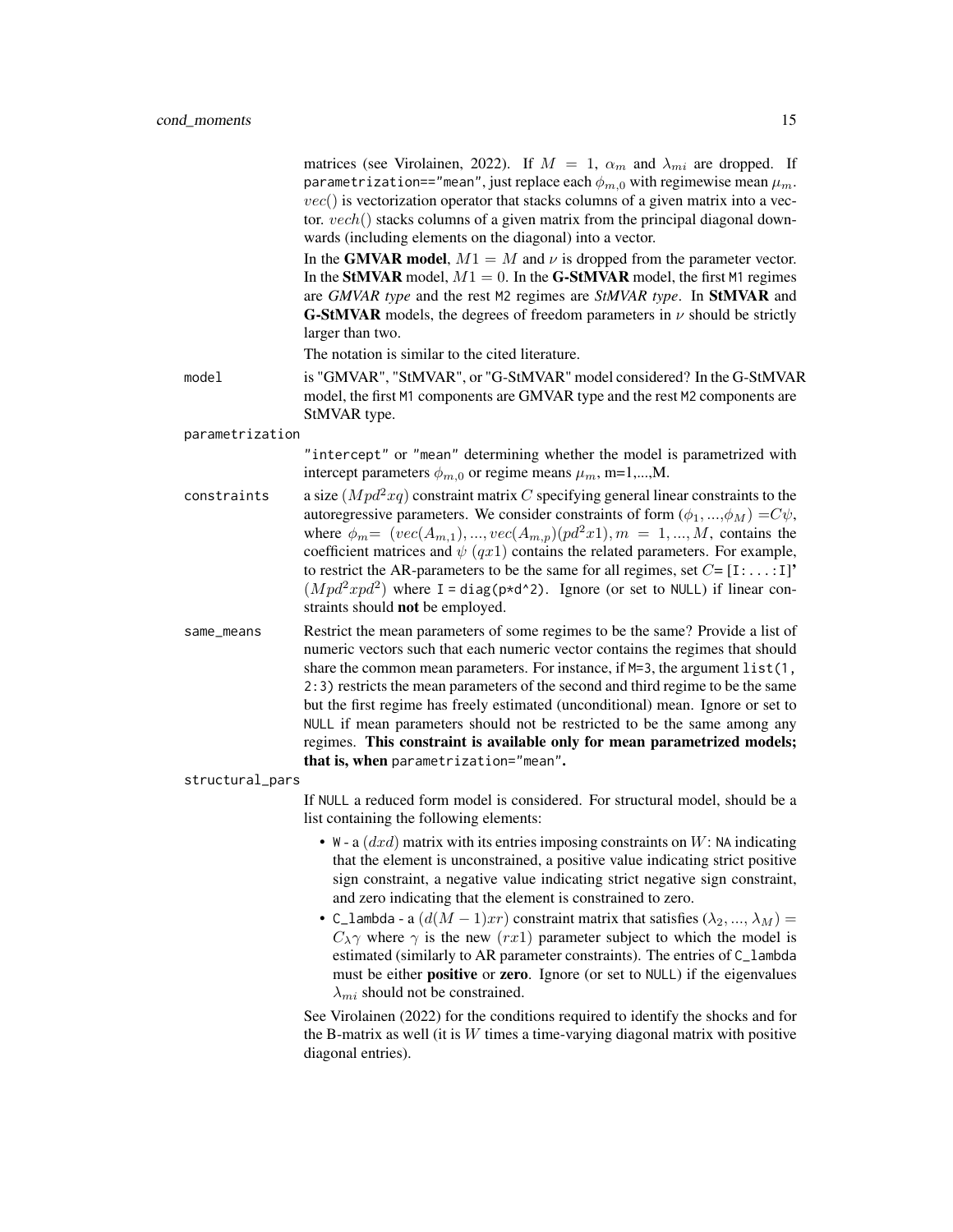| to_return  | should the regimewise conditional means, total conditional means, or total con-<br>ditional covariance matrices be returned?                                                                                                                                                                                                                                                           |
|------------|----------------------------------------------------------------------------------------------------------------------------------------------------------------------------------------------------------------------------------------------------------------------------------------------------------------------------------------------------------------------------------------|
| minval     | the value that will be returned if the parameter vector does not lie in the param-<br>eter space (excluding the identification condition).                                                                                                                                                                                                                                             |
| stat_tol   | numerical tolerance for stationarity of the AR parameters: if the "bold A" matrix<br>of any regime has eigenvalues larger that $1 -$ stat_tol the model is classified<br>as non-stationary. Note that if the tolerance is too small, numerical evaluation<br>of the log-likelihood might fail and cause error.                                                                         |
| posdef_tol | numerical tolerance for positive definiteness of the error term covariance matri-<br>ces: if the error term covariance matrix of any regime has eigenvalues smaller<br>than this, the model is classified as not satisfying positive definiteness assump-<br>tion. Note that if the tolerance is too small, numerical evaluation of the log-<br>likelihood might fail and cause error. |
| df_tol     | the parameter vector is considered to be outside the parameter space if all de-<br>grees of freedom parameters are not larger than 2 + df_tol.                                                                                                                                                                                                                                         |

#### Details

The first p values are used as the initial values, and by conditional we mean conditioning on the past. Formulas for the conditional means and covariance matrices are given in equations (3) and (4) of KMS (2016).

#### Value

```
If to_return=="regime_cmeans":
```
an [T-p, d, M] array containing the regimewise conditional means (the first p values are used as the initial values).

If to\_return=="regime\_ccovs":

an [d, d, T-p, M] array containing the regimewise conditional covariance matrices (the first p values are used as the initial values). The index  $[ , , t, m]$ gives the time t conditional covariance matrix for the regime m.

If to\_return=="total\_cmeans":

a [T-p, d] matrix containing the conditional means of the process (the first p values are used as the initial values).

If to\_return=="total\_ccov":

an [d, d, T-p] array containing the conditional covariance matrices of the process (the first p values are used as the initial values).

# If to\_return=="arch\_scalars":

a [T-p, M] matrix containing the regimewise arch scalars multiplying error term covariance matrix in the conditional covariance matrix of the regime. For GM-VAR type regimes, these are all ones (the first p values are used as the initial values).

#### References

• Kalliovirta L., Meitz M. and Saikkonen P. 2016. Gaussian mixture vector autoregression. *Journal of Econometrics*, 192, 485-498.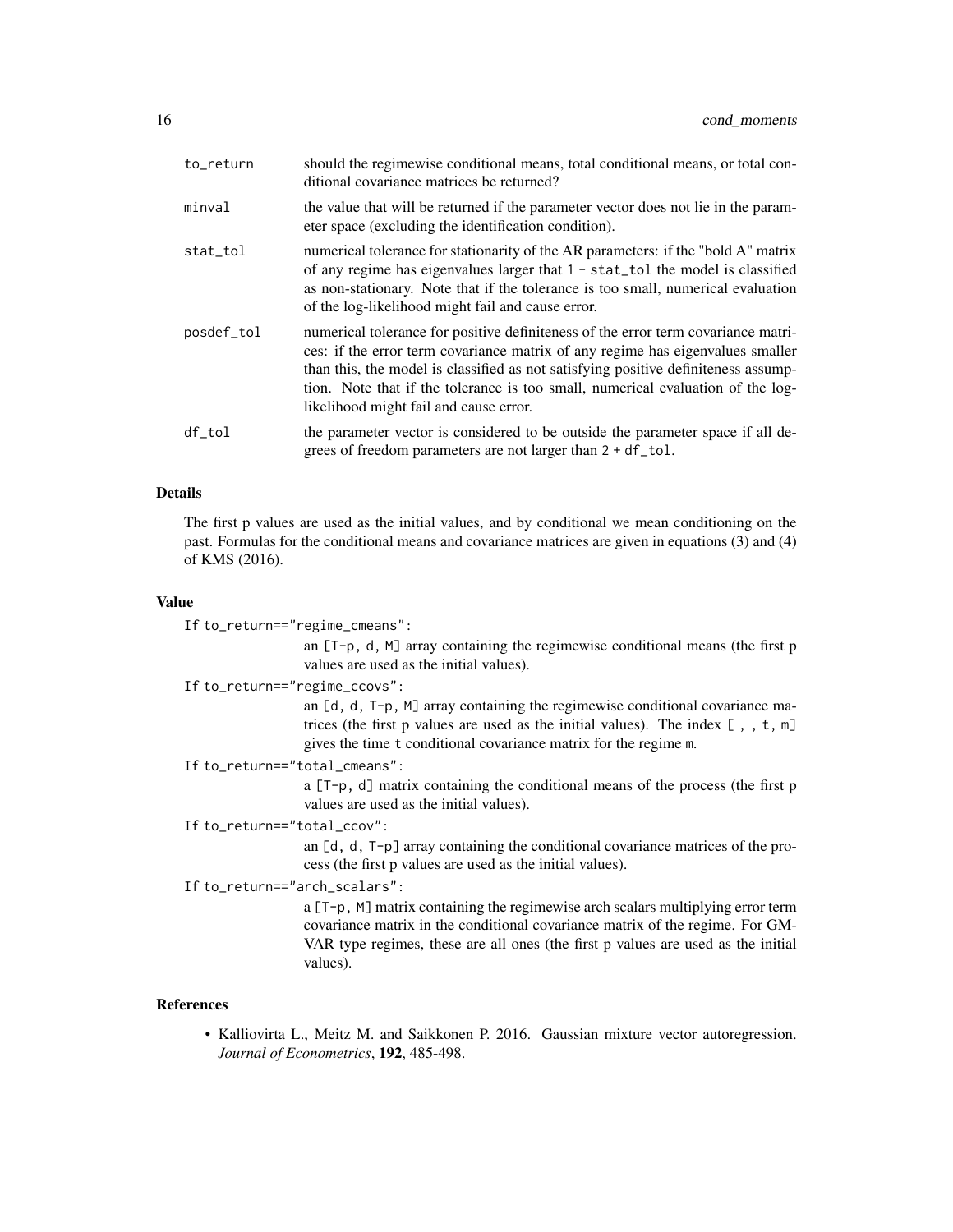- <span id="page-16-0"></span>• Lütkepohl H. 2005. New Introduction to Multiple Time Series Analysis, *Springer*.
- McElroy T. 2017. Computation of vector ARMA autocovariances. *Statistics and Probability Letters*, 124, 92-96.
- Virolainen S. 2022. Structural Gaussian mixture vector autoregressive model with application to the asymmetric effects of monetary policy shocks. Unpublished working paper, available as arXiv:2007.04713.
- Virolainen S. 2022. Gaussian and Student's t mixture vector autoregressive model with application to the asymmetric effects of monetary policy shocks in the Euro area. Unpublished working paper, available as arXiv:2109.13648.

#### See Also

Other moment functions: [get\\_regime\\_autocovs\(](#page-41-1)), [get\\_regime\\_means\(](#page-42-1)), [uncond\\_moments\(](#page-110-1))

#### Examples

```
# GMVAR(2, 2), d=2 model;
params22 <- c(0.36, 0.121, 0.223, 0.059, -0.151, 0.395, 0.406, -0.005,
0.083, 0.299, 0.215, 0.002, 0.03, 0.484, 0.072, 0.218, 0.02, -0.119,
0.722, 0.093, 0.032, 0.044, 0.191, 1.101, -0.004, 0.105, 0.58)
cond_moments(data=gdpdef, p=2, M=2, params=params22, to_return="regime_cmeans")
cond_moments(data=gdpdef, p=2, M=2, params=params22, to_return="total_cmeans")
cond_moments(data=gdpdef, p=2, M=2, params=params22, to_return="total_ccovs")
```
<span id="page-16-1"></span>cond\_moment\_plot *Conditional mean or variance plot for a GMVAR, StMVAR, or G-StMVAR model*

#### Description

cond\_moment\_plot plots the one-step in-sample conditional means/variances of the model along with the individual time series contained in the model (e.g. the time series the model was fitted to). Also plots the regimewise conditional means/variances multiplied with mixing weights.

#### Usage

```
cond_moment_plot(
  gsmvar,
  which_moment = c("mean", "variance"),grid = FALSE,
  ...
)
```
#### Arguments

| gsmvar       | an object of class 'gsmvar', typically created with fit GSMVAR or GSMVAR.      |
|--------------|--------------------------------------------------------------------------------|
| which moment | should conditional means or variances be plotted?                              |
| grid         | add grid to the plots?                                                         |
| $\cdots$     | additional paramters passed to $grid($ ) plotting the grid if $grid == TRUE$ . |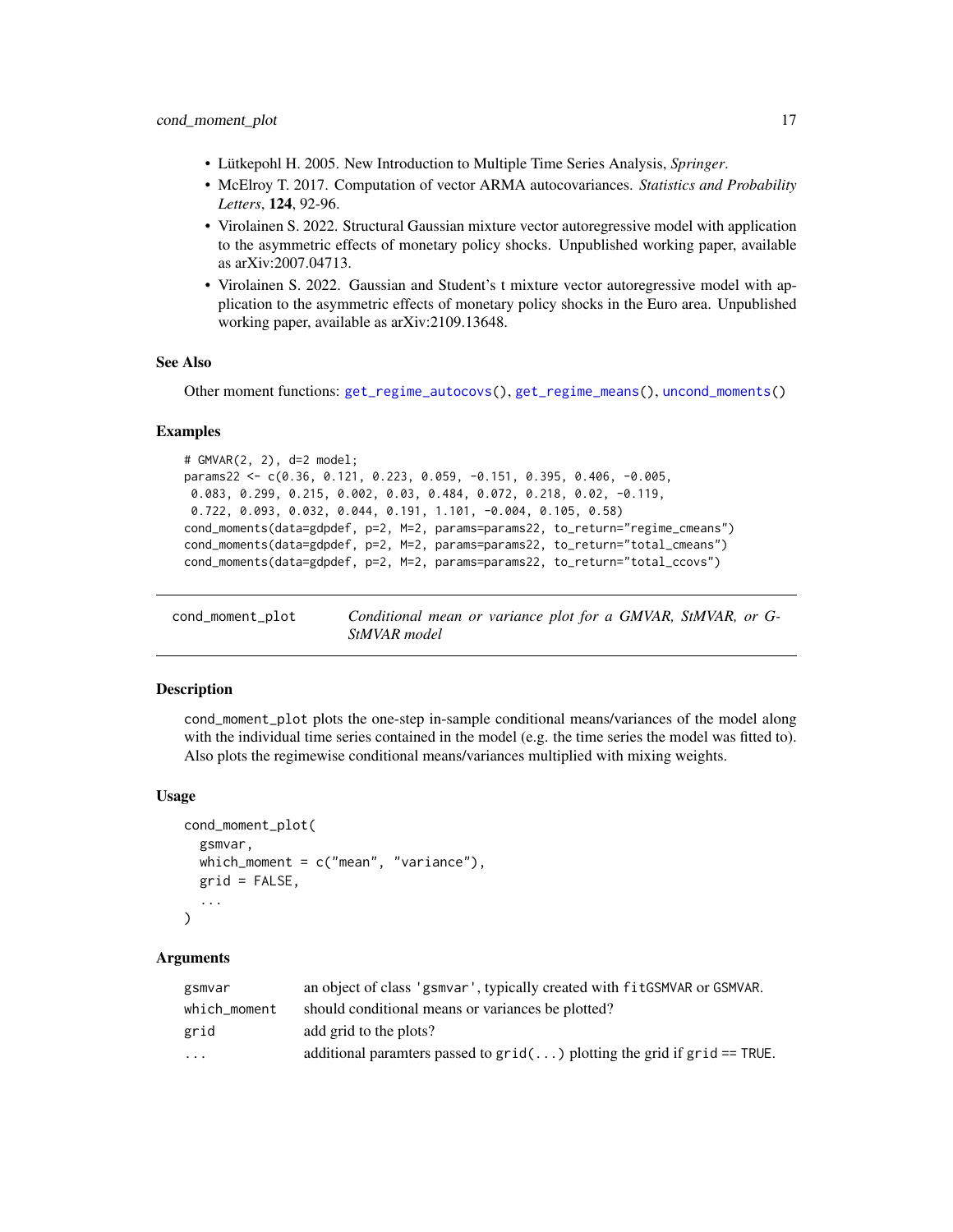#### Details

The conditional mean plot works best if the data contains positive values only. acf from the package stats and the plot method for class 'acf' objects is employed.

#### References

- Kalliovirta L., Meitz M. and Saikkonen P. 2016. Gaussian mixture vector autoregression. *Journal of Econometrics*, 192, 485-498.
- Lütkepohl H. 2005. New Introduction to Multiple Time Series Analysis, *Springer*.
- McElroy T. 2017. Computation of vector ARMA autocovariances. *Statistics and Probability Letters*, 124, 92-96.
- Virolainen S. 2022. Structural Gaussian mixture vector autoregressive model with application to the asymmetric effects of monetary policy shocks. Unpublished working paper, available as arXiv:2007.04713.
- Virolainen S. 2022. Gaussian and Student's t mixture vector autoregressive model with application to the asymmetric effects of monetary policy shocks in the Euro area. Unpublished working paper, available as arXiv:2109.13648.

#### See Also

[profile\\_logliks](#page-90-1), [fitGSMVAR](#page-27-1), [GSMVAR](#page-57-1), [quantile\\_residual\\_tests](#page-80-1), [LR\\_test](#page-77-1), [Wald\\_test](#page-114-1), [diagnostic\\_plot](#page-18-1)

#### Examples

```
# GMVAR(2, 2), d=2 model;
params22 \leq \leq (0.36, 0.121, 0.223, 0.059, -0.151, 0.395, 0.406, -0.005,0.083, 0.299, 0.215, 0.002, 0.03, 0.484, 0.072, 0.218, 0.02, -0.119,
0.722, 0.093, 0.032, 0.044, 0.191, 1.101, -0.004, 0.105, 0.58)
mod22 <- GSMVAR(gdpdef, p=2, M=2, params=params22)
cond_moment_plot(mod22, which_moment="mean")
cond_moment_plot(mod22, which_moment="variance")
cond_moment_plot(mod22, which_moment="mean", grid=TRUE, lty=3)
# G-StMVAR(2, 1, 1), d=2 model:
params22gs <- c(0.697, 0.154, 0.049, 0.374, 0.476, 0.318, -0.645, -0.302,
-0.222, 0.193, 0.042, -0.013, 0.048, 0.554, 0.033, 0.184, 0.005, -0.186,
 0.683, 0.256, 0.031, 0.026, 0.204, 0.583, -0.002, 0.048, 0.182, 4.334)
mod22gs <- GSMVAR(gdpdef, p=2, M=c(1, 1), params=params22gs, model="G-StMVAR")
cond_moment_plot(mod22gs, which_moment="mean")
cond_moment_plot(mod22gs, which_moment="variance")
#StMVAR(4, 1), d=2 model:
params41t <- c(0.512, -0.002, 0.243, 0.024, -0.088, 0.452, 0.242, 0.011,
 0.093, 0.162, -0.097, 0.033, -0.339, 0.19, 0.091, 0.006, 0.168, 0.101,
 0.516, -0.005, 0.054, 4.417)
mod41t <- GSMVAR(gdpdef, p=4, M=1, params=params41t, model="StMVAR")
cond_moment_plot(mod41t, which_moment="mean")
cond_moment_plot(mod41t, which_moment="variance")
```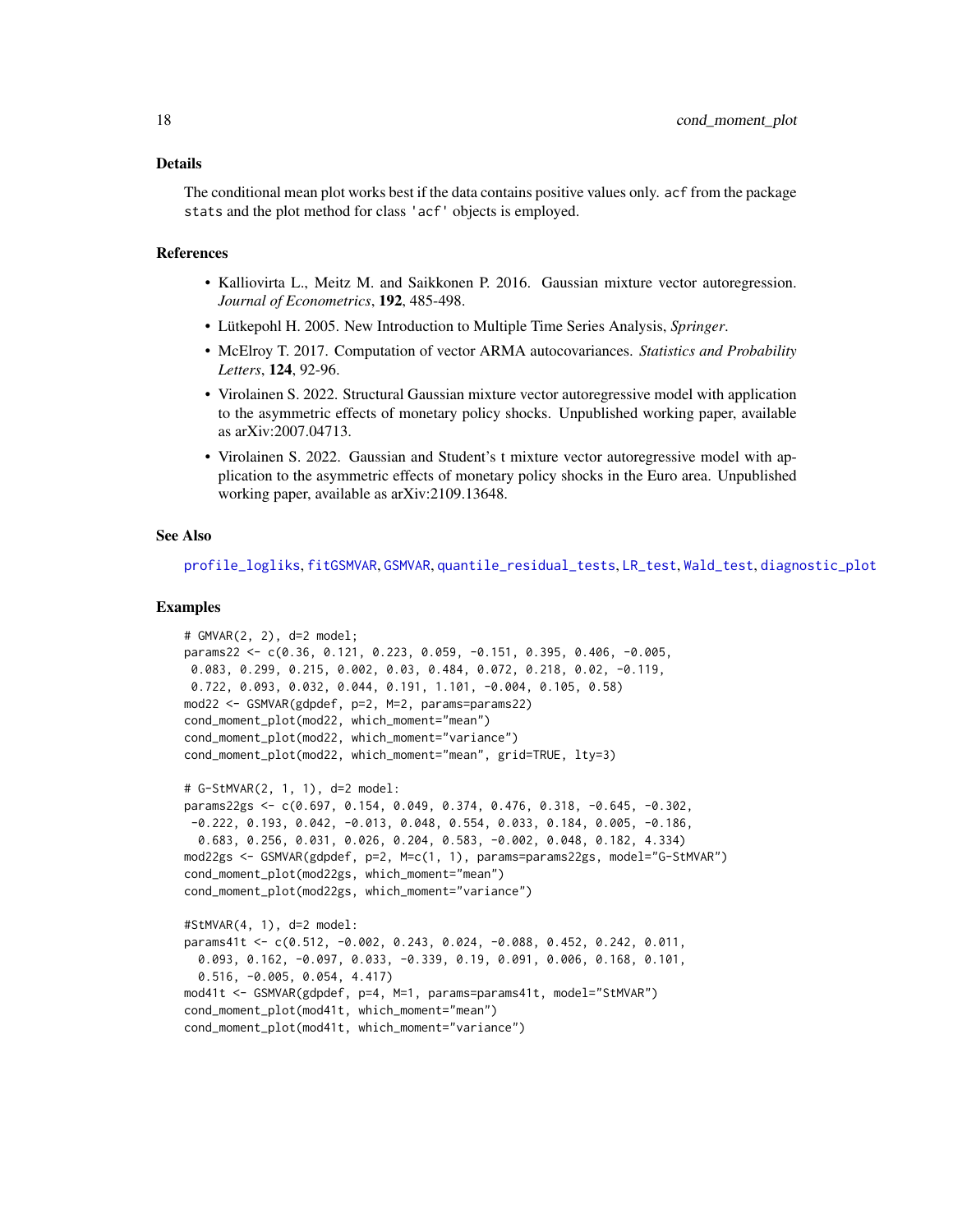<span id="page-18-1"></span><span id="page-18-0"></span>

#### Description

diagnostic\_plot plots a multivariate quantile residual diagnostic plot for either autocorrelation, conditional heteroskedasticity, or normality, or simply draws the quantile residual time series.

### Usage

```
diagnostic_plot(
  gsmvar,
  type = c("all", "series", "ac", "ch", "norm"),maxlag = 12,
  wait_time = 4
)
```
#### Arguments

| gsmvar    | an object of class 'gsmvar', typically created with fitGSMVAR or GSMVAR.                                                         |
|-----------|----------------------------------------------------------------------------------------------------------------------------------|
| type      | which type of diagnostic plot should be plotted?                                                                                 |
|           | • "all" all below sequentially.                                                                                                  |
|           | • "series" the quantile residual time series.                                                                                    |
|           | • "ac" the quantile residual autocorrelation and cross-correlation functions.                                                    |
|           | • "ch" the squared quantile residual autocorrelation and cross-correlation                                                       |
|           | functions.                                                                                                                       |
|           | • "norm" the quantile residual histogram with theoretical standard normal<br>density (dashed line) and standard normal QQ-plots. |
| maxlag    | the maximum lag considered in types "ac" and "ch".                                                                               |
| wait_time | if type == all how many seconds to wait before showing next figure?                                                              |

#### Details

Auto- and cross-correlations (types "ac" and "ch") are calculated with the function acf from the package stats and the plot method for class 'acf' objects is employed.

#### References

- Kalliovirta L., Meitz M. and Saikkonen P. 2016. Gaussian mixture vector autoregression. *Journal of Econometrics*, 192, 485-498.
- Kalliovirta L. and Saikkonen P. 2010. Reliable Residuals for Multivariate Nonlinear Time Series Models. *Unpublished Revision of HECER Discussion Paper No. 247*.
- Virolainen S. 2022. Structural Gaussian mixture vector autoregressive model with application to the asymmetric effects of monetary policy shocks. Unpublished working paper, available as arXiv:2007.04713.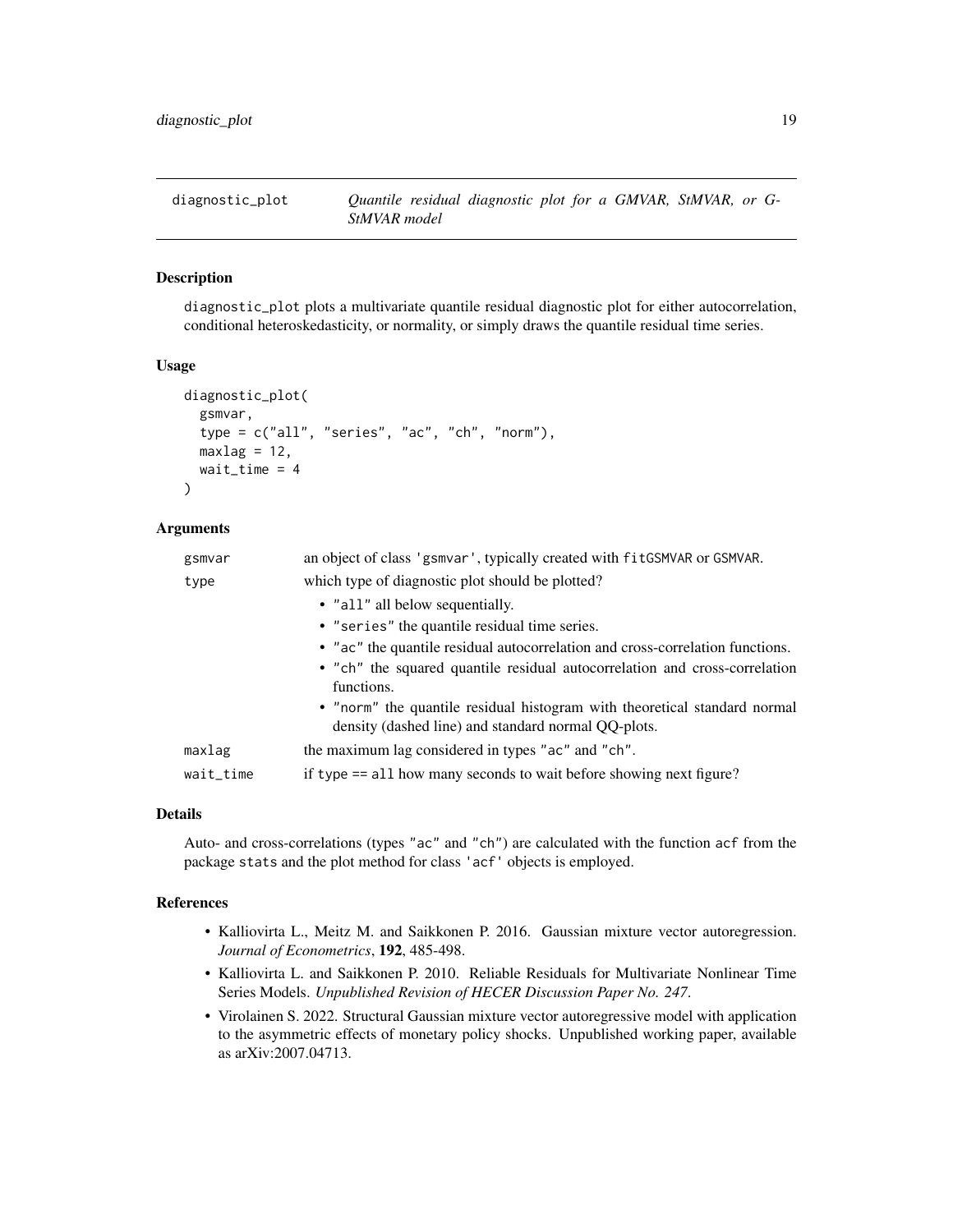<span id="page-19-0"></span>• Virolainen S. 2022. Gaussian and Student's t mixture vector autoregressive model with application to the asymmetric effects of monetary policy shocks in the Euro area. Unpublished working paper, available as arXiv:2109.13648.

#### See Also

[profile\\_logliks](#page-90-1), [fitGSMVAR](#page-27-1), [GSMVAR](#page-57-1), [quantile\\_residual\\_tests](#page-80-1), [LR\\_test](#page-77-1), [Wald\\_test](#page-114-1), [cond\\_moment\\_plot](#page-16-1), [acf](#page-0-0), [density](#page-0-0), [predict.gsmvar](#page-84-1)

#### Examples

```
# GMVAR(1,2), d=2 model:
params12 <- c(0.55, 0.112, 0.344, 0.055, -0.009, 0.718, 0.319,
0.005, 0.03, 0.619, 0.173, 0.255, 0.017, -0.136, 0.858, 1.185,
-0.012, 0.136, 0.674)
mod12 <- GSMVAR(gdpdef, p=1, M=2, params=params12)
diagnostic_plot(mod12, type="series")
diagnostic_plot(mod12, type="ac")
# GMVAR(2,2), d=2 model:
params22 <- c(0.36, 0.121, 0.223, 0.059, -0.151, 0.395, 0.406,
-0.005, 0.083, 0.299, 0.215, 0.002, 0.03, 0.484, 0.072, 0.218,
0.02, -0.119, 0.722, 0.093, 0.032, 0.044, 0.191, 1.101, -0.004,
 0.105, 0.58)
mod22 <- GSMVAR(gdpdef, p=2, M=2, params=params22)
diagnostic_plot(mod22, type="ch")
diagnostic_plot(mod22, type="norm")
# G-StMVAR(2, 1, 1), d=2 model:
params22gs <- c(0.697, 0.154, 0.049, 0.374, 0.476, 0.318, -0.645, -0.302,
-0.222, 0.193, 0.042, -0.013, 0.048, 0.554, 0.033, 0.184, 0.005, -0.186,
 0.683, 0.256, 0.031, 0.026, 0.204, 0.583, -0.002, 0.048, 0.182, 4.334)
mod22gs <- GSMVAR(gdpdef, p=2, M=c(1, 1), params=params22gs, model="G-StMVAR")
diagnostic_plot(mod22gs, wait_time=0)
```
diag\_Omegas *Simultaneously diagonalize two covariance matrices*

#### Description

diag\_Omegas Simultaneously diagonalizes two covariance matrices using eigenvalue decomposition.

#### Usage

diag\_Omegas(Omega1, Omega2)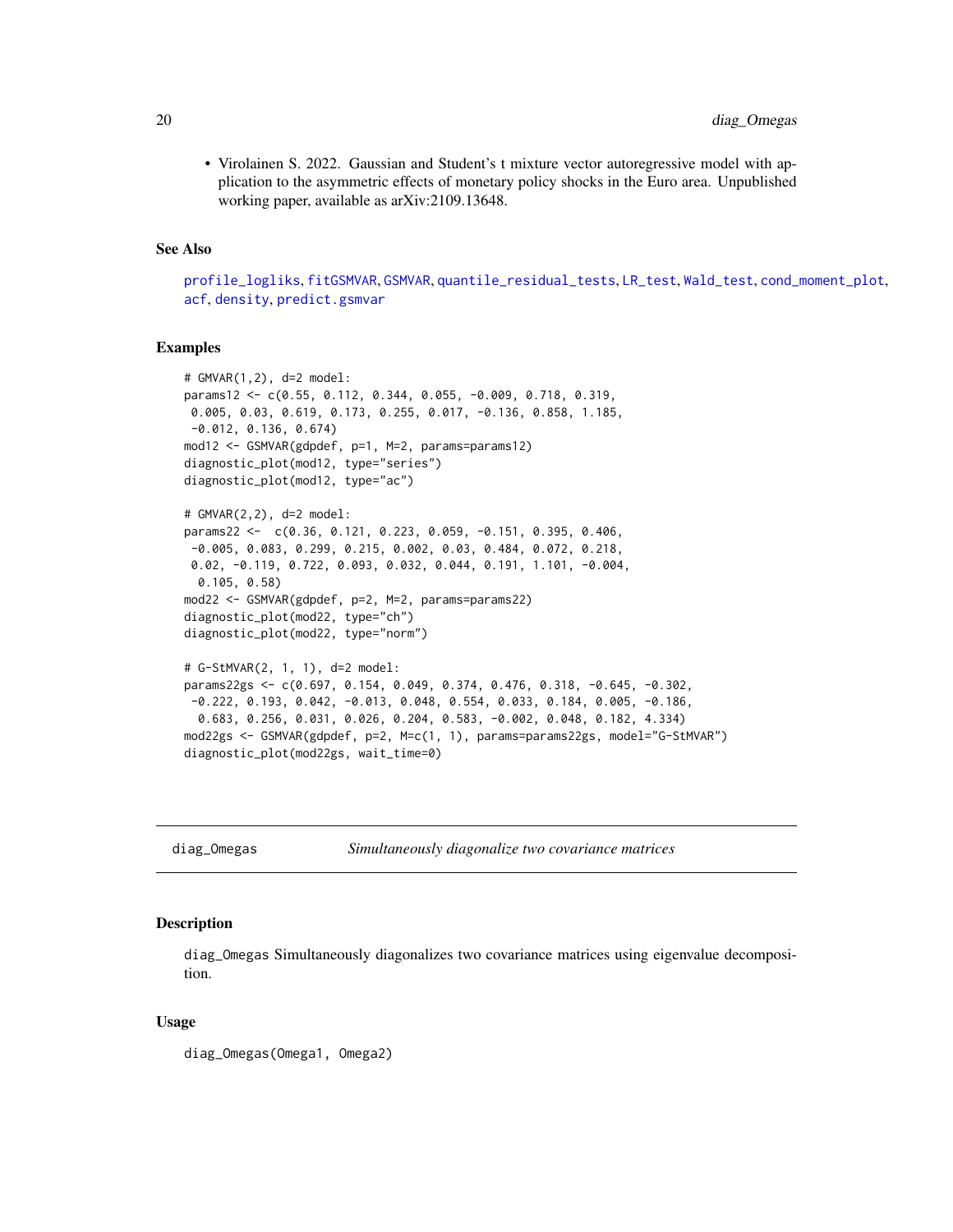#### <span id="page-20-0"></span>Arguments

| Omega1 | a positive definite $(dxd)$ covariance matrix $(d > 1)$ |
|--------|---------------------------------------------------------|
| Omega2 | another positive definite $(dxd)$ covariance matrix     |

## Details

See the return value and Muirhead (1982), Theorem A9.9 for details.

#### Value

Returns a length  $d^2 + d$  vector where the first  $d^2$  elements are  $vec(W)$  with the columns of W being (specific) eigenvectors of the matrix  $\Omega_2 \Omega_1^{-1}$  and the rest d elements are the corresponding eigenvalues "lambdas". The result satisfies  $WW' = Omega1$  and  $Wdiag(lambdas)W' = Omega2$ .

If Omega2 is not supplied, returns a vectorized symmetric (and pos. def.) square root matrix of Omega1.

#### Warning

No argument checks! Does not work with dimension  $d = 1!$ 

## References

• Muirhead R.J. 1982. Aspects of Multivariate Statistical Theory, *Wiley*.

#### Examples

```
d \le -2W0 <- matrix(1:(d^2), nrow=2)
lambdas0 < -1:d(Omg1 <- W0%*%t(W0))
(Omg2 <- W0%*%diag(lambdas0)%*%t(W0))
res <- diag_Omegas(Omg1, Omg2)
W <- matrix(res[1:(d^2)], nrow=d, byrow=FALSE)
tcrossprod(W) # == Omg1
lambdas <- res[(d^2 + 1):(d^2 + d)]W%*%diag(lambdas)%*%t(W) # == Omg2
```

| estimate_sgsmvar | Maximum likelihood estimation of a structural GMVAR, StMVAR, or |
|------------------|-----------------------------------------------------------------|
|                  | G-StMVAR model with preliminary estimates                       |

#### Description

estimate\_gsmvar uses a genetic algorithm and variable metric algorithm to estimate the parameters of a structural GMVAR, StMVAR, or G-StMVAR model with the method of maximum likelihood and preliminary estimates from (typically identified) reduced form or structural GSMVAR model.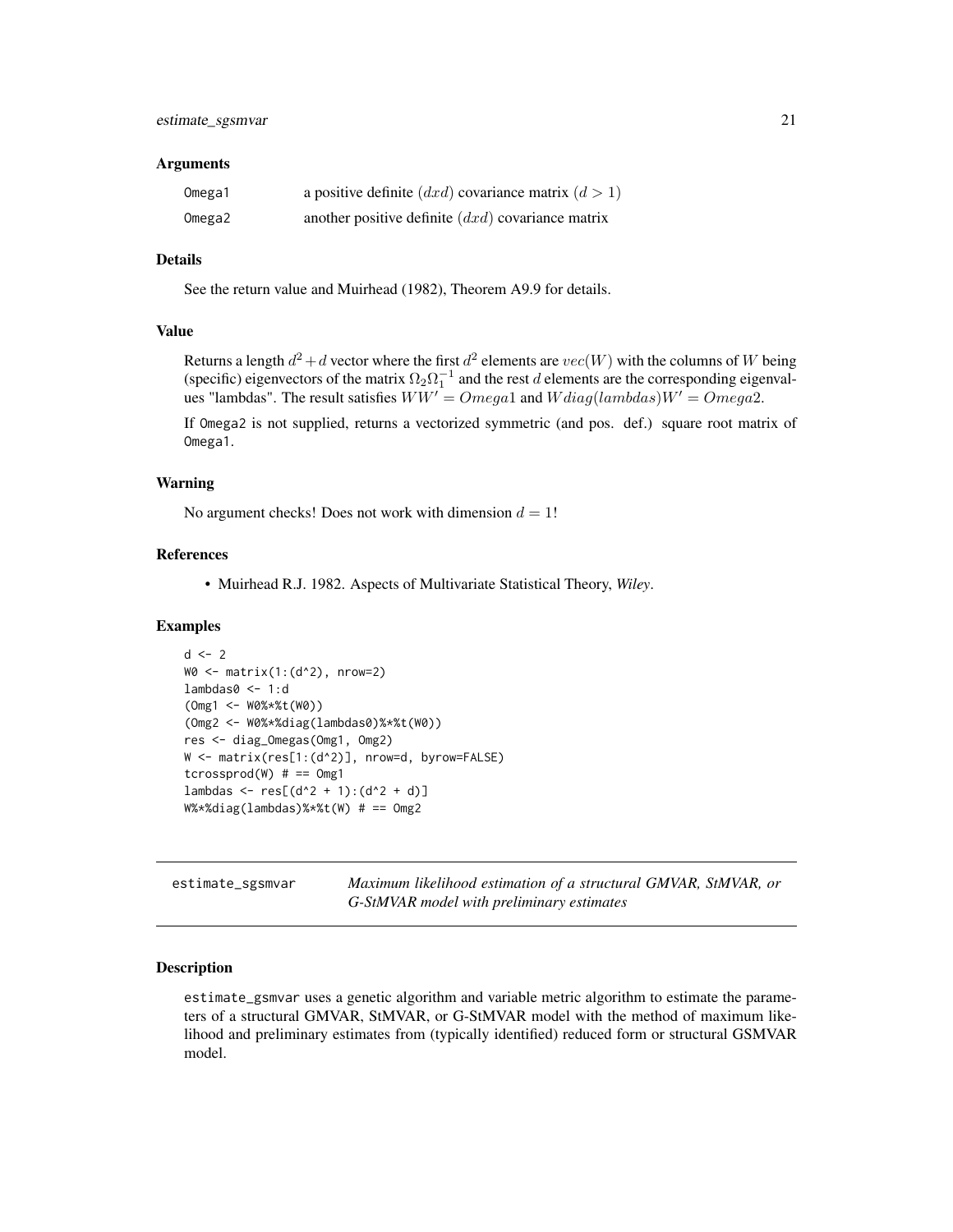## Usage

```
estimate_sgsmvar(
  gsmvar,
  new_W,
 ncalls = 16,
 ncores = 2,
 maxit = 1000,
  seeds = NULL)
```
### Arguments

| gsmvar | an object of class 'gsmvar', typically created with fitGSMVAR or GSMVAR.                                                                                                                                                                                                                                                                                                                                                                              |
|--------|-------------------------------------------------------------------------------------------------------------------------------------------------------------------------------------------------------------------------------------------------------------------------------------------------------------------------------------------------------------------------------------------------------------------------------------------------------|
| new_W  | What should be the constraints on the W-matrix (or equally B-matrix)? Provide<br>a $(dxd)$ matrix (where d is the number of time series in the system) expressing<br>the constraints such that NA signifies that the element is not constrained, strictly<br>positive real number signifies strict positive sign constraint, strictly negative real<br>number signified strict negative sign constraints, and zero signifies a zero con-<br>straints. |
| ncalls | the number of estimation rounds that should be performed.                                                                                                                                                                                                                                                                                                                                                                                             |
| ncores | the number of CPU cores to be used in numerical differentiation. Multiple cores<br>are not supported on Windows, though.                                                                                                                                                                                                                                                                                                                              |
| maxit  | the maximum number of iterations in the variable metric algorithm.                                                                                                                                                                                                                                                                                                                                                                                    |
| seeds  | a length ncalls vector containing the random number generator seed for each<br>call to the genetic algorithm, or NULL for not initializing the seed. Exists for<br>creating reproducible results.                                                                                                                                                                                                                                                     |

#### Details

The purpose of estimate\_gsmvar is to provide a convenient tool to estimate (typically over)identified structural GSMVAR models when preliminary estimates are available from a fitted reduced form or structural GMVAR model. Often one estimates a two-regime reduced form model and then uses the function gsmvar\_to\_sgsmvar to obtain the corresponding, statistically identified structural model. After obtaining the statistically identified structural model, overidentifying constraints may be placed the W-matrix (or equally B-matrix). This function makes imposing the overidentifying constraints and estimating the overidentified structural model convenient.

Note that the surface of the log-likelihood function is extremely multimodal, and this function is designed to only explore the neighbourhood of the preliminary estimates, so it finds its way reliably to the correct MLE only the preliminary estimates are close it in the first place. Use the function directly fitGSMVAR for a more thorough search of the parameter space, if necessary. This function calls fitGSMVAR by construction an initial population to the genetic algorithm from a preliminary guess of the new estimates. The smart mutations are set to begin from the first generation.

In order to the impose the constraints you wish, it might be useful to first run the model through the functioons reorder\_W\_columns and swap\_W\_signs. Particularly check that the sign constraints are readily satisfied. If not, the estimated solution might not be correct MLE.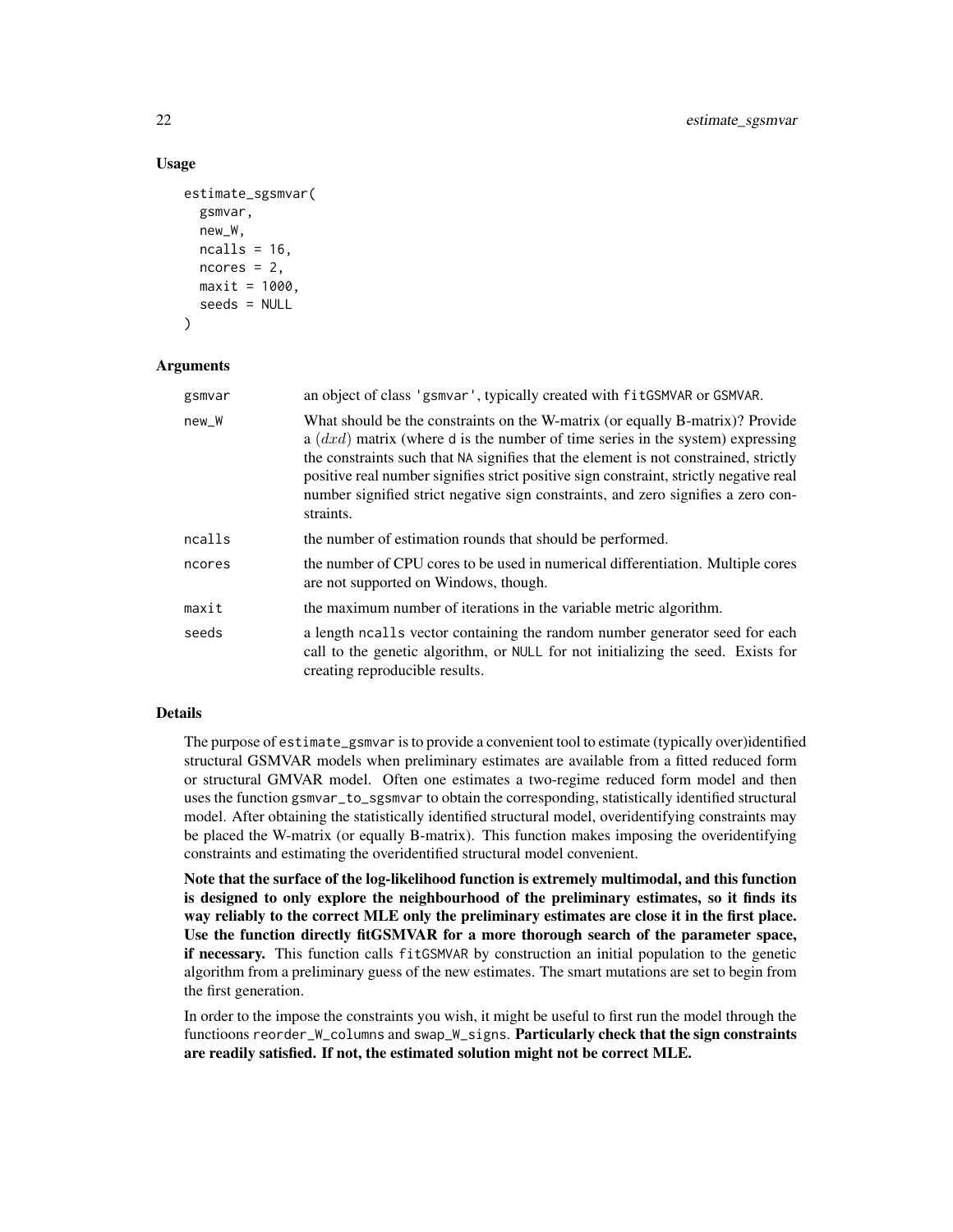#### estimate\_sgsmvar 23

estimate\_sgsmvar can also be used to estimate models that are not identified, i.e., one regime models. If it supplied with a reduced form model, it will first apply the function gsmvar\_to\_sgsmvar, then impose the constraints and finally estimate the model.

#### Value

Returns an object of class 'gsmvar' defining the estimated GMVAR, StMVAR, or G-StMVAR model.

#### References

- Kalliovirta L., Meitz M. and Saikkonen P. 2016. Gaussian mixture vector autoregression. *Journal of Econometrics*, 192, 485-498.
- Kalliovirta L. and Saikkonen P. 2010. Reliable Residuals for Multivariate Nonlinear Time Series Models. *Unpublished Revision of HECER Discussion Paper No. 247*.
- Virolainen S. 2022. Structural Gaussian mixture vector autoregressive model with application to the asymmetric effects of monetary policy shocks. Unpublished working paper, available as arXiv:2007.04713.
- Virolainen S. 2022. Gaussian and Student's t mixture vector autoregressive model with application to the asymmetric effects of monetary policy shocks in the Euro area. Unpublished working paper, available as arXiv:2109.13648.

#### See Also

[fitGSMVAR](#page-27-1), [GSMVAR](#page-57-1), [optim](#page-0-0), [profile\\_logliks](#page-90-1), [iterate\\_more](#page-71-1) [gsmvar\\_to\\_sgsmvar](#page-63-1)

#### Examples

## These are long running examples that use parallel computing! ## Running the below examples takes 30 seconds

```
# GMVAR(1,2) model
fit12 <- fitGSMVAR(gdpdef, p=1, M=2, ncalls=2, seeds=1:2) # Reduced form
fit12s <- gsmvar_to_sgsmvar(fit12) # Structural
fit12s
# Constrain the lower right element of W (or B-matrix) to zero, and for
# global identification the first elements of each column to strictly positive.
(new_W <- matrix(c(1, NA, 1, 0), nrow=2))
new_fit12s <- estimate_sgsmvar(fit12s, new_W, ncalls=2, ncores=2, seeds=1:2)
new_fit12s # Overidentified model
# Cholesky VAR(1)
fit11 <- fitGSMVAR(gdpdef, p=1, M=1, ncalls=2, seeds=1:2) # Reduced form
(new_W < - matrix(c(1, NA, 0, 1), nrow=2))new_fit11s <- estimate_sgsmvar(fit11, new_W, ncalls=2, ncores=2, seeds=1:2)
print(new_fit11s, digits=4)
```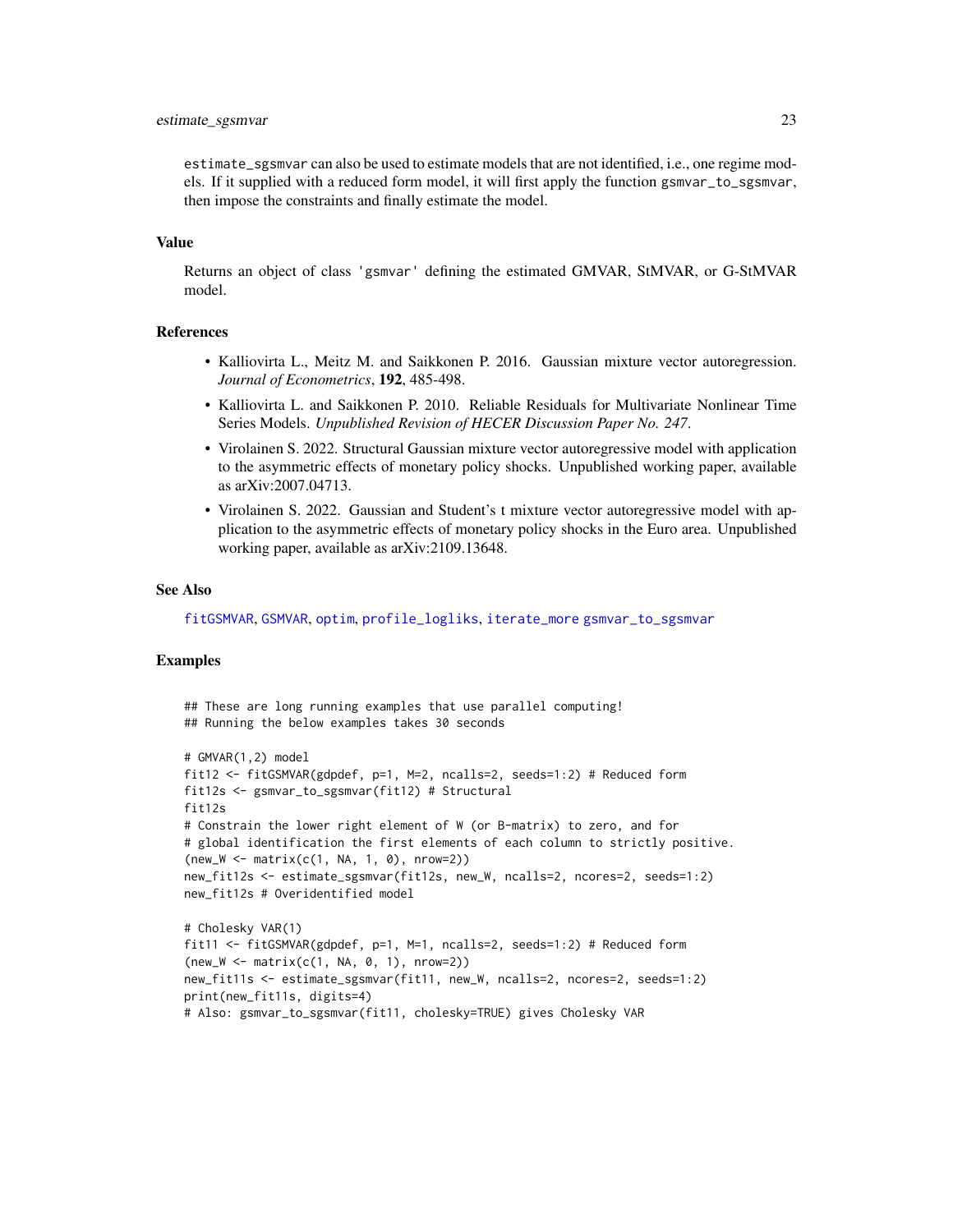<span id="page-23-0"></span>euromone *A monthly Euro area data covering the period from January 1999 to December 2021 (276 observations) and consisting four variables: cyclical component of log industrial production index, the logdifference of harmonized consumer price index, the log-difference of Brent crude oil prices (Europe), and an interest rate variable. The interest rate variable is the Euro overnight index average rate (EO-NIA) from January 1999 to October 2008, and after that the Wu and Xia (2016) shadow rate, which is not constrained by the zero lower bound and also quantifies unconventional monetary policy measures. The log-difference of the harmonized consumer price index is multiplied by hundred and the log-difference of oil price by ten. This data is the one that was used in Virolainen (2022).*

#### Description

The cyclical component of the log of industrial production index was obtained by applying the linear projection filter proposed by Hamilton (2018) using the parameter values h=24 and p=12. In order to obtain as accurate estimates as possible, we applied the filter to the full available sample from January 1991 to December 2021 before extracting our sample period from it. package lpirfs (Adämmer, 2021).

#### Usage

euromone

#### Format

A numeric matrix of class 'ts' with 276 rows and 4 columns with one time series in each column:

**First column (IPI):** The cyclical component of the log of industrial production index, url is https://sdw.ecb.europa.eu/quickv

Second column (HCPI): The log-difference of harmonized consumer price index, url is https://sdw.ecb.europa.eu/quickviev

Third column (OIL): The log-difference of Brent crude oil price (Europe), [https://fred.stloui](https://fred.stlouisfed.org/series/MCOILBRENTEU)sfed. [org/series/MCOILBRENTEU](https://fred.stlouisfed.org/series/MCOILBRENTEU).

Third column (RATE): The EONIA from January 1999 to October 2008 and after that the Wu and Xia (2016) shadow rate, urls are https://sdw.ecb.europa.eu/quickview.do?SERIES\_KEY=143.FM.M.U2.EUR.4F.MM.E and <https://sites.google.com/view/jingcynthiawu/shadow-rates>.

#### Source

The Federal Reserve Bank of St. Louis database and the Federal Reserve Bank of Atlanta's website

#### References

• Virolainen S. 2022. Gaussian and Student's t mixture vector autoregressive model with application to the asymmetric effects of monetary policy shocks in the Euro area. Unpublished working paper, available as arXiv:2109.13648.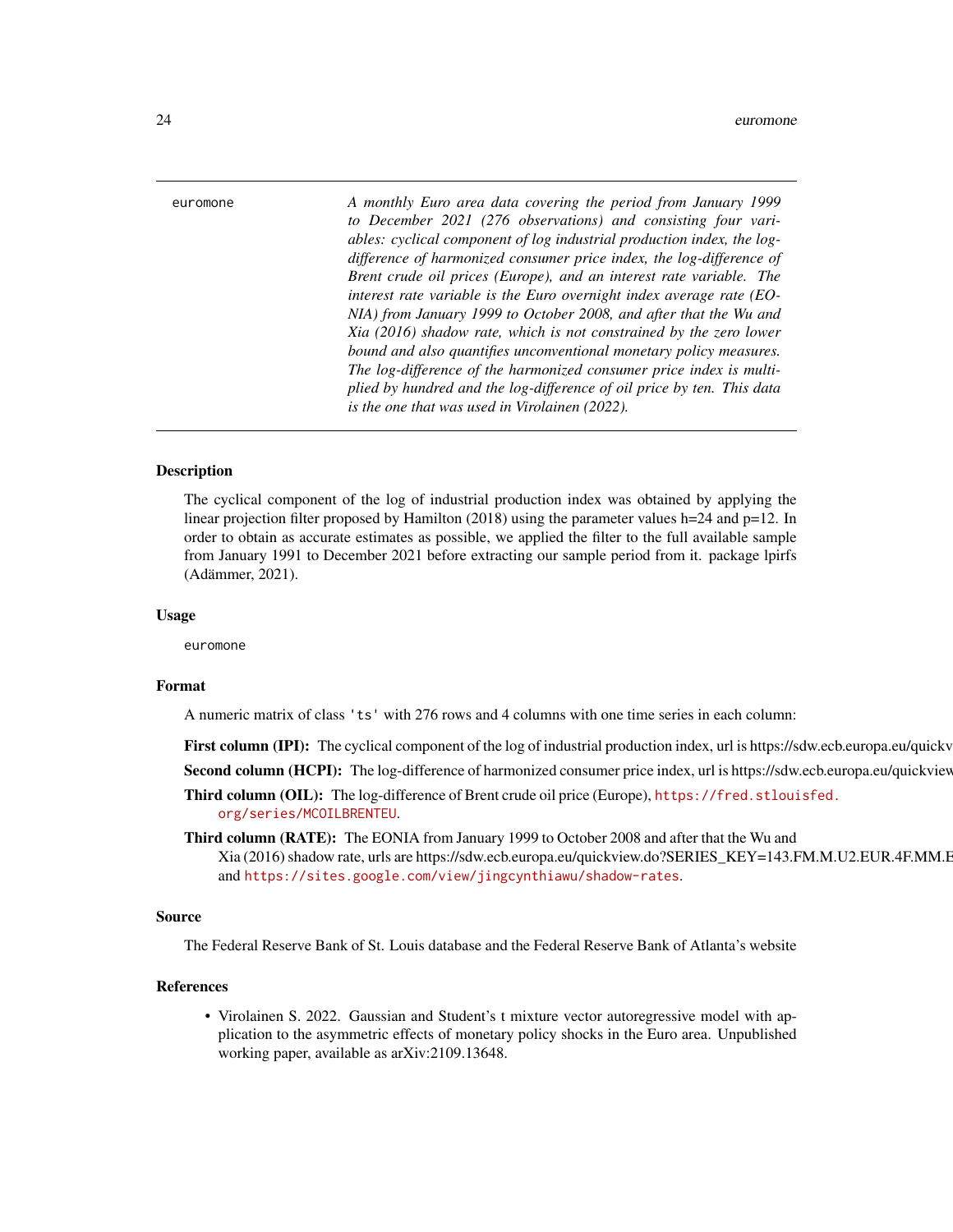<span id="page-24-0"></span>• Wu J. and Xia F. 2016. Measuring the macroeconomic impact of monetary policy at the zero lower bound. *Journal of Money, Credit and Banking*, 48(2-3): 253-291.

| fitGMVAR | DEPRECATED! USE THE FUNCTION fitGSMVAR INSTEAD! Two- |
|----------|------------------------------------------------------|
|          | phase maximum likelihood estimation of a GMVAR model |

# Description

DEPRECATED! USE THE FUNCTION fitGSMVAR INSTEAD! fitGMVAR estimates a GMVAR model model in two phases: in the first phase it uses a genetic algorithm to find starting values for a gradient based variable metric algorithm, which it then uses to finalize the estimation in the second phase. Parallel computing is utilized to perform multiple rounds of estimations in parallel.

# Usage

```
fitGMVAR(
  data,
 p,
 M,
  conditional = TRUE,
 parametrization = c("intercept", "mean"),
  constraints = NULL,
  same_means = NULL,
  structural_pars = NULL,
  ncalls = M^6,ncores = 2,
 maxit = 1000,
  seeds = NULL,
 print_res = TRUE,
  ...
)
```
#### Arguments

| data        | a matrix or class 'ts' object with d>1 columns. Each column is taken to repre-<br>sent a univariate time series. NA values are not supported.                                                                                                  |
|-------------|------------------------------------------------------------------------------------------------------------------------------------------------------------------------------------------------------------------------------------------------|
| p           | a positive integer specifying the autoregressive order of the model.                                                                                                                                                                           |
| M           | For GMVAR and StMVAR models: a positive integer specifying the number<br>of mixture components.                                                                                                                                                |
|             | For G-StMVAR models: a size $(2x1)$ integer vector specifying the number of<br>GMVAR type components M1 in the first element and StMVAR type compo-<br>nents M2 in the second element. The total number of mixture components<br>$is$ M=M1+M2. |
| conditional | a logical argument specifying whether the conditional or exact log-likelihood<br>function                                                                                                                                                      |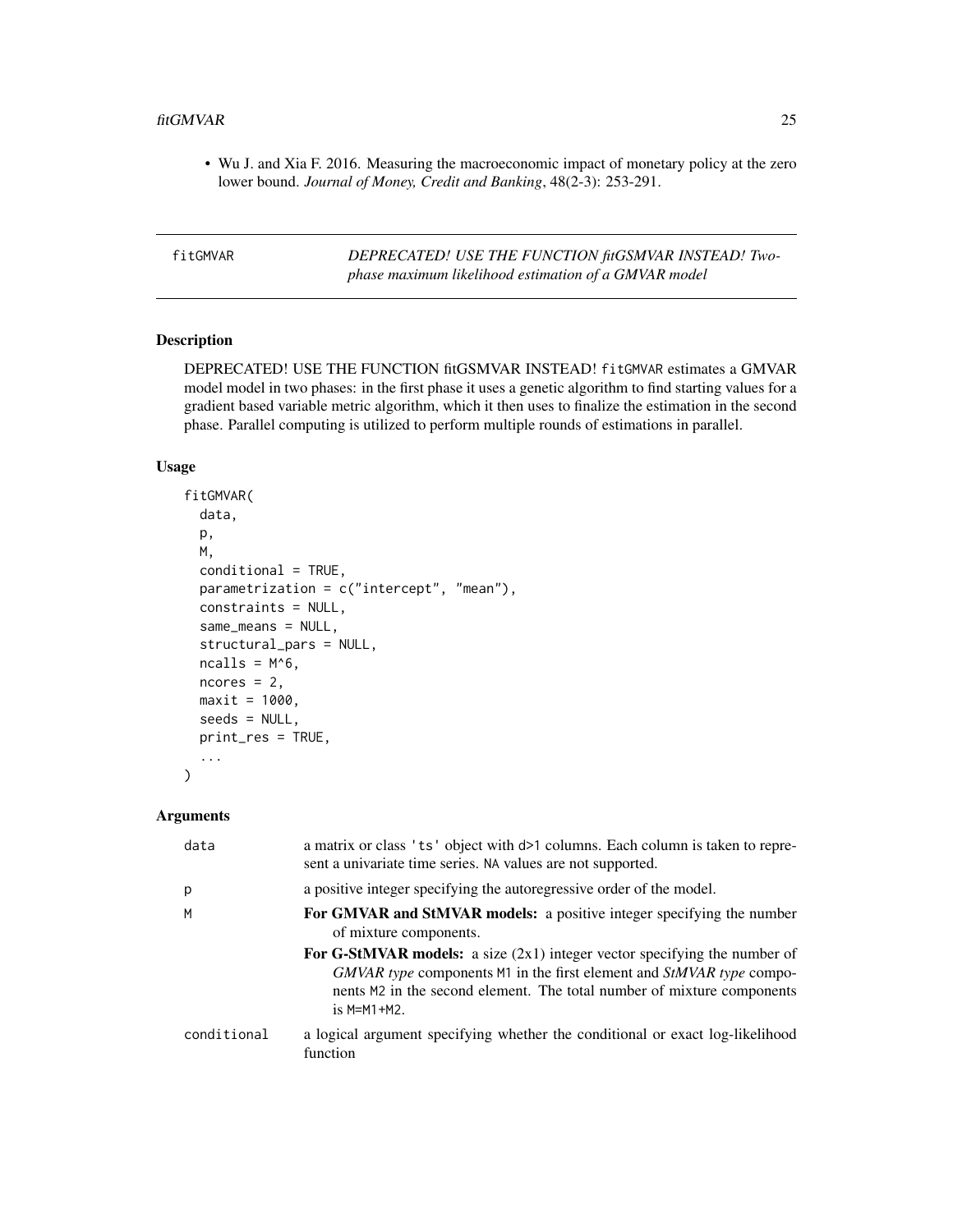| parametrization |                                                                                                                                                                                                                                                                                                                                                                                                                                                                                                                                                                                                                                                                                                                            |
|-----------------|----------------------------------------------------------------------------------------------------------------------------------------------------------------------------------------------------------------------------------------------------------------------------------------------------------------------------------------------------------------------------------------------------------------------------------------------------------------------------------------------------------------------------------------------------------------------------------------------------------------------------------------------------------------------------------------------------------------------------|
|                 | "intercept" or "mean" determining whether the model is parametrized with<br>intercept parameters $\phi_{m,0}$ or regime means $\mu_m$ , m=1,,M.                                                                                                                                                                                                                                                                                                                                                                                                                                                                                                                                                                            |
| constraints     | a size $(Mpd^2xq)$ constraint matrix C specifying general linear constraints to the<br>autoregressive parameters. We consider constraints of form $(\phi_1, , \phi_M) = C\psi$ ,<br>where $\phi_m = (vec(A_{m,1}), , vec(A_{m,p})(pd^2x1), m = 1, , M$ , contains the<br>coefficient matrices and $\psi$ (qx1) contains the related parameters. For example,<br>to restrict the AR-parameters to be the same for all regimes, set $C = [1: \dots: 1]$ <sup>*</sup><br>$(Mpd^2xpd^2)$ where I = diag(p*d^2). Ignore (or set to NULL) if linear con-<br>straints should not be employed.                                                                                                                                     |
| same_means      | Restrict the mean parameters of some regimes to be the same? Provide a list of<br>numeric vectors such that each numeric vector contains the regimes that should<br>share the common mean parameters. For instance, if $M=3$ , the argument $list(1,$<br>2:3) restricts the mean parameters of the second and third regime to be the same<br>but the first regime has freely estimated (unconditional) mean. Ignore or set to<br>NULL if mean parameters should not be restricted to be the same among any<br>regimes. This constraint is available only for mean parametrized models;<br>that is, when parametrization="mean".                                                                                            |
| structural_pars |                                                                                                                                                                                                                                                                                                                                                                                                                                                                                                                                                                                                                                                                                                                            |
|                 | If NULL a reduced form model is considered. For structural model, should be a<br>list containing the following elements:                                                                                                                                                                                                                                                                                                                                                                                                                                                                                                                                                                                                   |
|                 | • W - a $(dxd)$ matrix with its entries imposing constraints on W: NA indicating<br>that the element is unconstrained, a positive value indicating strict positive<br>sign constraint, a negative value indicating strict negative sign constraint,<br>and zero indicating that the element is constrained to zero.<br>• C_1ambda - a $(d(M-1)xr)$ constraint matrix that satisfies $(\lambda_2, , \lambda_M)$ =<br>$C_{\lambda} \gamma$ where $\gamma$ is the new (rx1) parameter subject to which the model is<br>estimated (similarly to AR parameter constraints). The entries of C_lambda<br>must be either positive or zero. Ignore (or set to NULL) if the eigenvalues<br>$\lambda_{mi}$ should not be constrained. |
|                 | See Virolainen (2022) for the conditions required to identify the shocks and for<br>the B-matrix as well (it is $W$ times a time-varying diagonal matrix with positive<br>diagonal entries).                                                                                                                                                                                                                                                                                                                                                                                                                                                                                                                               |
| ncalls          | the number of estimation rounds that should be performed.                                                                                                                                                                                                                                                                                                                                                                                                                                                                                                                                                                                                                                                                  |
| ncores          | the number CPU cores to be used in parallel computing.                                                                                                                                                                                                                                                                                                                                                                                                                                                                                                                                                                                                                                                                     |
| maxit           | the maximum number of iterations in the variable metric algorithm.                                                                                                                                                                                                                                                                                                                                                                                                                                                                                                                                                                                                                                                         |
| seeds           | a length ncalls vector containing the random number generator seed for each<br>call to the genetic algorithm, or NULL for not initializing the seed. Exists for<br>creating reproducible results.                                                                                                                                                                                                                                                                                                                                                                                                                                                                                                                          |
| print_res       | should summaries of estimation results be printed?                                                                                                                                                                                                                                                                                                                                                                                                                                                                                                                                                                                                                                                                         |
|                 | additional settings passed to the function GAfit employing the genetic algo-<br>rithm.                                                                                                                                                                                                                                                                                                                                                                                                                                                                                                                                                                                                                                     |

# Details

If you wish to estimate a structural model without overidentifying constraints that is identified statistically, specify your W matrix is structural\_pars to be such that it contains the same sign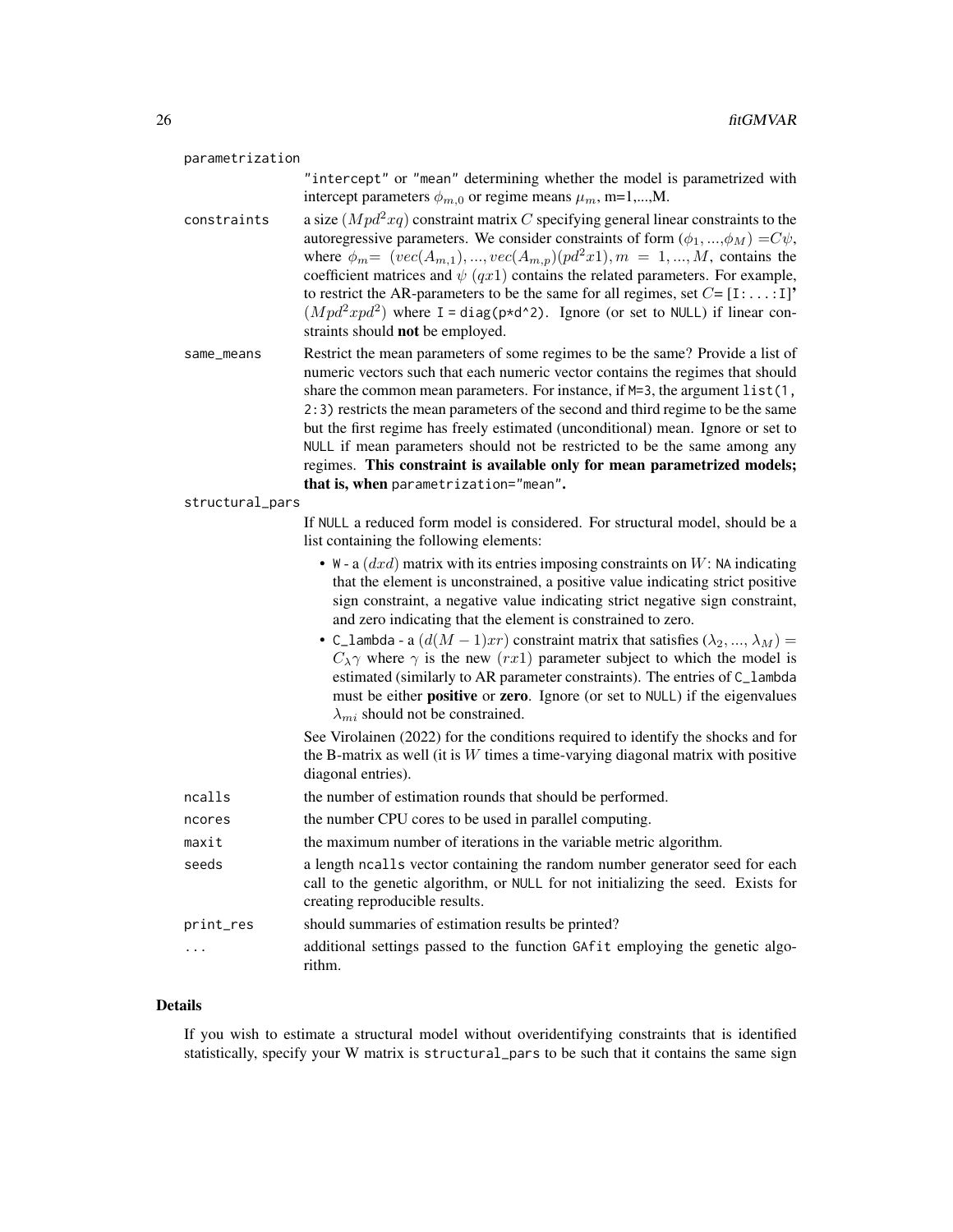#### fitGMVAR 27

constraints in a single row (e.g. a row of ones) and leave the other elements as NA. In this way, the genetic algorithm works the best. The ordering and signs of the columns of the W matrix can be changed afterwards with the functions reorder\_W\_columns and swap\_W\_signs.

Because of complexity and high multimodality of the log-likelihood function, it's not certain that the estimation algorithms will end up in the global maximum point. It's expected that most of the estimation rounds will end up in some local maximum or saddle point instead. Therefore, a (sometimes large) number of estimation rounds is required for reliable results. Because of the nature of the model, the estimation may fail especially in the cases where the number of mixture components is chosen too large. With two regimes and couple hundred observations in a twodimensional time series, 50 rounds is usually enough. Several hundred estimation rounds often suffices for reliably fitting two-regimes models to 3 or 4 dimensional time series. With more than two regimes and more than couple hundred observations, thousands of estimation rounds (or more) are often required to obtain reliable results.

The estimation process is computationally heavy and it might take considerably long time for large models with large number of observations. If the iteration limit maxit in the variable metric algorithm is reached, one can continue the estimation by iterating more with the function iterate\_more. Alternatively, one may use the found estimates as starting values for the genetic algorithm and and employ another round of estimation (see ?GAfit how to set up an initial population with the dot parameters).

If the estimation algorithm fails to create an initial population for the genetic algorithm, it usually helps to scale the individual series so that the AR coefficients (of a VAR model) will be relative small, preferably less than one. Even if one is able to create an initial population, it should be preferred to scale the series so that most of the AR coefficients will not be very large, as the estimation algorithm works better with relatively small AR coefficients. If needed, another package can be used to fit linear VARs to the series to see which scaling of the series results in relatively small AR coefficients.

The code of the genetic algorithm is mostly based on the description by *Dorsey and Mayer (1995)* but it includes some extra features that were found useful for this particular estimation problem. For instance, the genetic algorithm uses a slightly modified version of the individually adaptive crossover and mutation rates described by *Patnaik and Srinivas (1994)* and employs (50%) fitness inheritance discussed by *Smith, Dike and Stegmann (1995)*.

The gradient based variable metric algorithm used in the second phase is implemented with function optim from the package stats.

Note that the structural models are even more difficult to estimate than the reduced form models due to the different parametrization of the covariance matrices, so larger number of estimation rounds should be considered. Also, be aware that if the lambda parameters are constrained in any other way than by restricting some of them to be identical, the parameter "lambda\_scale" of the genetic algorithm (see ?GAfit) needs to be carefully adjusted accordingly. When estimating a structural model that imposes overidentifiying constraints to a time series with  $d > 3$ , it is highly recommended to create an initial population based on the estimates of a statistically identified model (when  $M = 2$ ). This is because currently obtaining the ML estimate reliably to such a structural model seems difficult in many application.

Finally, the function fails to calculate approximate standard errors and the parameter estimates are near the border of the parameter space, it might help to use smaller numerical tolerance for the stationarity and positive definiteness conditions. The numerical tolerance of an existing model can be changed with the function update\_numtols.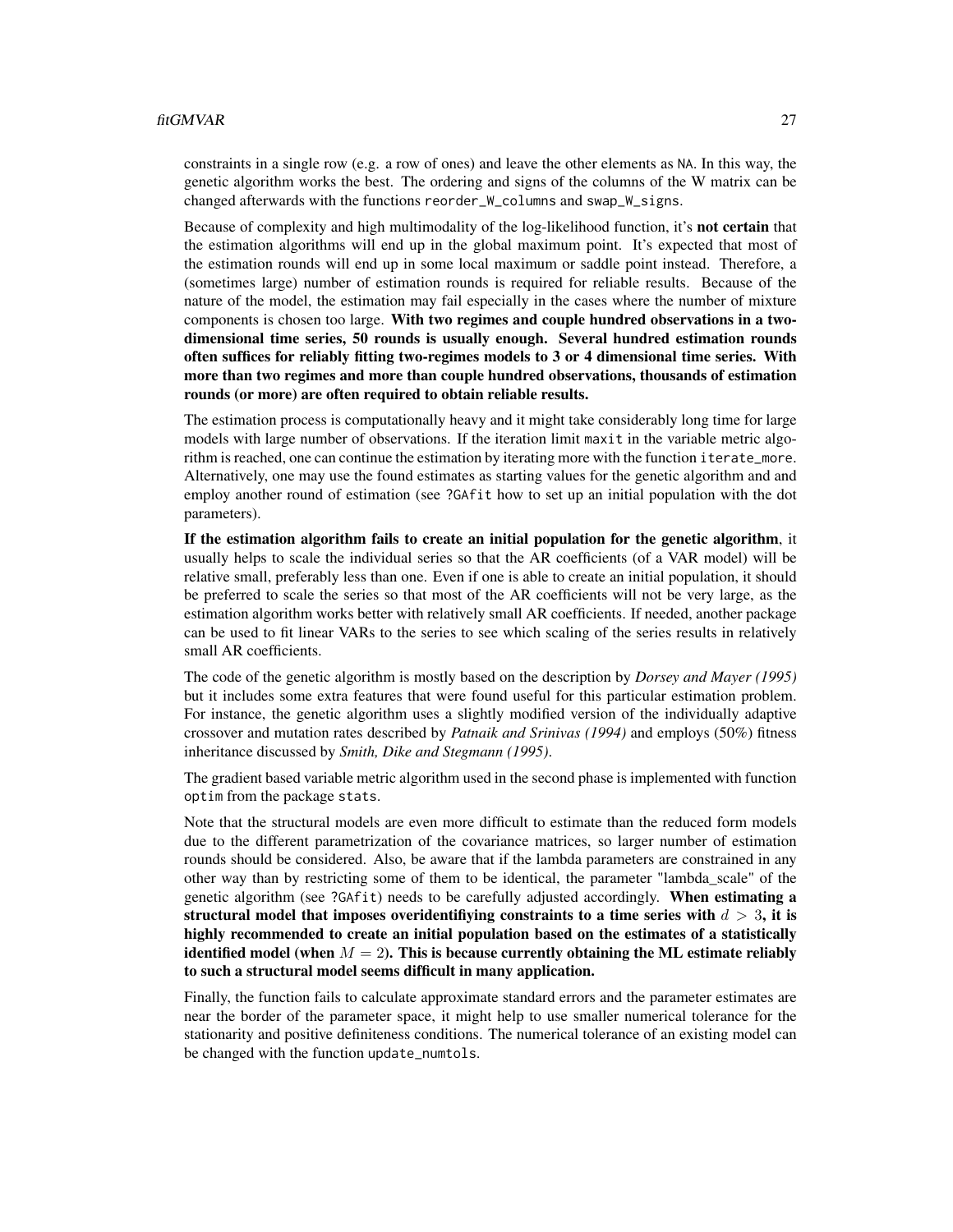Returns an object of class 'gsmvar' defining the estimated (reduced form or structural) GMVAR, StMVAR, or G-StMVAR model. Multivariate quantile residuals (Kalliovirta and Saikkonen 2010) are also computed and included in the returned object. In addition, the returned object contains the estimates and log-likelihood values from all the estimation rounds performed. The estimated parameter vector can be obtained at gsmvar\$params (and corresponding approximate standard errors at gsmvar\$std\_errors). See ?GSMVAR for the form of the parameter vector, if needed.

Remark that the first autocovariance/correlation matrix in \$uncond\_moments is for the lag zero, the second one for the lag one, etc.

#### References

- Dorsey R. E. and Mayer W. J. 1995. Genetic algorithms for estimation problems with multiple optima, nondifferentiability, and other irregular features. *Journal of Business & Economic Statistics*, 13, 53-66.
- Kalliovirta L., Meitz M. and Saikkonen P. 2016. Gaussian mixture vector autoregression. *Journal of Econometrics*, 192, 485-498.
- Patnaik L.M. and Srinivas M. 1994. Adaptive Probabilities of Crossover and Mutation in Genetic Algorithms. *Transactions on Systems, Man and Cybernetics* 24, 656-667.
- Smith R.E., Dike B.A., Stegmann S.A. 1995. Fitness inheritance in genetic algorithms. *Proceedings of the 1995 ACM Symposium on Applied Computing*, 345-350.
- Virolainen S. 2022. Structural Gaussian mixture vector autoregressive model with application to the asymmetric effects of monetary policy shocks. Unpublished working paper, available as arXiv:2007.04713.
- Virolainen S. 2022. Gaussian and Student's t mixture vector autoregressive model with application to the asymmetric effects of monetary policy shocks in the Euro area. Unpublished working paper, available as arXiv:2109.13648.

#### See Also

[fitGSMVAR](#page-27-1)

<span id="page-27-1"></span>fitGSMVAR *Two-phase maximum likelihood estimation of a GMVAR, StMVAR, or G-StMVAR model*

# **Description**

fitGSMVAR estimates a GMVAR, StMVAR, or G-StMVAR model model in two phases: in the first phase it uses a genetic algorithm to find starting values for a gradient based variable metric algorithm, which it then uses to finalize the estimation in the second phase. Parallel computing is utilized to perform multiple rounds of estimations in parallel.

<span id="page-27-0"></span>

# Value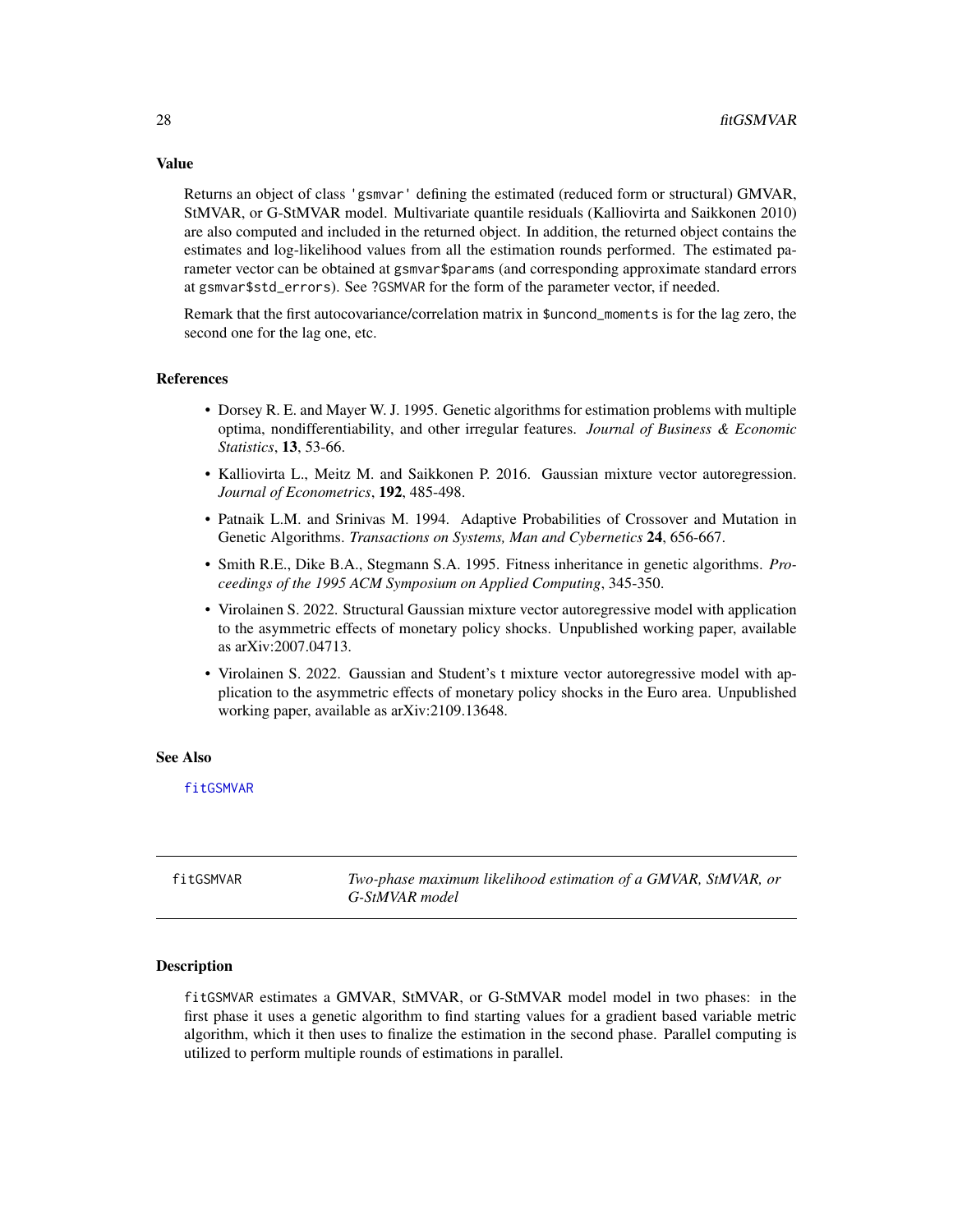# fitGSMVAR 29

# Usage

```
fitGSMVAR(
  data,
  p,
  M,
  model = c("GMVAR", "StMVAR", "G-StMVAR"),
  conditional = TRUE,
  parametrization = c("intercept", "mean"),
  constraints = NULL,
  same_means = NULL,
  structural_pars = NULL,
  ncalls = (M + 1)^5,ncores = 2,
  maxit = 1000,
  seeds = NULL,
  print_res = TRUE,
  ...
\mathcal{L}
```
# Arguments

| data            | a matrix or class 'ts' object with d>1 columns. Each column is taken to repre-<br>sent a univariate time series. NA values are not supported.                                                                                                                                                                                                                                                                                                                                                                                                                                                |
|-----------------|----------------------------------------------------------------------------------------------------------------------------------------------------------------------------------------------------------------------------------------------------------------------------------------------------------------------------------------------------------------------------------------------------------------------------------------------------------------------------------------------------------------------------------------------------------------------------------------------|
| p               | a positive integer specifying the autoregressive order of the model.                                                                                                                                                                                                                                                                                                                                                                                                                                                                                                                         |
| M               | For GMVAR and StMVAR models: a positive integer specifying the number<br>of mixture components.                                                                                                                                                                                                                                                                                                                                                                                                                                                                                              |
|                 | For G-StMVAR models: a size $(2x1)$ integer vector specifying the number of<br>GMVAR type components M1 in the first element and StMVAR type compo-<br>nents M2 in the second element. The total number of mixture components<br>$is$ M=M1+M2.                                                                                                                                                                                                                                                                                                                                               |
| model           | is "GMVAR", "StMVAR", or "G-StMVAR" model considered? In the G-StMVAR<br>model, the first M1 components are GMVAR type and the rest M2 components are<br>StMVAR type.                                                                                                                                                                                                                                                                                                                                                                                                                        |
| conditional     | a logical argument specifying whether the conditional or exact log-likelihood<br>function                                                                                                                                                                                                                                                                                                                                                                                                                                                                                                    |
| parametrization |                                                                                                                                                                                                                                                                                                                                                                                                                                                                                                                                                                                              |
|                 | "intercept" or "mean" determining whether the model is parametrized with<br>intercept parameters $\phi_{m,0}$ or regime means $\mu_m$ , m=1,,M.                                                                                                                                                                                                                                                                                                                                                                                                                                              |
| constraints     | a size $(Mpd^2xq)$ constraint matrix C specifying general linear constraints to the<br>autoregressive parameters. We consider constraints of form $(\phi_1, , \phi_M) = C\psi$ ,<br>where $\phi_m = (vec(A_{m,1}), , vec(A_{m,p})(pd^2x1), m = 1, , M$ , contains the<br>coefficient matrices and $\psi$ (qx1) contains the related parameters. For example,<br>to restrict the AR-parameters to be the same for all regimes, set $C = [1: \dots:1]$ <sup>*</sup><br>$(Mpd^2xpd^2)$ where I = diag(p*d^2). Ignore (or set to NULL) if linear con-<br>straints should <b>not</b> be employed. |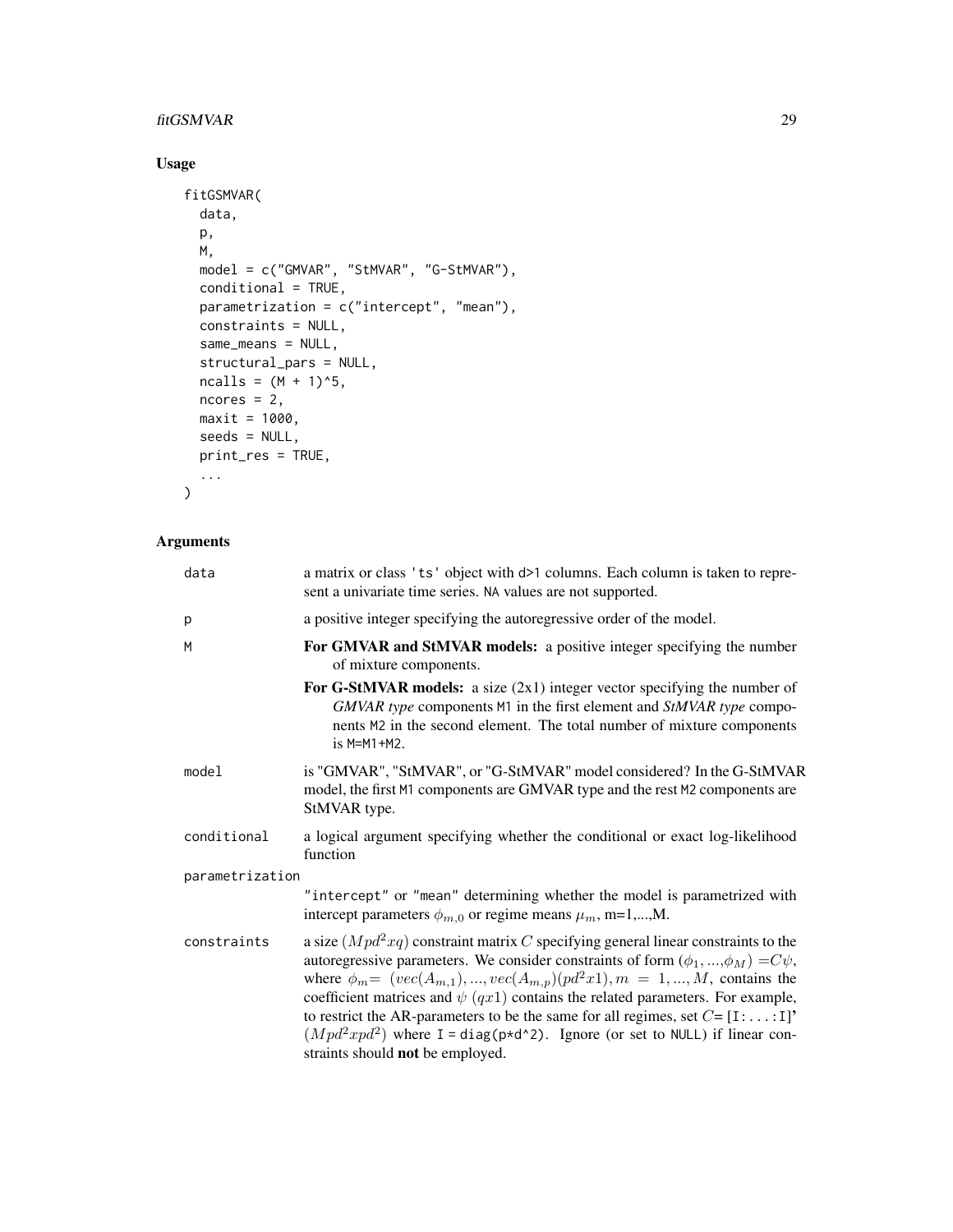| same_means      | Restrict the mean parameters of some regimes to be the same? Provide a list of<br>numeric vectors such that each numeric vector contains the regimes that should<br>share the common mean parameters. For instance, if M=3, the argument list(1,<br>2:3) restricts the mean parameters of the second and third regime to be the same<br>but the first regime has freely estimated (unconditional) mean. Ignore or set to<br>NULL if mean parameters should not be restricted to be the same among any<br>regimes. This constraint is available only for mean parametrized models;<br>that is, when parametrization="mean". |
|-----------------|----------------------------------------------------------------------------------------------------------------------------------------------------------------------------------------------------------------------------------------------------------------------------------------------------------------------------------------------------------------------------------------------------------------------------------------------------------------------------------------------------------------------------------------------------------------------------------------------------------------------------|
| structural_pars |                                                                                                                                                                                                                                                                                                                                                                                                                                                                                                                                                                                                                            |
|                 | If NULL a reduced form model is considered. For structural model, should be a<br>list containing the following elements:                                                                                                                                                                                                                                                                                                                                                                                                                                                                                                   |
|                 | • W - a $(dxd)$ matrix with its entries imposing constraints on W: NA indicating<br>that the element is unconstrained, a positive value indicating strict positive<br>sign constraint, a negative value indicating strict negative sign constraint,<br>and zero indicating that the element is constrained to zero.                                                                                                                                                                                                                                                                                                        |
|                 | • C_lambda - a $(d(M-1)xr)$ constraint matrix that satisfies $(\lambda_2, , \lambda_M)$ =<br>$C_{\lambda} \gamma$ where $\gamma$ is the new (rx1) parameter subject to which the model is<br>estimated (similarly to AR parameter constraints). The entries of C_lambda<br>must be either <b>positive</b> or <b>zero</b> . Ignore (or set to NULL) if the eigenvalues<br>$\lambda_{mi}$ should not be constrained.                                                                                                                                                                                                         |
|                 | See Virolainen (2022) for the conditions required to identify the shocks and for<br>the B-matrix as well (it is $W$ times a time-varying diagonal matrix with positive<br>diagonal entries).                                                                                                                                                                                                                                                                                                                                                                                                                               |
| ncalls          | the number of estimation rounds that should be performed.                                                                                                                                                                                                                                                                                                                                                                                                                                                                                                                                                                  |
| ncores          | the number CPU cores to be used in parallel computing.                                                                                                                                                                                                                                                                                                                                                                                                                                                                                                                                                                     |
| maxit           | the maximum number of iterations in the variable metric algorithm.                                                                                                                                                                                                                                                                                                                                                                                                                                                                                                                                                         |
| seeds           | a length ncalls vector containing the random number generator seed for each<br>call to the genetic algorithm, or NULL for not initializing the seed. Exists for<br>creating reproducible results.                                                                                                                                                                                                                                                                                                                                                                                                                          |
| print_res       | should summaries of estimation results be printed?                                                                                                                                                                                                                                                                                                                                                                                                                                                                                                                                                                         |
| .               | additional settings passed to the function GAfit employing the genetic algo-<br>rithm.                                                                                                                                                                                                                                                                                                                                                                                                                                                                                                                                     |

# Details

If you wish to estimate a structural model without overidentifying constraints that is identified statistically, specify your W matrix is structural\_pars to be such that it contains the same sign constraints in a single row (e.g. a row of ones) and leave the other elements as NA. In this way, the genetic algorithm works the best. The ordering and signs of the columns of the W matrix can be changed afterwards with the functions reorder\_W\_columns and swap\_W\_signs.

Because of complexity and high multimodality of the log-likelihood function, it's not certain that the estimation algorithms will end up in the global maximum point. It's expected that most of the estimation rounds will end up in some local maximum or saddle point instead. Therefore, a (sometimes large) number of estimation rounds is required for reliable results. Because of the nature of the model, the estimation may fail especially in the cases where the number of mixture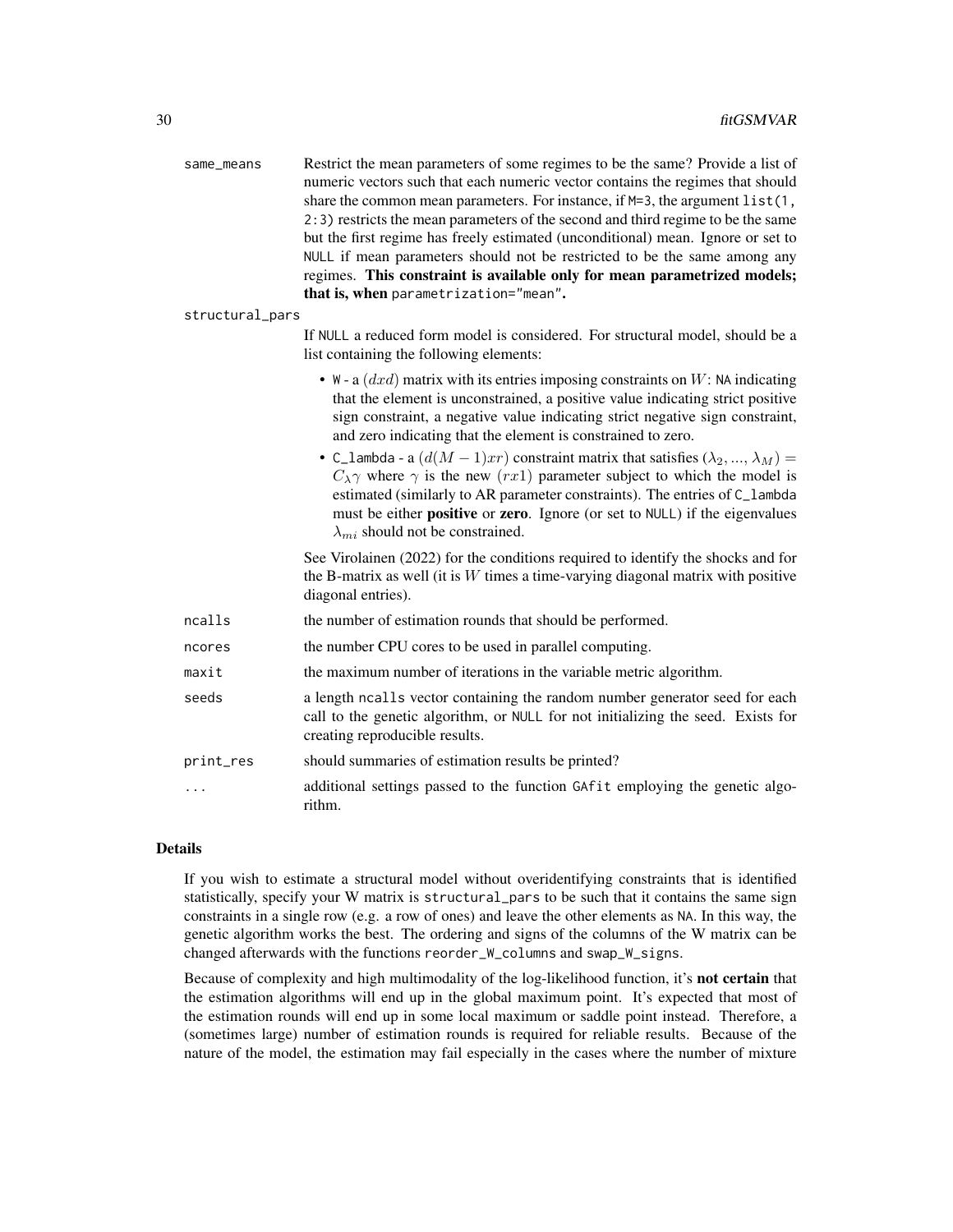#### fitGSMVAR 31

components is chosen too large. With two regimes and couple hundred observations in a twodimensional time series, 50 rounds is usually enough. Several hundred estimation rounds often suffices for reliably fitting two-regimes models to 3 or 4 dimensional time series. With more than two regimes and more than couple hundred observations, thousands of estimation rounds (or more) are often required to obtain reliable results.

The estimation process is computationally heavy and it might take considerably long time for large models with large number of observations. If the iteration limit maxit in the variable metric algorithm is reached, one can continue the estimation by iterating more with the function iterate\_more. Alternatively, one may use the found estimates as starting values for the genetic algorithm and and employ another round of estimation (see ?GAfit how to set up an initial population with the dot parameters).

If the estimation algorithm fails to create an initial population for the genetic algorithm, it usually helps to scale the individual series so that the AR coefficients (of a VAR model) will be relative small, preferably less than one. Even if one is able to create an initial population, it should be preferred to scale the series so that most of the AR coefficients will not be very large, as the estimation algorithm works better with relatively small AR coefficients. If needed, another package can be used to fit linear VARs to the series to see which scaling of the series results in relatively small AR coefficients.

The code of the genetic algorithm is mostly based on the description by *Dorsey and Mayer (1995)* but it includes some extra features that were found useful for this particular estimation problem. For instance, the genetic algorithm uses a slightly modified version of the individually adaptive crossover and mutation rates described by *Patnaik and Srinivas (1994)* and employs (50%) fitness inheritance discussed by *Smith, Dike and Stegmann (1995)*.

The gradient based variable metric algorithm used in the second phase is implemented with function optim from the package stats.

Note that the structural models are even more difficult to estimate than the reduced form models due to the different parametrization of the covariance matrices, so larger number of estimation rounds should be considered. Also, be aware that if the lambda parameters are constrained in any other way than by restricting some of them to be identical, the parameter "lambda\_scale" of the genetic algorithm (see ?GAfit) needs to be carefully adjusted accordingly. When estimating a structural model that imposes overidentifiying constraints to a time series with  $d > 3$ , it is highly recommended to create an initial population based on the estimates of a statistically identified model (when  $M = 2$ ). This is because currently obtaining the ML estimate reliably to such a structural model seems difficult in many application.

Finally, the function fails to calculate approximate standard errors and the parameter estimates are near the border of the parameter space, it might help to use smaller numerical tolerance for the stationarity and positive definiteness conditions. The numerical tolerance of an existing model can be changed with the function update\_numtols.

#### Value

Returns an object of class 'gsmvar' defining the estimated (reduced form or structural) GMVAR, StMVAR, or G-StMVAR model. Multivariate quantile residuals (Kalliovirta and Saikkonen 2010) are also computed and included in the returned object. In addition, the returned object contains the estimates and log-likelihood values from all the estimation rounds performed. The estimated parameter vector can be obtained at gsmvar\$params (and corresponding approximate standard errors at gsmvar\$std\_errors). See ?GSMVAR for the form of the parameter vector, if needed.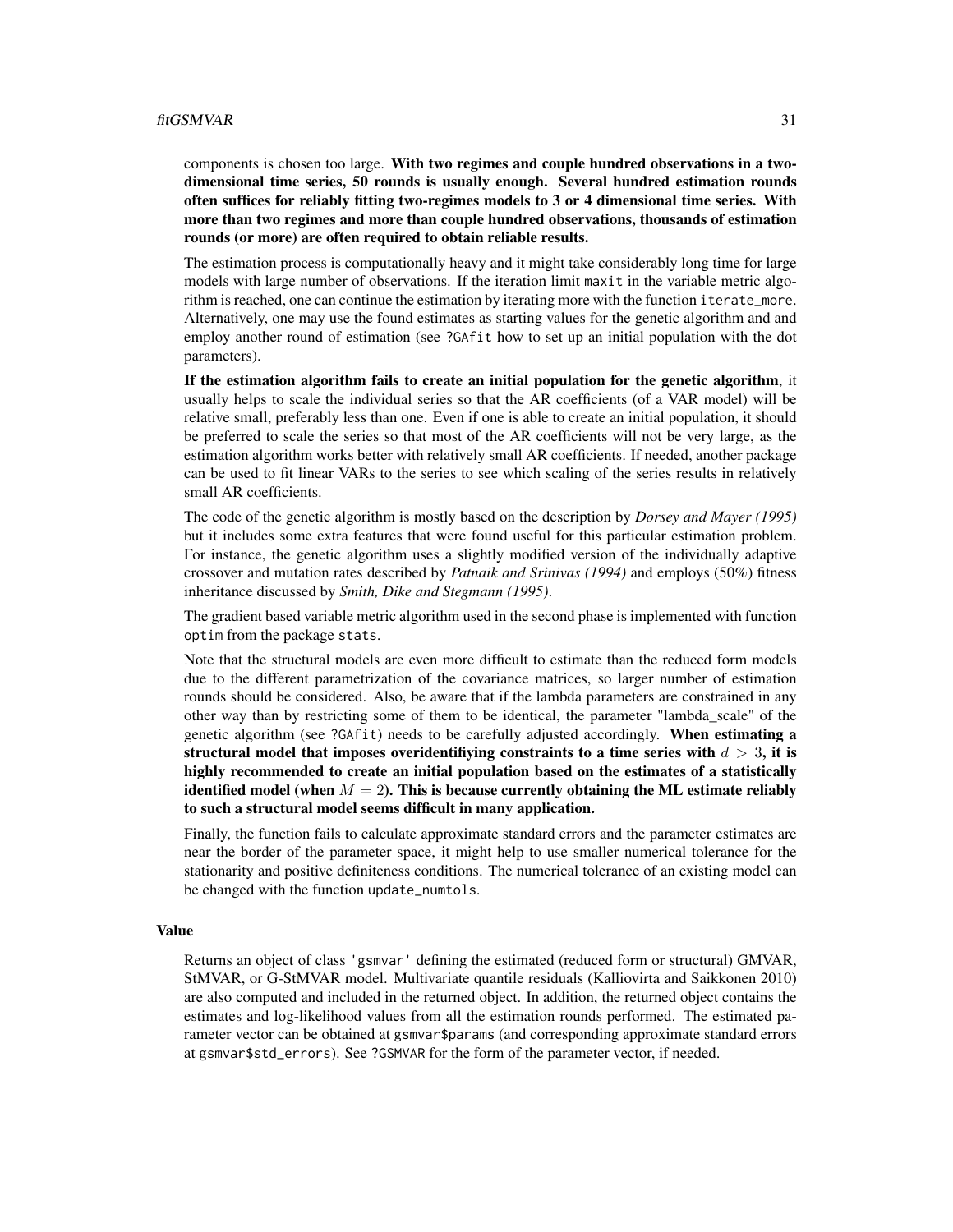Remark that the first autocovariance/correlation matrix in \$uncond\_moments is for the lag zero, the second one for the lag one, etc.

## S3 methods

The following S3 methods are supported for class 'gsmvar': logLik, residuals, print, summary, predict, simulate, and plot.

#### References

- Dorsey R. E. and Mayer W. J. 1995. Genetic algorithms for estimation problems with multiple optima, nondifferentiability, and other irregular features. *Journal of Business & Economic Statistics*, 13, 53-66.
- Kalliovirta L., Meitz M. and Saikkonen P. 2016. Gaussian mixture vector autoregression. *Journal of Econometrics*, 192, 485-498.
- Patnaik L.M. and Srinivas M. 1994. Adaptive Probabilities of Crossover and Mutation in Genetic Algorithms. *Transactions on Systems, Man and Cybernetics* 24, 656-667.
- Smith R.E., Dike B.A., Stegmann S.A. 1995. Fitness inheritance in genetic algorithms. *Proceedings of the 1995 ACM Symposium on Applied Computing*, 345-350.
- Virolainen S. 2022. Structural Gaussian mixture vector autoregressive model with application to the asymmetric effects of monetary policy shocks. Unpublished working paper, available as arXiv:2007.04713.
- Virolainen S. 2022. Gaussian and Student's t mixture vector autoregressive model with application to the asymmetric effects of monetary policy shocks in the Euro area. Unpublished working paper, available as arXiv:2109.13648.

#### See Also

[GSMVAR](#page-57-1), [iterate\\_more](#page-71-1), [stmvar\\_to\\_gstmvar](#page-105-1), [predict.gsmvar](#page-84-1), [profile\\_logliks](#page-90-1), [simulate.gsmvar](#page-100-1), [quantile\\_residual\\_tests](#page-80-1), [print\\_std\\_errors](#page-89-1), [swap\\_parametrization](#page-107-1), [get\\_gradient](#page-6-1), [GIRF](#page-47-1), [GFEVD](#page-44-1), [LR\\_test](#page-77-1), [Wald\\_test](#page-114-1), [gsmvar\\_to\\_sgsmvar](#page-63-1), [stmvar\\_to\\_gstmvar](#page-105-1), [reorder\\_W\\_columns](#page-99-1), [swap\\_W\\_signs](#page-108-1), [cond\\_moment\\_plot](#page-16-1), [update\\_numtols](#page-111-1)

#### Examples

```
## These are long running examples that use parallel computing!
# Running all the below examples will take approximately 3-4 minutes.
```

```
# GMVAR(1,2) model: 10 estimation rounds with seeds set
# for reproducibility
fit12 <- fitGSMVAR(gdpdef, p=1, M=2, ncalls=10, seeds=1:10)
fit12
plot(fit12)
summary(fit12)
print_std_errors(fit12)
profile_logliks(fit12)
```
# The rest of the examples only use a single estimation round with a given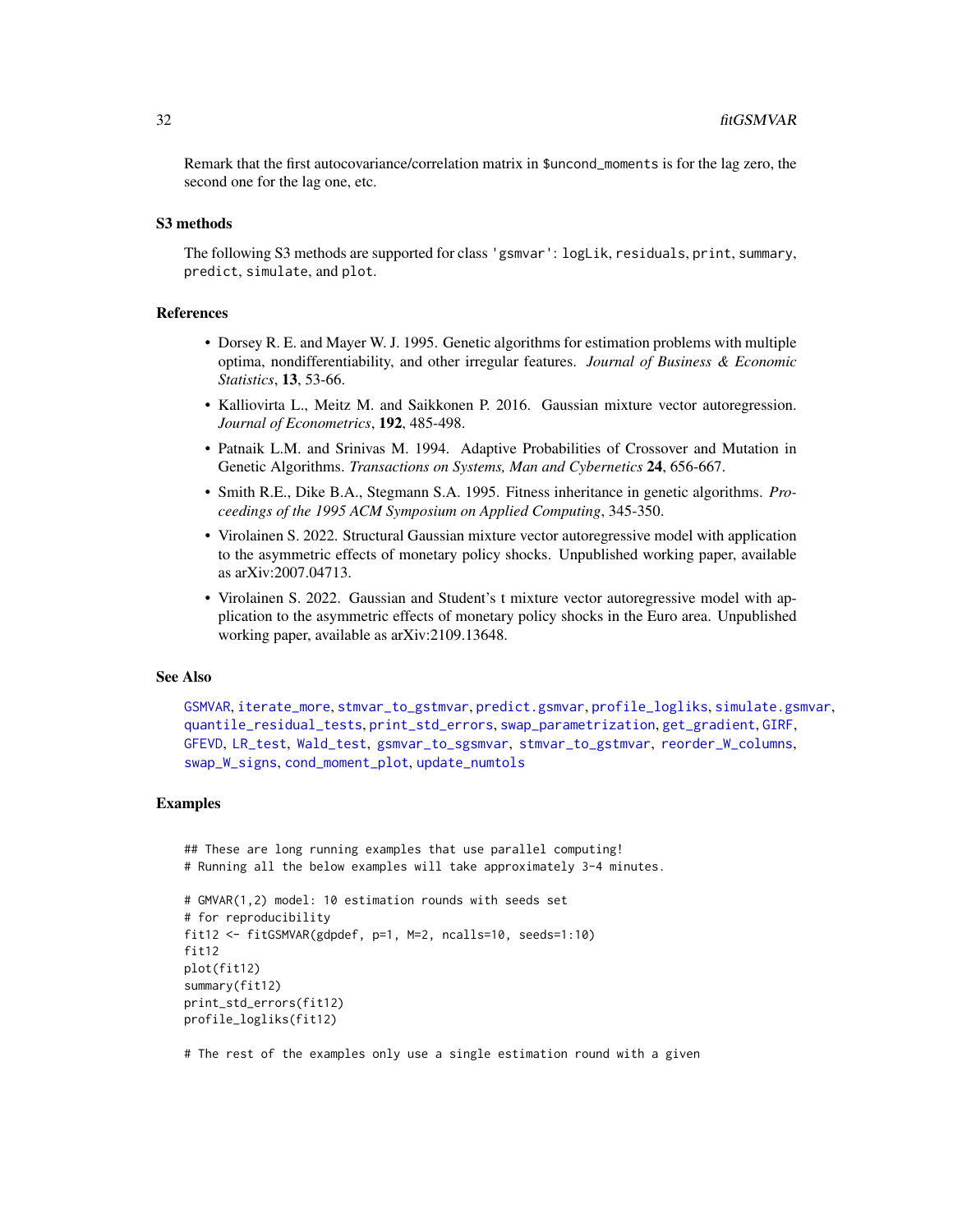#### <span id="page-32-0"></span> $GAtit$  33

```
# seed that produces the MLE to reduce running time of the examples. When
# estimating models for empirical applications, a large number of estimation
# rounds (ncalls = a large number) should be performed to ensure reliability
# of the estimates (see the section details).
# StMVAR(2, 2) model
fit22t <- fitGSMVAR(gdpdef, p=2, M=2, model="StMVAR", ncalls=1, seeds=1)
fit22t # Overly large degrees of freedom estimate in the 2nd regime!
fit22gs <- stmvar_to_gstmvar(fit22t) # So switch it to GMVAR type!
fit22gs # This is the appropriate G-StMVAR model based on the above StMVAR model.
fit22gss <- gsmvar_to_sgsmvar(fit22gs) # Switch to structural model
fit22gss # This is the implied statistically identified structural model.
# Structural GMVAR(1,2) model identified with sign
# constraints.
W_122 <- matrix(c(1, 1, -1, 1), nrow=2)
fit12s <- fitGSMVAR(gdpdef, p=1, M=2, structural_pars=list(W=W_122),
 ncalls=1, seeds=1)
fit12s
# A statistically identified structural model can also be obtained with
# gsmvar_to_sgsmvar(fit12)
# GMVAR(2,2) model with autoregressive parameters restricted
# to be the same for both regimes
C_mat <- rbind(diag(2*2^2)), diag(2*2^2))fit22c <- fitGSMVAR(gdpdef, p=2, M=2, constraints=C_mat, ncalls=1, seeds=1)
fit22c
fit22gscm <- fitGSMVAR(gdpdef, p=2, M=c(1, 1), model="G-StMVAR", constraints=C_mat,
  parametrization="mean", same_means=list(1:2), ncalls=1, seeds=1)
# GMVAR(2,2) model with autoregressive parameters restricted
# to be the same for both regimes and non-diagonal elements
# the coefficient matrices constrained to zero.
tmp <- matrix(c(1, rep(0, 10), 1, rep(0, 8), 1, rep(0, 10), 1),
nrow=2*2^2, byrow=FALSE)
C_mat2 <- rbind(tmp, tmp)
fit22c2 <- fitGSMVAR(gdpdef, p=2, M=2, constraints=C_mat2, ncalls=1,
  seeds=1)
fit22c2
```
GAfit *Genetic algorithm for preliminary estimation of a GMVAR, StMVAR, or G-StMVAR model*

#### Description

GAfit estimates the specified GMVAR, StMVAR, or G-StMVAR model using a genetic algorithm. It's designed to find starting values for gradient based methods.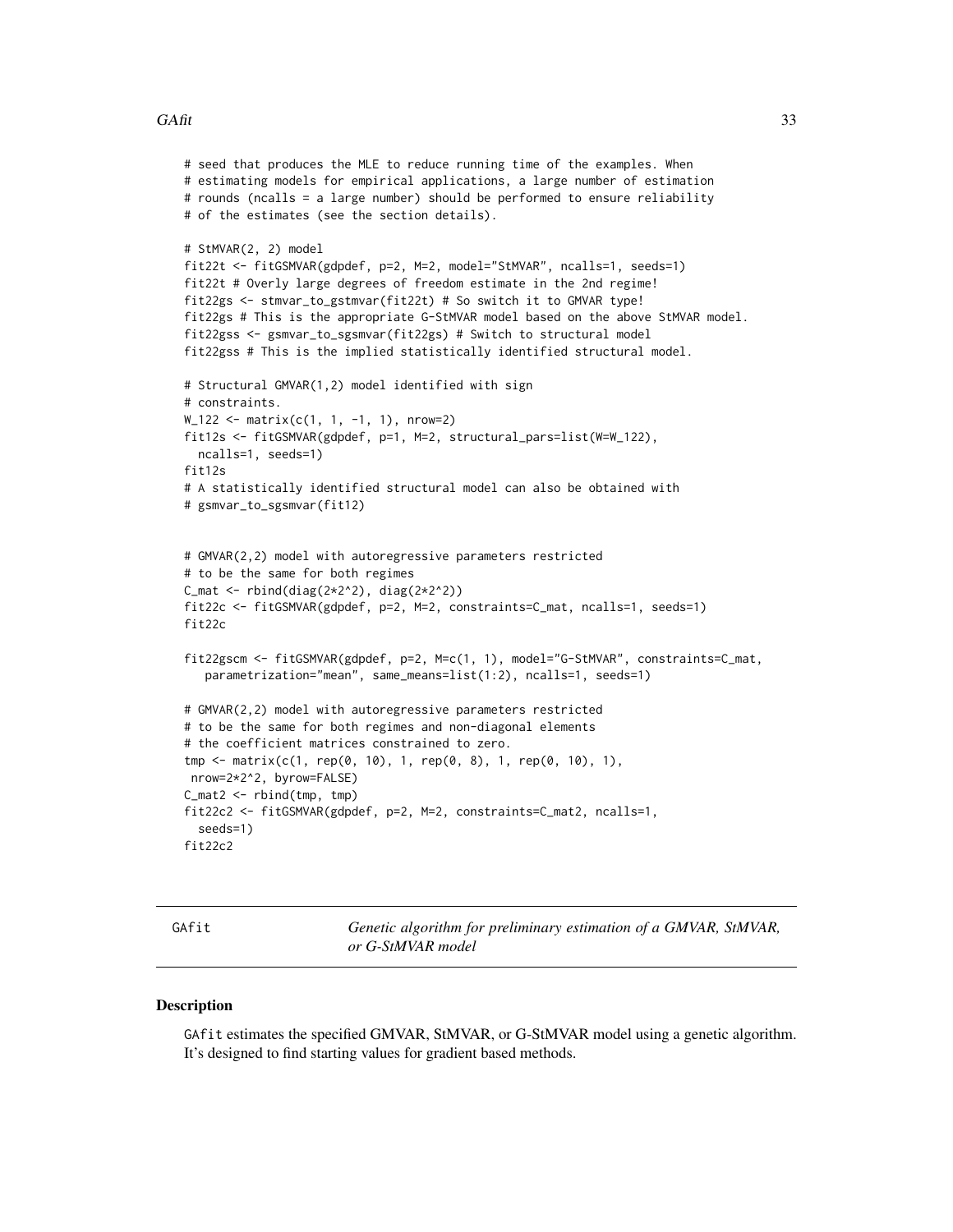# Usage

```
GAfit(
 data,
 p,
 M,
  model = c("GMVAR", "StMVAR", "G-StMVAR"),
 conditional = TRUE,
 parametrization = c("intercept", "mean"),
  constraints = NULL,
  same_means = NULL,
  structural_pars = NULL,
  ngen = 200,
 popsize,
  smart_mu = min(100, ceiling(0.5 * ngen)),
  initpop = NULL,
 mu_scale,
 mu_scale2,
 omega_scale,
 W_scale,
  lambda_scale,
  ar\_scale = 0.2,
  upper_ar_scale = 1,
  ar\_scale2 = 1,
  regime_force_scale = 1,
  red\_criterion = c(0.05, 0.01),pre_smart_mu_prob = 0,
  to_return = c("alt_ind", "best_ind"),
 minval,
  seed = NULL
\mathcal{L}
```
# Arguments

| data        | a matrix or class 'ts' object with $d>1$ columns. Each column is taken to repre-<br>sent a univariate time series. NA values are not supported.                                                                                                       |
|-------------|-------------------------------------------------------------------------------------------------------------------------------------------------------------------------------------------------------------------------------------------------------|
| p           | a positive integer specifying the autoregressive order of the model.                                                                                                                                                                                  |
| M           | For GMVAR and StMVAR models: a positive integer specifying the number<br>of mixture components.                                                                                                                                                       |
|             | <b>For G-StMVAR models:</b> a size $(2x1)$ integer vector specifying the number of<br>GMVAR type components M1 in the first element and StMVAR type compo-<br>nents M2 in the second element. The total number of mixture components<br>$is$ M=M1+M2. |
| model       | is "GMVAR", "StMVAR", or "G-StMVAR" model considered? In the G-StMVAR<br>model, the first M1 components are GMVAR type and the rest M2 components are<br>StMVAR type.                                                                                 |
| conditional | a logical argument specifying whether the conditional or exact log-likelihood<br>function                                                                                                                                                             |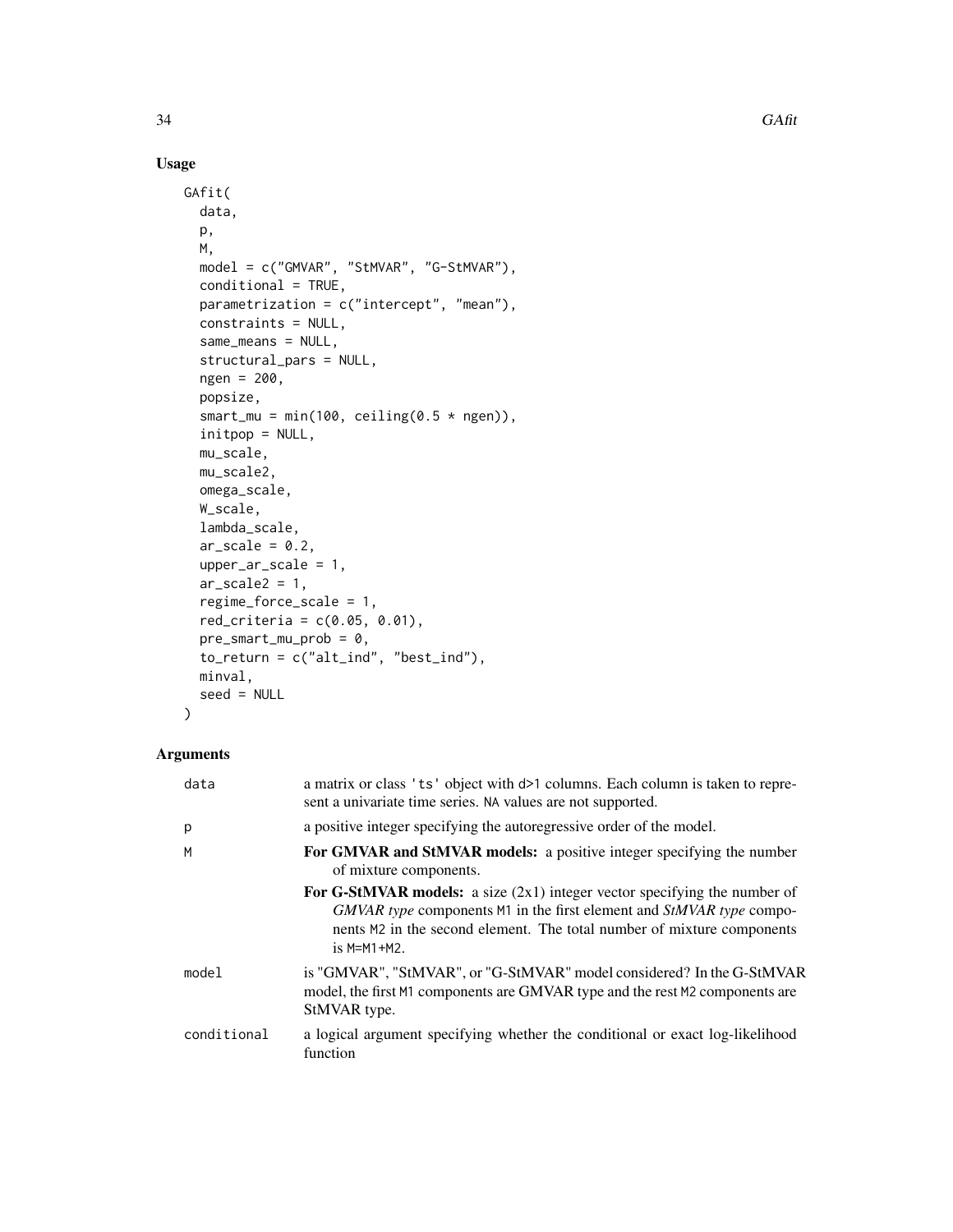#### $GAtit$  35

| parametrization |
|-----------------|
|-----------------|

"intercept" or "mean" determining whether the model is parametrized with intercept parameters  $\phi_{m,0}$  or regime means  $\mu_m$ , m=1,...,M.

constraints a size  $(Mpd^2xq)$  constraint matrix C specifying general linear constraints to the autoregressive parameters. We consider constraints of form  $(\phi_1, ..., \phi_M) = C\psi$ , where  $\phi_m = (vec(A_{m,1}), ..., vec(A_{m,p})(pd^2x1), m = 1, ..., M$ , contains the coefficient matrices and  $\psi$  (qx1) contains the related parameters. For example, to restrict the AR-parameters to be the same for all regimes, set  $C = [I:...:I]$ <sup>\*</sup>  $(Mpd^2xpd^2)$  where I = diag(p\*d^2). Ignore (or set to NULL) if linear constraints should not be employed.

same\_means Restrict the mean parameters of some regimes to be the same? Provide a list of numeric vectors such that each numeric vector contains the regimes that should share the common mean parameters. For instance, if  $M=3$ , the argument list(1, 2:3) restricts the mean parameters of the second and third regime to be the same but the first regime has freely estimated (unconditional) mean. Ignore or set to NULL if mean parameters should not be restricted to be the same among any regimes. This constraint is available only for mean parametrized models; that is, when parametrization="mean".

structural\_pars

If NULL a reduced form model is considered. For structural model, should be a list containing the following elements:

- W a  $(dxd)$  matrix with its entries imposing constraints on W: NA indicating that the element is unconstrained, a positive value indicating strict positive sign constraint, a negative value indicating strict negative sign constraint, and zero indicating that the element is constrained to zero.
- C\_lambda a  $(d(M-1)xr)$  constraint matrix that satisfies  $(\lambda_2, ..., \lambda_M)$  =  $C_{\lambda}\gamma$  where  $\gamma$  is the new (rx1) parameter subject to which the model is estimated (similarly to AR parameter constraints). The entries of C\_lambda must be either **positive** or **zero**. Ignore (or set to NULL) if the eigenvalues  $\lambda_{mi}$  should not be constrained.

See Virolainen (2022) for the conditions required to identify the shocks and for the B-matrix as well (it is  $W$  times a time-varying diagonal matrix with positive diagonal entries).

- ngen a positive integer specifying the number of generations to be ran through in the genetic algorithm.
- popsize a positive even integer specifying the population size in the genetic algorithm. Default is 10\*n\_params.
- smart\_mu a positive integer specifying the generation after which the random mutations in the genetic algorithm are "smart". This means that mutating individuals will mostly mutate fairly close (or partially close) to the best fitting individual (which has the least regimes with time varying mixing weights practically at zero) so far.
- init population by a list of parameter vectors from which the initial population of the genetic algorithm will be generated from. The parameter vectors should be...
	- For unconstrained models: Should be size  $((M(pd^2 + d + d(d+1)/2 + 2) M1-1)x1$ ) and have the form  $\theta=(v_1, ..., v_M, \alpha_1, ..., \alpha_{M-1}, \nu)$ , where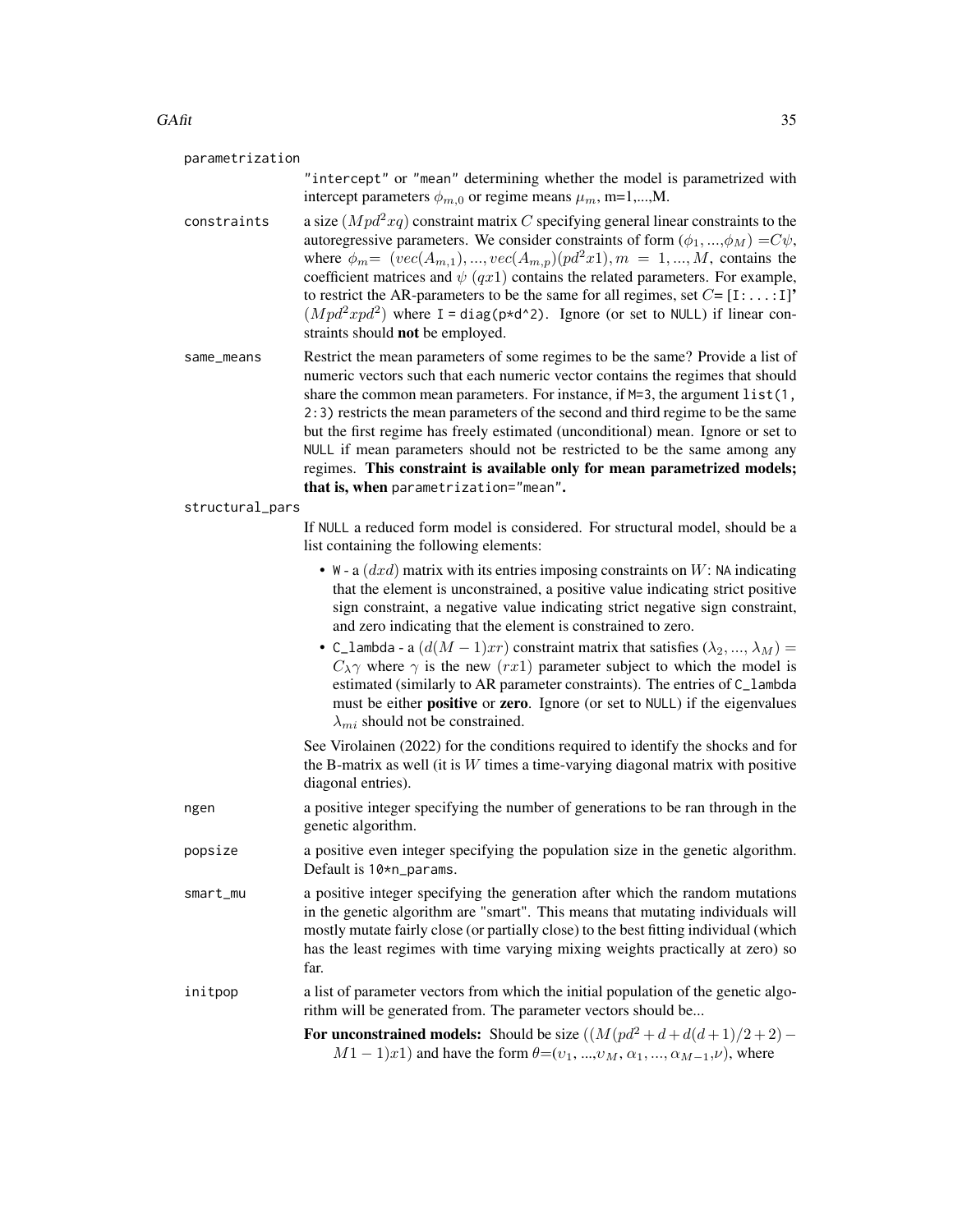- $v_m = (\phi_{m,0}, \phi_m, \sigma_m)$
- $\phi_m = (vec(A_{m,1}), ..., vec(A_{m,p}))$
- and  $\sigma_m = vech(\Omega_m)$ , m=1,...,M,
- $\nu = (\nu_{M1+1}, ..., \nu_M)$
- M1 is the number of GMVAR type regimes.

For constrained models: Should be size  $((M(d+d(d+1)/2+2)+q-M1-$ 1)x1) and have the form  $\theta = (\phi_{1,0}, ..., \phi_{M,0}, \psi, \sigma_1, ..., \sigma_M, \alpha_1, ..., \alpha_{M-1}, \nu)$ , where

- $\psi$  (qx1) satisfies  $(\phi_1, ..., \phi_M) = C\psi$  where C is a  $(Mpd^2xq)$  constraint matrix.
- For same\_means models: Should have the form  $\theta = (\mu, \psi, \sigma_1, ..., \sigma_M, \alpha_1, ..., \alpha_{M-1}, \nu)$ , where
	- $\mu = (\mu_1, ..., \mu_g)$  where  $\mu_i$  is the mean parameter for group i and g is the number of groups.
	- If AR constraints are employed,  $\psi$  is as for constrained models, and if AR constraints are not employed,  $\psi = (\phi_1, ..., \phi_M)$ .
- For structural models: Should have the form  $\theta = (\phi_{1,0}, ..., \phi_{M,0}, \phi_1, ..., \phi_M, vec(W), \lambda_2, ..., \lambda_M, \alpha_1, ...,$ where
	- $\lambda_m = (\lambda_{m1}, ..., \lambda_{md})$  contains the eigenvalues of the mth mixture component.

If AR parameters are constrained: Replace  $\phi_1, ..., \phi_M$  with  $\psi(qx1)$  that satisfies  $(\phi_1, ..., \phi_M) = C\psi$ , as above.

- **If same\_means:** Replace  $(\phi_{1,0}, ..., \phi_{M,0})$  with  $(\mu_1, ..., \mu_g)$ , as above.
- If W is constrained: Remove the zeros from  $vec(W)$  and make sure the other entries satisfy the sign constraints.
- If  $\lambda_{mi}$  are constrained: Replace  $\lambda_2, ..., \lambda_M$  with  $\gamma$  (rx1) that satisfies ( $\lambda_2, ...,$  $\lambda_M$ ) =  $C_{\lambda} \gamma$  where  $C_{\lambda}$  is a  $(d(M-1)xr)$  constraint matrix.

Above,  $\phi_{m,0}$  is the intercept parameter,  $A_{m,i}$  denotes the *i*th coefficient matrix of the mth mixture component,  $\Omega_m$  denotes the error term covariance matrix of the m:th mixture component, and  $\alpha_m$  is the mixing weight parameter. The W and  $\lambda_{mi}$  are structural parameters replacing the error term covariance matrices (see Virolainen, 2022). If  $M = 1$ ,  $\alpha_m$  and  $\lambda_{mi}$  are dropped. If parametrization=="mean", just replace each  $\phi_{m,0}$  with regimewise mean  $\mu_m$ .  $vec()$  is vectorization operator that stacks columns of a given matrix into a vector. vech() stacks columns of a given matrix from the principal diagonal downwards (including elements on the diagonal) into a vector.

In the GMVAR model,  $M1 = M$  and  $\nu$  is dropped from the parameter vector. In the StMVAR model,  $M1 = 0$ . In the G-StMVAR model, the first M1 regimes are *GMVAR type* and the rest M2 regimes are *StMVAR type*. In StMVAR and **G-StMVAR** models, the degrees of freedom parameters in  $\nu$  should be strictly larger than two.

The notation is similar to the cited literature.

mu\_scale a size  $(dx1)$  vector defining **means** of the normal distributions from which each mean parameter  $\mu_m$  is drawn from in random mutations. Default is colMeans (data). Note that mean-parametrization is always used for optimization in GAfit - even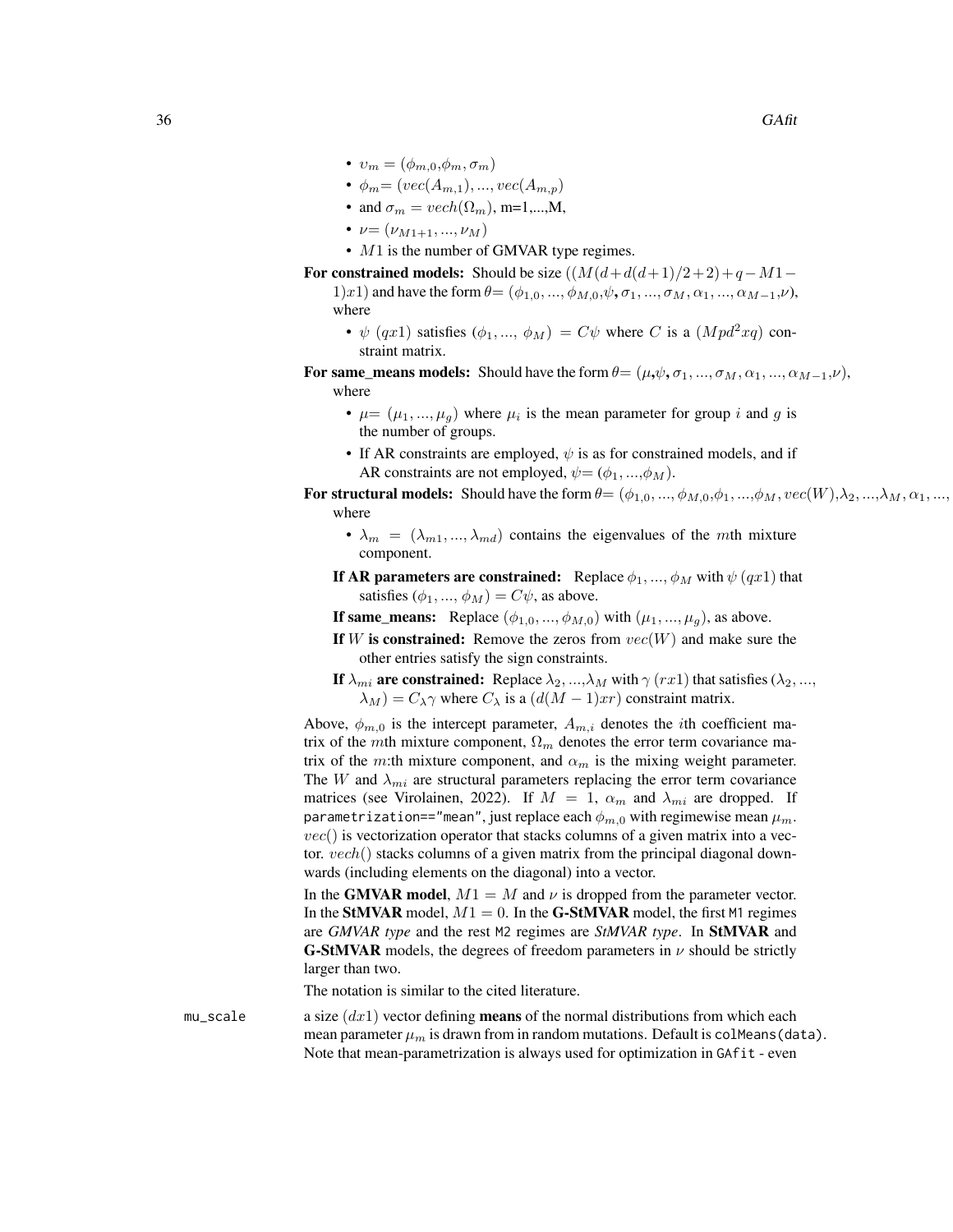when parametrization=="intercept". However, input (in initpop) and output (return value) parameter vectors can be intercept-parametrized.

- mu\_scale2 a size  $(dx1)$  strictly positive vector defining **standard deviations** of the normal distributions from which each mean parameter  $\mu_m$  is drawn from in random mutations. Default is 2\*sd(data[,i]), i=1,..,d.
- omega\_scale a size  $(dx1)$  strictly positive vector specifying the scale and variability of the random covariance matrices in random mutations. The covariance matrices are drawn from (scaled) Wishart distribution. Expected values of the random covariance matrices are diag(omega\_scale). Standard deviations of the diagonal elements are sqrt(2/d)\*omega\_scale[i] and for non-diagonal elements they are sqrt(1/d\*omega\_scale[i]\*omega\_scale[j]). Note that for d>4 this scale may need to be chosen carefully. Default in GAfit is var (stats:: ar (data[,i], order.max=10)\$resid, na.rm=TRUE), i=1,...,d. This argument is ignored if structural model is considered.
- W\_scale a size  $(dx1)$  strictly positive vector partly specifying the scale and variability of the random covariance matrices in random mutations. The elements of the matrix  $W$  are drawn independently from such normal distributions that the expectation of the main diagonal elements of the first regime's error term covariance matrix  $\Omega_1 = WW'$  is W\_scale. The distribution of  $\Omega_1$  will be in some sense like a Wishart distribution but with the columns (elements) of  $W$  obeying the given constraints. The constraints are accounted for by setting the element to be always zero if it is subject to a zero constraint and for sign constraints the absolute value or negative the absolute value are taken, and then the variances of the elements of  $W$  are adjusted accordingly. This argument is ignored if reduced form model is considered.
- lambda\_scale a length  $M 1$  vector specifying the **standard deviation** of the mean zero normal distribution from which the eigenvalue  $\lambda_{mi}$  parameters are drawn from in random mutations. As the eigenvalues should always be positive, the absolute value is taken. The elements of lambda\_scale should be strictly positive real numbers with the  $m - 1$ th element giving the degrees of freedom for the mth regime. The expected value of the main **diagonal** elements  $ij$ of the mth  $(m > 1)$  error term covariance matrix will be  $W$ -scale[i]\*(d  $n_i$ )^(-1)\*sum(lambdas\*ind\_fun) where the  $(dx1)$  vector lambdas is drawn from the absolute value of the t-distribution, n<sub>i</sub> is the number of zero constraints in the *i*th row of  $W$  and  $ind_f$ un is an indicator function that takes the value one iff the  $ij$ th element of W is not constrained to zero. Basically, larger lambdas (or smaller degrees of freedom) imply larger variance.
	- If the lambda parameters are **constrained** with the  $(d(M-1)xr)$  constraint matrix  $C_l$ ambda, then provide a length r vector specifying the standard deviation of the (absolute value of the) mean zero normal distribution each of the  $\gamma$  parameters are drawn from (the  $\gamma$  is a (rx1) vector). The expected value of the main diagonal elements of the covariance matrices then depend on the constraints.
	- This argument is ignored if  $M = 1$  or a reduced form model is considered. Default is rep(3, times=M-1) if lambdas are not constrained and rep(3, times=r) if lambdas are constrained.
	- As with omega\_scale and W\_scale, this argument should be adjusted carefully if specified by hand. NOTE that if lambdas are constrained in some other way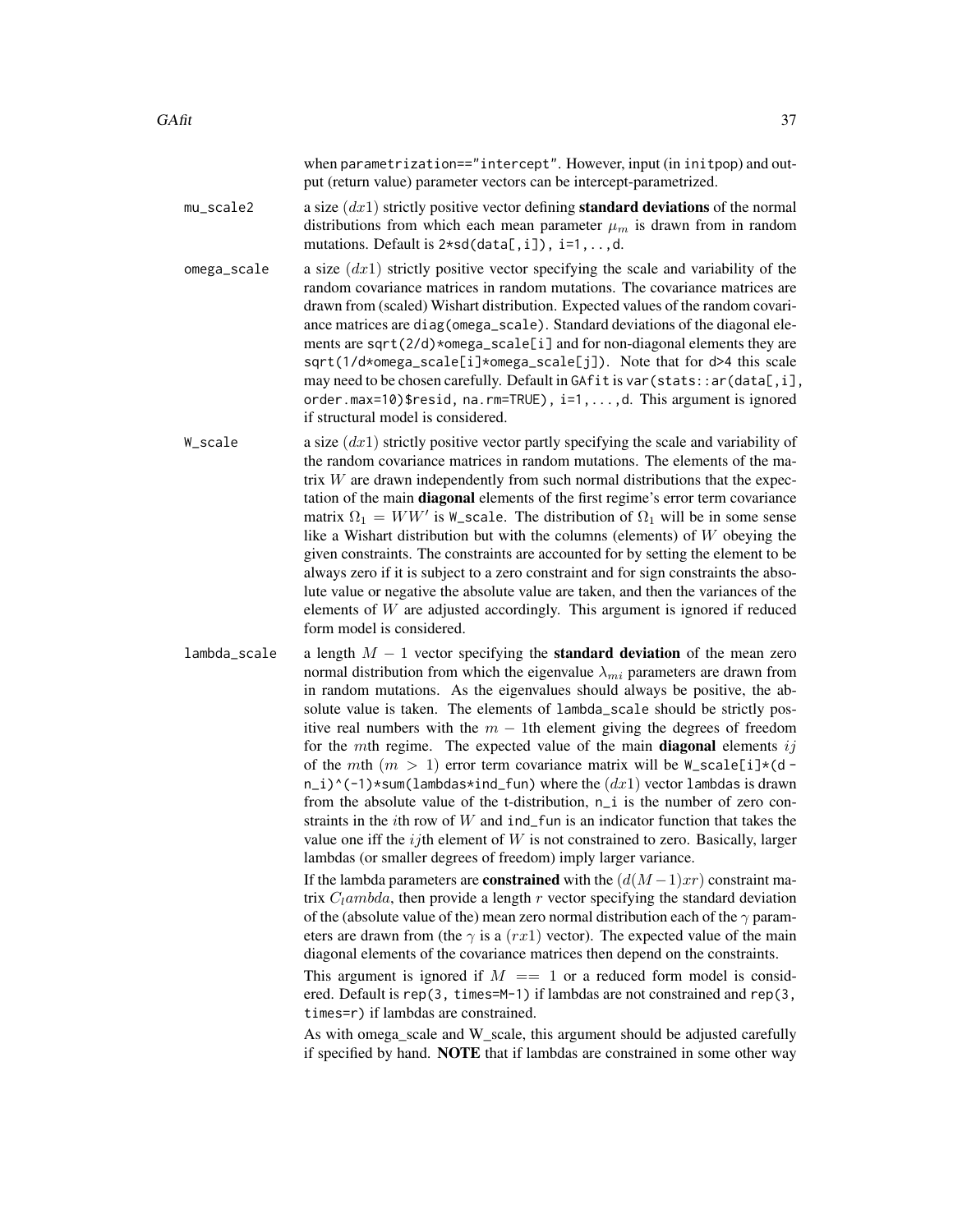|                    | than restricting some of them to be identical, this parameter should be adjusted<br>accordingly in order to the estimation succeed!                                                                                                                                                                                                                                                                                                                                                                                                                                                                                                                                                                                                          |
|--------------------|----------------------------------------------------------------------------------------------------------------------------------------------------------------------------------------------------------------------------------------------------------------------------------------------------------------------------------------------------------------------------------------------------------------------------------------------------------------------------------------------------------------------------------------------------------------------------------------------------------------------------------------------------------------------------------------------------------------------------------------------|
| ar_scale           | a positive real number adjusting how large AR parameter values are typically<br>proposed in construction of the initial population: larger value implies larger<br>coefficients (in absolute value). After construction of the initial population, a<br>new scale is drawn from $(0, 0.)$ uniform distribution in each iteration.                                                                                                                                                                                                                                                                                                                                                                                                            |
| upper_ar_scale     | the upper bound for ar_scale parameter (see above) in the random mutations.<br>Setting this too high might lead to failure in proposing new parameters that are<br>well enough inside the parameter space, and especially with large p one might<br>want to try smaller upper bound (e.g., $0.5$ ).                                                                                                                                                                                                                                                                                                                                                                                                                                          |
| ar_scale2          | a positive real number adjusting how large AR parameter values are typically<br>proposed in some random mutations (if AR constraints are employed, in all<br>random mutations): larger value implies smaller coefficients (in absolute value).<br>Values larger than 1 can be used if the AR coefficients are expected to be<br>very small. If set smaller than 1, be careful as it might lead to failure in the<br>creation of stationary parameter candidates                                                                                                                                                                                                                                                                              |
| regime_force_scale |                                                                                                                                                                                                                                                                                                                                                                                                                                                                                                                                                                                                                                                                                                                                              |
|                    | a non-negative real number specifying how much should natural selection favor<br>individuals with less regimes that have almost all mixing weights (practically) at<br>zero. Set to zero for no favoring or large number for heavy favoring. Without any<br>favoring the genetic algorithm gets more often stuck in an area of the parameter<br>space where some regimes are wasted, but with too much favouring the best<br>genes might never mix into the population and the algorithm might converge<br>poorly. Default is 1 and it gives $2x$ larger surviving probability weights for<br>individuals with no wasted regimes compared to individuals with one wasted<br>regime. Number 2 would give $3x$ larger probability weights etc. |
| red_criteria       | a length 2 numeric vector specifying the criteria that is used to determine whether<br>a regime is redundant (or "wasted") or not. Any regime m which satisfies sum(mixingWeights[,m]<br>> red_criteria[1]) < red_criteria[2]*n_obs will be considered "redun-<br>dant". One should be careful when adjusting this argument (set $c(0, 0)$ to fully<br>disable the 'redundant regime' features from the algorithm).                                                                                                                                                                                                                                                                                                                          |
| pre_smart_mu_prob  |                                                                                                                                                                                                                                                                                                                                                                                                                                                                                                                                                                                                                                                                                                                                              |
|                    | A number in $[0, 1]$ giving a probability of a "smart mutation" occuring randomly<br>in each iteration before the iteration given by the argument smart_mu.                                                                                                                                                                                                                                                                                                                                                                                                                                                                                                                                                                                  |
| to_return          | should the genetic algorithm return the best fitting individual which has "positive<br>enough" mixing weights for as many regimes as possible ("alt_ind") or the<br>individual which has the highest log-likelihood in general ("best_ind") but<br>might have more wasted regimes?                                                                                                                                                                                                                                                                                                                                                                                                                                                           |
| minval             | a real number defining the minimum value of the log-likelihood function that<br>will be considered. Values smaller than this will be treated as they were minval<br>and the corresponding individuals will never survive. The default is -(10^(ceiling(log10(n_obs))<br>$+ d) - 1$ .                                                                                                                                                                                                                                                                                                                                                                                                                                                         |
| seed               | a single value, interpreted as an integer, or NULL, that sets seed for the random<br>number generator in the beginning of the function call. If calling GAfit from<br>fitGSMVAR, use the argument seeds instead of passing the argument seed.                                                                                                                                                                                                                                                                                                                                                                                                                                                                                                |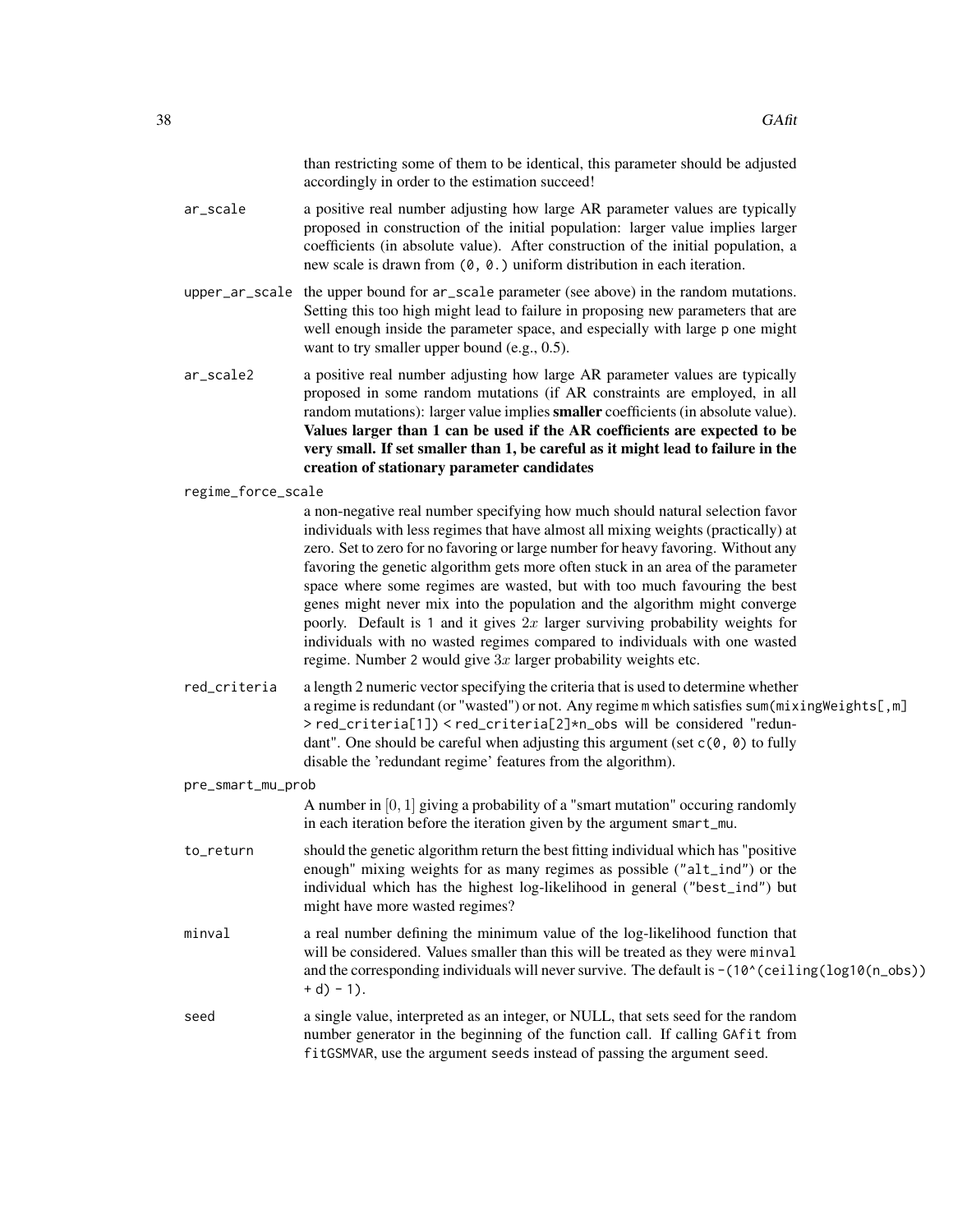#### $GAtit$  39

## Details

The core of the genetic algorithm is mostly based on the description by *Dorsey and Mayer (1995)*. It utilizes a slightly modified version of the individually adaptive crossover and mutation rates described by *Patnaik and Srinivas (1994)* and employs (50%) fitness inheritance discussed by *Smith, Dike and Stegmann (1995)*.

By "redundant" or "wasted" regimes we mean regimes that have the time varying mixing weights practically at zero for almost all t. A model including redundant regimes would have about the same log-likelihood value without the redundant regimes and there is no purpose to have redundant regimes in a model.

## Value

Returns the estimated parameter vector which has the form described in initpop.

#### References

- Ansley C.F., Kohn R. 1986. A note on reparameterizing a vector autoregressive moving average model to enforce stationarity. *Journal of statistical computation and simulation*, 24:2, 99-106.
- Dorsey R. E. and Mayer W. J. 1995. Genetic algorithms for estimation problems with multiple optima, nondifferentiability, and other irregular features. *Journal of Business & Economic Statistics*, 13, 53-66.
- Kalliovirta L., Meitz M. and Saikkonen P. 2016. Gaussian mixture vector autoregression. *Journal of Econometrics*, 192, 485-498.
- Patnaik L.M. and Srinivas M. 1994. Adaptive Probabilities of Crossover and Mutation in Genetic Algorithms. *Transactions on Systems, Man and Cybernetics* 24, 656-667.
- Smith R.E., Dike B.A., Stegmann S.A. 1995. Fitness inheritance in genetic algorithms. *Proceedings of the 1995 ACM Symposium on Applied Computing*, 345-350.
- Virolainen S. 2022. Structural Gaussian mixture vector autoregressive model with application to the asymmetric effects of monetary policy shocks. Unpublished working paper, available as arXiv:2007.04713.
- Virolainen S. 2022. Gaussian and Student's t mixture vector autoregressive model with application to the asymmetric effects of monetary policy shocks in the Euro area. Unpublished working paper, available as arXiv:2109.13648.

#### Examples

```
# Preliminary estimation of a G-StMVAR(1, 1, 1) model with 50 generations.
GA_estimates <- GAfit(gdpdef, p=1, M=c(1, 1), model="G-StMVAR",
                     ngen=50, seed=1)
GA_estimates
```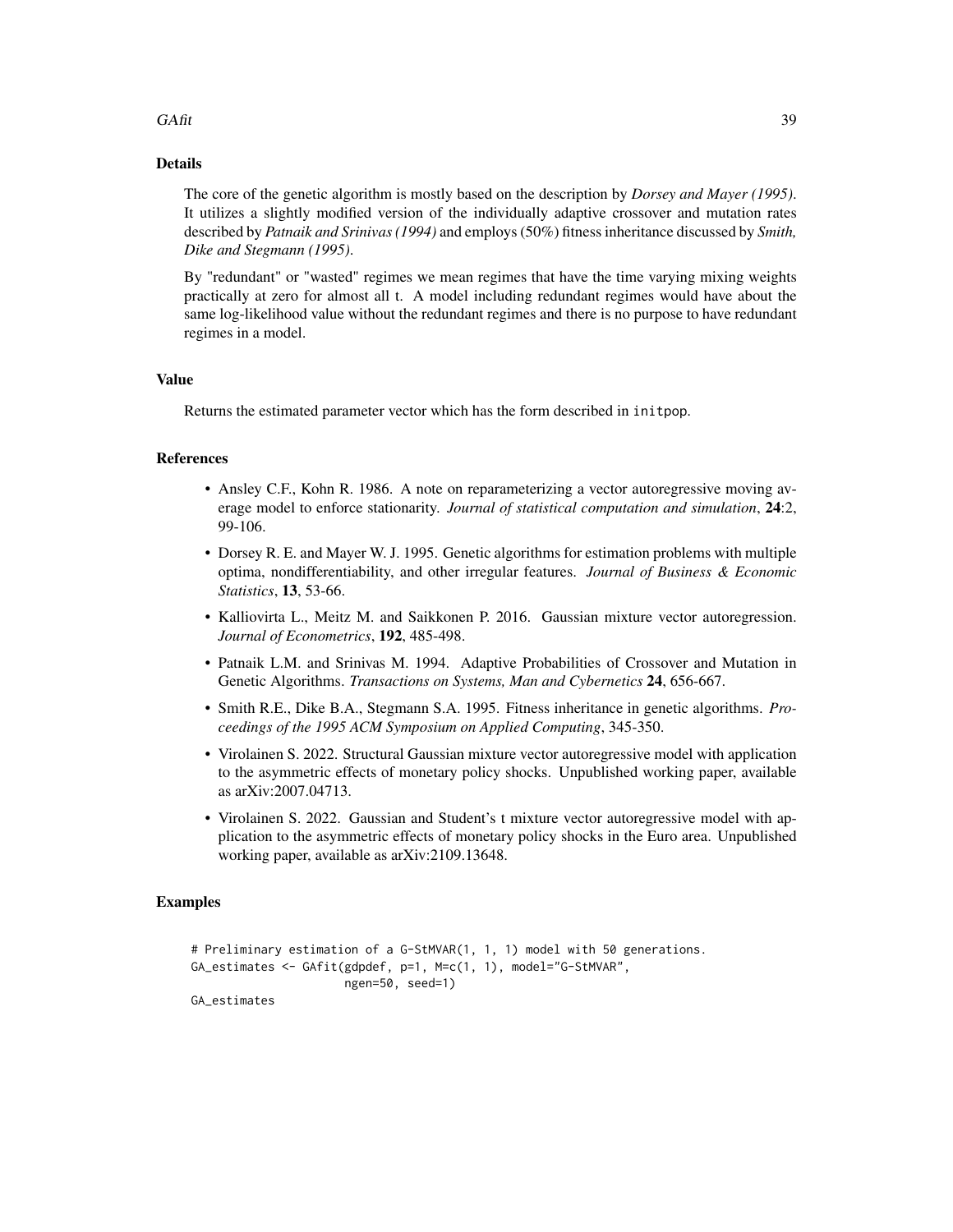gdpdef *U.S. real GDP percent change and GDP implicit price deflator percent change.*

#### Description

A dataset containing a quarterly U.S. time series with two components: the percentage change of real GDP and the percentage change of GDP implicit price deflator, covering the period from 1959Q1 - 2019Q4.

#### Usage

gdpdef

#### Format

A numeric matrix of class 'ts' with 244 rows and 2 columns with one time series in each column:

- First column (GDP): The quarterly percent change of real U.S. GDP, from 1959Q1 to 2019Q4, <https://fred.stlouisfed.org/series/GDPC1>.
- Second column (GDPDEF): The quarterly percent change of U.S. GDP implicit price deflator, from 1959Q1 to 2019Q4, <https://fred.stlouisfed.org/series/GDPDEF>.

#### Source

The Federal Reserve Bank of St. Louis database

| get_boldA_eigens | Calculate absolute values of the eigenvalues of the "bold A" matrices |
|------------------|-----------------------------------------------------------------------|
|                  | containing the AR coefficients                                        |

## Description

get\_boldA\_eigens calculates absolute values of the eigenvalues of the "bold A" matrices containing the AR coefficients for each mixture component.

#### Usage

```
get_boldA_eigens(gsmvar)
```
#### Arguments

gsmvar an object of class 'gsmvar', typically created with fitGSMVAR or GSMVAR.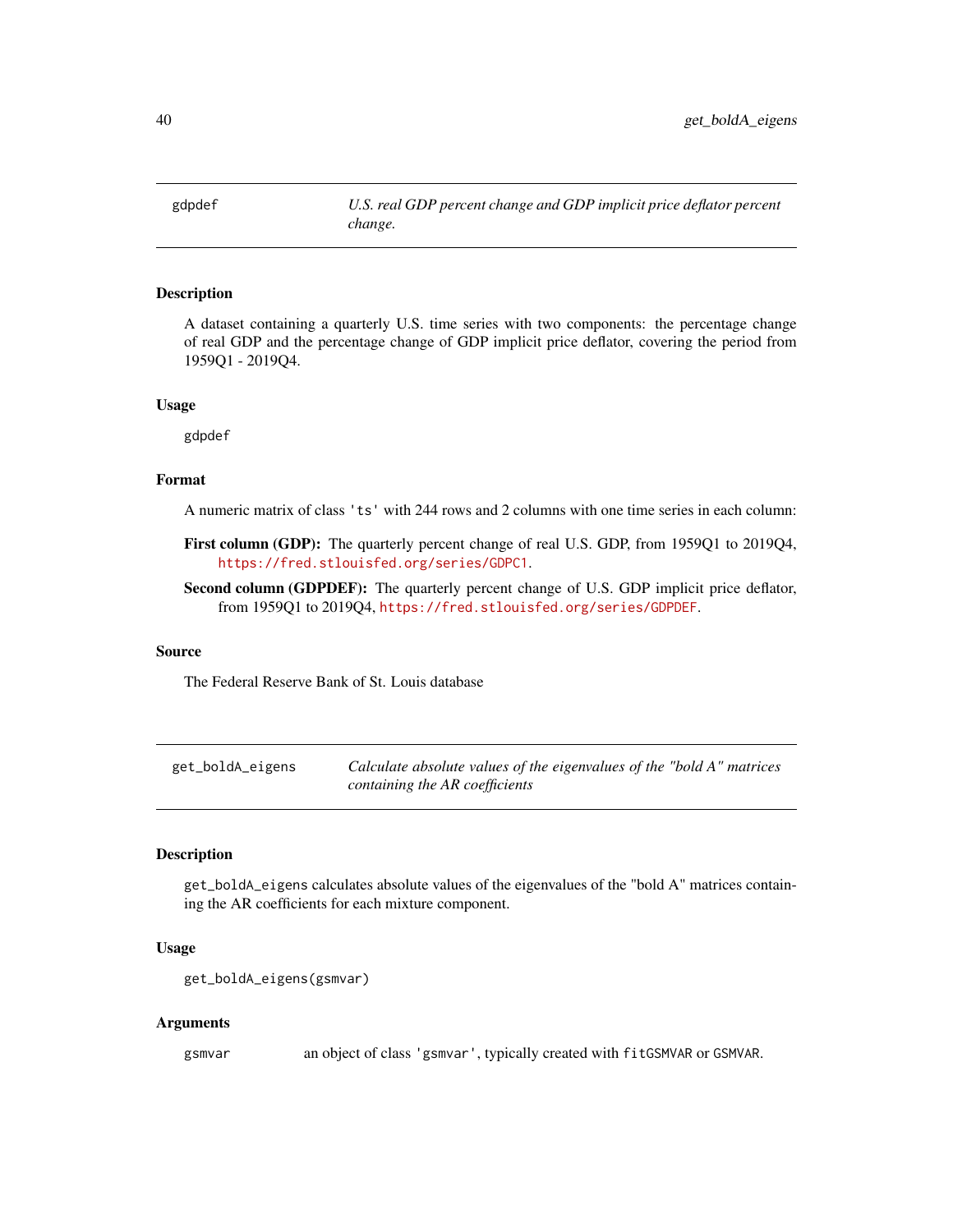#### Value

Returns a matrix with  $d * p$  rows and M columns - one column for each regime. The mth column contains the absolute values (or modulus) of the eigenvalues of the "bold A" matrix containing the AR coefficients correspinding to regime  $m$ .

#### References

- Kalliovirta L., Meitz M. and Saikkonen P. 2016. Gaussian mixture vector autoregression. *Journal of Econometrics*, 192, 485-498.
- Virolainen S. 2022. Structural Gaussian mixture vector autoregressive model with application to the asymmetric effects of monetary policy shocks. Unpublished working paper, available as arXiv:2007.04713.
- Virolainen S. 2022. Gaussian and Student's t mixture vector autoregressive model with application to the asymmetric effects of monetary policy shocks in the Euro area. Unpublished working paper, available as arXiv:2109.13648.

@keywords internal

#### Examples

```
# GMVAR(2, 2), d=2 model
params22 <- c(0.36, 0.121, 0.223, 0.059, -0.151, 0.395, 0.406, -0.005,
0.083, 0.299, 0.215, 0.002, 0.03, 0.484, 0.072, 0.218, 0.02, -0.119,
 0.722, 0.093, 0.032, 0.044, 0.191, 1.101, -0.004, 0.105, 0.58)
mod22 <- GSMVAR(p=2, M=2, d=2, params=params22)
get_boldA_eigens(mod22)
```

| get_omega_eigens | Calculate the eigenvalues of the "Omega" error term covariance ma- |
|------------------|--------------------------------------------------------------------|
|                  | trices                                                             |

#### **Description**

get\_omega\_eigens calculates the eigenvalues of the "Omega" error term covariance matrices for each mixture component.

#### Usage

```
get_omega_eigens(gsmvar)
```
#### Arguments

gsmvar an object of class 'gsmvar', typically created with fitGSMVAR or GSMVAR.

#### Value

Returns a matrix with  $d$  rows and  $M$  columns - one column for each regime. The mth column contains the eigenvalues of the "Omega" error term covariance matrix of the mth regime.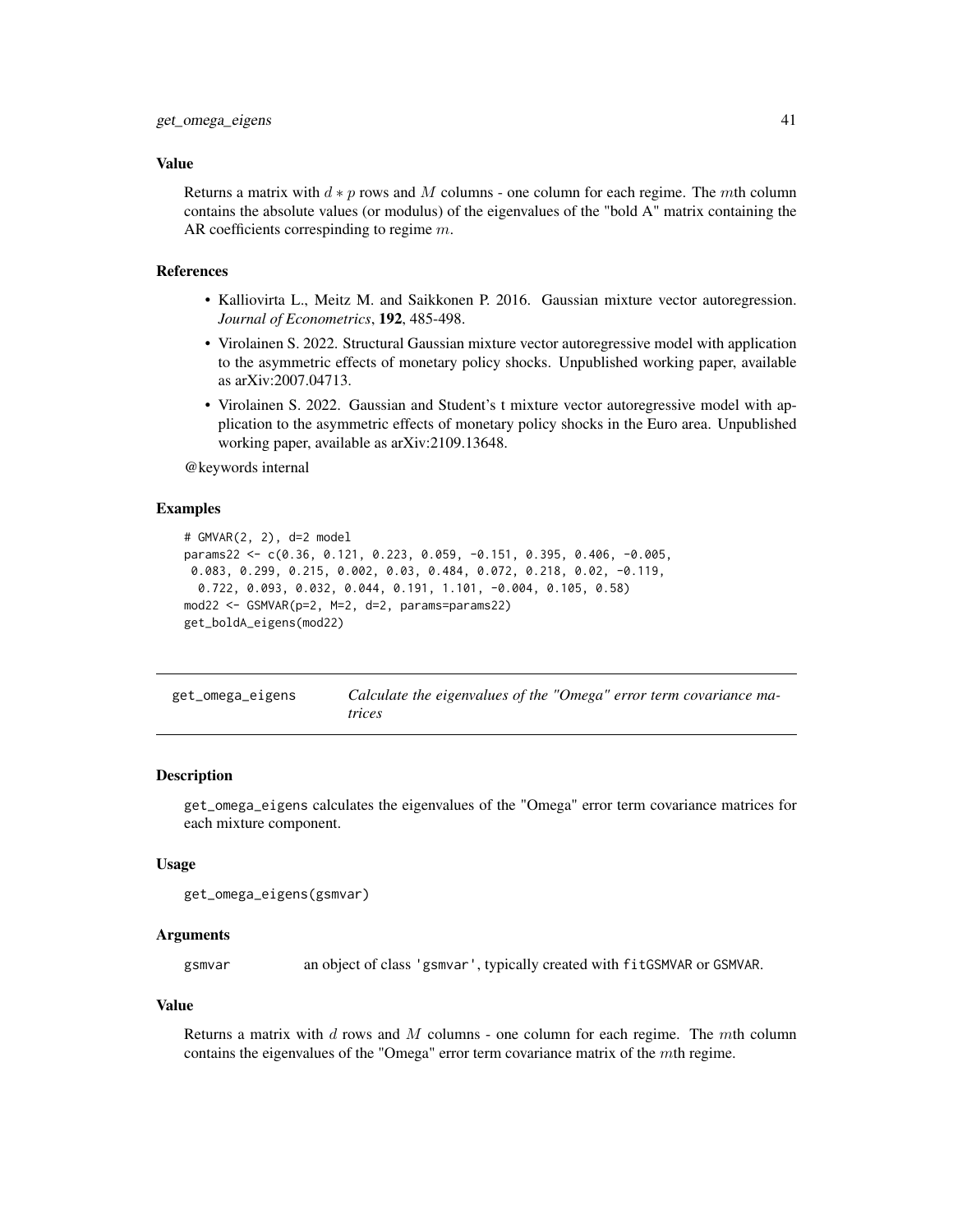#### References

- Kalliovirta L., Meitz M. and Saikkonen P. 2016. Gaussian mixture vector autoregression. *Journal of Econometrics*, 192, 485-498.
- Virolainen S. 2022. Structural Gaussian mixture vector autoregressive model with application to the asymmetric effects of monetary policy shocks. Unpublished working paper, available as arXiv:2007.04713.
- Virolainen S. 2022. Gaussian and Student's t mixture vector autoregressive model with application to the asymmetric effects of monetary policy shocks in the Euro area. Unpublished working paper, available as arXiv:2109.13648.

@keywords internal

#### Examples

```
# GMVAR(2, 2), d=2 model
params22 <- c(0.36, 0.121, 0.223, 0.059, -0.151, 0.395, 0.406, -0.005,
0.083, 0.299, 0.215, 0.002, 0.03, 0.484, 0.072, 0.218, 0.02, -0.119,
 0.722, 0.093, 0.032, 0.044, 0.191, 1.101, -0.004, 0.105, 0.58)
mod22 <- GSMVAR(p=2, M=2, d=2, params=params22)
get_omega_eigens(mod22)
```
<span id="page-41-0"></span>get\_regime\_autocovs *Calculate regimewise autocovariance matrices*

#### **Description**

get\_regime\_autocovs calculates the first p regimewise autocovariance matrices  $\Gamma_m(j)$  for the given GMVAR, StMVAR, or G-StMVAR model.

#### Usage

```
get_regime_autocovs(gsmvar)
```
#### Arguments

gsmvar an object of class 'gsmvar', typically created with fitGSMVAR or GSMVAR.

#### Value

Returns an  $(dxdxp + 1xM)$  array containing the first p regimewise autocovariance matrices. The subset  $[ , , , j, m]$  contains the j-1:th lag autocovariance matrix of the m:th regime.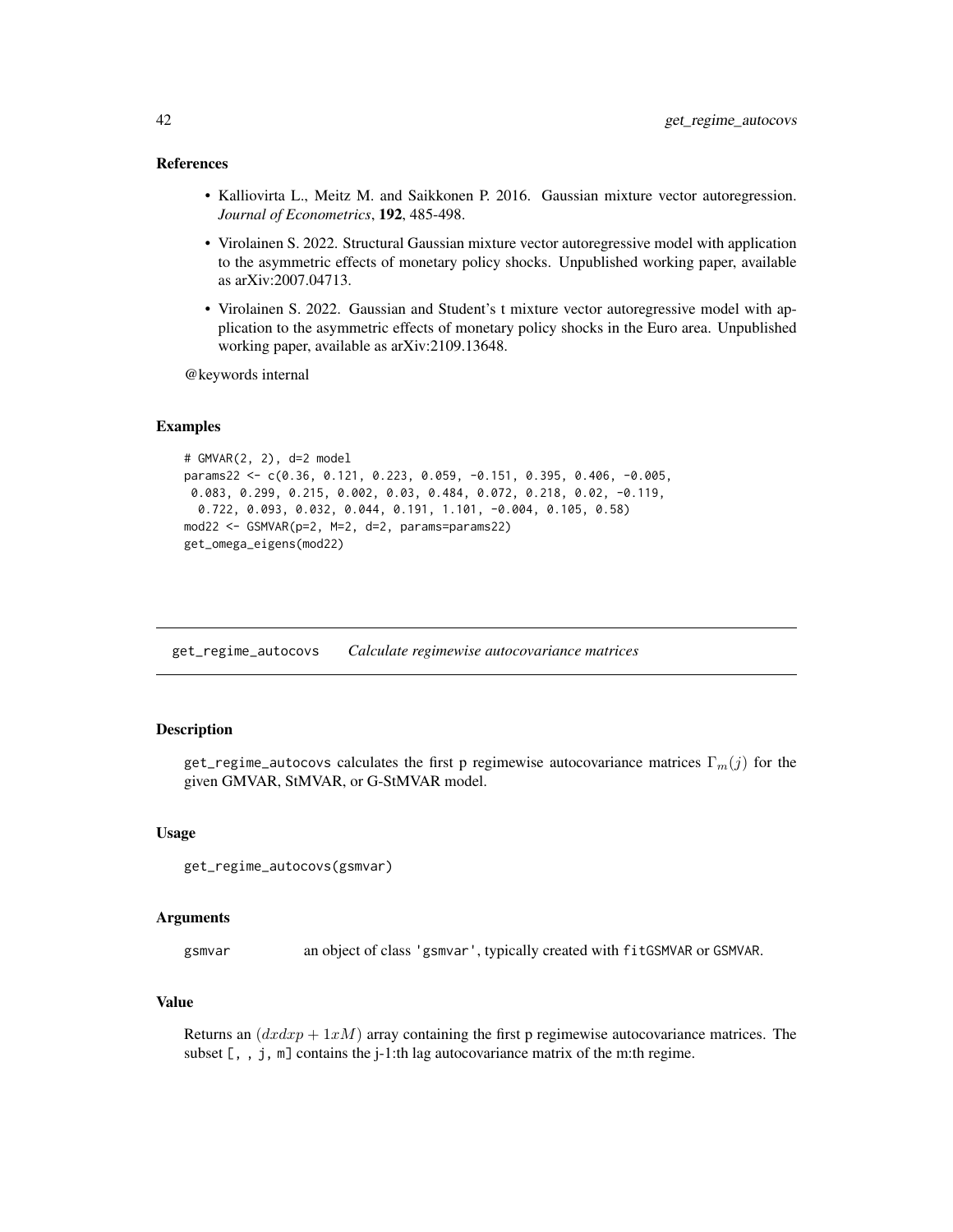#### References

- Kalliovirta L., Meitz M. and Saikkonen P. 2016. Gaussian mixture vector autoregression. *Journal of Econometrics*, 192, 485-498.
- Lütkepohl H. 2005. New Introduction to Multiple Time Series Analysis, *Springer*.
- McElroy T. 2017. Computation of vector ARMA autocovariances. *Statistics and Probability Letters*, 124, 92-96.
- Virolainen S. 2022. Structural Gaussian mixture vector autoregressive model with application to the asymmetric effects of monetary policy shocks. Unpublished working paper, available as arXiv:2007.04713.
- Virolainen S. 2022. Gaussian and Student's t mixture vector autoregressive model with application to the asymmetric effects of monetary policy shocks in the Euro area. Unpublished working paper, available as arXiv:2109.13648.

#### See Also

Other moment functions: [cond\\_moments\(](#page-12-0)), [get\\_regime\\_means\(](#page-42-0)), [uncond\\_moments\(](#page-110-0))

#### Examples

```
# GMVAR(1,2), d=2 model:
params12 <- c(0.55, 0.112, 0.344, 0.055, -0.009, 0.718, 0.319, 0.005,
0.03, 0.619, 0.173, 0.255, 0.017, -0.136, 0.858, 1.185, -0.012,
0.136, 0.674)
mod12 <- GSMVAR(gdpdef, p=1, M=2, params=params12)
get_regime_autocovs(mod12)
# Structural GMVAR(2, 2), d=2 model identified with sign-constraints:
params22s <- c(0.36, 0.121, 0.484, 0.072, 0.223, 0.059, -0.151, 0.395,
0.406, -0.005, 0.083, 0.299, 0.218, 0.02, -0.119, 0.722, 0.093, 0.032,
0.044, 0.191, 0.057, 0.172, -0.46, 0.016, 3.518, 5.154, 0.58)
W_222 <- matrix(c(1, 1, -1, 1), nrow=2, byrow=FALSE)
mod22s <- GSMVAR(gdpdef, p=2, M=2, params=params22s, structural_pars=list(W=W_22))
mod22s
get_regime_autocovs(mod22s)
```
<span id="page-42-0"></span>get\_regime\_means *Calculate regime means* µ*\_*m

#### Description

get\_regime\_means calculates regime means  $\mu_m = (I-\sum A_{m,i})^(-1))$  for the given GMVAR, StMVAR, or G-StMVAR model.

#### Usage

```
get_regime_means(gsmvar)
```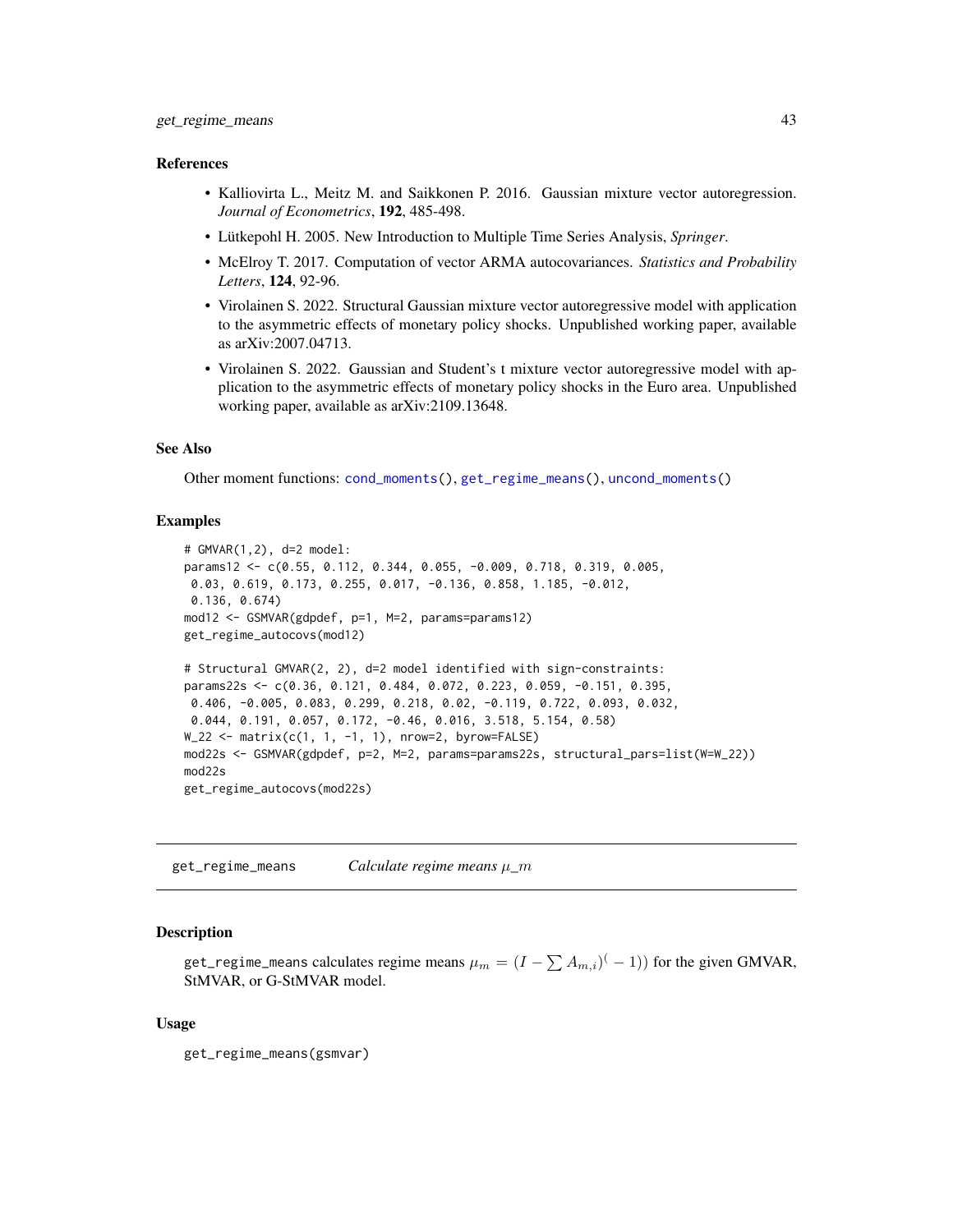#### Arguments

gsmvar an object of class 'gsmvar', typically created with fitGSMVAR or GSMVAR.

#### Value

Returns a  $(dxM)$  matrix containing regime mean  $\mu_m$  in the m:th column,  $m = 1,..,M$ .

## References

- Kalliovirta L., Meitz M. and Saikkonen P. 2016. Gaussian mixture vector autoregression. *Journal of Econometrics*, 192, 485-498.
- Virolainen S. 2022. Structural Gaussian mixture vector autoregressive model with application to the asymmetric effects of monetary policy shocks. Unpublished working paper, available as arXiv:2007.04713.
- Virolainen S. 2022. Gaussian and Student's t mixture vector autoregressive model with application to the asymmetric effects of monetary policy shocks in the Euro area. Unpublished working paper, available as arXiv:2109.13648.

@keywords internal

## See Also

[uncond\\_moments](#page-110-0), [get\\_regime\\_autocovs](#page-41-0), [cond\\_moments](#page-12-0)

Other moment functions: [cond\\_moments\(](#page-12-0)), [get\\_regime\\_autocovs\(](#page-41-0)), [uncond\\_moments\(](#page-110-0))

#### Examples

```
# GMVAR(1,2), d=2 model:
params12 <- c(0.55, 0.112, 0.344, 0.055, -0.009, 0.718, 0.319, 0.005,
0.03, 0.619, 0.173, 0.255, 0.017, -0.136, 0.858, 1.185, -0.012,
0.136, 0.674)
mod12 <- GSMVAR(gdpdef, p=1, M=2, params=params12)
mod12
get_regime_means(mod12)
# Structural GMVAR(2, 2), d=2 model identified with sign-constraints:
params22s <- c(0.36, 0.121, 0.484, 0.072, 0.223, 0.059, -0.151, 0.395,
0.406, -0.005, 0.083, 0.299, 0.218, 0.02, -0.119, 0.722, 0.093, 0.032,
0.044, 0.191, 0.057, 0.172, -0.46, 0.016, 3.518, 5.154, 0.58)
W_222 <- matrix(c(1, 1, -1, 1), nrow=2, byrow=FALSE)
mod22s <- GSMVAR(gdpdef, p=2, M=2, params=params22s, structural_pars=list(W=W_22))
mod22s
get_regime_means(mod22s)
```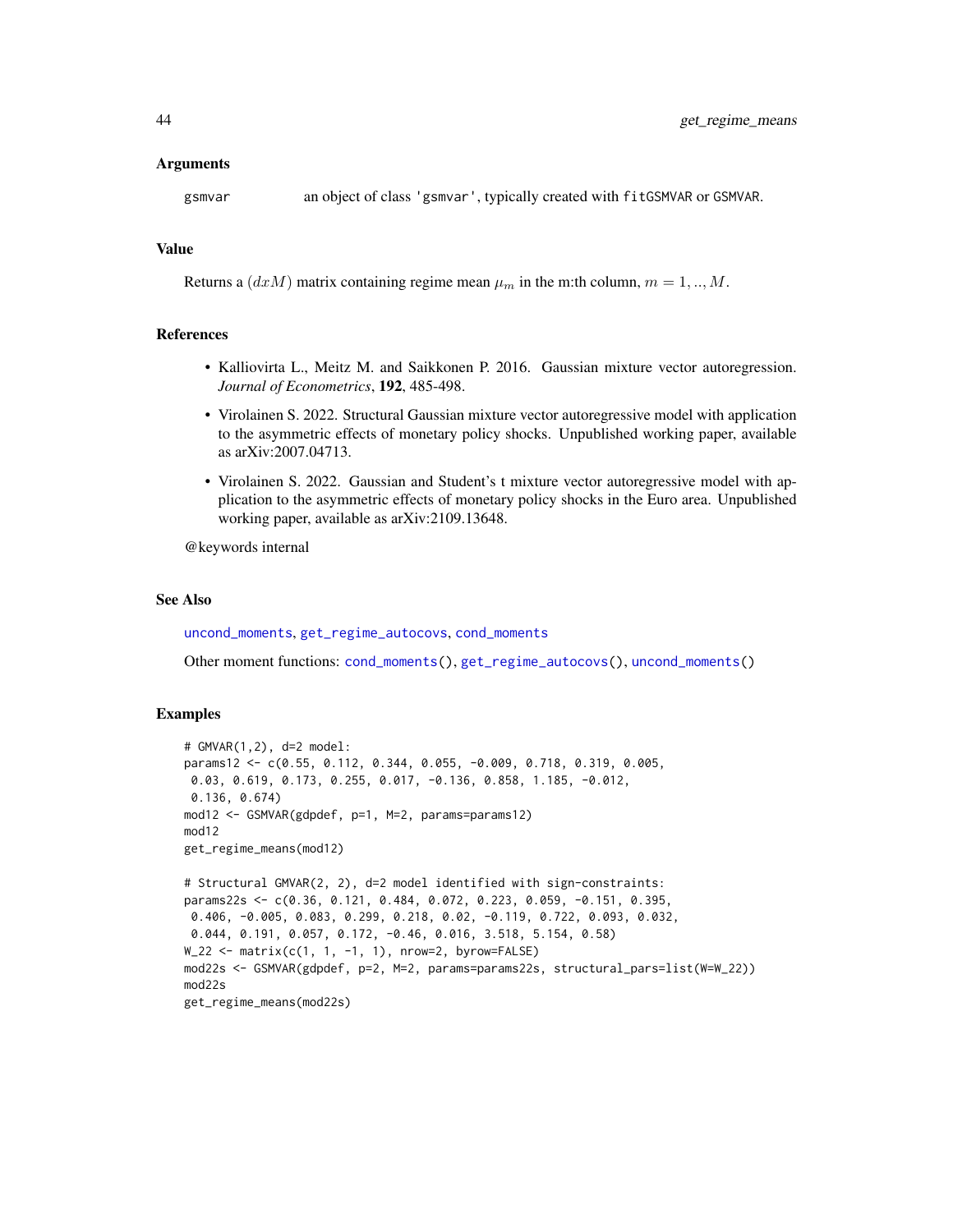<span id="page-44-0"></span>

## Description

GFEVD estimates generalized generalized forecast error variance decomposition for a structural GM-VAR, StMVAR, or G-StMVAR model.

#### Usage

```
GFEVD(
  gsmvar,
  shock_size = 1,
 N = 30,
  initval_type = c("data", "random", "fixed"),
 R1 = 250,
 R2 = 250,
  init_regimes = NULL,
  init_values = NULL,
  which_cumulative = numeric(0),
  include_mixweights = FALSE,
  ncores = 2,
  seeds = NULL
)
## S3 method for class 'gfevd'
plot(x, ...)
## S3 method for class 'gfevd'
print(x, ..., digits = 2, N_to_print)
```

| gsmvar       | an object of class 'gsmvar', typically created with fit GSMVAR or GSMVAR.                                                                                                                                                                                                                                                                                                       |  |  |
|--------------|---------------------------------------------------------------------------------------------------------------------------------------------------------------------------------------------------------------------------------------------------------------------------------------------------------------------------------------------------------------------------------|--|--|
| shock size   | What shocks size should be used for all shocks? By the definition of the SGM-<br>VAR, SStMVAR, and SG-StMVAR model, the conditional covariance matrix of<br>the structural shock is identity matrix.                                                                                                                                                                            |  |  |
| Ν            | a positive integer specifying the horizon how far ahead should the GFEVD be<br>calculated.                                                                                                                                                                                                                                                                                      |  |  |
| initval_type | What type initial values are used for estimating the GIRFs that the GFEVD is<br>based on?                                                                                                                                                                                                                                                                                       |  |  |
|              | "data": Estimate the GIRF for all the possible length $p$ histories in the data.<br>"random": Estimate the GIRF for several random initial values generated from<br>the stationary distribution of the process or from the stationary distribution<br>of specific regime(s) chosen with the argument init_regimes. The number<br>of initial values is set with the argument R2. |  |  |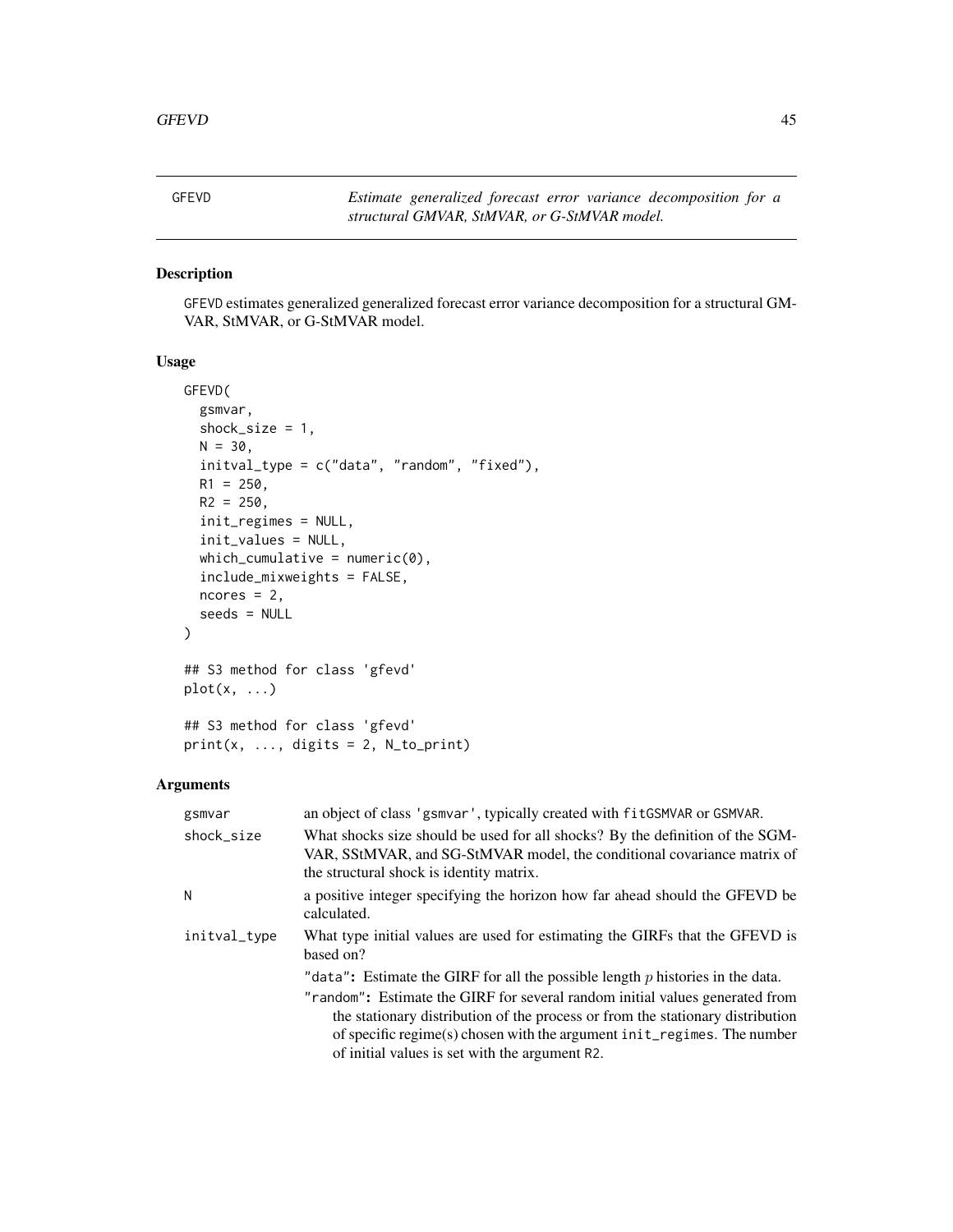|                    | "fixed": Estimate the GIRF for a fixed initial value only, which is specified<br>with the argument init_values.                                                                                                                                                                                                                                                                                                                                                                                                                                                                                                                                                                                                  |
|--------------------|------------------------------------------------------------------------------------------------------------------------------------------------------------------------------------------------------------------------------------------------------------------------------------------------------------------------------------------------------------------------------------------------------------------------------------------------------------------------------------------------------------------------------------------------------------------------------------------------------------------------------------------------------------------------------------------------------------------|
| R1                 | the number of repetitions used to estimate GIRF for each initial value.                                                                                                                                                                                                                                                                                                                                                                                                                                                                                                                                                                                                                                          |
| R <sub>2</sub>     | the number of initial values to be drawn if initval_type="random".                                                                                                                                                                                                                                                                                                                                                                                                                                                                                                                                                                                                                                               |
| init_regimes       | a numeric vector of length at most $M$ and elements in $1, , M$ specifying the<br>regimes from which the initial values should be generated from. The initial val-<br>ues will be generated from a mixture distribution with the mixture components<br>being the stationary distributions of the specific regimes and the (proportional)<br>mixing weights given by the mixing weight parameters of those regimes. Note<br>that if init_regimes=1:M, the initial values are generated from the stationary<br>distribution of the process and if init_regimes=m, the initial value are gener-<br>ated from the stationary distribution of the $m$ th regime. Ignored if the argument<br>init_values is specified. |
| init_values        | a size $(pxd)$ matrix specifying the initial values, where d is the number of<br>time series in the system. The last row will be used as initial values for the<br>first lag, the second last row for second lag etc. If not specified, initial val-<br>ues will be drawn according to mixture distribution specifed by the argument<br>init_regimes.                                                                                                                                                                                                                                                                                                                                                            |
| which_cumulative   |                                                                                                                                                                                                                                                                                                                                                                                                                                                                                                                                                                                                                                                                                                                  |
|                    | a numeric vector with values in $1, , d$ (d=ncol(data)) specifying which the<br>variables for which the impulse responses should be cumulative. Default is none.                                                                                                                                                                                                                                                                                                                                                                                                                                                                                                                                                 |
| include_mixweights | should the GFEVD be estimated for the mixing weights as well? Note that this is<br>ignored if M=1 and if M=2 the GFEVD will be the same for both regime's mixing<br>weights.                                                                                                                                                                                                                                                                                                                                                                                                                                                                                                                                     |
| ncores             | the number CPU cores to be used in parallel computing. Only single core com-<br>puting is supported if an initial value is specified (and the GIRF won't thus be<br>estimated multiple times).                                                                                                                                                                                                                                                                                                                                                                                                                                                                                                                   |
| seeds              | a numeric vector containing the random number generator seed for estimation<br>of each GIRF. Should have the length                                                                                                                                                                                                                                                                                                                                                                                                                                                                                                                                                                                              |
|                    | $\bullet$ nrow(data) - $p + 1$ if initval_type="data".<br>• R2 if initval_type="random".<br>• 1 if initval_type="fixed.".                                                                                                                                                                                                                                                                                                                                                                                                                                                                                                                                                                                        |
|                    | Set to NULL for not initializing the seed. Exists for creating reproducible results.                                                                                                                                                                                                                                                                                                                                                                                                                                                                                                                                                                                                                             |
| x                  | object of class 'gfevd' generated by the function GFEVD.                                                                                                                                                                                                                                                                                                                                                                                                                                                                                                                                                                                                                                                         |
| $\cdots$           | currently not used.                                                                                                                                                                                                                                                                                                                                                                                                                                                                                                                                                                                                                                                                                              |
| digits             | the number of decimals to print                                                                                                                                                                                                                                                                                                                                                                                                                                                                                                                                                                                                                                                                                  |
| N_to_print         | an integer specifying the horizon how far to print the estimates. The default is<br>that all the values are printed.                                                                                                                                                                                                                                                                                                                                                                                                                                                                                                                                                                                             |

## Details

The model needs to be structural in order for this function to be applicable. A structural GMVAR, StMVAR, or G-StMVAR model can be estimated by specifying the argument structural\_pars in the function fitGSMVAR.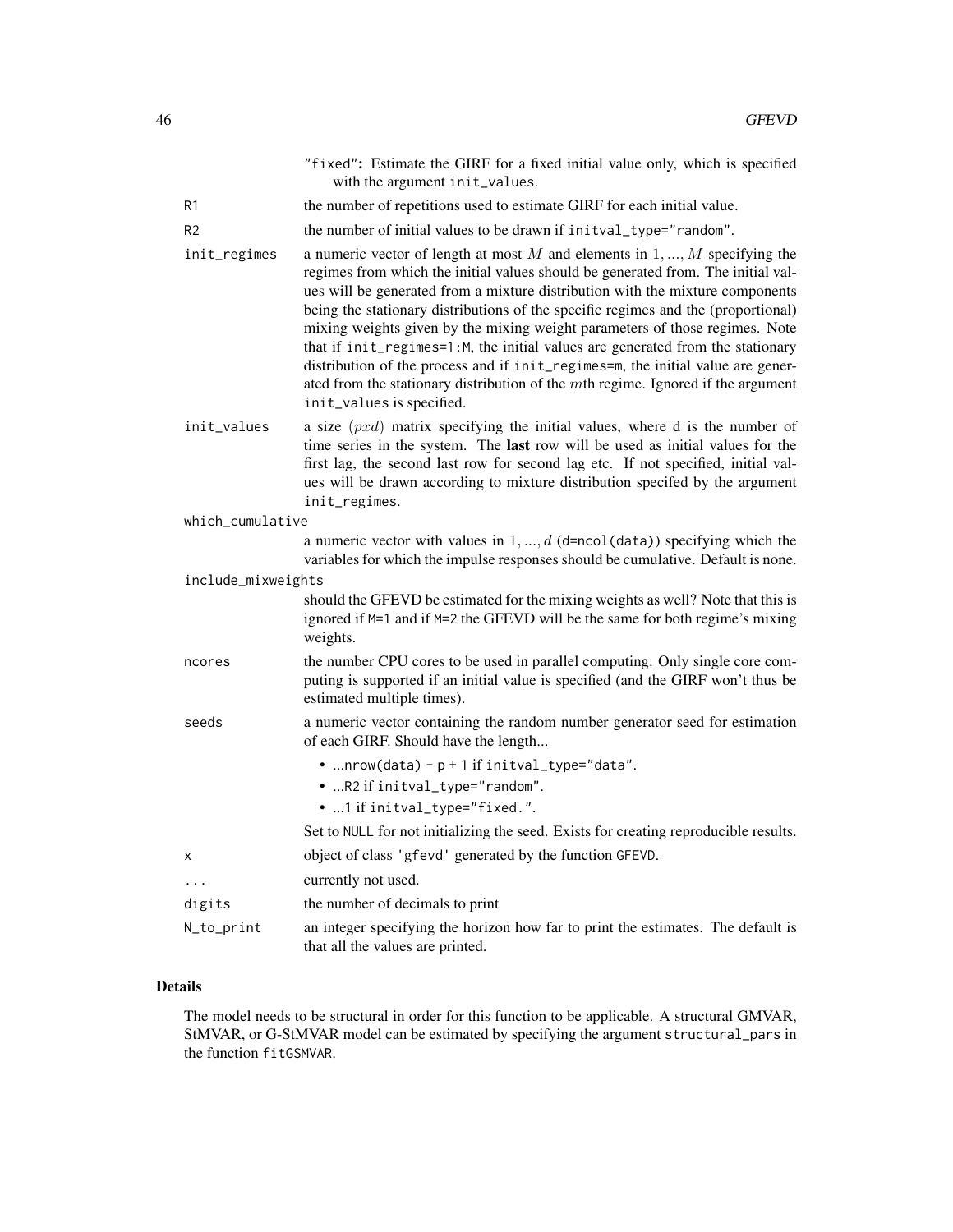#### GFEVD 47

The GFEVD is a forecast error variance decomposition calculated with the generalized impulse response function (GIRF). Lanne and Nyberg (2016) for details. Note, however, that the related GIRFs are calculated using the algorithm given in Virolainen (2022).

#### Value

Returns and object of class 'gfevd' containing the GFEVD for all the variables and if include\_mixweights=TRUE also to the mixing weights. Note that the decomposition does not exist at horizon zero for mixing weights because the related GIRFs are always zero at impact.

## Methods (by generic)

- plot: plot method
- print: print method

#### References

- Lanne M. and Nyberg H. 2016. Generalized Forecast Error Variance Decomposition for Linear and Nonlineae Multivariate Models. *Oxford Bulletin of Economics and Statistics*, 78, 4, 595-603.
- Kalliovirta L., Meitz M. and Saikkonen P. 2016. Gaussian mixture vector autoregression. *Journal of Econometrics*, 192, 485-498.
- Virolainen S. 2022. Structural Gaussian mixture vector autoregressive model with application to the asymmetric effects of monetary policy shocks. Unpublished working paper, available as arXiv:2007.04713.
- Virolainen S. 2022. Gaussian and Student's t mixture vector autoregressive model with application to the asymmetric effects of monetary policy shocks in the Euro area. Unpublished working paper, available as arXiv:2109.13648.

### See Also

[GIRF](#page-47-0), [fitGSMVAR](#page-27-0), [GSMVAR](#page-57-0), [gsmvar\\_to\\_sgsmvar](#page-63-0), [reorder\\_W\\_columns](#page-99-0), [swap\\_W\\_signs](#page-108-0), [simulate.gsmvar](#page-100-0)

## Examples

```
# These are long-running examples that use parallel computing.
# It takes approximately 30 seconds to run all the below examples.
# Structural GMVAR(2, 2), d=2 model identified with sign-constraints:
params22s <- c(0.36, 0.121, 0.484, 0.072, 0.223, 0.059, -0.151, 0.395,
0.406, -0.005, 0.083, 0.299, 0.218, 0.02, -0.119, 0.722, 0.093, 0.032,
0.044, 0.191, 0.057, 0.172, -0.46, 0.016, 3.518, 5.154, 0.58)
W_222 <- matrix(c(1, 1, -1, 1), nrow=2, byrow=FALSE)
mod22s <- GSMVAR(gdpdef, p=2, M=2, params=params22s,
structural_pars=list(W=W_22))
mod22s
# Alternatively, use:
#fit22s <- fitGSMVAR(gdpdef, p=2, M=2, structural_pars=list(W=W_22),
# ncalls=20, seeds=1:20)
```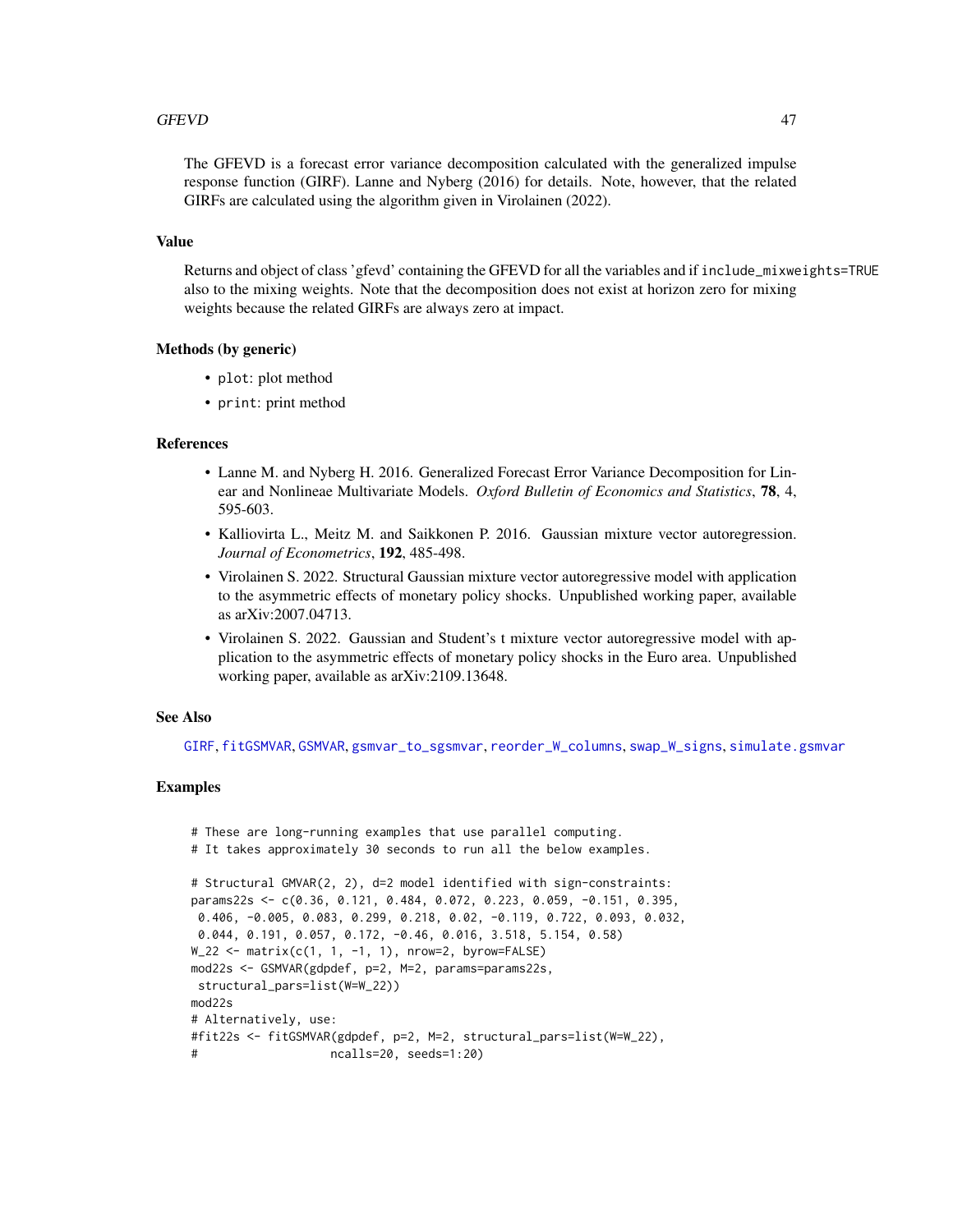```
# To obtain an estimated version of the same model.
## NOTE: Use larger R1 is empirical applications! Small R1 is used
## Below only to fasten the execution time of the examples.
# Estimating the GFEVD using all possible histories in the data as the
# initial values:
gfevd1 <- GFEVD(mod22s, N=24, R1=20, initval_type="data")
gfevd1
plot(gfevd1)
# Estimate GFEVD with the initial values generated from the stationary
# distribution of the process:
gfevd2 <- GFEVD(mod22s, N=24, R1=20, R2=100, initval_type="random")
gfevd2
plot(gfevd2)
# Estimate GFEVD with fixed hand specified initial values. We use the
# unconditional mean of the process:
myvals <- rbind(mod22s$uncond_moments$uncond_mean,
                mod22s$uncond_moments$uncond_mean)
gfevd3 <- GFEVD(mod22s, N=36, R1=50, initval_type="fixed",
init_values=myvals, include_mixweights=TRUE)
gfevd3
plot(gfevd3)
```
<span id="page-47-0"></span>

GIRF *Estimate generalized impulse response function for a structural GM-VAR, StMVAR, or G-StMVAR model.*

#### Description

GIRF estimates generalized impulse response function for a structural GMVAR, StMVAR, or G-StMVAR model.

#### Usage

```
GIRF(
  gsmvar,
  which_shocks,
  shock_size = 1,
  N = 30,
  R1 = 250,
  R2 = 250.
  init_regimes = 1:sum(gsmvar$model$M),
  init_values = NULL,
  which\_cumulative = numeric(0),
  scale = NULL,
```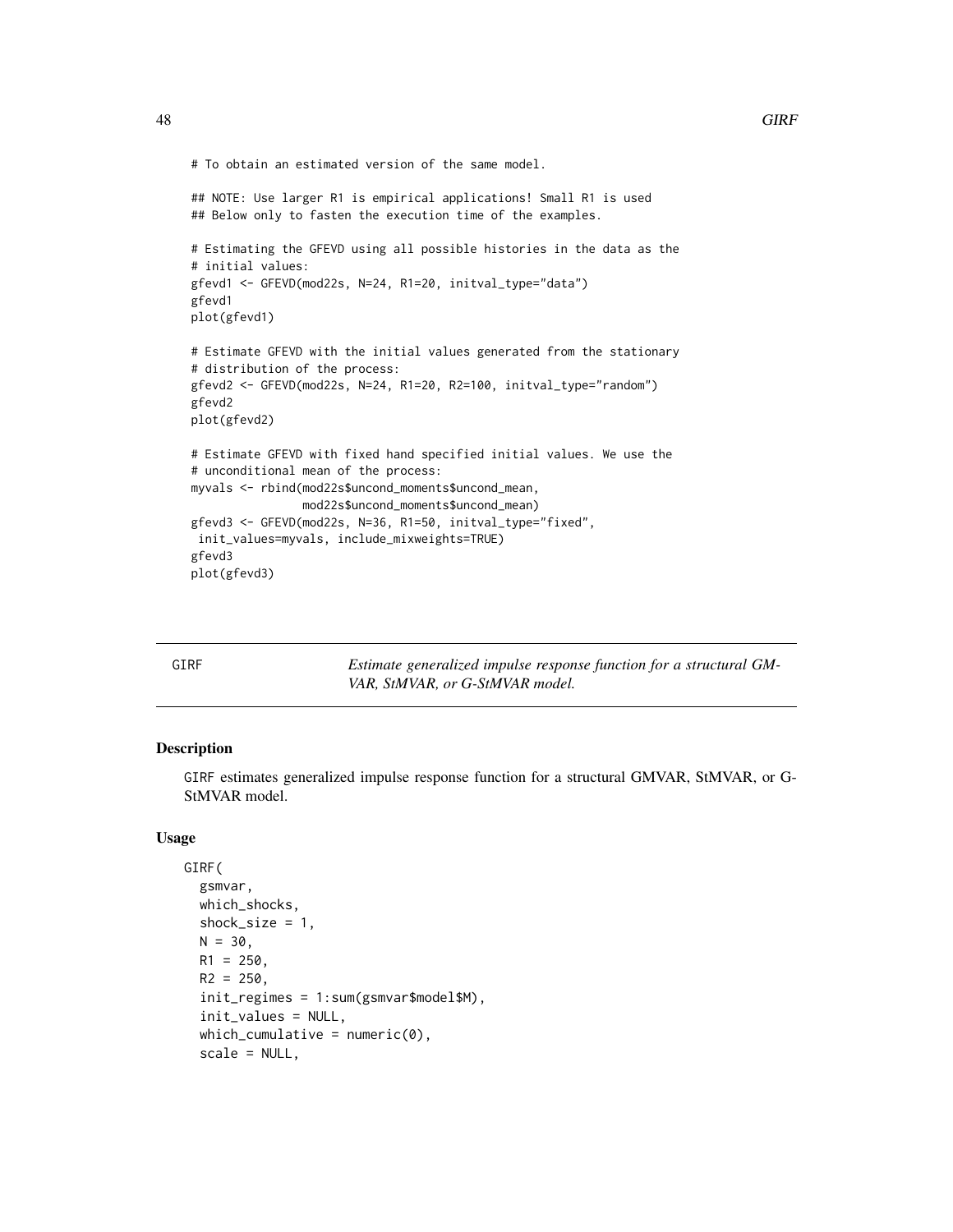#### $GIRF$  and  $49$

```
scale_type = c("instant", "peak"),
 scale_horizon = N,
 ci = c(0.95, 0.8),include_mixweights = TRUE,
 ncores = 2,
 plot_res = TRUE,
 seeds = NULL,
  ...
)
## S3 method for class 'girf'
plot(x, add\_grid = FALSE, margs, ...)## S3 method for class 'girf'
```

```
print(x, ..., digits = 2, N_to-print)
```

| gsmvar         | an object of class 'gsmvar', typically created with fitGSMVAR or GSMVAR.                                                                                                                                                                                                                                                                                                                                                                                                                                                                                                                                                                                                                                      |
|----------------|---------------------------------------------------------------------------------------------------------------------------------------------------------------------------------------------------------------------------------------------------------------------------------------------------------------------------------------------------------------------------------------------------------------------------------------------------------------------------------------------------------------------------------------------------------------------------------------------------------------------------------------------------------------------------------------------------------------|
| which_shocks   | a numeric vector of length at most $d$ (=ncol(data)) and elements in $1, , d$<br>specifying the structural shocks for which the GIRF should be estimated.                                                                                                                                                                                                                                                                                                                                                                                                                                                                                                                                                     |
| shock_size     | a non-zero scalar value specifying the common size for all scalar components of<br>the structural shock. Note that the conditional covariance matrix of the structural<br>shock is an identity matrix and that the (generalized) impulse responses may not<br>be symmetric to the sign and size of the shock.                                                                                                                                                                                                                                                                                                                                                                                                 |
| N              | a positive integer specifying the horizon how far ahead should the generalized<br>impulse responses be calculated.                                                                                                                                                                                                                                                                                                                                                                                                                                                                                                                                                                                            |
| R1             | the number of repetitions used to estimate GIRF for each initial value.                                                                                                                                                                                                                                                                                                                                                                                                                                                                                                                                                                                                                                       |
| R <sub>2</sub> | the number of initial values to be drawn from a stationary distribution of the pro-<br>cess or of a specific regime? The confidence bounds will be sample quantiles of<br>the GIRFs based on different initial values. Ignored if the argument init_value<br>is specified.                                                                                                                                                                                                                                                                                                                                                                                                                                    |
| init_regimes   | a numeric vector of length at most $M$ and elements in $1, , M$ specifying the<br>regimes from which the initial values should be generated from. The initial val-<br>ues will be generated from a mixture distribution with the mixture components<br>being the stationary distributions of the specific regimes and the (proportional)<br>mixing weights given by the mixing weight parameters of those regimes. Note<br>that if init_regimes=1:M, the initial values are generated from the stationary<br>distribution of the process and if init_regimes=m, the initial value are gener-<br>ated from the stationary distribution of the mth regime. Ignored if the argument<br>init_values is specified. |
| init_values    | a size $(pxd)$ matrix specifying the initial values, where d is the number of<br>time series in the system. The last row will be used as initial values for the<br>first lag, the second last row for second lag etc. If not specified, initial val-<br>ues will be drawn according to mixture distribution specifed by the argument<br>init_regimes.                                                                                                                                                                                                                                                                                                                                                         |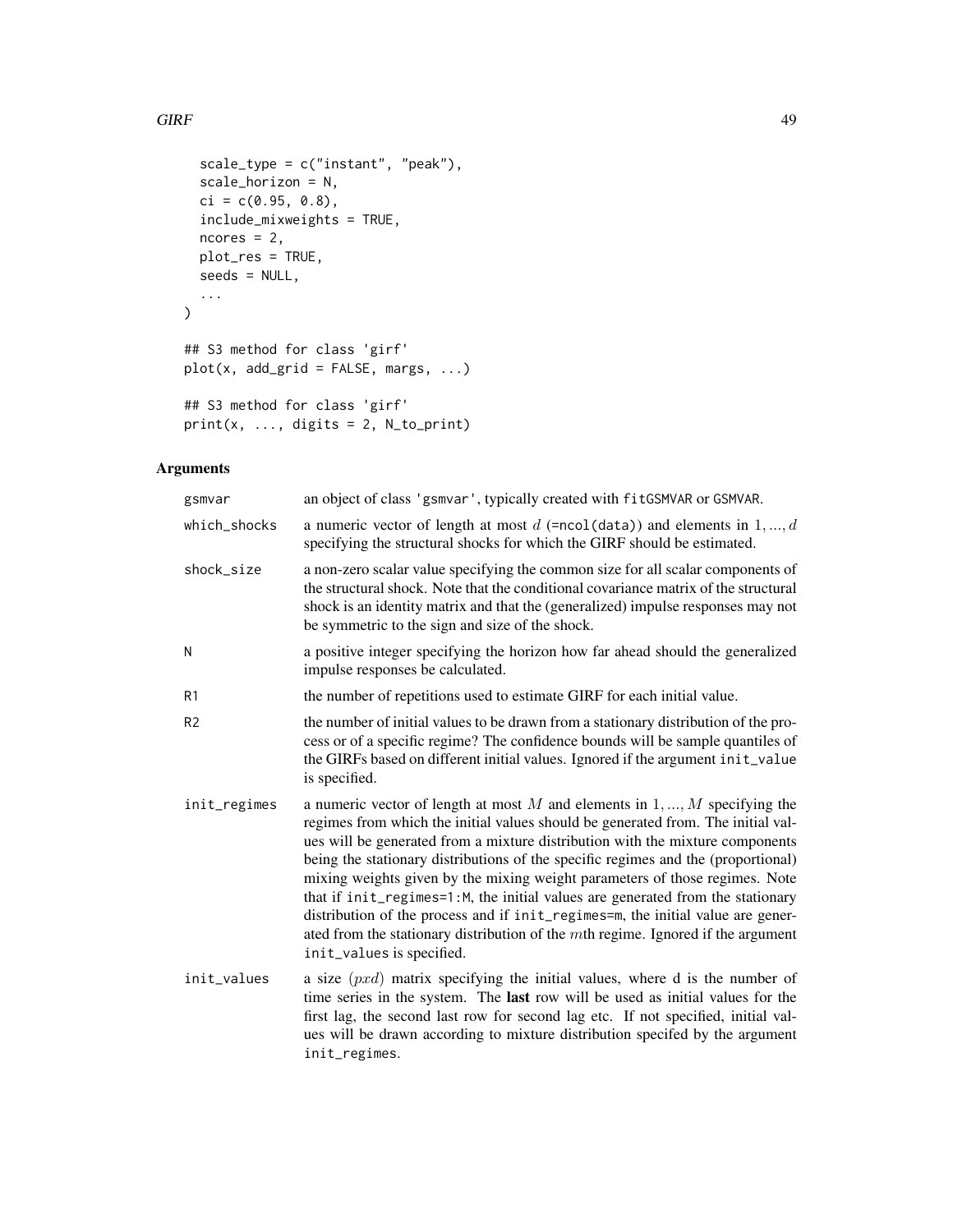| which_cumulative                                                                                        |                                                                                                                                                                                                                                                                                                                                                                                                                                                                                                                                                                                                                                                                                                                          |  |  |  |
|---------------------------------------------------------------------------------------------------------|--------------------------------------------------------------------------------------------------------------------------------------------------------------------------------------------------------------------------------------------------------------------------------------------------------------------------------------------------------------------------------------------------------------------------------------------------------------------------------------------------------------------------------------------------------------------------------------------------------------------------------------------------------------------------------------------------------------------------|--|--|--|
|                                                                                                         | a numeric vector with values in $1, , d$ (d=ncol(data)) specifying which the<br>variables for which the impulse responses should be cumulative. Default is none.                                                                                                                                                                                                                                                                                                                                                                                                                                                                                                                                                         |  |  |  |
| scale                                                                                                   | should the GIRFs to some of the shocks be scaled so that they correspond to a<br>specific magnitude of instantaneous or peak response of some specific variable<br>(see the argument scale_type)? Provide a length three vector where the shock<br>of interest is given in the first element (an integer in $1, \ldots, d$ ), the variable of<br>interest is given in the second element (an integer in $1, , d$ ), and the magnitude<br>of its instantaneous or peak response in the third element (a non-zero real num-<br>ber). If the GIRFs of multiple shocks should be scaled, provide a matrix which<br>has one column for each of the shocks with the columns being the length three<br>vectors described above. |  |  |  |
| scale_type                                                                                              | If argument scale is specified, should the GIRFs be scaled to match an instan-<br>taneous response ("instant") or peak response ("peak"). If "peak", the scale<br>is based on the largest magnitude of peak response in absolute value. Ignored if<br>scale is not specified.                                                                                                                                                                                                                                                                                                                                                                                                                                            |  |  |  |
| scale_horizon                                                                                           | If scale_type == "peak" what the maximum horizon up to which peak re-<br>sponse is expected? Scaling won't based on values after this.                                                                                                                                                                                                                                                                                                                                                                                                                                                                                                                                                                                   |  |  |  |
| сi                                                                                                      | a numeric vector with elements in $(0, 1)$ specifying the confidence levels of the<br>confidence intervals.                                                                                                                                                                                                                                                                                                                                                                                                                                                                                                                                                                                                              |  |  |  |
| include_mixweights                                                                                      |                                                                                                                                                                                                                                                                                                                                                                                                                                                                                                                                                                                                                                                                                                                          |  |  |  |
| should the generalized impulse response be calculated for the mixing weights as<br>well? TRUE or FALSE. |                                                                                                                                                                                                                                                                                                                                                                                                                                                                                                                                                                                                                                                                                                                          |  |  |  |
| ncores                                                                                                  | the number CPU cores to be used in parallel computing. Only single core com-<br>puting is supported if an initial value is specified (and the GIRF won't thus be<br>estimated multiple times).                                                                                                                                                                                                                                                                                                                                                                                                                                                                                                                           |  |  |  |
| plot_res                                                                                                | TRUE if the results should be plotted, FALSE if not.                                                                                                                                                                                                                                                                                                                                                                                                                                                                                                                                                                                                                                                                     |  |  |  |
| seeds                                                                                                   | a length R2 vector containing the random number generator seed for estimation<br>of each GIRF. A single number of an initial value is specified. or NULL for not<br>initializing the seed. Exists for creating reproducible results.                                                                                                                                                                                                                                                                                                                                                                                                                                                                                     |  |  |  |
| .                                                                                                       | arguments passed to grid which plots grid to the figure.                                                                                                                                                                                                                                                                                                                                                                                                                                                                                                                                                                                                                                                                 |  |  |  |
| x                                                                                                       | object of class 'girf' generated by the function GIRF.                                                                                                                                                                                                                                                                                                                                                                                                                                                                                                                                                                                                                                                                   |  |  |  |
| add_grid                                                                                                | should grid be added to the plots?                                                                                                                                                                                                                                                                                                                                                                                                                                                                                                                                                                                                                                                                                       |  |  |  |
| margs                                                                                                   | numeric vector of length four that adjusts the [bottom_marginal, left_marginal,<br>top_marginal, right_marginal] as the relative sizes of the marginals to the<br>figures of the responses.                                                                                                                                                                                                                                                                                                                                                                                                                                                                                                                              |  |  |  |
| digits                                                                                                  | the number of decimals to print                                                                                                                                                                                                                                                                                                                                                                                                                                                                                                                                                                                                                                                                                          |  |  |  |
| N_to_print                                                                                              | an integer specifying the horizon how far to print the estimates and confidence                                                                                                                                                                                                                                                                                                                                                                                                                                                                                                                                                                                                                                          |  |  |  |

## Details

The model needs to be structural in order for this function to be applicable. A structural GMVAR, StMVAR, or G-StMVAR model can be estimated by specifying the argument structural\_pars in the function fitGSMVAR.

intervals. The default is that all the values are printed.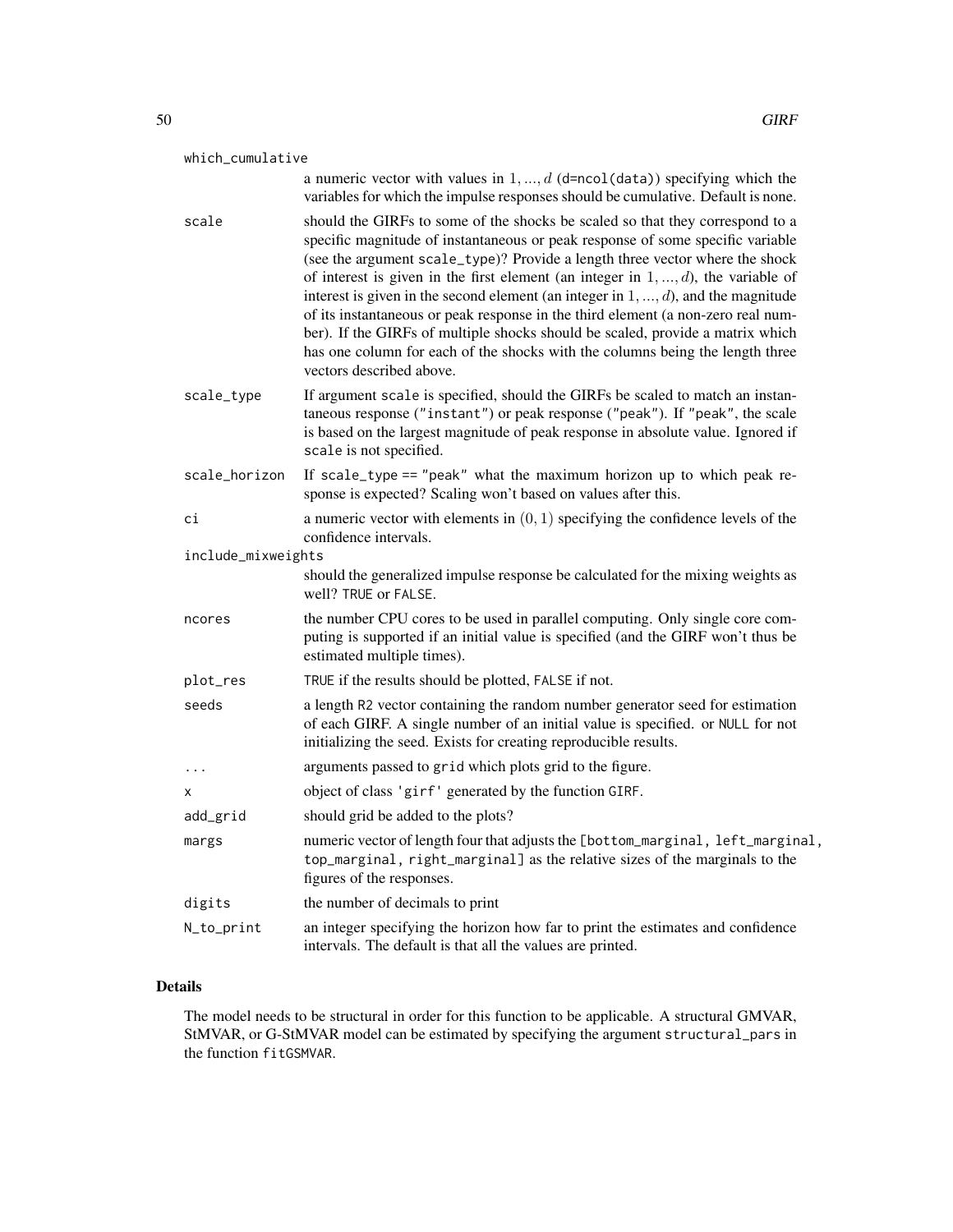#### $GIRF$  51

The confidence bounds reflect uncertainty about the initial state (but currently not about the parameter estimates) if initial values are not specified. If initial values are specified, there won't currently be confidence intervals. See the cited paper by Virolainen (2022) for details about the algorithm.

Note that if the argument scale is used, the scaled responses of the mixing weights might be more than one in absolute value.

## Value

Returns a class 'girf' list with the GIRFs in the first element (\$girf\_res) and the used arguments the rest. The first element containing the GIRFs is a list with the  $m$ th element containing the point estimates for the GIRF in \$point\_est (the first element) and confidence intervals in \$conf\_ints (the second element). The first row is for the GIRF at impact  $(n = 0)$ , the second for  $n = 1$ , the third for  $n = 2$ , and so on.

The element \$all\_girfs is a list containing results from all the individual GIRFs obtained from the MC repetitions. Each element is for one shock and results are in array of the form [horizon, variables, MC-repetitions].

#### Methods (by generic)

- plot: plot method
- print: print method

### References

- Kalliovirta L., Meitz M. and Saikkonen P. 2016. Gaussian mixture vector autoregression. *Journal of Econometrics*, 192, 485-498.
- Virolainen S. 2022. Structural Gaussian mixture vector autoregressive model with application to the asymmetric effects of monetary policy shocks. Unpublished working paper, available as arXiv:2007.04713.
- Virolainen S. 2022. Gaussian and Student's t mixture vector autoregressive model with application to the asymmetric effects of monetary policy shocks in the Euro area. Unpublished working paper, available as arXiv:2109.13648.

@keywords internal

## See Also

```
GFEVD, fitGSMVAR, GSMVAR, gsmvar_to_sgsmvar, reorder_W_columns, swap_W_signs, simulate.gsmvar,
predict.gsmvar, profile_logliks, quantile_residual_tests, LR_test, Wald_test
```
### Examples

```
# These are long-running examples that use parallel computing.
# It takes approximately 30 seconds to run all the below examples.
```

```
# Structural GMVAR(2, 2), d=2 model identified with sign-constraints:
params22s <- c(0.36, 0.121, 0.484, 0.072, 0.223, 0.059, -0.151, 0.395,
0.406, -0.005, 0.083, 0.299, 0.218, 0.02, -0.119, 0.722, 0.093, 0.032,
```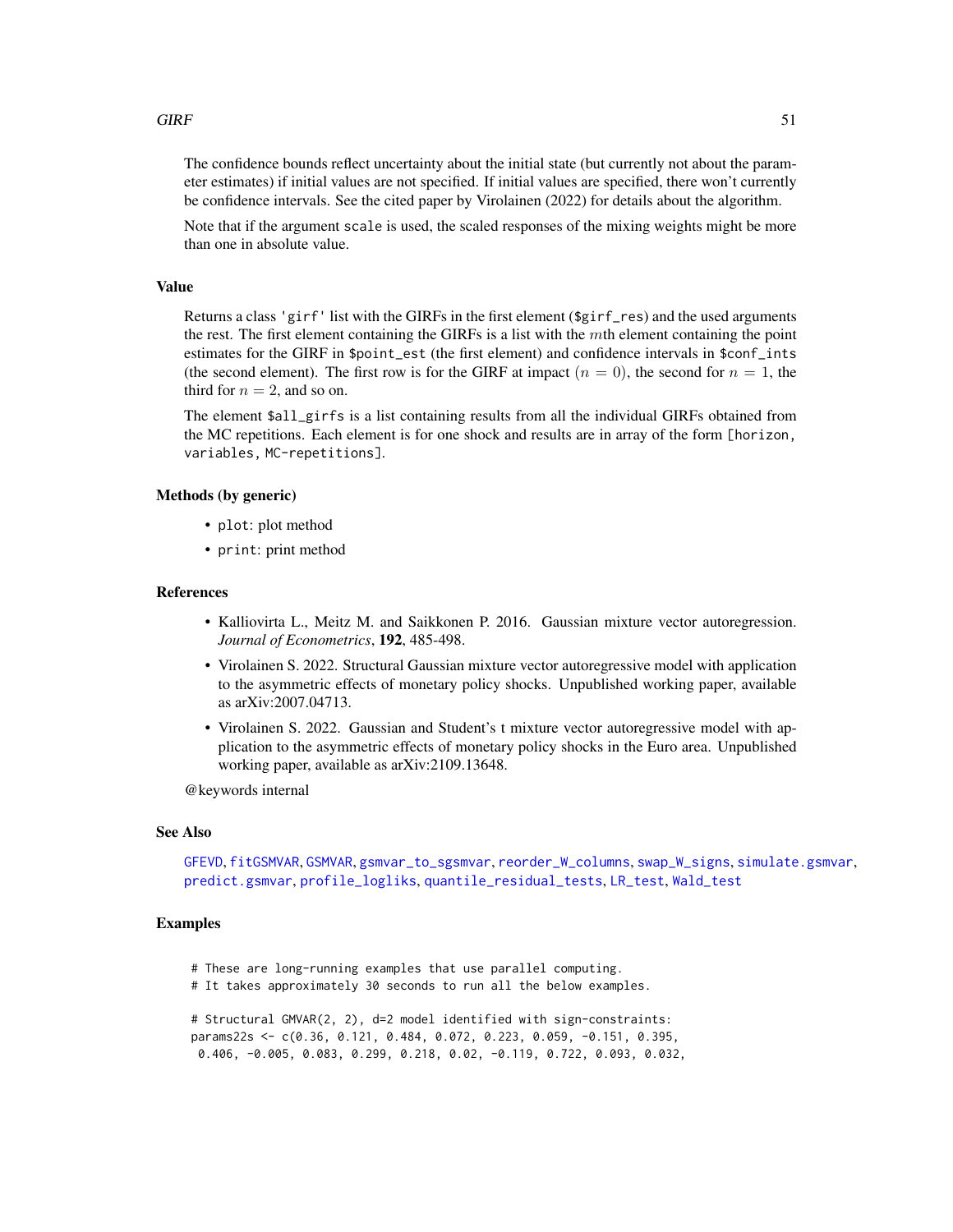```
0.044, 0.191, 0.057, 0.172, -0.46, 0.016, 3.518, 5.154, 0.58)
W_222 <- matrix(c(1, 1, -1, 1), nrow=2, byrow=FALSE)
mod22s <- GSMVAR(gdpdef, p=2, M=2, params=params22s,
 structural_pars=list(W=W_22))
mod22s
# Alternatively, use:
#fit22s <- fitGSMVAR(gdpdef, p=2, M=2, structural_pars=list(W=W_22),
# ncalls=20, seeds=1:20)
# To obtain an estimated version of the same model.
# Estimating the GIRFs of both structural shocks with initial values
# drawn from the stationary distribution of the process,
# 12 periods ahead, confidence levels 0.95 and 0.8:
girf1 <- GIRF(mod22s, N=12, R1=100, R2=100)
girf1
plot(girf1)
# Estimating the GIRF of the second shock only, 12 periods ahead
# and shock size 1, initial values drawn from the stationary distribution
# of the first regime, confidence level 0.9:
girf2 <- GIRF(mod22s, which_shocks=2, shock_size=1, N=12, init_regimes=1,
              ci=0.9, R1=100, R2=100)
# Estimating the GIRFs of both structural shocks, negative one standard
# error shock, N=20 periods ahead, estimation based on 200 Monte Carlo
# simulations, and fixed initial values given by the last p observations
# of the data:
girf3 <- GIRF(mod22s, shock_size=-1, N=20, R1=200,
              init_values=mod22s$data)
```
GMVAR *DEPRECATED! USE THE FUNCTION GSMVAR INSTEAD! Create a class 'gsmvar' object defining a reduced form or structural GMVAR model*

#### Description

GSMVAR creates a class 'gsmvar' object that defines a reduced form or structural GMVAR model DEPRECATED! USE THE FUNCTION GSMVAR INSTEAD!

#### Usage

GMVAR( data, p, M, d, params,  $conditional = TRUE,$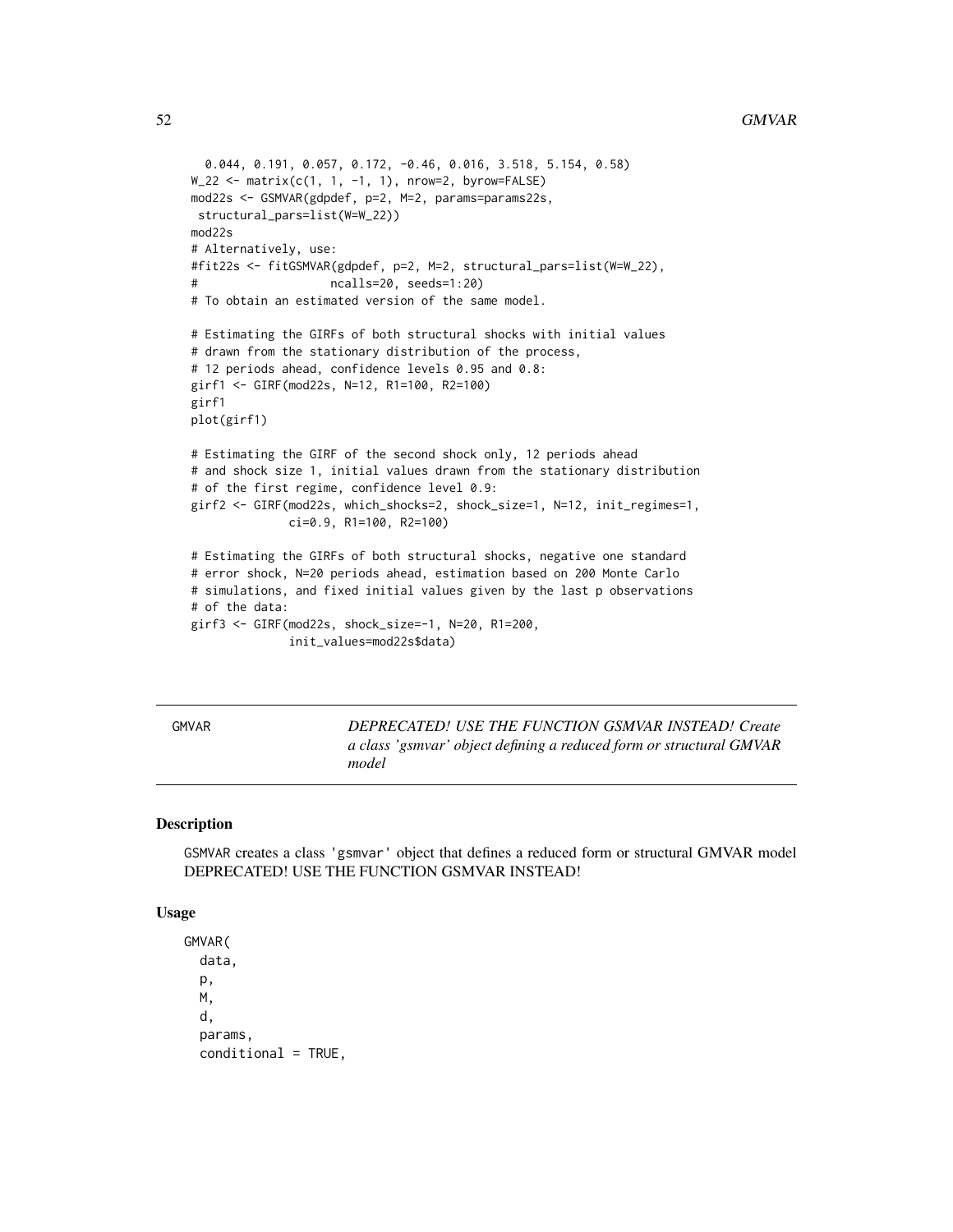#### $GMVAR$  53

```
parametrization = c("intercept", "mean"),
 constraints = NULL,
 same_means = NULL,
 structural_pars = NULL,
 calc_cond_moments,
 calc_std_errors = FALSE,
 stat\_tol = 0.001,posdef_tol = 1e-08
\mathcal{L}
```

| data   | a matrix or class 'ts' object with d>1 columns. Each column is taken to rep-<br>resent a single times series. NA values are not supported. Ignore if defining a<br>model without data is desired.                                              |
|--------|------------------------------------------------------------------------------------------------------------------------------------------------------------------------------------------------------------------------------------------------|
| р      | a positive integer specifying the autoregressive order of the model.                                                                                                                                                                           |
| M      | For GMVAR and StMVAR models: a positive integer specifying the number<br>of mixture components.                                                                                                                                                |
|        | For G-StMVAR models: a size $(2x1)$ integer vector specifying the number of<br>GMVAR type components M1 in the first element and StMVAR type compo-<br>nents M2 in the second element. The total number of mixture components<br>$is$ M=M1+M2. |
| d      | number of times series in the system, i.e. ncol(data). This can be used to<br>define GSMVAR models without data and can be ignored if data is provided.                                                                                        |
| params | a real valued vector specifying the parameter values.                                                                                                                                                                                          |
|        | For unconstrained models: Should be size $((M(pd^2+d+d(d+1)/2+2) -$<br>$M1-1)x1$ and have the form $\theta=(v_1, , v_M, \alpha_1, , \alpha_{M-1}, \nu)$ , where                                                                                |
|        | $v_m = (\phi_{m,0}, \phi_m, \sigma_m)$<br>• $\phi_m = (vec(A_{m,1}), , vec(A_{m,p}))$<br>• and $\sigma_m = vech(\Omega_m)$ , m=1,,M,                                                                                                           |
|        | • $\nu = (\nu_{M1+1}, , \nu_M)$<br>$\bullet$ M1 is the number of GMVAR type regimes.                                                                                                                                                           |
|        | For constrained models: Should be size $((M(d+d(d+1)/2+2)+q-M1-$<br>1)x1) and have the form $\theta = (\phi_{1,0}, , \phi_{M,0}, \psi, \sigma_1, , \sigma_M, \alpha_1, , \alpha_{M-1}, \nu)$ ,<br>where                                        |
|        | • $\psi$ (qx1) satisfies ( $\phi_1, , \phi_M$ ) = $C\psi$ where C is a ( $Mpd^2xq$ ) con-<br>straint matrix.                                                                                                                                   |
|        | For same_means models: Should have the form $\theta = (\mu, \psi, \sigma_1, , \sigma_M, \alpha_1, , \alpha_{M-1}, \nu)$ ,<br>where                                                                                                             |
|        | • $\mu = (\mu_1, , \mu_g)$ where $\mu_i$ is the mean parameter for group i and g is<br>the number of groups.                                                                                                                                   |
|        | • If AR constraints are employed, $\psi$ is as for constrained models, and if<br>AR constraints are not employed, $\psi = (\phi_1, , \phi_M)$ .                                                                                                |
|        | For structural models: Should have the form $\theta = (\phi_{1,0}, , \phi_{M,0}, \phi_1, , \phi_M, vec(W), \lambda_2, , \lambda_M, \alpha_1, , \alpha_M)$<br>where                                                                             |
|        |                                                                                                                                                                                                                                                |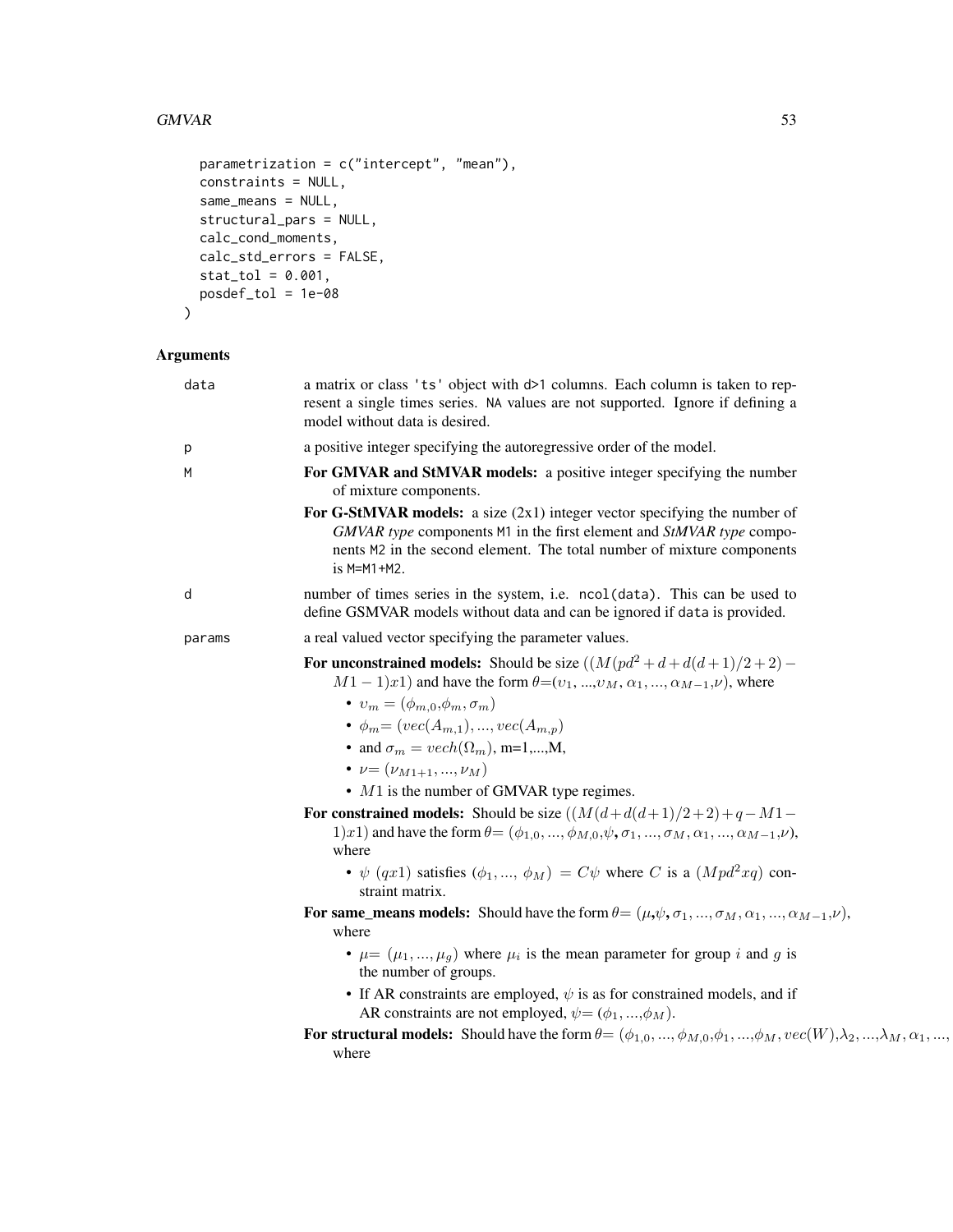- $\lambda_m = (\lambda_{m1}, ..., \lambda_{md})$  contains the eigenvalues of the mth mixture component.
- If AR parameters are constrained: Replace  $\phi_1, ..., \phi_M$  with  $\psi(qx1)$  that satisfies  $(\phi_1, ..., \phi_M) = C\psi$ , as above.

If same\_means: Replace  $(\phi_{1,0}, ..., \phi_{M,0})$  with  $(\mu_1, ..., \mu_g)$ , as above.

- If W is constrained: Remove the zeros from  $vec(W)$  and make sure the other entries satisfy the sign constraints.
- If  $\lambda_{mi}$  are constrained: Replace  $\lambda_2, ..., \lambda_M$  with  $\gamma$  (rx1) that satisfies ( $\lambda_2, ...,$  $\lambda_M$ ) =  $C_{\lambda} \gamma$  where  $C_{\lambda}$  is a  $(d(M-1)xr)$  constraint matrix.

Above,  $\phi_{m,0}$  is the intercept parameter,  $A_{m,i}$  denotes the *i*th coefficient matrix of the mth mixture component,  $\Omega_m$  denotes the error term covariance matrix of the m:th mixture component, and  $\alpha_m$  is the mixing weight parameter. The W and  $\lambda_{mi}$  are structural parameters replacing the error term covariance matrices (see Virolainen, 2022). If  $M = 1$ ,  $\alpha_m$  and  $\lambda_{mi}$  are dropped. If parametrization=="mean", just replace each  $\phi_{m,0}$  with regimewise mean  $\mu_m$ .  $vec()$  is vectorization operator that stacks columns of a given matrix into a vector.  $vech()$  stacks columns of a given matrix from the principal diagonal downwards (including elements on the diagonal) into a vector.

In the GMVAR model,  $M1 = M$  and  $\nu$  is dropped from the parameter vector. In the StMVAR model,  $M1 = 0$ . In the G-StMVAR model, the first M1 regimes are *GMVAR type* and the rest M2 regimes are *StMVAR type*. In StMVAR and **G-StMVAR** models, the degrees of freedom parameters in  $\nu$  should be strictly larger than two.

The notation is similar to the cited literature.

conditional a logical argument specifying whether the conditional or exact log-likelihood function should be used.

parametrization

"intercept" or "mean" determining whether the model is parametrized with intercept parameters  $\phi_{m,0}$  or regime means  $\mu_m$ , m=1,...,M.

- constraints a size  $(Mpd^2xq)$  constraint matrix C specifying general linear constraints to the autoregressive parameters. We consider constraints of form  $(\phi_1, ..., \phi_M) = C\psi$ , where  $\phi_m = (vec(A_{m,1}), ..., vec(A_{m,p})(pd^2x), m = 1, ..., M$ , contains the coefficient matrices and  $\psi$  (qx1) contains the related parameters. For example, to restrict the AR-parameters to be the same for all regimes, set  $C = [I:...:I]'$  $(Mpd^2xpd^2)$  where I = diag(p\*d^2). Ignore (or set to NULL) if linear constraints should not be employed.
- same\_means Restrict the mean parameters of some regimes to be the same? Provide a list of numeric vectors such that each numeric vector contains the regimes that should share the common mean parameters. For instance, if  $M=3$ , the argument list(1, 2:3) restricts the mean parameters of the second and third regime to be the same but the first regime has freely estimated (unconditional) mean. Ignore or set to NULL if mean parameters should not be restricted to be the same among any regimes. This constraint is available only for mean parametrized models; that is, when parametrization="mean".

structural\_pars

If NULL a reduced form model is considered. For structural model, should be a list containing the following elements: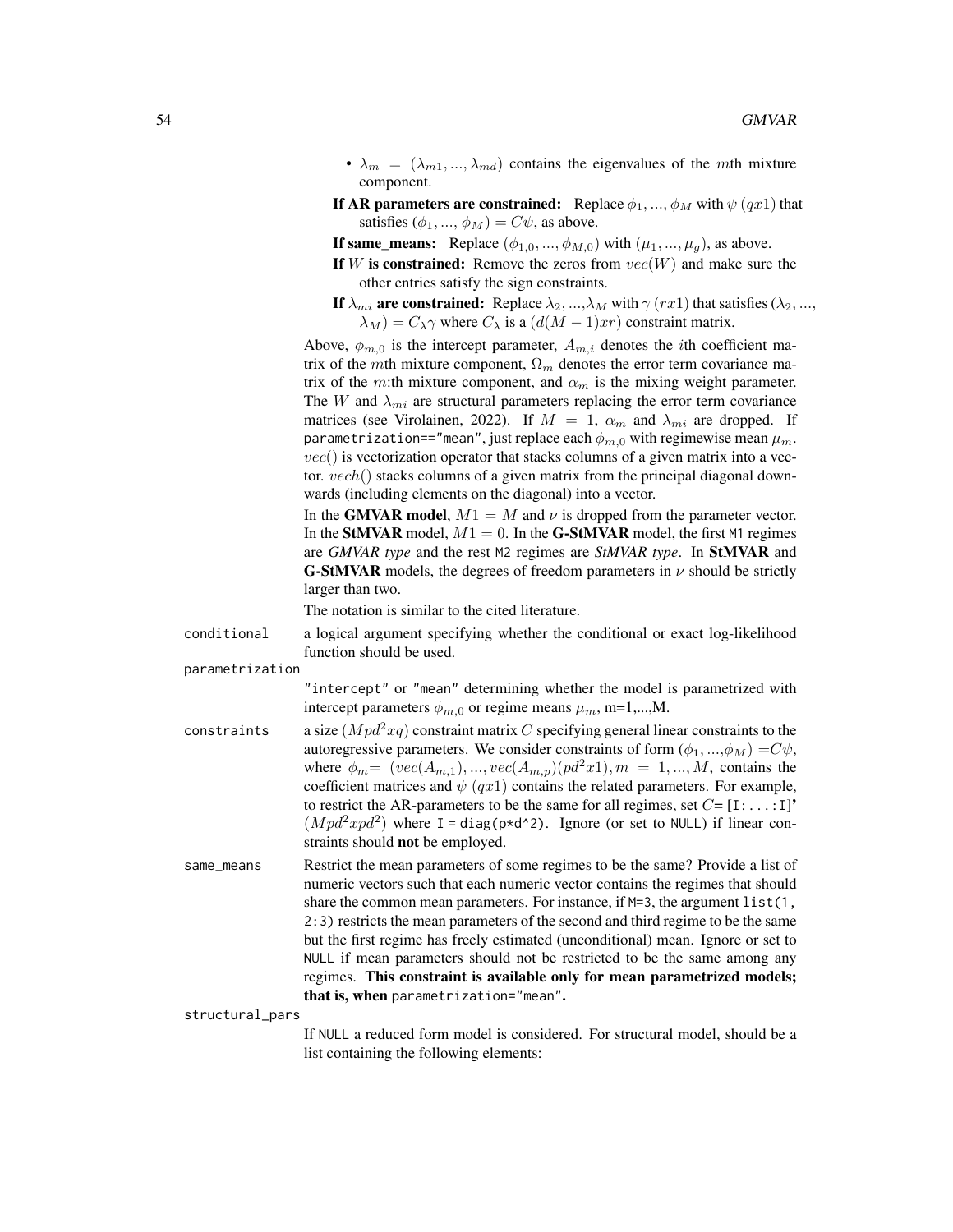- W a  $(dxd)$  matrix with its entries imposing constraints on W: NA indicating that the element is unconstrained, a positive value indicating strict positive sign constraint, a negative value indicating strict negative sign constraint, and zero indicating that the element is constrained to zero.
- C\_lambda a  $(d(M-1)xr)$  constraint matrix that satisfies  $(\lambda_2, ..., \lambda_M)$  =  $C_{\lambda}$ γ where  $\gamma$  is the new (rx1) parameter subject to which the model is estimated (similarly to AR parameter constraints). The entries of C\_lambda must be either **positive** or zero. Ignore (or set to NULL) if the eigenvalues  $\lambda_{mi}$  should not be constrained.

See Virolainen (2022) for the conditions required to identify the shocks and for the B-matrix as well (it is  $W$  times a time-varying diagonal matrix with positive diagonal entries).

calc\_cond\_moments

should conditional means and covariance matrices should be calculated? Default is TRUE if the model contains data and FALSE otherwise.

calc\_std\_errors

should approximate standard errors be calculated?

- stat\_tol numerical tolerance for stationarity of the AR parameters: if the "bold A" matrix of any regime has eigenvalues larger that 1 - stat\_tol the model is classified as non-stationary. Note that if the tolerance is too small, numerical evaluation of the log-likelihood might fail and cause error.
- posdef\_tol numerical tolerance for positive definiteness of the error term covariance matrices: if the error term covariance matrix of any regime has eigenvalues smaller than this, the model is classified as not satisfying positive definiteness assumption. Note that if the tolerance is too small, numerical evaluation of the loglikelihood might fail and cause error.

#### Details

If data is provided, then also multivariate quantile residuals (*Kalliovirta and Saikkonen 2010*) are computed and included in the returned object.

If the function fails to calculate approximative standard errors and the parameter values are near the border of the parameter space, it might help to use smaller numerical tolerance for the stationarity and positive definiteness conditions.

The first plot displays the time series together with estimated mixing weights. The second plot displays a (Gaussian) kernel density estimates of the individual series together with the marginal stationary density implied by the model. The colored regimewise stationary densities are multiplied with the mixing weight parameter estimates.

## Value

Returns an object of class 'gsmvar' defining the specified reduced form or structural GMVAR, StMVAR, or G-StMVAR model. Can be used to work with other functions provided in gmvarkit.

Note that the first autocovariance/correlation matrix in \$uncond\_moments is for the lag zero, the second one for the lag one, etc.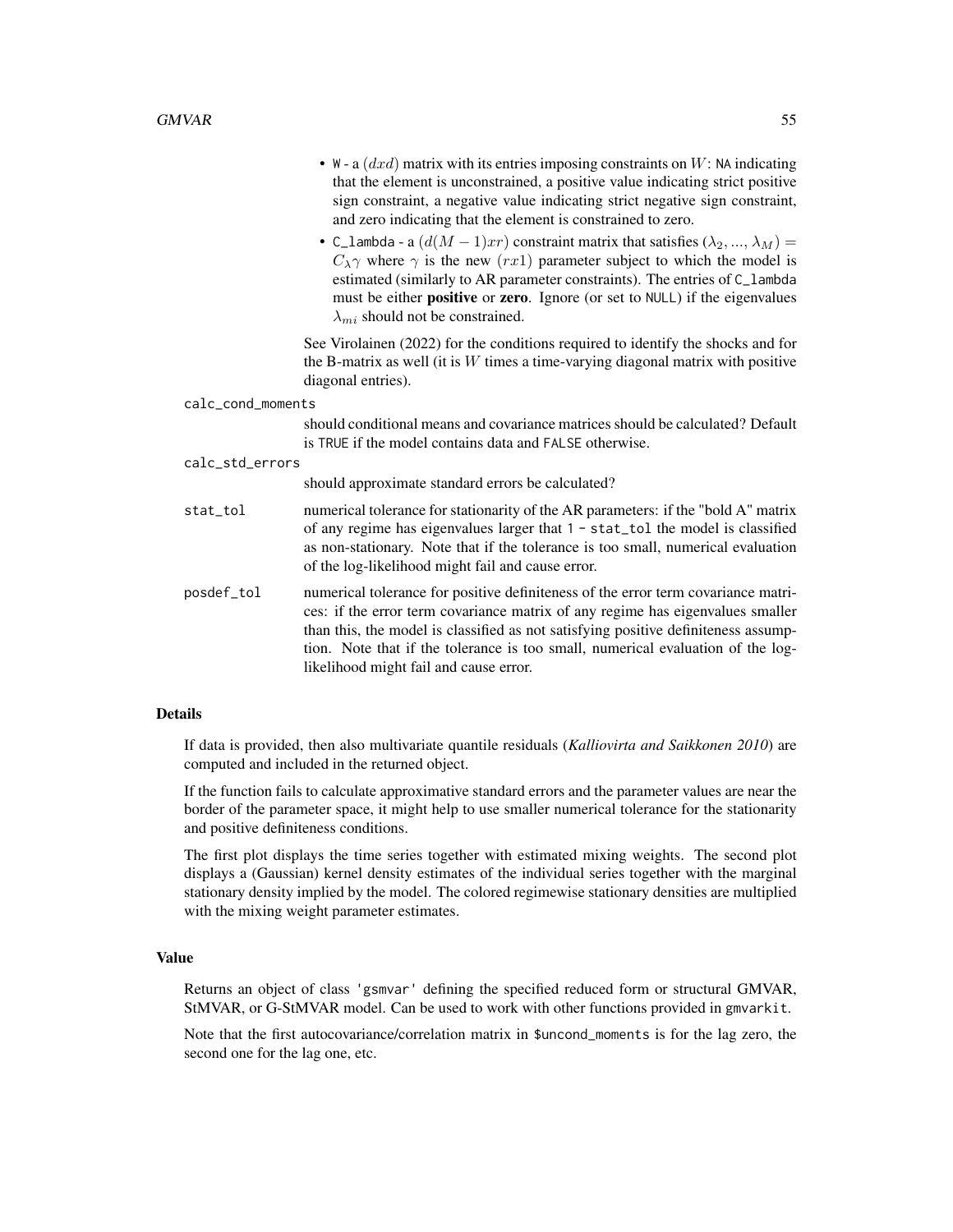#### About S3 methods

Only the print method is available if data is not provided. If data is provided, then in addition to the ones listed above, the predict method is also available.

#### References

- Kalliovirta L., Meitz M. and Saikkonen P. 2016. Gaussian mixture vector autoregression. *Journal of Econometrics*, 192, 485-498.
- Kalliovirta L. and Saikkonen P. 2010. Reliable Residuals for Multivariate Nonlinear Time Series Models. *Unpublished Revision of HECER Discussion Paper No. 247*.
- Virolainen S. 2022. Structural Gaussian mixture vector autoregressive model with application to the asymmetric effects of monetary policy shocks. Unpublished working paper, available as arXiv:2007.04713.
- Virolainen S. 2022. Gaussian and Student's t mixture vector autoregressive model with application to the asymmetric effects of monetary policy shocks in the Euro area. Unpublished working paper, available as arXiv:2109.13648.

#### See Also

[GSMVAR](#page-57-0)

gmvarkit *gmvarkit: Estimate Gaussian and Student's t Mixture Vector Autoregressive Models*

#### Description

gmvarkit is a package for reduced form and structural Gaussian mixture vector autoregressive (GMVAR), Student's t Mixture Vector Autoregressive (StMVAR), or Gaussian and Student's t Mixture Vector Autoregressive (G-StMVAR) model analysis. It provides functions for unconstrained and constrained maximum likelihood estimation of the model parameters, quantile residuals tests, graphical diagnostics, estimation of generalized impulse response function, estimation of generalized forecast error variance decomposition, simulation from GMVAR processes, forecasting, and more.

The readme file is a good place to start and the vignette might be useful too.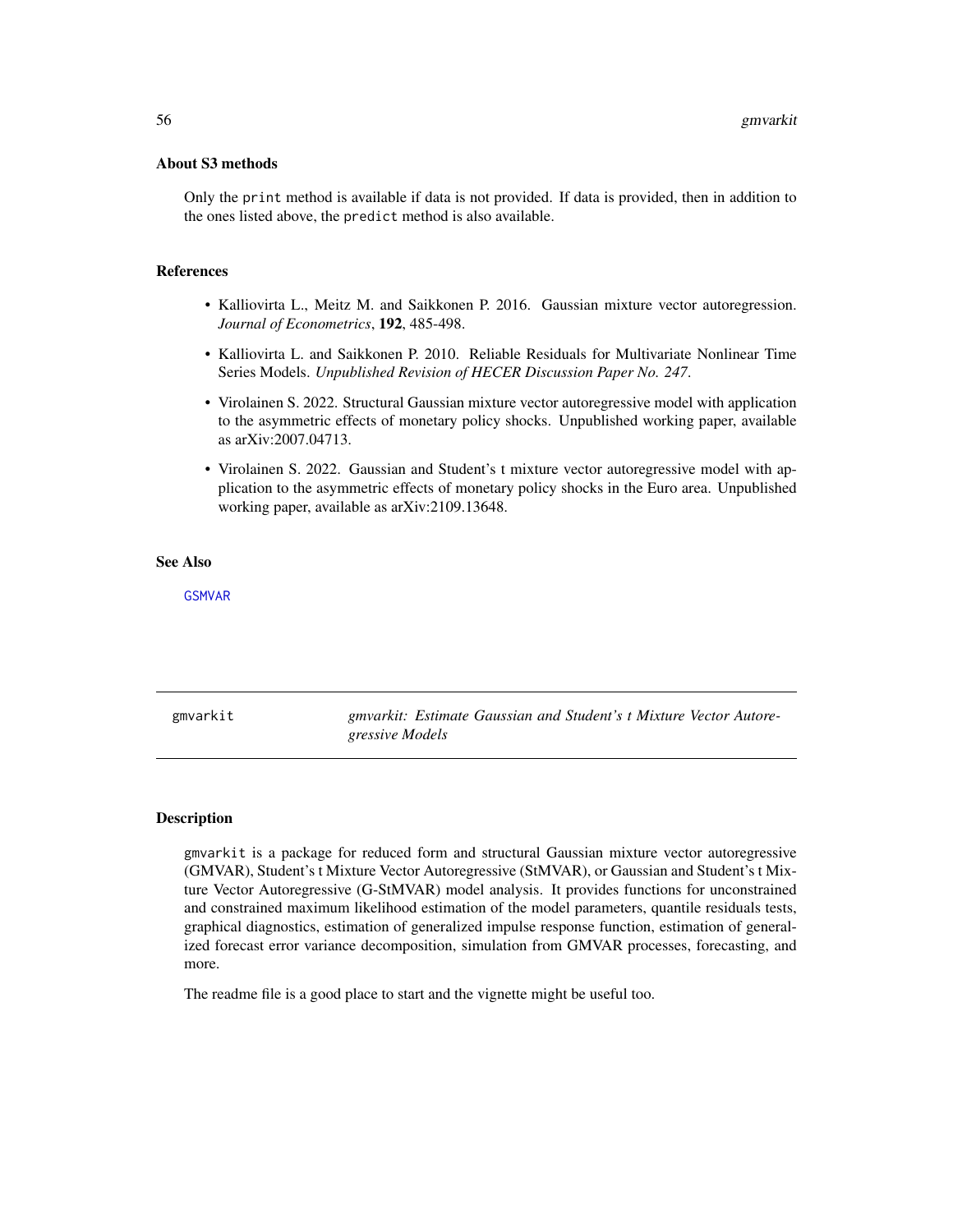## Description

gmvar\_to\_gsmvar class 'gmvar' objects compatible with the functions using s class 'gsmvar' objects

#### Usage

```
gmvar_to_gsmvar(gsmvar)
```
#### **Arguments**

gsmvar a class 'gmvar' or 'gsmvar' object.

#### Details

This exists so that models estimated with earlier versions of the package can be used conveniently.

#### Value

If the provided object has the class 'gsmvar', the provided object is returned without modifications. If the provided object has the class 'gmvar', its element \$model is given a new subelement called also model and this is set to be "GMVAR". Also, the class of this object is changes to 'gsmvar' and then it is returned.

gmvar\_to\_sgmvar *DEPRECATED! USE THE FUNCTION fitGSMVAR INSTEAD! Switch from two-regime reduced form GMVAR model to a structural model.*

#### Description

DEPRECATED! USE THE FUNCTION fitGSMVAR INSTEAD! gsmvar\_to\_sgsmvar constructs SGMVAR model based on a reduced form GMVAR, StMVAR, or G-StMVAR model.

#### Usage

gmvar\_to\_sgmvar(gmvar, calc\_std\_errors = TRUE)

#### Arguments

gmvar object of class 'gmvar' calc\_std\_errors

should approximate standard errors be calculated?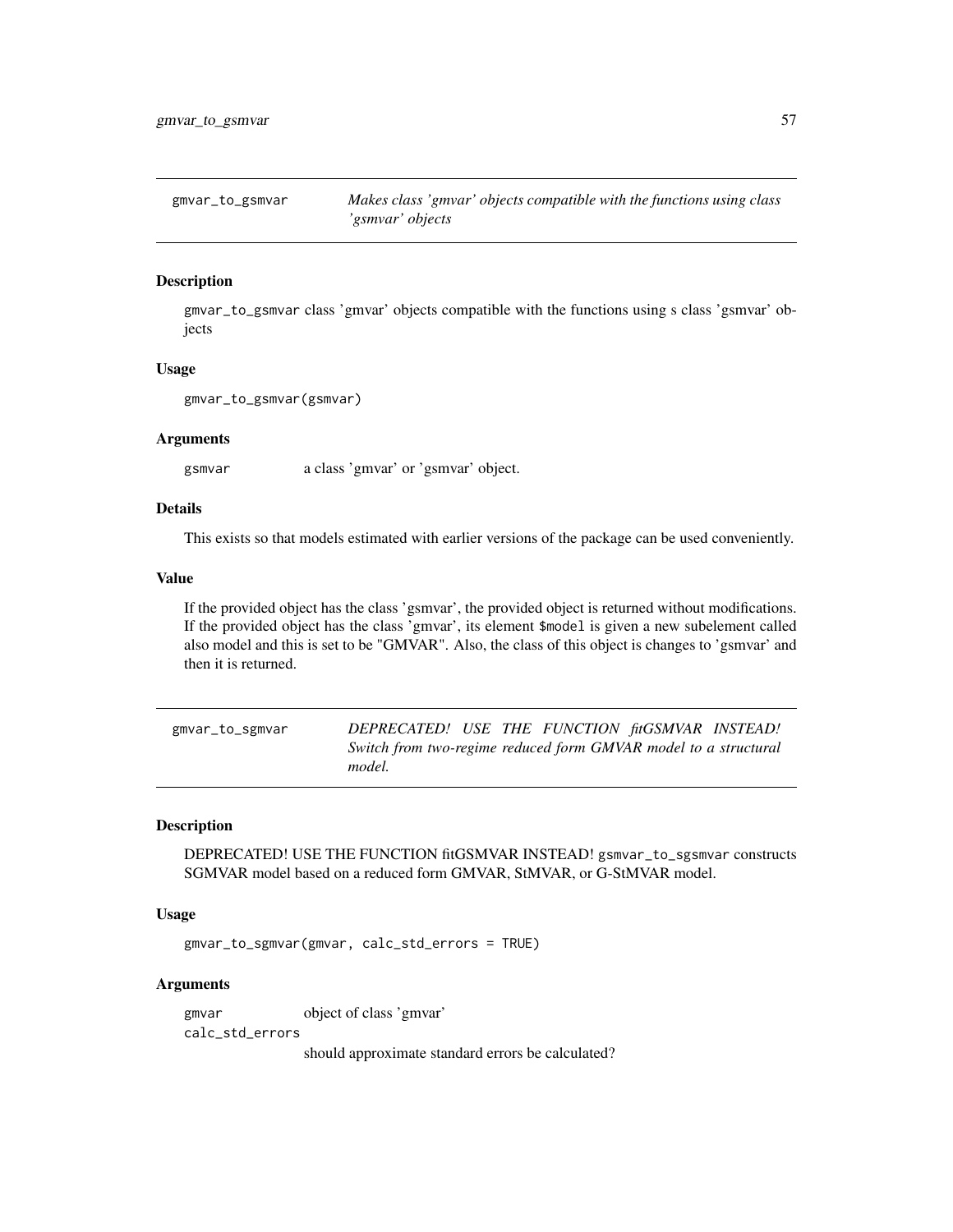#### Details

The switch is made by simultaneously diagonalizing the two error term covariance matrices with a well known matrix decomposition (Muirhead, 1982, Theorem A9.9) and then normalizing the diagonal of the matrix W positive (which implies positive diagonal of the B-matrix). Models with more that two regimes are not supported because the matrix decomposition does not generally exists for more than two covariance matrices. If the model has only one regime (= regular SVAR model), a symmetric and pos. def. square root matrix of the error term covariance matrix is used **unless** cholesky = TRUE is set in the arguments, in which case Cholesky identification is employed.

The columns of  $W$  as well as the lambda parameters can be re-ordered (without changing the implied reduced form model) afterwards with the function reorder\_W\_columns. Also all signs in any column of  $W$  can be swapped (without changing the implied reduced form model) afterwards with the function swap\_W\_signs. These two functions work with models containing any number of regimes.

#### Value

Returns an object of class 'gsmvar' defining a structural GMVAR, StMVAR, or G-StMVAR model based on a two-regime reduced form GMVAR, StMVAR, or G-StMVAR model, with the main diagonal of the B-matrix normalized to be positive.

#### References

- Muirhead R.J. 1982. Aspects of Multivariate Statistical Theory, *Wiley*.
- Kalliovirta L., Meitz M. and Saikkonen P. 2016. Gaussian mixture vector autoregression. *Journal of Econometrics*, 192, 485-498.
- Virolainen S. 2022. Structural Gaussian mixture vector autoregressive model with application to the asymmetric effects of monetary policy shocks. Unpublished working paper, available as arXiv:2007.04713.
- Virolainen S. 2022. Gaussian and Student's t mixture vector autoregressive model with application to the asymmetric effects of monetary policy shocks in the Euro area. Unpublished working paper, available as arXiv:2109.13648.

#### See Also

[gsmvar\\_to\\_sgsmvar](#page-63-0)

<span id="page-57-0"></span>

GSMVAR *Create a class 'gsmvar' object defining a reduced form or structural GMVAR, StMVAR, or G-StMVAR model*

#### Description

GSMVAR creates a class 'gsmvar' object that defines a reduced form or structural GMVAR, StM-VAR, or G-StMVAR model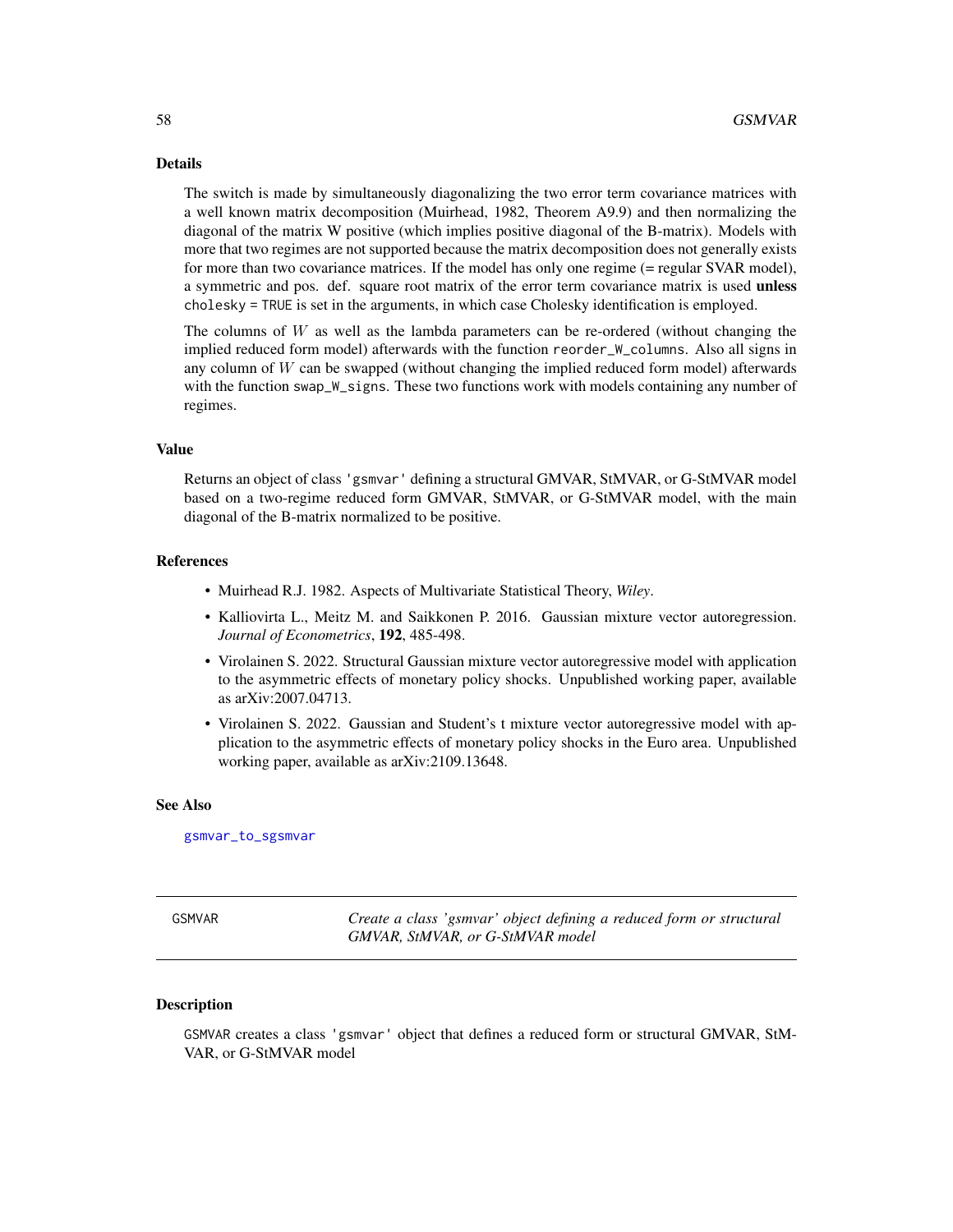#### $GSMVAR$  59

## Usage

```
GSMVAR(
  data,
 p,
 M,
  d,
 params,
  conditional = TRUE,
  model = c("GMVAR", "StMVAR", "G-StMVAR"),
 parametrization = c("intercept", "mean"),constraints = NULL,
  same_means = NULL,
  structural_pars = NULL,
  calc_cond_moments,
  calc_std_errors = FALSE,
  stat\_tol = 0.001,posed\_tol = 1e-08,
 df\_tol = 1e-08\mathcal{L}## S3 method for class 'gsmvar'
logLik(object, ...)
## S3 method for class 'gsmvar'
residuals(object, ...)
## S3 method for class 'gsmvar'
summary(object, ..., digits = 2)
## S3 method for class 'gsmvar'
plot(x, ..., type = c("both", "series", "density"))## S3 method for class 'gsmvar'
print(x, ..., digits = 2, summary\_print = FALSE)
```

| data | a matrix or class 'ts' object with d>1 columns. Each column is taken to rep-<br>resent a single times series. NA values are not supported. Ignore if defining a<br>model without data is desired.                                              |
|------|------------------------------------------------------------------------------------------------------------------------------------------------------------------------------------------------------------------------------------------------|
| p    | a positive integer specifying the autoregressive order of the model.                                                                                                                                                                           |
| M    | For GMVAR and StMVAR models: a positive integer specifying the number<br>of mixture components.                                                                                                                                                |
|      | For G-StMVAR models: a size $(2x1)$ integer vector specifying the number of<br>GMVAR type components M1 in the first element and StMVAR type compo-<br>nents M2 in the second element. The total number of mixture components<br>$is$ M=M1+M2. |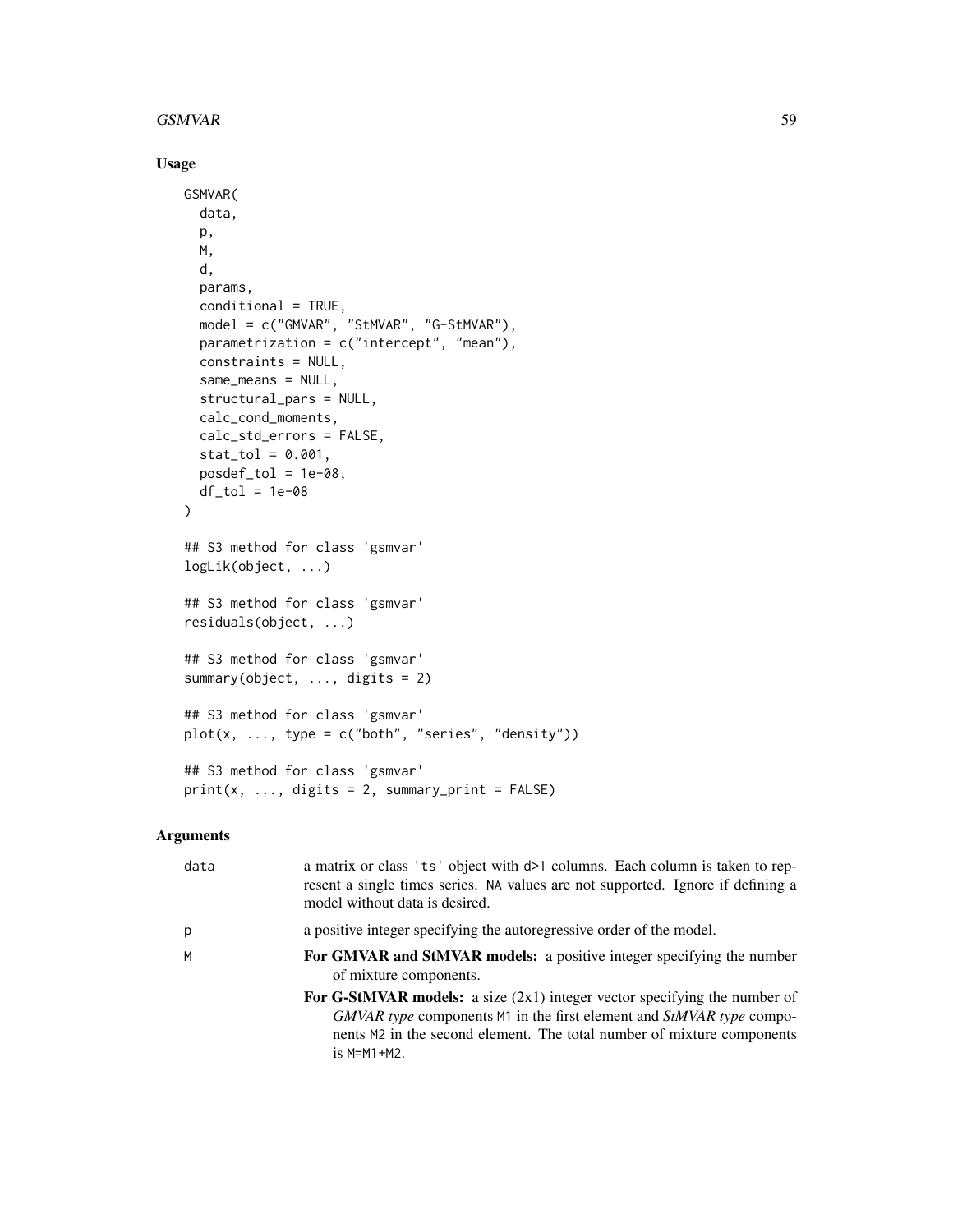|        | number of times series in the system, i.e. nool (data). This can be used to<br>define GSMVAR models without data and can be ignored if data is provided. |
|--------|----------------------------------------------------------------------------------------------------------------------------------------------------------|
| params | a real valued vector specifying the parameter values.                                                                                                    |

For unconstrained models: Should be size  $((M(pd^2 + d + d(d+1)/2 + 2) -$ 

 $M1-1)x1$ ) and have the form  $\theta=(v_1, ..., v_M, \alpha_1, ..., \alpha_{M-1}, \nu)$ , where

- $v_m = (\phi_{m,0}, \phi_m, \sigma_m)$
- $\phi_m = (vec(A_{m,1}), ..., vec(A_{m,p}))$
- and  $\sigma_m = vech(\Omega_m)$ , m=1,...,M,
- $\nu = (\nu_{M1+1}, ..., \nu_M)$
- $M1$  is the number of GMVAR type regimes.

For constrained models: Should be size  $((M(d+d(d+1)/2+2)+q-M1-$ 

1)x1) and have the form  $\theta = (\phi_{1,0}, ..., \phi_{M,0}, \psi, \sigma_1, ..., \sigma_M, \alpha_1, ..., \alpha_{M-1}, \nu)$ , where

- $\psi$  (qx1) satisfies ( $\phi_1, ..., \phi_M$ ) =  $C\psi$  where C is a ( $Mpd^2xq$ ) constraint matrix.
- For same\_means models: Should have the form  $\theta = (\mu, \psi, \sigma_1, ..., \sigma_M, \alpha_1, ..., \alpha_{M-1}, \nu)$ , where
	- $\mu = (\mu_1, ..., \mu_g)$  where  $\mu_i$  is the mean parameter for group i and g is the number of groups.
	- If AR constraints are employed,  $\psi$  is as for constrained models, and if AR constraints are not employed,  $\psi = (\phi_1, ..., \phi_M)$ .
- For structural models: Should have the form  $\theta = (\phi_{1,0}, ..., \phi_{M,0}, \phi_1, ..., \phi_M, vec(W), \lambda_2, ..., \lambda_M, \alpha_1, ...,$ where
	- $\lambda_m = (\lambda_{m1}, ..., \lambda_{md})$  contains the eigenvalues of the mth mixture component.
	- If AR parameters are constrained: Replace  $\phi_1, ..., \phi_M$  with  $\psi(qx1)$  that satisfies  $(\phi_1, ..., \phi_M) = C\psi$ , as above.
	- If same\_means: Replace  $(\phi_{1,0},...,\phi_{M,0})$  with  $(\mu_1,...,\mu_q)$ , as above.
	- If W is constrained: Remove the zeros from  $vec(W)$  and make sure the other entries satisfy the sign constraints.
	- If  $\lambda_{mi}$  are constrained: Replace  $\lambda_2, ..., \lambda_M$  with  $\gamma$  (rx1) that satisfies ( $\lambda_2, ...,$  $\lambda_M$ ) =  $C_{\lambda} \gamma$  where  $C_{\lambda}$  is a  $(d(M-1)xr)$  constraint matrix.

Above,  $\phi_{m,0}$  is the intercept parameter,  $A_{m,i}$  denotes the *i*th coefficient matrix of the mth mixture component,  $\Omega_m$  denotes the error term covariance matrix of the m:th mixture component, and  $\alpha_m$  is the mixing weight parameter. The W and  $\lambda_{mi}$  are structural parameters replacing the error term covariance matrices (see Virolainen, 2022). If  $M = 1$ ,  $\alpha_m$  and  $\lambda_{mi}$  are dropped. If parametrization=="mean", just replace each  $\phi_{m,0}$  with regimewise mean  $\mu_m$ .  $vec()$  is vectorization operator that stacks columns of a given matrix into a vector. vech() stacks columns of a given matrix from the principal diagonal downwards (including elements on the diagonal) into a vector.

In the GMVAR model,  $M1 = M$  and  $\nu$  is dropped from the parameter vector. In the StMVAR model,  $M1 = 0$ . In the G-StMVAR model, the first M1 regimes are *GMVAR type* and the rest M2 regimes are *StMVAR type*. In StMVAR and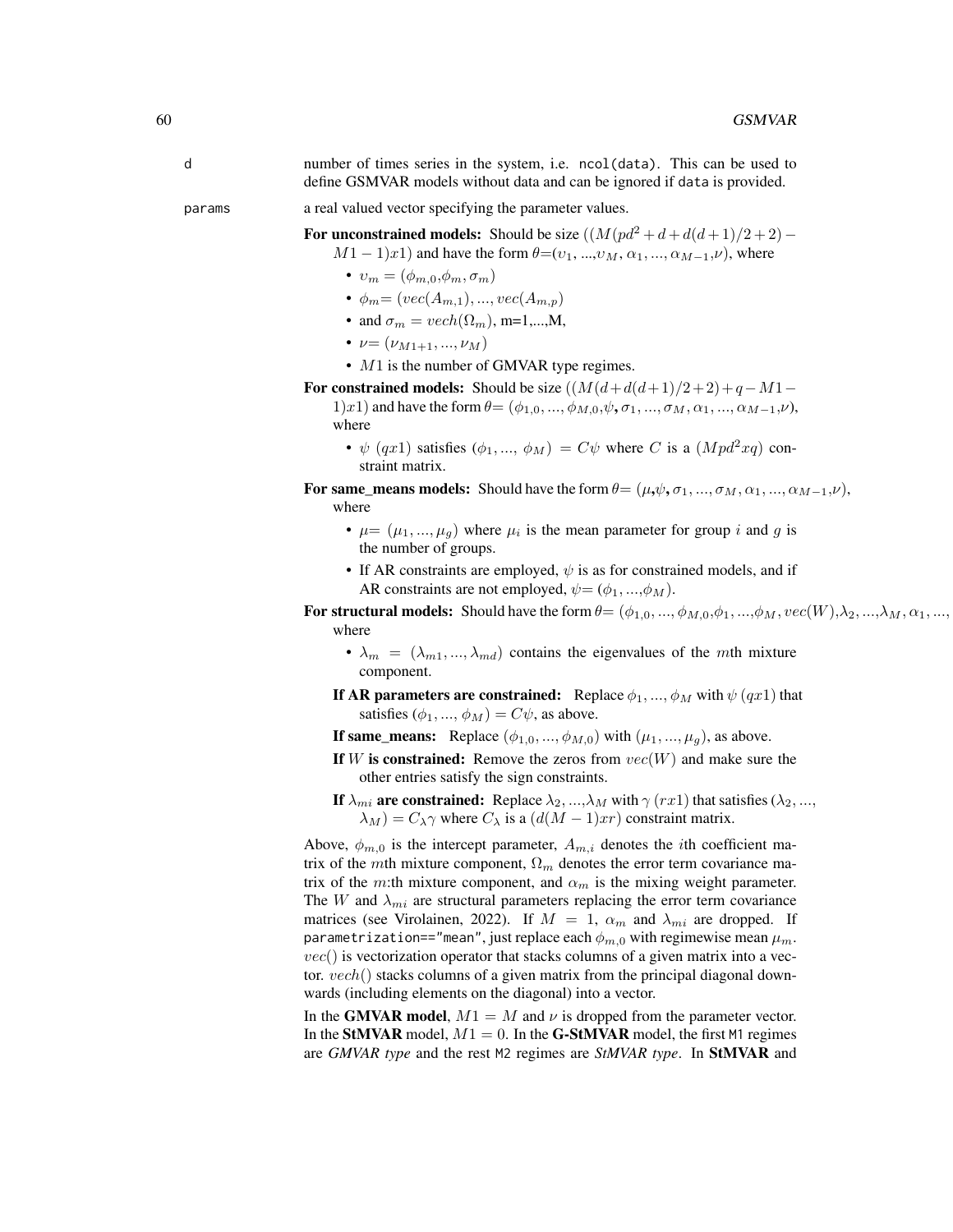**G-StMVAR** models, the degrees of freedom parameters in  $\nu$  should be strictly larger than two.

The notation is similar to the cited literature.

- conditional a logical argument specifying whether the conditional or exact log-likelihood function should be used.
- model is "GMVAR", "StMVAR", or "G-StMVAR" model considered? In the G-StMVAR model, the first M1 components are GMVAR type and the rest M2 components are StMVAR type.

parametrization

"intercept" or "mean" determining whether the model is parametrized with intercept parameters  $\phi_{m,0}$  or regime means  $\mu_m$ , m=1,...,M.

- constraints a size  $(Mpd^2xq)$  constraint matrix C specifying general linear constraints to the autoregressive parameters. We consider constraints of form  $(\phi_1, ..., \phi_M) = C\psi$ , where  $\phi_m = (vec(A_{m,1}), ..., vec(A_{m,p})(pd^2x1), m = 1, ..., M$ , contains the coefficient matrices and  $\psi$  (qx1) contains the related parameters. For example, to restrict the AR-parameters to be the same for all regimes, set  $C = [1: \dots:1]$ <sup>\*</sup>  $(Mpd^2xpd^2)$  where I = diag(p\*d^2). Ignore (or set to NULL) if linear constraints should not be employed.
- same\_means Restrict the mean parameters of some regimes to be the same? Provide a list of numeric vectors such that each numeric vector contains the regimes that should share the common mean parameters. For instance, if  $M=3$ , the argument list(1, 2:3) restricts the mean parameters of the second and third regime to be the same but the first regime has freely estimated (unconditional) mean. Ignore or set to NULL if mean parameters should not be restricted to be the same among any regimes. This constraint is available only for mean parametrized models; that is, when parametrization="mean".

structural\_pars

If NULL a reduced form model is considered. For structural model, should be a list containing the following elements:

- W a  $(dxd)$  matrix with its entries imposing constraints on W: NA indicating that the element is unconstrained, a positive value indicating strict positive sign constraint, a negative value indicating strict negative sign constraint, and zero indicating that the element is constrained to zero.
- C\_lambda a  $(d(M-1)xr)$  constraint matrix that satisfies  $(\lambda_2, ..., \lambda_M)$  =  $C_{\lambda}$ γ where  $\gamma$  is the new (rx1) parameter subject to which the model is estimated (similarly to AR parameter constraints). The entries of C\_lambda must be either **positive** or zero. Ignore (or set to NULL) if the eigenvalues  $\lambda_{mi}$  should not be constrained.

See Virolainen (2022) for the conditions required to identify the shocks and for the B-matrix as well (it is  $W$  times a time-varying diagonal matrix with positive diagonal entries).

calc\_cond\_moments

should conditional means and covariance matrices should be calculated? Default is TRUE if the model contains data and FALSE otherwise.

#### calc\_std\_errors

should approximate standard errors be calculated?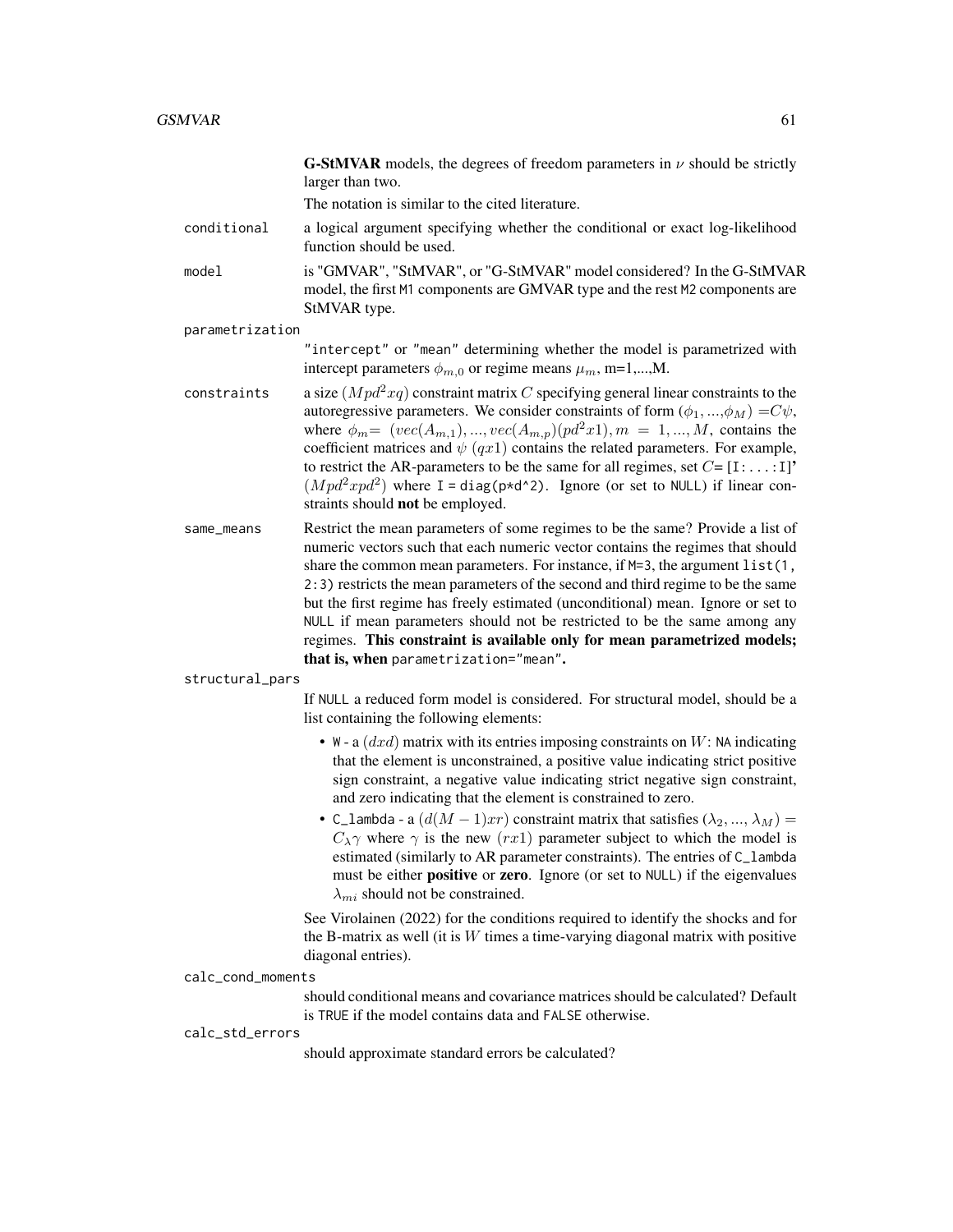| stat_tol      | numerical tolerance for stationarity of the AR parameters: if the "bold A" matrix<br>of any regime has eigenvalues larger that $1 - stat\_tol$ the model is classified<br>as non-stationary. Note that if the tolerance is too small, numerical evaluation<br>of the log-likelihood might fail and cause error.                                                                        |
|---------------|----------------------------------------------------------------------------------------------------------------------------------------------------------------------------------------------------------------------------------------------------------------------------------------------------------------------------------------------------------------------------------------|
| posdef_tol    | numerical tolerance for positive definiteness of the error term covariance matri-<br>ces: if the error term covariance matrix of any regime has eigenvalues smaller<br>than this, the model is classified as not satisfying positive definiteness assump-<br>tion. Note that if the tolerance is too small, numerical evaluation of the log-<br>likelihood might fail and cause error. |
| df_tol        | the parameter vector is considered to be outside the parameter space if all de-<br>grees of freedom parameters are not larger than 2 + df_tol.                                                                                                                                                                                                                                         |
| object        | object of class 'gsmvar' generated by fitGSMVAR or GSMVAR.                                                                                                                                                                                                                                                                                                                             |
|               | currently not used.                                                                                                                                                                                                                                                                                                                                                                    |
| digits        | number of digits to be printed.                                                                                                                                                                                                                                                                                                                                                        |
| x             | object of class 'gsmvar' generated by fitGSMVAR or GSMVAR.                                                                                                                                                                                                                                                                                                                             |
| type          | which type figure should be produced? Or both?                                                                                                                                                                                                                                                                                                                                         |
| summary_print | if set to TRUE then the print will include log-likelihood and information criteria<br>values.                                                                                                                                                                                                                                                                                          |

## Details

If data is provided, then also multivariate quantile residuals (*Kalliovirta and Saikkonen 2010*) are computed and included in the returned object.

If the function fails to calculate approximative standard errors and the parameter values are near the border of the parameter space, it might help to use smaller numerical tolerance for the stationarity and positive definiteness conditions.

The first plot displays the time series together with estimated mixing weights. The second plot displays a (Gaussian) kernel density estimates of the individual series together with the marginal stationary density implied by the model. The colored regimewise stationary densities are multiplied with the mixing weight parameter estimates.

### Value

Returns an object of class 'gsmvar' defining the specified reduced form or structural GMVAR, StMVAR, or G-StMVAR model. Can be used to work with other functions provided in gmvarkit.

Note that the first autocovariance/correlation matrix in \$uncond\_moments is for the lag zero, the second one for the lag one, etc.

#### Methods (by generic)

- logLik: Log-likelihood method
- residuals: residuals method to extract multivariate quantile residuals
- summary: summary method
- plot: plot method for class 'gsmvar'
- print: print method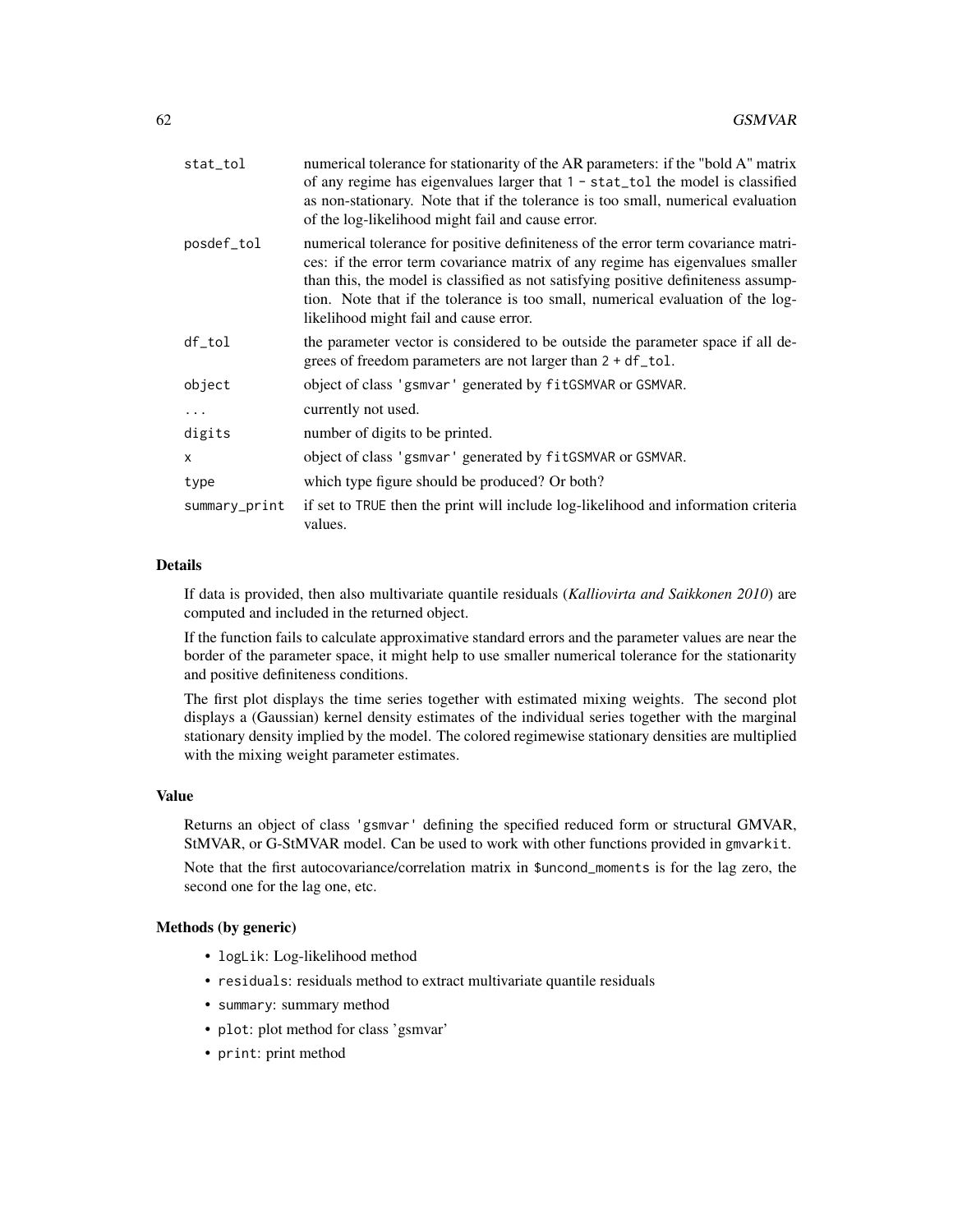#### $GSMVAR$  63

#### About S3 methods

If data is not provided, only the print and simulate methods are available. If data is provided, then in addition to the ones listed above, predict method is also available. See ?simulate.gsmvar and ?predict.gsmvar for details about the usage.

#### References

- Kalliovirta L., Meitz M. and Saikkonen P. 2016. Gaussian mixture vector autoregression. *Journal of Econometrics*, 192, 485-498.
- Kalliovirta L. and Saikkonen P. 2010. Reliable Residuals for Multivariate Nonlinear Time Series Models. *Unpublished Revision of HECER Discussion Paper No. 247*.
- Virolainen S. 2022. Structural Gaussian mixture vector autoregressive model with application to the asymmetric effects of monetary policy shocks. Unpublished working paper, available as arXiv:2007.04713.
- Virolainen S. 2022. Gaussian and Student's t mixture vector autoregressive model with application to the asymmetric effects of monetary policy shocks in the Euro area. Unpublished working paper, available as arXiv:2109.13648.

#### See Also

```
fitGSMVAR, add_data, swap_parametrization, GIRF, gsmvar_to_sgsmvar, stmvar_to_gstmvar,
reorder_W_columns, swap_W_signs, update_numtols
```
#### Examples

```
# GMVAR(1, 2), d=2 model:
params12 <- c(0.55, 0.112, 0.344, 0.055, -0.009, 0.718, 0.319, 0.005,
 0.03, 0.619, 0.173, 0.255, 0.017, -0.136, 0.858, 1.185, -0.012,
 0.136, 0.674)
mod12 <- GSMVAR(gdpdef, p=1, M=2, params=params12)
mod12
# GMVAR(1, 2), d=2 model without data
mod12_2 \leftarrow GSMVAR(p=1, M=2, d=2, params=params12)mod12_2
# StMVAR(1, 2), d=2 model:
mod12t \leq GSMVAR(gdpdef, p=1, M=2, params=c(params12, 10, 20),
                 model="StMVAR")
mod12t
# G-StMVAR(1, 1, 1), d=2 model:
mod12gs <- GSMVAR(gdpdef, p=1, M=c(1, 1), params=c(params12, 20),
                  model="G-StMVAR")
mod12gs
# GMVAR(2, 2), d=2 model with mean-parametrization:
params22 <- c(0.869, 0.549, 0.223, 0.059, -0.151, 0.395, 0.406,
-0.005, 0.083, 0.299, 0.215, 0.002, 0.03, 0.576, 1.168, 0.218,
0.02, -0.119, 0.722, 0.093, 0.032, 0.044, 0.191, 1.101, -0.004,
```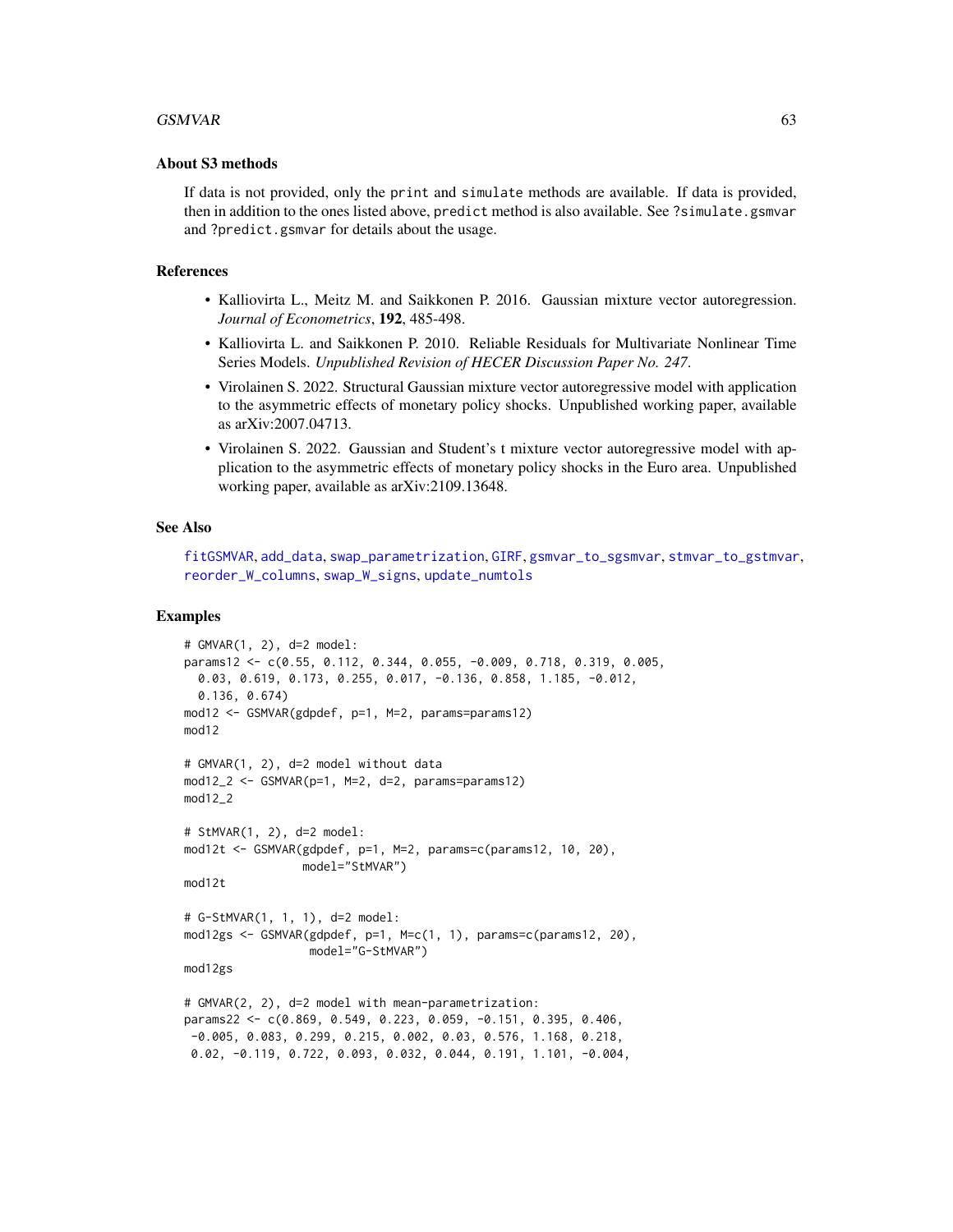```
0.105, 0.58)
mod22 <- GSMVAR(gdpdef, p=2, M=2, params=params22, parametrization="mean")
mod22
# Structural GMVAR(2, 2), d=2 model identified with sign-constraints:
params22s <- c(0.36, 0.121, 0.484, 0.072, 0.223, 0.059, -0.151, 0.395,
 0.406, -0.005, 0.083, 0.299, 0.218, 0.02, -0.119, 0.722, 0.093, 0.032,
 0.044, 0.191, 0.057, 0.172, -0.46, 0.016, 3.518, 5.154, 0.58)
W_22 <- matrix(c(1, 1, -1, 1), nrow=2, byrow=FALSE)
mod22s <- GSMVAR(gdpdef, p=2, M=2, params=params22s,
structural_pars=list(W=W_22))
mod22s
```
<span id="page-63-0"></span>

| gsmvar_to_sgsmvar                   | Switch from two-regime reduced form GMVAR, StMVAR, or G- |  |  |  |  |  |
|-------------------------------------|----------------------------------------------------------|--|--|--|--|--|
| StMVAR model to a structural model. |                                                          |  |  |  |  |  |

#### Description

gsmvar\_to\_sgsmvar constructs SGMVAR, SStMVAR, or SG-StMVAR model based on a reduced form GMVAR, StMVAR, or G-StMVAR model.

#### Usage

```
gsmvar_to_sgsmvar(gsmvar, calc_std_errors = TRUE, cholesky = FALSE)
```
#### Arguments

| gsmvar          | an object of class 'gsmvar', typically created with fitGSMVAR or GSMVAR.      |
|-----------------|-------------------------------------------------------------------------------|
| calc std errors |                                                                               |
|                 | should approximate standard errors be calculated?                             |
| cholesky        | if $M = 1$ , should the lower triangular Cholesky identification be employed? |

#### Details

The switch is made by simultaneously diagonalizing the two error term covariance matrices with a well known matrix decomposition (Muirhead, 1982, Theorem A9.9) and then normalizing the diagonal of the matrix W positive (which implies positive diagonal of the B-matrix). Models with more that two regimes are not supported because the matrix decomposition does not generally exists for more than two covariance matrices. If the model has only one regime (= regular SVAR model), a symmetric and pos. def. square root matrix of the error term covariance matrix is used **unless** cholesky = TRUE is set in the arguments, in which case Cholesky identification is employed.

The columns of  $W$  as well as the lambda parameters can be re-ordered (without changing the implied reduced form model) afterwards with the function reorder\_W\_columns. Also all signs in any column of  $W$  can be swapped (without changing the implied reduced form model) afterwards with the function swap\_W\_signs. These two functions work with models containing any number of regimes.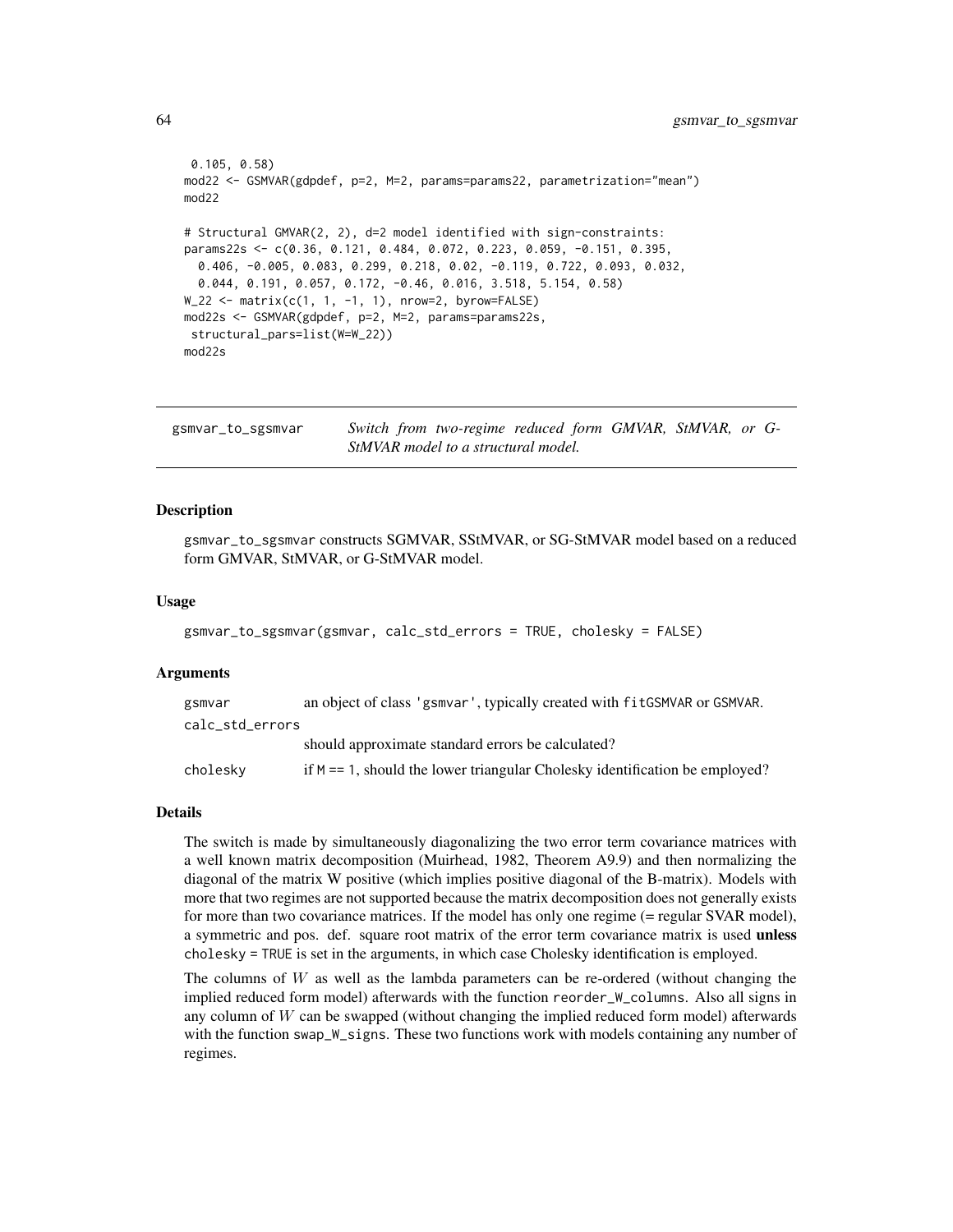#### Value

Returns an object of class 'gsmvar' defining a structural GMVAR, StMVAR, or G-StMVAR model based on a two-regime reduced form GMVAR, StMVAR, or G-StMVAR model, with the main diagonal of the B-matrix normalized to be positive.

#### References

- Muirhead R.J. 1982. Aspects of Multivariate Statistical Theory, *Wiley*.
- Kalliovirta L., Meitz M. and Saikkonen P. 2016. Gaussian mixture vector autoregression. *Journal of Econometrics*, 192, 485-498.
- Virolainen S. 2022. Structural Gaussian mixture vector autoregressive model with application to the asymmetric effects of monetary policy shocks. Unpublished working paper, available as arXiv:2007.04713.
- Virolainen S. 2022. Gaussian and Student's t mixture vector autoregressive model with application to the asymmetric effects of monetary policy shocks in the Euro area. Unpublished working paper, available as arXiv:2109.13648.

## See Also

[fitGSMVAR](#page-27-0), [GSMVAR](#page-57-0), [GIRF](#page-47-0), [reorder\\_W\\_columns](#page-99-0), [swap\\_W\\_signs](#page-108-0), [stmvar\\_to\\_gstmvar](#page-105-0)

#### Examples

```
# Reduced form GMVAR(1,2) model
params12 <- c(0.55, 0.112, 0.344, 0.055, -0.009, 0.718, 0.319,
 0.005, 0.03, 0.619, 0.173, 0.255, 0.017, -0.136, 0.858, 1.185,
 -0.012, 0.136, 0.674)
mod12 <- GSMVAR(gdpdef, p=1, M=2, params=params12)
# Form a structural model based on the reduced form model:
mod12s <- gsmvar_to_sgsmvar(mod12)
mod12s
#' # Reduced form StMVAR(1,2) model
mod12t <- GSMVAR(gdpdef, p=1, M=2, params=c(params12, 11, 12), model="StMVAR")
# Form a structural model based on the reduced form model:
mod12ts <- gsmvar_to_sgsmvar(mod12t)
mod12ts
```
in\_paramspace *Determine whether the parameter vector lies in the parameter space*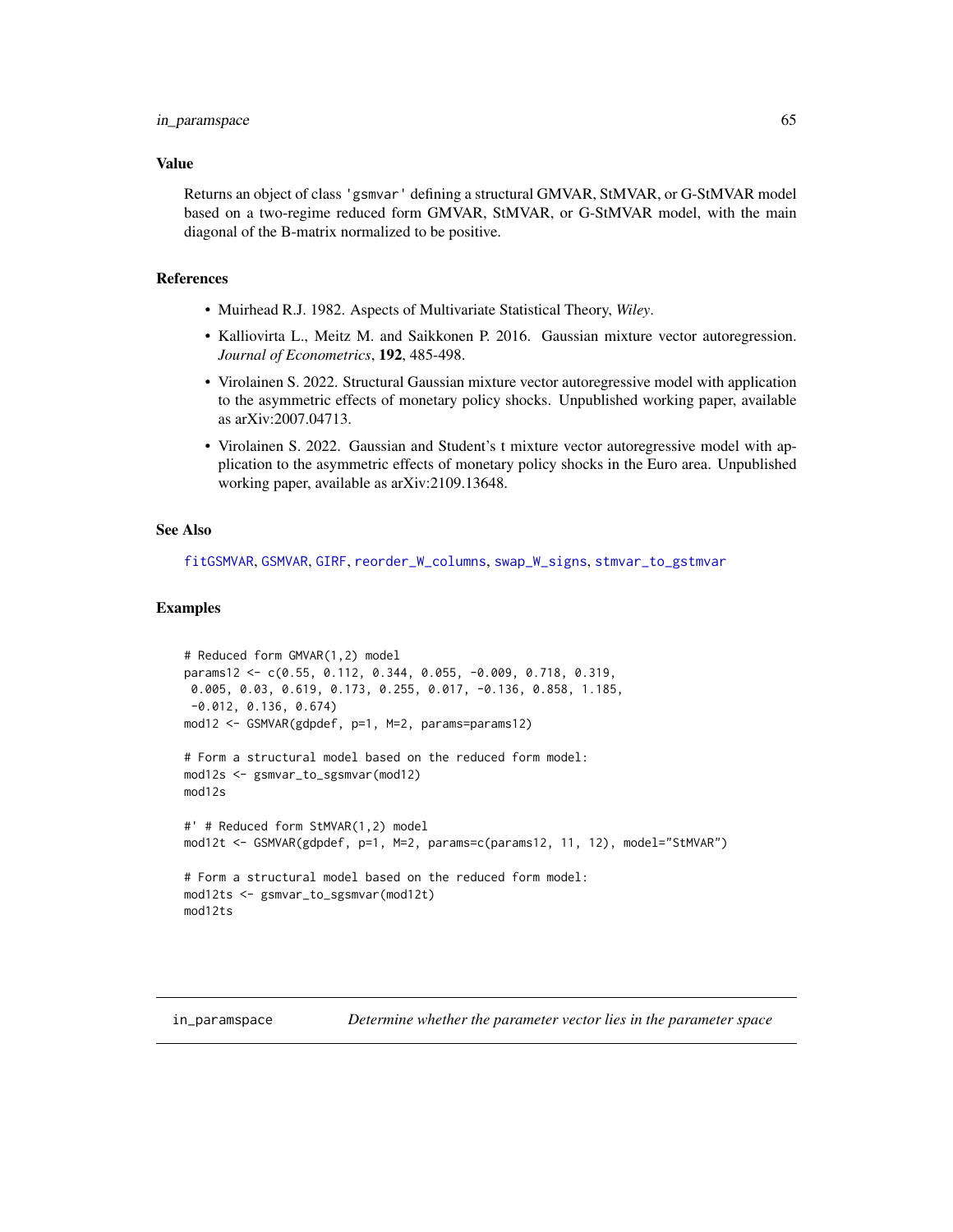## Description

in\_paramspace checks whether the given parameter vector lies in the parameter space. Does NOT test the identification conditions!

## Usage

```
in_paramspace(
 p,
 M,
 d,
 params,
 model = c("GMVAR", "StMVAR", "G-StMVAR"),
 constraints = NULL,
 same_means = NULL,
 structural_pars = NULL,
 stat\_tol = 0.001,posdef_tol = 1e-08,
 df\_tol = 1e-08)
```

| p      | a positive integer specifying the autoregressive order of the model.                                                                                                                                                                           |
|--------|------------------------------------------------------------------------------------------------------------------------------------------------------------------------------------------------------------------------------------------------|
| M      | For GMVAR and StMVAR models: a positive integer specifying the number<br>of mixture components.                                                                                                                                                |
|        | For G-StMVAR models: a size $(2x1)$ integer vector specifying the number of<br>GMVAR type components M1 in the first element and StMVAR type compo-<br>nents M2 in the second element. The total number of mixture components<br>$is$ M=M1+M2. |
| d      | the number of time series in the system.                                                                                                                                                                                                       |
| params | a real valued vector specifying the parameter values.                                                                                                                                                                                          |
|        | For unconstrained models: Should be size $((M(pd^2+d+d(d+1)/2+2) -$<br>$M1-1)x1$ ) and have the form $\theta=(v_1, , v_M, \alpha_1, , \alpha_{M-1}, \nu)$ , where                                                                              |
|        | $\bullet v_m = (\phi_{m,0}, \phi_m, \sigma_m)$                                                                                                                                                                                                 |
|        | • $\phi_m = (vec(A_{m,1}), , vec(A_{m,p}))$                                                                                                                                                                                                    |
|        | • and $\sigma_m = vech(\Omega_m)$ , m=1,,M,                                                                                                                                                                                                    |
|        | • $\nu = (\nu_{M1+1}, , \nu_M)$                                                                                                                                                                                                                |
|        | $\bullet$ M1 is the number of GMVAR type regimes.                                                                                                                                                                                              |
|        | For constrained models: Should be size $((M(d+d(d+1)/2+2)+q-M1-$<br>1)x1) and have the form $\theta = (\phi_{1,0}, , \phi_{M,0}, \psi, \sigma_1, , \sigma_M, \alpha_1, , \alpha_{M-1}, \nu)$ ,<br>where                                        |
|        | • $\psi$ (qx1) satisfies ( $\phi_1, , \phi_M$ ) = $C\psi$ where C is a ( $Mpd^2xq$ ) con-<br>straint matrix.                                                                                                                                   |
|        | For same_means models: Should have the form $\theta = (\mu, \psi, \sigma_1, , \sigma_M, \alpha_1, , \alpha_{M-1}, \nu)$ ,<br>where                                                                                                             |
|        |                                                                                                                                                                                                                                                |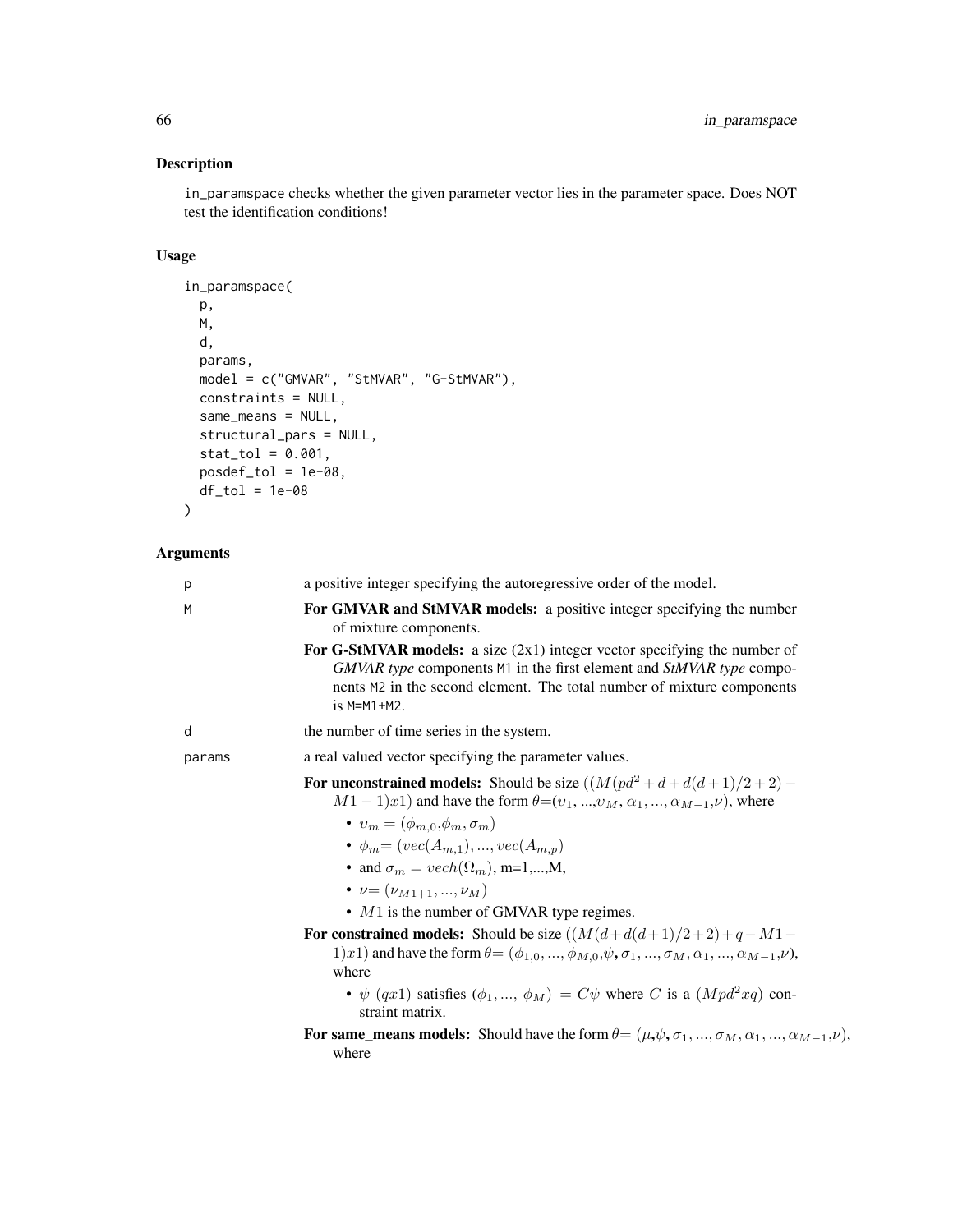- $\mu = (\mu_1, ..., \mu_g)$  where  $\mu_i$  is the mean parameter for group i and g is the number of groups.
- If AR constraints are employed,  $\psi$  is as for constrained models, and if AR constraints are not employed,  $\psi = (\phi_1, ..., \phi_M)$ .
- For structural models: Should have the form  $\theta = (\phi_{1,0}, ..., \phi_{M,0}, \phi_1, ..., \phi_M, vec(W), \lambda_2, ..., \lambda_M, \alpha_1, ...,$ where
	- $\lambda_m = (\lambda_{m1}, ..., \lambda_{md})$  contains the eigenvalues of the mth mixture component.
	- If AR parameters are constrained: Replace  $\phi_1, ..., \phi_M$  with  $\psi(qx1)$  that satisfies  $(\phi_1, ..., \phi_M) = C\psi$ , as above.
	- If same\_means: Replace  $(\phi_{1,0}, ..., \phi_{M,0})$  with  $(\mu_1, ..., \mu_g)$ , as above.
	- If W is constrained: Remove the zeros from  $vec(W)$  and make sure the other entries satisfy the sign constraints.
	- If  $\lambda_{mi}$  are constrained: Replace  $\lambda_2, ..., \lambda_M$  with  $\gamma$  (rx1) that satisfies ( $\lambda_2, ...,$  $\lambda_M$ ) =  $C_{\lambda} \gamma$  where  $C_{\lambda}$  is a ( $d(M-1)xr$ ) constraint matrix.

Above,  $\phi_{m,0}$  is the intercept parameter,  $A_{m,i}$  denotes the *i*th coefficient matrix of the mth mixture component,  $\Omega_m$  denotes the error term covariance matrix of the m:th mixture component, and  $\alpha_m$  is the mixing weight parameter. The W and  $\lambda_{mi}$  are structural parameters replacing the error term covariance matrices (see Virolainen, 2022). If  $M = 1$ ,  $\alpha_m$  and  $\lambda_{mi}$  are dropped. If parametrization=="mean", just replace each  $\phi_{m,0}$  with regimewise mean  $\mu_m$ .  $vec()$  is vectorization operator that stacks columns of a given matrix into a vector.  $vech()$  stacks columns of a given matrix from the principal diagonal downwards (including elements on the diagonal) into a vector.

In the GMVAR model,  $M1 = M$  and  $\nu$  is dropped from the parameter vector. In the StMVAR model,  $M1 = 0$ . In the G-StMVAR model, the first M1 regimes are *GMVAR type* and the rest M2 regimes are *StMVAR type*. In StMVAR and **G-StMVAR** models, the degrees of freedom parameters in  $\nu$  should be strictly larger than two.

The notation is similar to the cited literature.

- model is "GMVAR", "StMVAR", or "G-StMVAR" model considered? In the G-StMVAR model, the first M1 components are GMVAR type and the rest M2 components are StMVAR type.
- constraints a size  $(Mpd^2xq)$  constraint matrix C specifying general linear constraints to the autoregressive parameters. We consider constraints of form  $(\phi_1, ..., \phi_M) = C\psi$ , where  $\phi_m = (vec(A_{m,1}), ..., vec(A_{m,p})(pd^2x1), m = 1, ..., M$ , contains the coefficient matrices and  $\psi$  (qx1) contains the related parameters. For example, to restrict the AR-parameters to be the same for all regimes, set  $C = [1: \dots:1]$ <sup>\*</sup>  $(Mpd^2xpd^2)$  where I = diag(p\*d^2). Ignore (or set to NULL) if linear constraints should **not** be employed.
- same\_means Restrict the mean parameters of some regimes to be the same? Provide a list of numeric vectors such that each numeric vector contains the regimes that should share the common mean parameters. For instance, if  $M=3$ , the argument list(1, 2:3) restricts the mean parameters of the second and third regime to be the same but the first regime has freely estimated (unconditional) mean. Ignore or set to NULL if mean parameters should not be restricted to be the same among any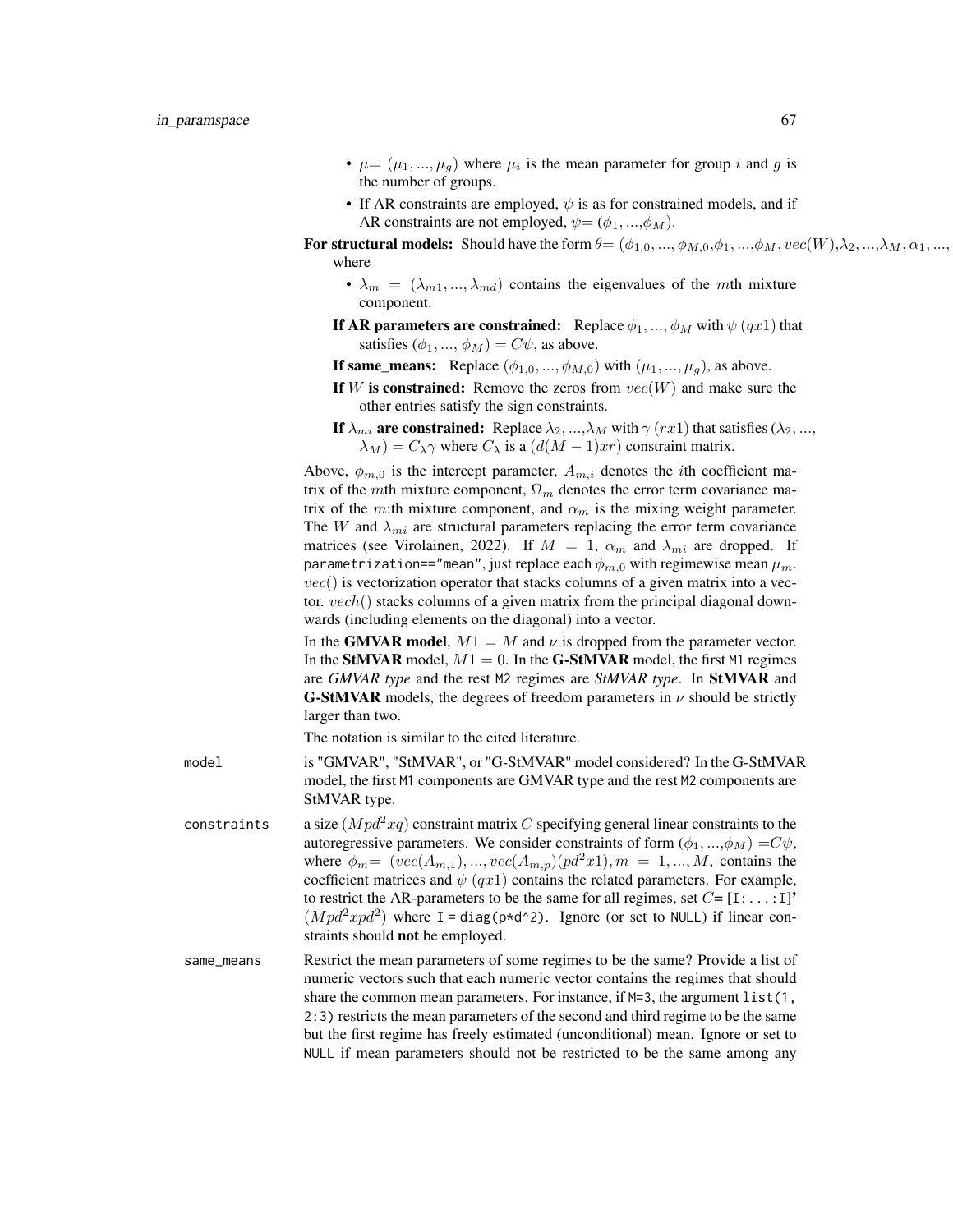regimes. This constraint is available only for mean parametrized models; that is, when parametrization="mean". structural\_pars If NULL a reduced form model is considered. For structural model, should be a list containing the following elements: • W - a  $(dxd)$  matrix with its entries imposing constraints on W: NA indicating that the element is unconstrained, a positive value indicating strict positive sign constraint, a negative value indicating strict negative sign constraint, and zero indicating that the element is constrained to zero. • C\_lambda - a  $(d(M-1)xr)$  constraint matrix that satisfies  $(\lambda_2, ..., \lambda_M)$  =  $C_{\lambda}$ γ where γ is the new (rx1) parameter subject to which the model is estimated (similarly to AR parameter constraints). The entries of C\_lambda must be either **positive** or **zero**. Ignore (or set to NULL) if the eigenvalues  $\lambda_{mi}$  should not be constrained. See Virolainen (2022) for the conditions required to identify the shocks and for the B-matrix as well (it is  $W$  times a time-varying diagonal matrix with positive diagonal entries). stat\_tol numerical tolerance for stationarity of the AR parameters: if the "bold A" matrix of any regime has eigenvalues larger that 1 - stat\_tol the model is classified as non-stationary. Note that if the tolerance is too small, numerical evaluation of the log-likelihood might fail and cause error. posdef\_tol numerical tolerance for positive definiteness of the error term covariance matrices: if the error term covariance matrix of any regime has eigenvalues smaller than this, the model is classified as not satisfying positive definiteness assumption. Note that if the tolerance is too small, numerical evaluation of the loglikelihood might fail and cause error. df\_tol the parameter vector is considered to be outside the parameter space if all degrees of freedom parameters are not larger than 2 + df\_tol.

#### Value

Returns TRUE if the given parameter vector lies in the parameter space and FALSE otherwise.

## References

- Kalliovirta L., Meitz M. and Saikkonen P. 2016. Gaussian mixture vector autoregression. *Journal of Econometrics*, 192, 485-498.
- Virolainen S. 2022. Structural Gaussian mixture vector autoregressive model with application to the asymmetric effects of monetary policy shocks. Unpublished working paper, available as arXiv:2007.04713.
- Virolainen S. 2022. Gaussian and Student's t mixture vector autoregressive model with application to the asymmetric effects of monetary policy shocks in the Euro area. Unpublished working paper, available as arXiv:2109.13648.

@keywords internal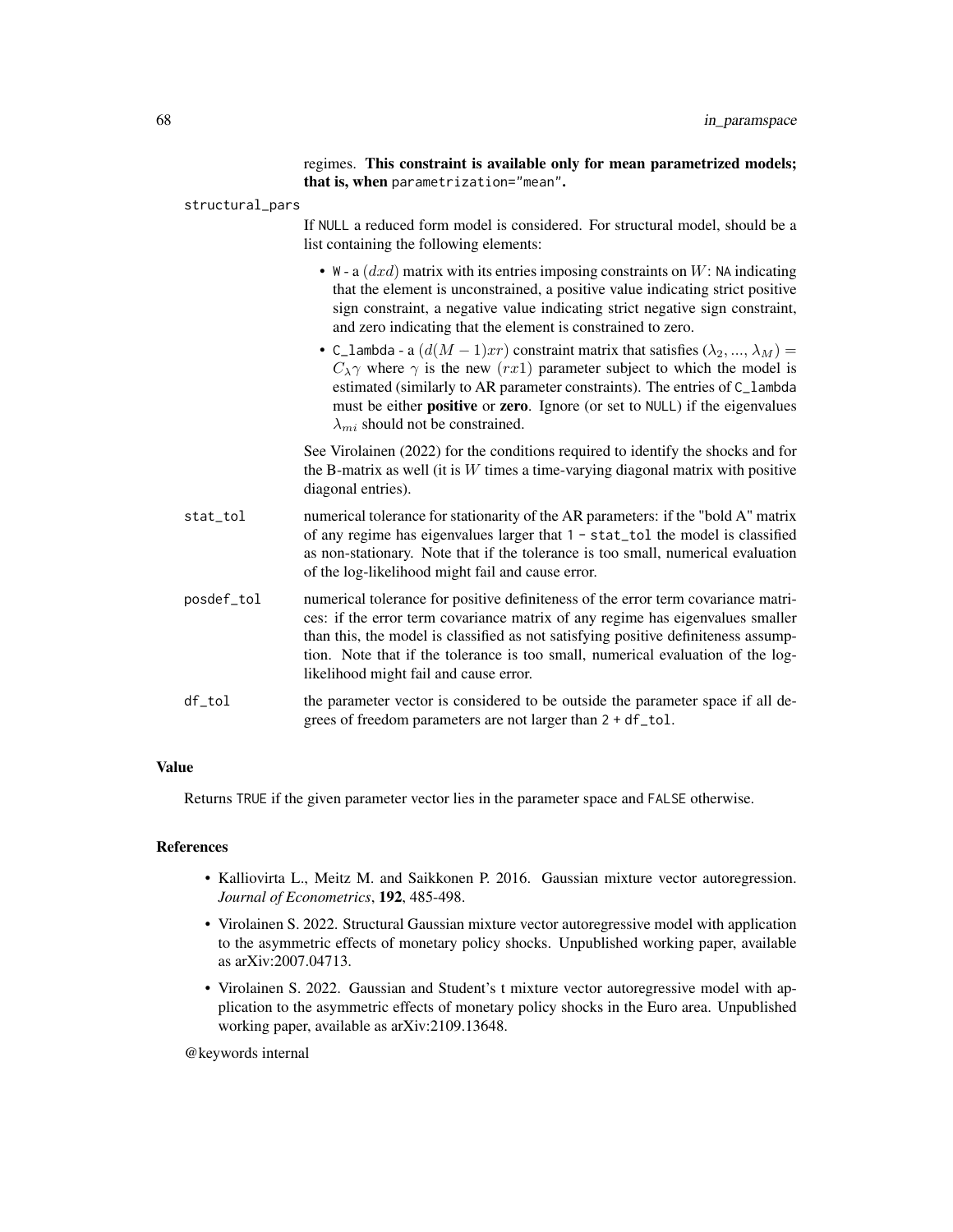## in\_paramspace\_int 69

#### Examples

```
# GMVAR(1,1), d=2 model:
params11 <- c(1.07, 127.71, 0.99, 0.00, -0.01, 0.99, 4.05,
  2.22, 8.87)
in_paramspace(p=1, M=1, d=2, params=params11)
# GMVAR(2,2), d=2 model:
params22 <- c(1.39, -0.77, 1.31, 0.14, 0.09, 1.29, -0.39,
 -0.07, -0.11, -0.28, 0.92, -0.03, 4.84, 1.01, 5.93, 1.25,
  0.08, -0.04, 1.27, -0.27, -0.07, 0.03, -0.31, 5.85, 3.57,
  9.84, 0.74)
in_paramspace(p=2, M=2, d=2, params=params22)
# GMVAR(2,2), d=2 model with AR-parameters restricted to be
# the same for both regimes:
C_mat <- rbind(diag(2*2^2)), diag(2*2^2))params22c <- c(1.03, 2.36, 1.79, 3.00, 1.25, 0.06,0.04,
1.34, -0.29, -0.08, -0.05, -0.36, 0.93, -0.15, 5.20,
5.88, 3.56, 9.80, 0.37)
in_paramspace(p=2, M=2, d=2, params=params22c, constraints=C_mat)
# Structural GMVAR(2, 2), d=2 model identified with sign-constraints:
params22s <- c(1.03, 2.36, 1.79, 3, 1.25, 0.06, 0.04, 1.34, -0.29,
 -0.08, -0.05, -0.36, 1.2, 0.05, 0.05, 1.3, -0.3, -0.1, -0.05, -0.4,0.89, 0.72, -0.37, 2.16, 7.16, 1.3, 0.37)
W_22 <- matrix(c(1, 1, -1, 1), nrow=2, byrow=FALSE)
in_paramspace(p=2, M=2, d=2, params=params22s,
  structural_pars=list(W=W_22))
```
in\_paramspace\_int *Determine whether the parameter vector lies in the parameter space*

## Description

in\_paramspace\_int checks whether the parameter vector lies in the parameter space.

#### Usage

```
in_paramspace_int(
 p,
 M,
  d,
 params,
 model = c("GMVAR", "StMVAR", "G-StMVAR"),
  all_boldA,
  alphas,
  all_Omega,
  W_constraints = NULL,
  stat\_tol = 0.001,
```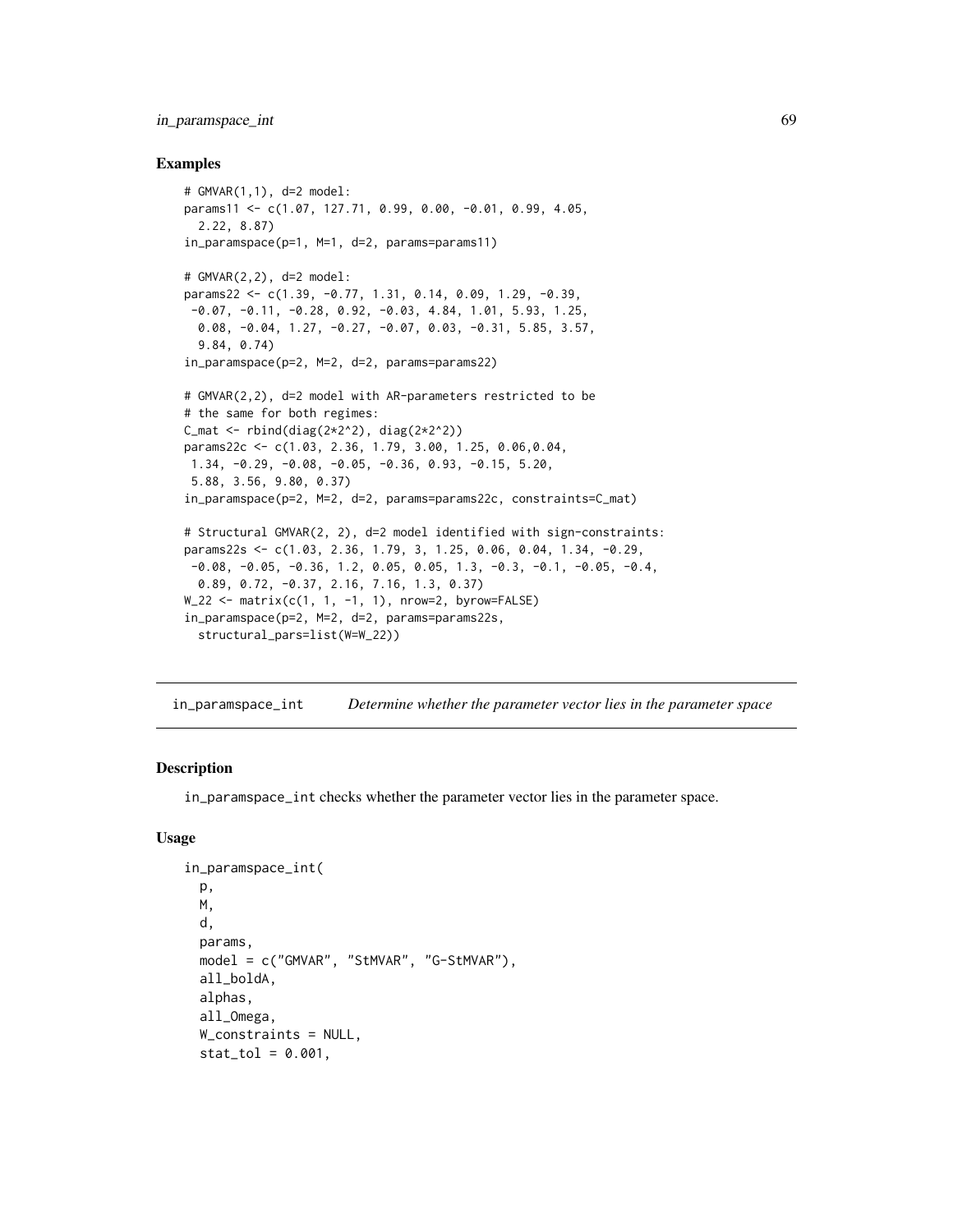```
posdef_tol = 1e-08,
   df_tol = 1e-08
\mathcal{L}
```

| p      | a positive integer specifying the autoregressive order of the model.                                                                                                                                                                                                                                                                                                                                                                                                                                                                                                                                                                                                                                                                                                                                                                                                                                                                                                                       |
|--------|--------------------------------------------------------------------------------------------------------------------------------------------------------------------------------------------------------------------------------------------------------------------------------------------------------------------------------------------------------------------------------------------------------------------------------------------------------------------------------------------------------------------------------------------------------------------------------------------------------------------------------------------------------------------------------------------------------------------------------------------------------------------------------------------------------------------------------------------------------------------------------------------------------------------------------------------------------------------------------------------|
| М      | For GMVAR and StMVAR models: a positive integer specifying the number<br>of mixture components.                                                                                                                                                                                                                                                                                                                                                                                                                                                                                                                                                                                                                                                                                                                                                                                                                                                                                            |
|        | For G-StMVAR models: a size $(2x1)$ integer vector specifying the number of<br>GMVAR type components M1 in the first element and StMVAR type compo-<br>nents M2 in the second element. The total number of mixture components<br>$is$ M=M1+M2.                                                                                                                                                                                                                                                                                                                                                                                                                                                                                                                                                                                                                                                                                                                                             |
| d      | the number of time series in the system.                                                                                                                                                                                                                                                                                                                                                                                                                                                                                                                                                                                                                                                                                                                                                                                                                                                                                                                                                   |
| params | a real valued vector specifying the parameter values.                                                                                                                                                                                                                                                                                                                                                                                                                                                                                                                                                                                                                                                                                                                                                                                                                                                                                                                                      |
|        | For unconstrained models: Should be size $((M(pd^2+d+d(d+1)/2+2) -$<br>$M1-1)x1$ ) and have the form $\theta=(v_1, , v_M, \alpha_1, , \alpha_{M-1}, \nu)$ , where<br>$\bullet v_m = (\phi_{m,0}, \phi_m, \sigma_m)$<br>• $\phi_m = (vec(A_{m,1}), , vec(A_{m,p}))$<br>• and $\sigma_m = vech(\Omega_m)$ , m=1,,M,<br>• $\nu = (\nu_{M1+1}, , \nu_M)$<br>$\bullet$ M1 is the number of GMVAR type regimes.<br>For constrained models: Should be size $((M(d+d(d+1)/2+2)+q-M1-$<br>1)x1) and have the form $\theta = (\phi_{1,0}, , \phi_{M,0}, \psi, \sigma_1, , \sigma_M, \alpha_1, , \alpha_{M-1}, \nu)$ ,<br>where<br>• $\psi$ (qx1) satisfies ( $\phi_1, , \phi_M$ ) = $C\psi$ where C is a ( $Mpd^2xq$ ) con-<br>straint matrix.<br>For same_means models: Should have the form $\theta = (\mu, \psi, \sigma_1, , \sigma_M, \alpha_1, , \alpha_{M-1}, \nu)$ ,<br>where<br>• $\mu = (\mu_1, , \mu_q)$ where $\mu_i$ is the mean parameter for group i and g is<br>the number of groups. |
|        | • If AR constraints are employed, $\psi$ is as for constrained models, and if<br>AR constraints are not employed, $\psi = (\phi_1, , \phi_M)$ .                                                                                                                                                                                                                                                                                                                                                                                                                                                                                                                                                                                                                                                                                                                                                                                                                                            |
|        | For structural models: Should have the form $\theta = (\phi_{1,0}, , \phi_{M,0}, \phi_1, , \phi_M, vec(W), \lambda_2, , \lambda_M, \alpha_1, , \alpha_M)$<br>where<br>• $\lambda_m = (\lambda_{m1}, , \lambda_{md})$ contains the eigenvalues of the mth mixture<br>component.                                                                                                                                                                                                                                                                                                                                                                                                                                                                                                                                                                                                                                                                                                             |
|        | If AR parameters are constrained: Replace $\phi_1, , \phi_M$ with $\psi(qx1)$ that<br>satisfies $(\phi_1, , \phi_M) = C\psi$ , as above.                                                                                                                                                                                                                                                                                                                                                                                                                                                                                                                                                                                                                                                                                                                                                                                                                                                   |
|        | <b>If same_means:</b> Replace $(\phi_{1,0}, , \phi_{M,0})$ with $(\mu_1, , \mu_g)$ , as above.                                                                                                                                                                                                                                                                                                                                                                                                                                                                                                                                                                                                                                                                                                                                                                                                                                                                                             |
|        | If W is constrained: Remove the zeros from $vec(W)$ and make sure the<br>other entries satisfy the sign constraints.                                                                                                                                                                                                                                                                                                                                                                                                                                                                                                                                                                                                                                                                                                                                                                                                                                                                       |
|        | If $\lambda_{mi}$ are constrained: Replace $\lambda_2, , \lambda_M$ with $\gamma$ (rx1) that satisfies ( $\lambda_2, ,$<br>$\lambda_M$ ) = $C_{\lambda} \gamma$ where $C_{\lambda}$ is a $(d(M-1)xr)$ constraint matrix.                                                                                                                                                                                                                                                                                                                                                                                                                                                                                                                                                                                                                                                                                                                                                                   |
|        |                                                                                                                                                                                                                                                                                                                                                                                                                                                                                                                                                                                                                                                                                                                                                                                                                                                                                                                                                                                            |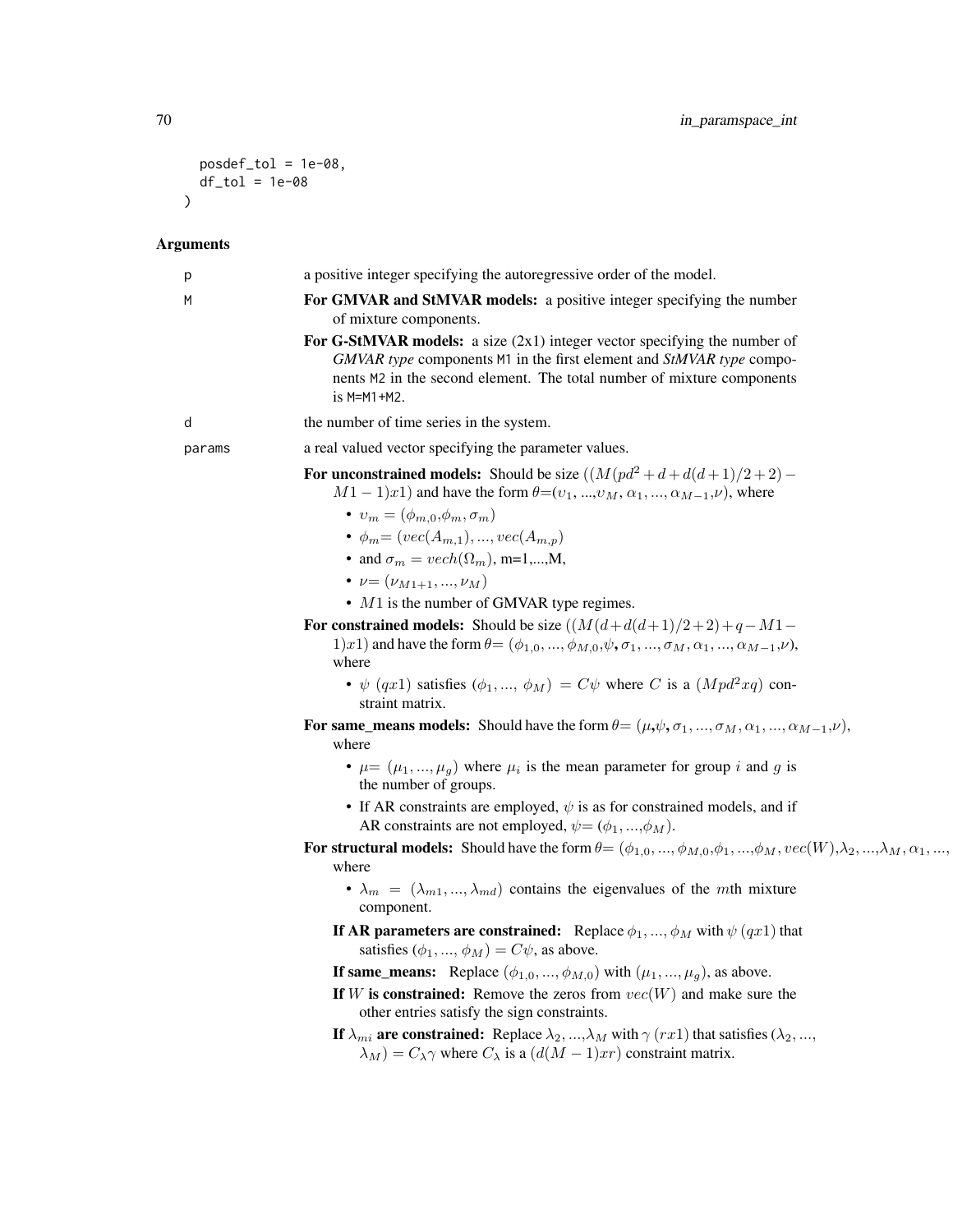|               | Above, $\phi_{m,0}$ is the intercept parameter, $A_{m,i}$ denotes the <i>i</i> th coefficient ma-<br>trix of the mth mixture component, $\Omega_m$ denotes the error term covariance ma-<br>trix of the m:th mixture component, and $\alpha_m$ is the mixing weight parameter.<br>The W and $\lambda_{mi}$ are structural parameters replacing the error term covariance<br>matrices (see Virolainen, 2022). If $M = 1$ , $\alpha_m$ and $\lambda_{mi}$ are dropped. If<br>parametrization=="mean", just replace each $\phi_{m,0}$ with regimewise mean $\mu_m$ .<br>$vec()$ is vectorization operator that stacks columns of a given matrix into a vec-<br>tor. $vech()$ stacks columns of a given matrix from the principal diagonal down-<br>wards (including elements on the diagonal) into a vector.<br>In the GMVAR model, $M1 = M$ and $\nu$ is dropped from the parameter vector.<br>In the StMVAR model, $M1 = 0$ . In the G-StMVAR model, the first M1 regimes<br>are GMVAR type and the rest M2 regimes are StMVAR type. In StMVAR and<br><b>G-StMVAR</b> models, the degrees of freedom parameters in $\nu$ should be strictly<br>larger than two.<br>The notation is similar to the cited literature. |
|---------------|--------------------------------------------------------------------------------------------------------------------------------------------------------------------------------------------------------------------------------------------------------------------------------------------------------------------------------------------------------------------------------------------------------------------------------------------------------------------------------------------------------------------------------------------------------------------------------------------------------------------------------------------------------------------------------------------------------------------------------------------------------------------------------------------------------------------------------------------------------------------------------------------------------------------------------------------------------------------------------------------------------------------------------------------------------------------------------------------------------------------------------------------------------------------------------------------------------------------|
| model         | is "GMVAR", "StMVAR", or "G-StMVAR" model considered? In the G-StMVAR<br>model, the first M1 components are GMVAR type and the rest M2 components are<br>StMVAR type.                                                                                                                                                                                                                                                                                                                                                                                                                                                                                                                                                                                                                                                                                                                                                                                                                                                                                                                                                                                                                                              |
| all_boldA     | 3D array containing the $((dp)x(dp))$ "bold A" matrices related to each mixture<br>component VAR-process, obtained from form_boldA. Will be computed if not<br>given.                                                                                                                                                                                                                                                                                                                                                                                                                                                                                                                                                                                                                                                                                                                                                                                                                                                                                                                                                                                                                                              |
| alphas        | (Mx1) vector containing all mixing weight parameters, obtained from pick_alphas.                                                                                                                                                                                                                                                                                                                                                                                                                                                                                                                                                                                                                                                                                                                                                                                                                                                                                                                                                                                                                                                                                                                                   |
| all_Omega     | 3D array containing all covariance matrices $\Omega_m$ , obtained from pick_0megas.                                                                                                                                                                                                                                                                                                                                                                                                                                                                                                                                                                                                                                                                                                                                                                                                                                                                                                                                                                                                                                                                                                                                |
| W_constraints | set NULL for reduced form models. For structural models, this should be the<br>constraint matrix $W$ from the list of structural parameters.                                                                                                                                                                                                                                                                                                                                                                                                                                                                                                                                                                                                                                                                                                                                                                                                                                                                                                                                                                                                                                                                       |
| stat_tol      | numerical tolerance for stationarity of the AR parameters: if the "bold A" matrix<br>of any regime has eigenvalues larger that 1 - stat_tol the model is classified<br>as non-stationary. Note that if the tolerance is too small, numerical evaluation<br>of the log-likelihood might fail and cause error.                                                                                                                                                                                                                                                                                                                                                                                                                                                                                                                                                                                                                                                                                                                                                                                                                                                                                                       |
| posdef_tol    | numerical tolerance for positive definiteness of the error term covariance matri-<br>ces: if the error term covariance matrix of any regime has eigenvalues smaller<br>than this, the model is classified as not satisfying positive definiteness assump-<br>tion. Note that if the tolerance is too small, numerical evaluation of the log-<br>likelihood might fail and cause error.                                                                                                                                                                                                                                                                                                                                                                                                                                                                                                                                                                                                                                                                                                                                                                                                                             |
| df_tol        | the parameter vector is considered to be outside the parameter space if all de-<br>grees of freedom parameters are not larger than 2 + df_tol.                                                                                                                                                                                                                                                                                                                                                                                                                                                                                                                                                                                                                                                                                                                                                                                                                                                                                                                                                                                                                                                                     |
|               |                                                                                                                                                                                                                                                                                                                                                                                                                                                                                                                                                                                                                                                                                                                                                                                                                                                                                                                                                                                                                                                                                                                                                                                                                    |

## Details

The parameter vector in the argument params should be unconstrained and it is used for structural models only.

### Value

Returns TRUE if the given parameter values are in the parameter space and FALSE otherwise. This function does NOT consider the identifiability condition!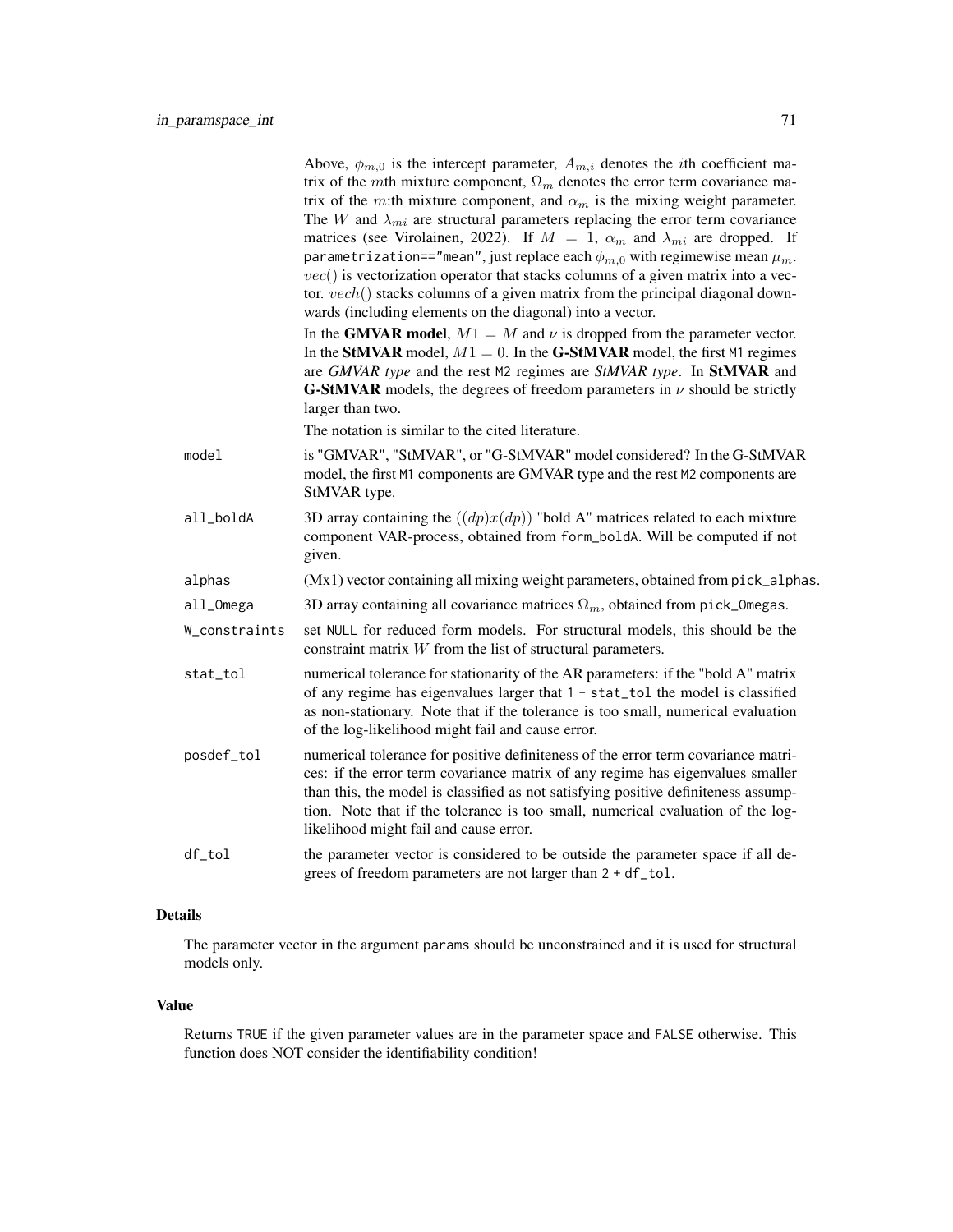## References

- Kalliovirta L., Meitz M. and Saikkonen P. 2016. Gaussian mixture vector autoregression. *Journal of Econometrics*, 192, 485-498.
- Virolainen S. 2022. Structural Gaussian mixture vector autoregressive model with application to the asymmetric effects of monetary policy shocks. Unpublished working paper, available as arXiv:2007.04713.
- Virolainen S. 2022. Gaussian and Student's t mixture vector autoregressive model with application to the asymmetric effects of monetary policy shocks in the Euro area. Unpublished working paper, available as arXiv:2109.13648.

@keywords internal

| iterate more | Maximum likelihood estimation of a GMVAR, StMVAR, or G-StMVAR |
|--------------|---------------------------------------------------------------|
|              | model with preliminary estimates                              |

## Description

iterate\_more uses a variable metric algorithm to finalize maximum likelihood estimation of a GMVAR, StMVAR, or G-StMVAR model (object of class 'gsmvar') which already has preliminary estimates.

### Usage

```
iterate_more(
 gsmvar,
 maxit = 100,
  calc_std_errors = TRUE,
  custom_h = NULL,
  stat\_tol = 0.001,posed\_tol = 1e-08,
 df\_tol = 1e-08)
```

| gsmvar          | an object of class 'gsmvar', typically created with fitGSMVAR or GSMVAR.                                                                                                                                                                                                                                                                                                                                                                                        |
|-----------------|-----------------------------------------------------------------------------------------------------------------------------------------------------------------------------------------------------------------------------------------------------------------------------------------------------------------------------------------------------------------------------------------------------------------------------------------------------------------|
| maxit           | the maximum number of iterations in the variable metric algorithm.                                                                                                                                                                                                                                                                                                                                                                                              |
| calc_std_errors |                                                                                                                                                                                                                                                                                                                                                                                                                                                                 |
|                 | should approximate standard errors be calculated?                                                                                                                                                                                                                                                                                                                                                                                                               |
| custom_h        | A numeric vector with same the length as the parameter vector: i:th element of<br>custom_h is the difference used in central difference approximation for partial<br>differentials of the log-likelihood function for the i:th parameter. If NULL (de-<br>fault), then the difference used for differentiating overly large degrees of free-<br>dom parameters is adjusted to avoid numerical problems, and the difference is<br>6e-6 for the other parameters. |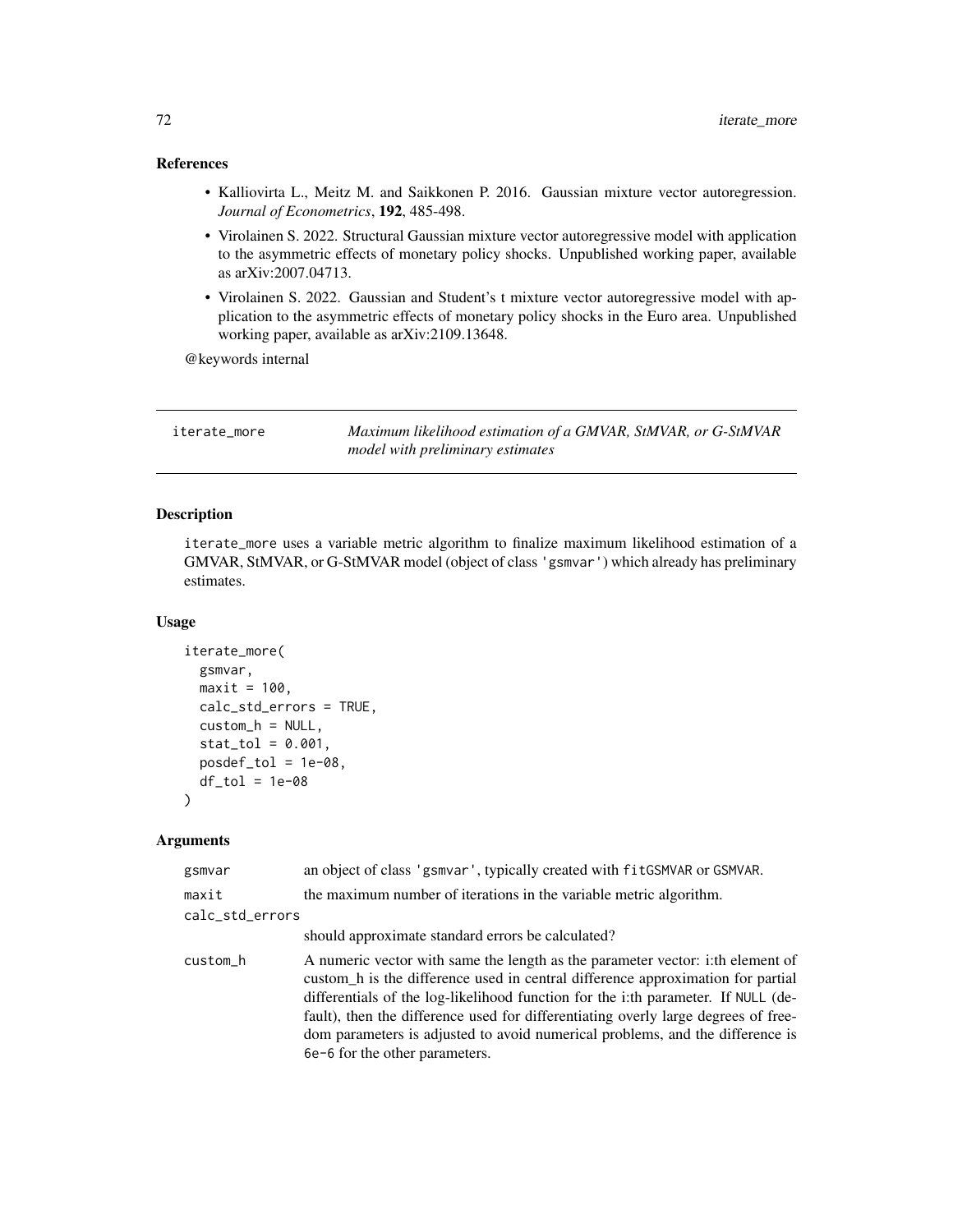## iterate\_more 73

| stat_tol   | numerical tolerance for stationarity of the AR parameters: if the "bold A" matrix<br>of any regime has eigenvalues larger that 1 - stat_tol the model is classified<br>as non-stationary. Note that if the tolerance is too small, numerical evaluation<br>of the log-likelihood might fail and cause error.                                                                           |
|------------|----------------------------------------------------------------------------------------------------------------------------------------------------------------------------------------------------------------------------------------------------------------------------------------------------------------------------------------------------------------------------------------|
| posdef_tol | numerical tolerance for positive definiteness of the error term covariance matri-<br>ces: if the error term covariance matrix of any regime has eigenvalues smaller<br>than this, the model is classified as not satisfying positive definiteness assump-<br>tion. Note that if the tolerance is too small, numerical evaluation of the log-<br>likelihood might fail and cause error. |
| df tol     | the parameter vector is considered to be outside the parameter space if all de-<br>grees of freedom parameters are not larger than $2 + df\_tol$ .                                                                                                                                                                                                                                     |

#### Details

The purpose of iterate\_more is to provide a simple and convenient tool to finalize the estimation when the maximum number of iterations is reached when estimating a GMVAR, StMVAR, or G-StMVAR model with the main estimation function fitGSMVAR. iterate\_more is essentially a wrapper around the function optim from the package stats and GSMVAR from the package gmvarkit.

### Value

Returns an object of class 'gsmvar' defining the estimated GMVAR, StMVAR, or G-StMVAR model.

### References

- Kalliovirta L., Meitz M. and Saikkonen P. 2016. Gaussian mixture vector autoregression. *Journal of Econometrics*, 192, 485-498.
- Kalliovirta L. and Saikkonen P. 2010. Reliable Residuals for Multivariate Nonlinear Time Series Models. *Unpublished Revision of HECER Discussion Paper No. 247*.
- Virolainen S. 2022. Structural Gaussian mixture vector autoregressive model with application to the asymmetric effects of monetary policy shocks. Unpublished working paper, available as arXiv:2007.04713.
- Virolainen S. 2022. Gaussian and Student's t mixture vector autoregressive model with application to the asymmetric effects of monetary policy shocks in the Euro area. Unpublished working paper, available as arXiv:2109.13648.

### See Also

[fitGSMVAR](#page-27-0), [GSMVAR](#page-57-0), [optim](#page-0-0), [profile\\_logliks](#page-90-0), [update\\_numtols](#page-111-0)

### Examples

## These are long running examples that use parallel computing! ## Running the below examples takes approximately 2 minutes

# GMVAR(1,2) model, only 5 iterations of the variable metric

# algorithm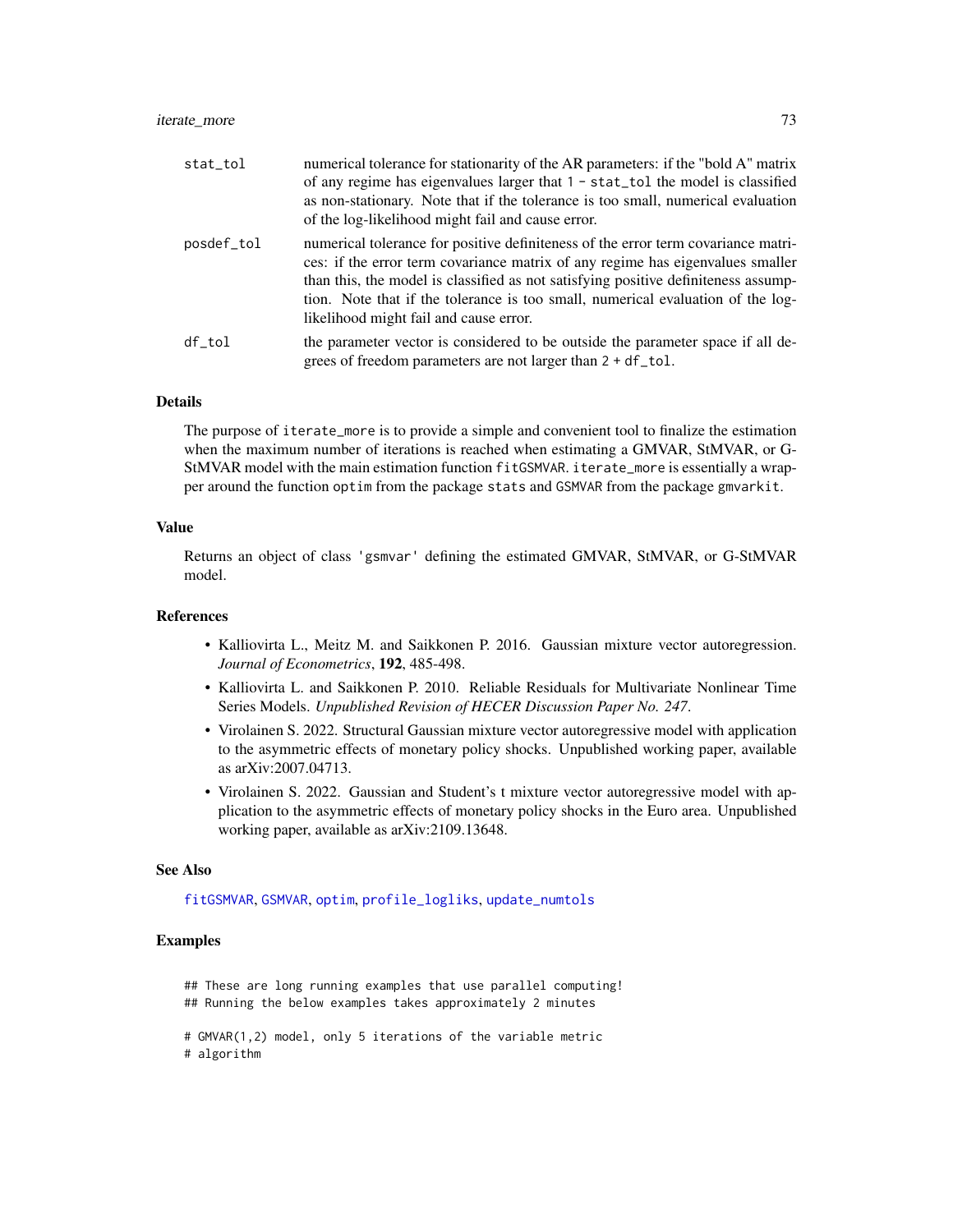```
fit12 <- fitGSMVAR(gdpdef, p=1, M=2, ncalls=1, maxit=5, seeds=1)
fit12
# Iterate more:
fit12_2 <- iterate_more(fit12)
fit12_2
```
loglikelihood *Compute log-likelihood of a GMVAR, StMVAR, or G-StMVAR model using parameter vector*

# Description

loglikelihood computes log-likelihood of a GMVAR, StMVAR, or G-StMVAR model using parameter vector instead of an object of class 'gsmvar'. Exists for convenience if one wants to for example employ other estimation algorithms than the ones used in fitGSMVAR. Use minval to control what happens when the parameter vector is outside the parameter space.

## Usage

```
loglikelihood(
 data,
 p,
 M,
 params,
 model = c("GMVAR", "StMVAR", "G-StMVAR"),
 conditional = TRUE,
  parametrization = c("intercept", "mean"),
  constraints = NULL,
  same_means = NULL,
  structural_pars = NULL,
 minval = NA,
  stat\_tol = 0.001,
 posed\_tol = 1e-08,
 df\_tol = 1e-08)
```
## Arguments

| data | a matrix or class 'ts' object with $d>1$ columns. Each column is taken to repre-<br>sent a univariate time series. NA values are not supported. |
|------|-------------------------------------------------------------------------------------------------------------------------------------------------|
| p    | a positive integer specifying the autoregressive order of the model.                                                                            |
| M    | For GMVAR and StMVAR models: a positive integer specifying the number<br>of mixture components.                                                 |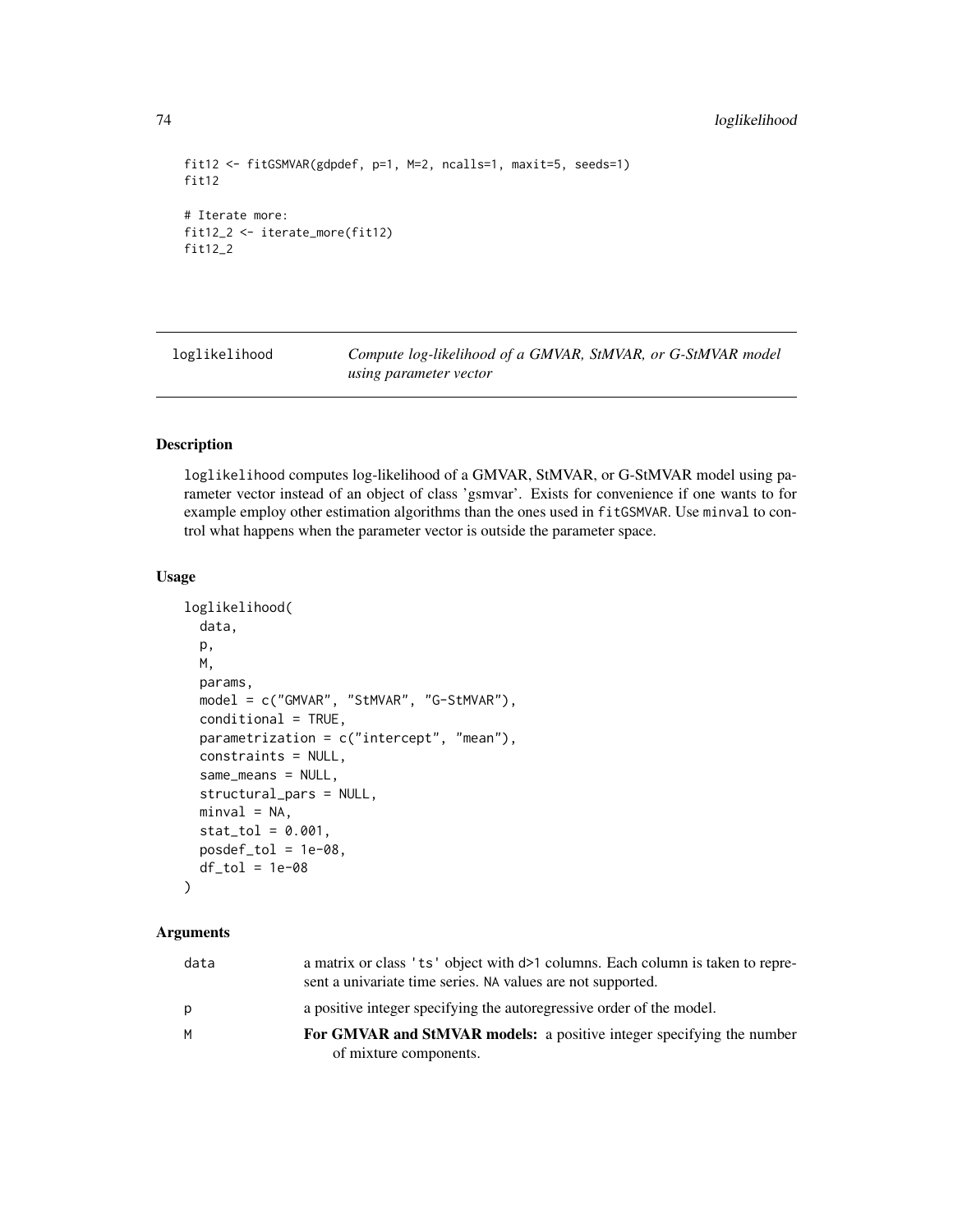For G-StMVAR models: a size  $(2x1)$  integer vector specifying the number of *GMVAR type* components M1 in the first element and *StMVAR type* components M2 in the second element. The total number of mixture components is M=M1+M2.

params a real valued vector specifying the parameter values.

For unconstrained models: Should be size  $((M(pd^2 + d + d(d+1)/2 + 2) -$ 

 $M1-1)x1$ ) and have the form  $\theta=(v_1, ..., v_M, \alpha_1, ..., \alpha_{M-1}, \nu)$ , where

- $v_m = (\phi_{m,0}, \phi_m, \sigma_m)$
- $\phi_m = (vec(A_{m,1}), ..., vec(A_{m,p}))$
- and  $\sigma_m = vech(\Omega_m)$ , m=1,...,M,
- $\nu = (\nu_{M1+1}, ..., \nu_M)$
- $M1$  is the number of GMVAR type regimes.

For constrained models: Should be size  $((M(d+d(d+1)/2+2)+q-M1-$ 

1)x1) and have the form  $\theta = (\phi_{1,0}, ..., \phi_{M,0}, \psi, \sigma_1, ..., \sigma_M, \alpha_1, ..., \alpha_{M-1}, \nu)$ , where

- $\psi$  (qx1) satisfies  $(\phi_1, ..., \phi_M) = C\psi$  where C is a  $(Mpd^2xq)$  constraint matrix.
- For same\_means models: Should have the form  $\theta = (\mu, \psi, \sigma_1, ..., \sigma_M, \alpha_1, ..., \alpha_{M-1}, \nu)$ , where
	- $\mu = (\mu_1, ..., \mu_g)$  where  $\mu_i$  is the mean parameter for group i and g is the number of groups.
	- If AR constraints are employed,  $\psi$  is as for constrained models, and if AR constraints are not employed,  $\psi = (\phi_1, ..., \phi_M)$ .

For structural models: Should have the form  $\theta = (\phi_{1,0}, ..., \phi_{M,0}, \phi_1, ..., \phi_M, vec(W), \lambda_2, ..., \lambda_M, \alpha_1, ..., \alpha_M)$ where

•  $\lambda_m = (\lambda_{m1}, ..., \lambda_{md})$  contains the eigenvalues of the mth mixture component.

If AR parameters are constrained: Replace  $\phi_1, ..., \phi_M$  with  $\psi(qx1)$  that satisfies  $(\phi_1, ..., \phi_M) = C\psi$ , as above.

- If same\_means: Replace  $(\phi_{1,0},...,\phi_{M,0})$  with  $(\mu_1,...,\mu_g)$ , as above.
- If W is constrained: Remove the zeros from  $vec(W)$  and make sure the other entries satisfy the sign constraints.
- If  $\lambda_{mi}$  are constrained: Replace  $\lambda_2, ..., \lambda_M$  with  $\gamma$  (rx1) that satisfies ( $\lambda_2, ...,$  $\lambda_M$ ) =  $C_{\lambda} \gamma$  where  $C_{\lambda}$  is a  $(d(M-1)xr)$  constraint matrix.

Above,  $\phi_{m,0}$  is the intercept parameter,  $A_{m,i}$  denotes the *i*th coefficient matrix of the mth mixture component,  $\Omega_m$  denotes the error term covariance matrix of the m:th mixture component, and  $\alpha_m$  is the mixing weight parameter. The W and  $\lambda_{mi}$  are structural parameters replacing the error term covariance matrices (see Virolainen, 2022). If  $M = 1$ ,  $\alpha_m$  and  $\lambda_{mi}$  are dropped. If parametrization=="mean", just replace each  $\phi_{m,0}$  with regimewise mean  $\mu_m$ .  $vec()$  is vectorization operator that stacks columns of a given matrix into a vector. vech() stacks columns of a given matrix from the principal diagonal downwards (including elements on the diagonal) into a vector.

In the GMVAR model,  $M1 = M$  and  $\nu$  is dropped from the parameter vector. In the StMVAR model,  $M1 = 0$ . In the G-StMVAR model, the first M1 regimes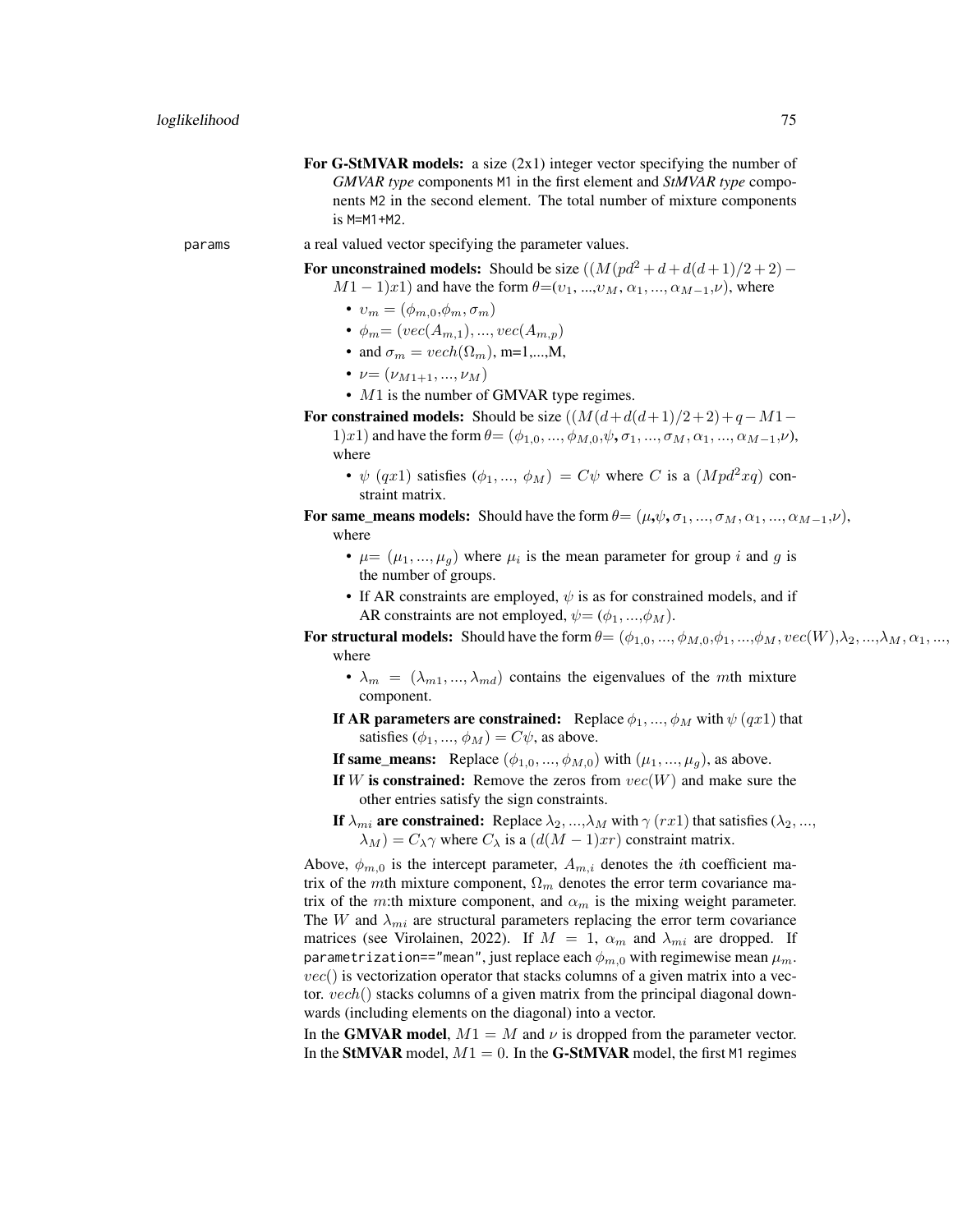are *GMVAR type* and the rest M2 regimes are *StMVAR type*. In StMVAR and **G-StMVAR** models, the degrees of freedom parameters in  $\nu$  should be strictly larger than two.

The notation is similar to the cited literature.

model is "GMVAR", "StMVAR", or "G-StMVAR" model considered? In the G-StMVAR model, the first M1 components are GMVAR type and the rest M2 components are StMVAR type.

conditional a logical argument specifying whether the conditional or exact log-likelihood function should be used.

parametrization

"intercept" or "mean" determining whether the model is parametrized with intercept parameters  $\phi_{m,0}$  or regime means  $\mu_m$ , m=1,...,M.

- constraints a size  $(Mpd^2xq)$  constraint matrix C specifying general linear constraints to the autoregressive parameters. We consider constraints of form  $(\phi_1, ..., \phi_M) = C\psi$ , where  $\phi_m = (vec(A_{m,1}), ..., vec(A_{m,p})(pd^2x1), m = 1, ..., M$ , contains the coefficient matrices and  $\psi$  (qx1) contains the related parameters. For example, to restrict the AR-parameters to be the same for all regimes, set  $C = [I:...:I]$ <sup>\*</sup>  $(Mpd^2xpd^2)$  where I = diag(p\*d^2). Ignore (or set to NULL) if linear constraints should not be employed.
- same\_means Restrict the mean parameters of some regimes to be the same? Provide a list of numeric vectors such that each numeric vector contains the regimes that should share the common mean parameters. For instance, if  $M=3$ , the argument list(1, 2:3) restricts the mean parameters of the second and third regime to be the same but the first regime has freely estimated (unconditional) mean. Ignore or set to NULL if mean parameters should not be restricted to be the same among any regimes. This constraint is available only for mean parametrized models; that is, when parametrization="mean".

structural\_pars

If NULL a reduced form model is considered. For structural model, should be a list containing the following elements:

- W a  $(dxd)$  matrix with its entries imposing constraints on W: NA indicating that the element is unconstrained, a positive value indicating strict positive sign constraint, a negative value indicating strict negative sign constraint, and zero indicating that the element is constrained to zero.
- C\_lambda a  $(d(M-1)xr)$  constraint matrix that satisfies  $(\lambda_2, ..., \lambda_M)$  =  $C_{\lambda}$ γ where  $\gamma$  is the new (rx1) parameter subject to which the model is estimated (similarly to AR parameter constraints). The entries of C\_lambda must be either positive or zero. Ignore (or set to NULL) if the eigenvalues  $\lambda_{mi}$  should not be constrained.

See Virolainen (2022) for the conditions required to identify the shocks and for the B-matrix as well (it is  $W$  times a time-varying diagonal matrix with positive diagonal entries).

- minval the value that will be returned if the parameter vector does not lie in the parameter space (excluding the identification condition).
- stat\_tol numerical tolerance for stationarity of the AR parameters: if the "bold A" matrix of any regime has eigenvalues larger that 1 - stat\_tol the model is classified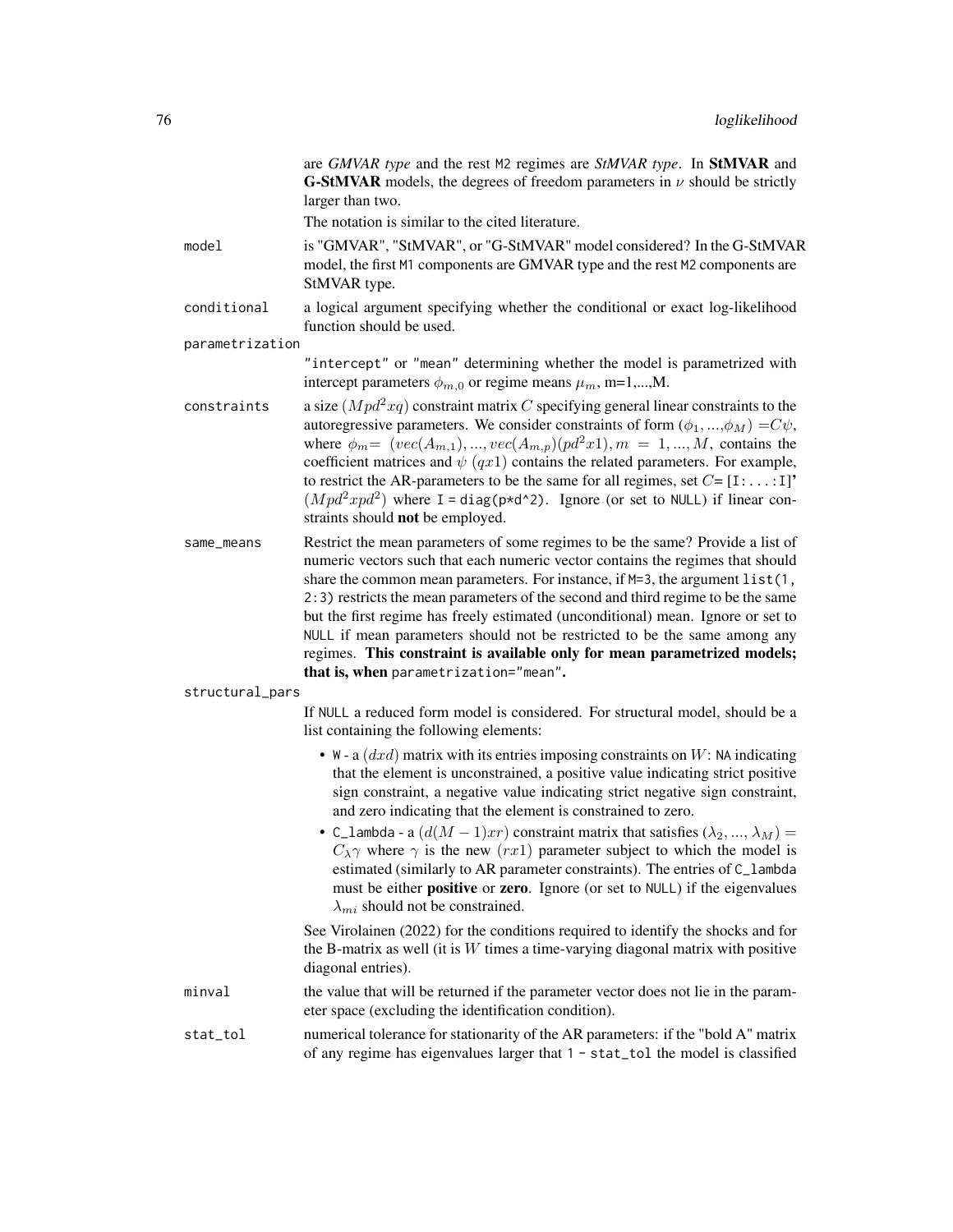|            | as non-stationary. Note that if the tolerance is too small, numerical evaluation<br>of the log-likelihood might fail and cause error.                                                                                                                                                                                                                                                  |
|------------|----------------------------------------------------------------------------------------------------------------------------------------------------------------------------------------------------------------------------------------------------------------------------------------------------------------------------------------------------------------------------------------|
| posdef_tol | numerical tolerance for positive definiteness of the error term covariance matri-<br>ces: if the error term covariance matrix of any regime has eigenvalues smaller<br>than this, the model is classified as not satisfying positive definiteness assump-<br>tion. Note that if the tolerance is too small, numerical evaluation of the log-<br>likelihood might fail and cause error. |
| df tol     | the parameter vector is considered to be outside the parameter space if all de-<br>grees of freedom parameters are not larger than $2 + df\_tol$ .                                                                                                                                                                                                                                     |

## Details

loglikelihood\_int takes use of the function dmvn from the package mvnfast.

## Value

Returns log-likelihood if params is in the parameters space and minval if not.

# References

- Kalliovirta L., Meitz M. and Saikkonen P. 2016. Gaussian mixture vector autoregression. *Journal of Econometrics*, 192, 485-498.
- Lütkepohl H. 2005. New Introduction to Multiple Time Series Analysis, *Springer*.
- McElroy T. 2017. Computation of vector ARMA autocovariances. *Statistics and Probability Letters*, 124, 92-96.
- Virolainen S. 2022. Structural Gaussian mixture vector autoregressive model with application to the asymmetric effects of monetary policy shocks. Unpublished working paper, available as arXiv:2007.04713.
- Virolainen S. 2022. Gaussian and Student's t mixture vector autoregressive model with application to the asymmetric effects of monetary policy shocks in the Euro area. Unpublished working paper, available as arXiv:2109.13648.

## See Also

[fitGSMVAR](#page-27-0), [GSMVAR](#page-57-0), [calc\\_gradient](#page-6-0)

### Examples

```
# GMVAR(2, 2), d=2 model;
params22 <- c(0.36, 0.121, 0.223, 0.059, -0.151, 0.395, 0.406, -0.005,
0.083, 0.299, 0.215, 0.002, 0.03, 0.484, 0.072, 0.218, 0.02, -0.119,
0.722, 0.093, 0.032, 0.044, 0.191, 1.101, -0.004, 0.105, 0.58)
loglikelihood(data=gdpdef, p=2, M=2, params=params22)
```

```
# Structural GMVAR(2, 2), d=2 model identified with sign-constraints:
params22s <- c(0.36, 0.121, 0.484, 0.072, 0.223, 0.059, -0.151, 0.395,
0.406, -0.005, 0.083, 0.299, 0.218, 0.02, -0.119, 0.722, 0.093, 0.032,
0.044, 0.191, 0.057, 0.172, -0.46, 0.016, 3.518, 5.154, 0.58)
W_222 <- matrix(c(1, 1, -1, 1), nrow=2, byrow=FALSE)
loglikelihood(data=gdpdef, p=2, M=2, params=params22s, structural_pars=list(W=W_22))
```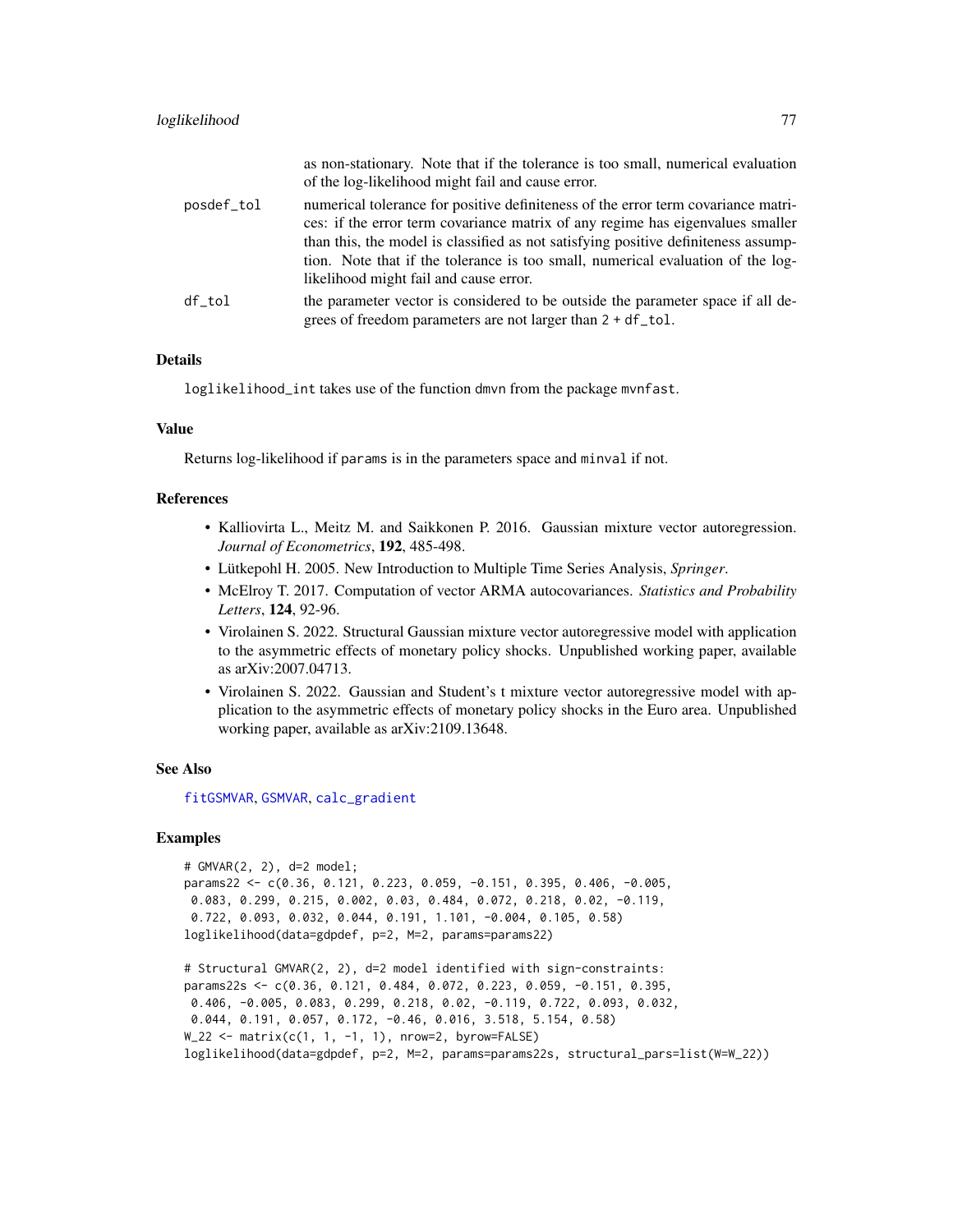<span id="page-77-0"></span>

## Description

LR\_test performs a likelihood ratio test for a GMVAR, StMVAR, or G-StMVAR model

### Usage

```
LR_test(gsmvar1, gsmvar2)
```
## Arguments

| gsmvar1 | an object of class 'gsmyar' generated by fit GSMVAR or GSMVAR, containing the<br>freely estimated model. |
|---------|----------------------------------------------------------------------------------------------------------|
| gsmvar2 | an object of class 'gsmyar' generated by fit GSMVAR or GSMVAR, containing the<br>constrained model.      |

## Details

Performs a likelihood ratio test, testing the null hypothesis that the true parameter value lies in the constrained parameter space. Under the null, the test statistic is asymptotically  $\chi^2$ -distributed with  $k$  degrees of freedom,  $k$  being the difference in the dimensions of the unconstrained and constrained parameter spaces.

Note that this function does not verify that the two models are actually nested.

## Value

A list with class "hypotest" containing the test results and arguments used to calculate the test.

## References

- Kalliovirta L., Meitz M. and Saikkonen P. 2016. Gaussian mixture vector autoregression. *Journal of Econometrics*, 192, 485-498.
- Virolainen S. 2022. Structural Gaussian mixture vector autoregressive model with application to the asymmetric effects of monetary policy shocks. Unpublished working paper, available as arXiv:2007.04713.
- Virolainen S. 2022. Gaussian and Student's t mixture vector autoregressive model with application to the asymmetric effects of monetary policy shocks in the Euro area. Unpublished working paper, available as arXiv:2109.13648.

@keywords internal

#### See Also

```
Wald_test, fitGSMVAR, GSMVAR, diagnostic_plot, profile_logliks, quantile_residual_tests,
cond_moment_plot
```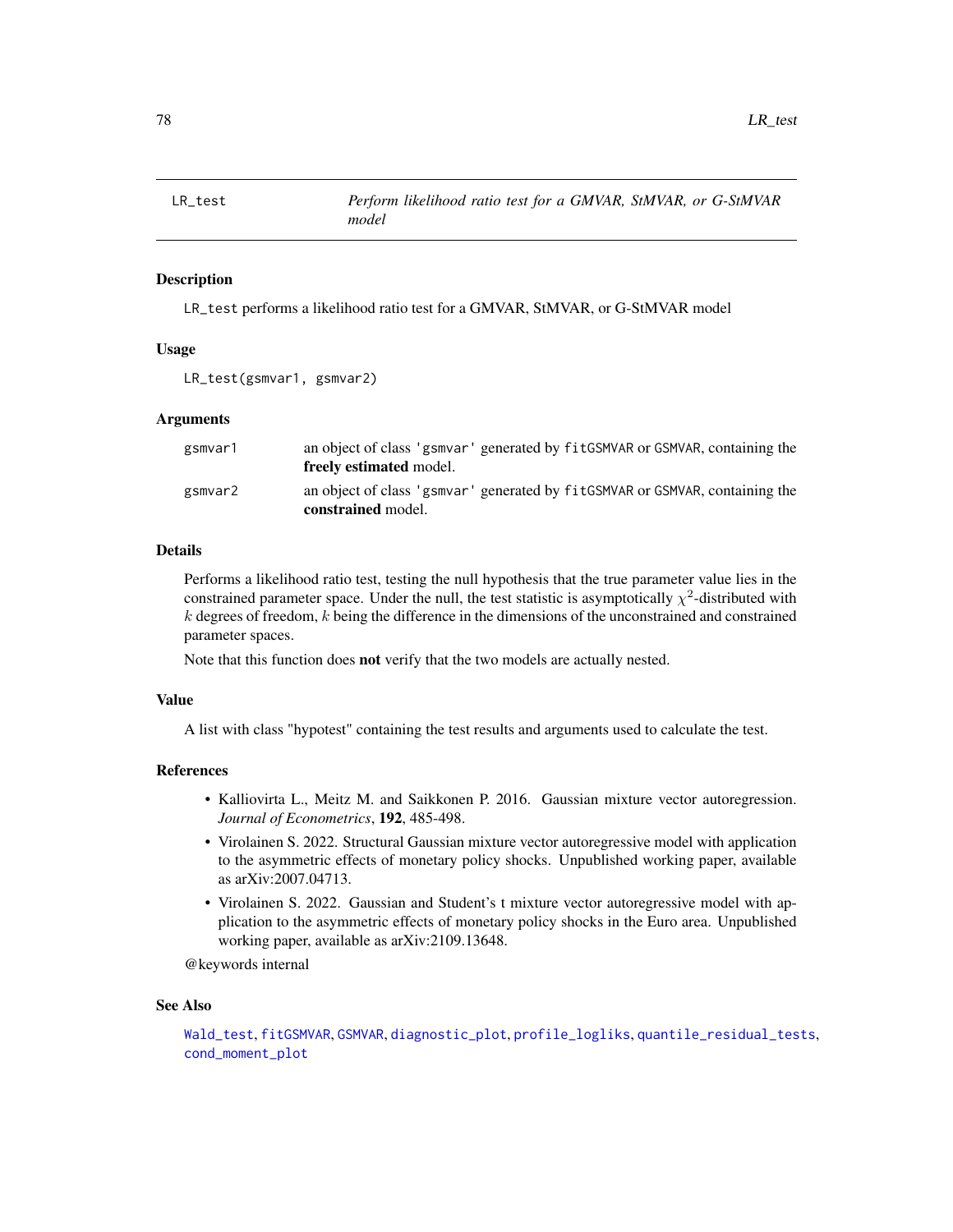# plot.gmvarpred 79

## Examples

```
## These are long running examples that use parallel computing!
## The below examples take around 1 minute to run.
# Structural GMVAR(2, 2), d=2 model with recursive identification
W22 <- matrix(c(1, NA, 0, 1), nrow=2, byrow=FALSE)
fit22s <- fitGSMVAR(gdpdef, p=2, M=2, structural_pars=list(W=W22),
                    ncalls=1, seeds=2)
# The same model but the AR coefficients restricted to be the same
# in both regimes:
C_mmat <- rbind(diag(2*2^2), diag(2*2^2))
fit22sc <- fitGSMVAR(gdpdef, p=2, M=2, constraints=C_mat,
                     structural_pars=list(W=W22), ncalls=1, seeds=1)
# Test the AR constraints with likelihood ratio test:
LR_test(fit22s, fit22sc)
```
plot.gmvarpred *plot method for class 'gmvarpred' objects*

## **Description**

plot.gmvarpred is plot method for gsmvarpred objects. EXISTS FOR BACKWARD COMPAT-IBILITY. THE CLASS 'gmvarpred' IS DEPRECATED FROM THE VERSION 2.0.0 ONWARD: WE USE THE CLASS 'gsmvarpred' NOW.

### Usage

```
## S3 method for class 'gmvarpred'
plot(x, ..., nt, mix\_weights = TRUE, add\_grid = TRUE)## S3 method for class 'gmvarpred'
print(x, ..., \text{ digits} = 2)
```
### Arguments

| x           | object of class 'gsmvarpred' generated by predict.gsmvar.                                                                                                            |
|-------------|----------------------------------------------------------------------------------------------------------------------------------------------------------------------|
| $\cdots$    | arguments passed to grid which plots grid to the figure.                                                                                                             |
| nt          | a positive integer specifying the number of observations to be plotted along with<br>the prediction (ignored if plot_res==FALSE). Default is round(nrow(data)*0.15). |
| mix_weights | TRUE if forecasts for mixing weights should be plotted, FALSE in not.                                                                                                |
| add_grid    | should grid be added to the plots?                                                                                                                                   |
| digits      | how many digits to print?                                                                                                                                            |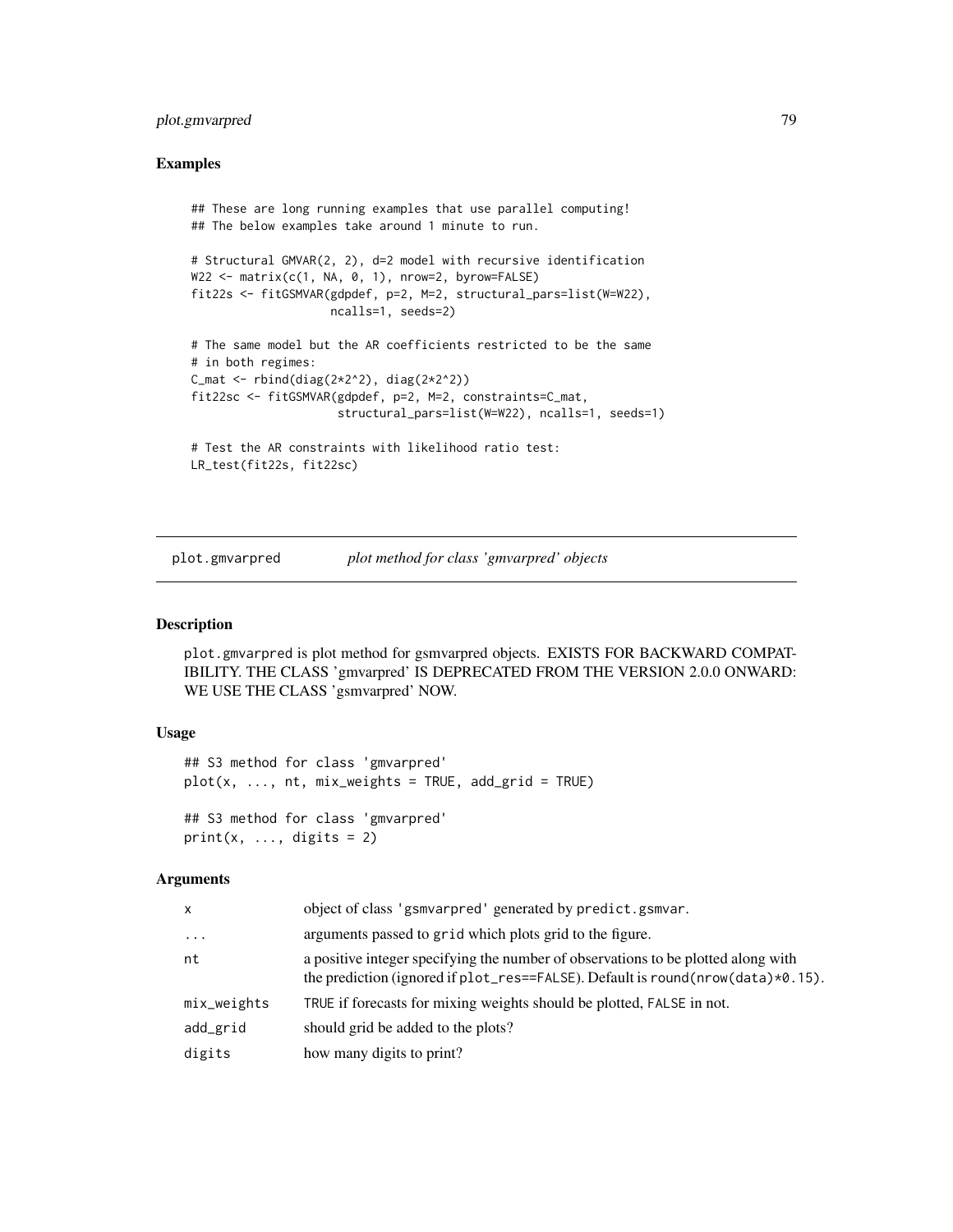# Details

These methods exist so that objects created with earlier versions of the package can be used normally.

plot.gsmvarpred *plot method for class 'gsmvarpred' objects*

## Description

plot.gsmvarpred is plot method for gsmvarpred objects.

# Usage

## S3 method for class 'gsmvarpred'  $plot(x, ..., nt, mix\_weights = TRUE, add\_grid = TRUE)$ 

# Arguments

| $\mathsf{x}$        | object of class 'gsmvarpred' generated by predict.gsmvar.                                                                                                            |
|---------------------|----------------------------------------------------------------------------------------------------------------------------------------------------------------------|
| $\cdot \cdot \cdot$ | arguments passed to grid which plots grid to the figure.                                                                                                             |
| nt                  | a positive integer specifying the number of observations to be plotted along with<br>the prediction (ignored if plot_res==FALSE). Default is round(nrow(data)*0.15). |
| mix_weights         | TRUE if forecasts for mixing weights should be plotted, FALSE in not.                                                                                                |
| add_grid            | should grid be added to the plots?                                                                                                                                   |

### Details

This method is used plot forecasts of GSMVAR processes

### References

- Kalliovirta L., Meitz M. and Saikkonen P. 2016. Gaussian mixture vector autoregression. *Journal of Econometrics*, 192, 485-498.
- Virolainen S. 2022. Structural Gaussian mixture vector autoregressive model with application to the asymmetric effects of monetary policy shocks. Unpublished working paper, available as arXiv:2007.04713.
- Virolainen S. 2022. Gaussian and Student's t mixture vector autoregressive model with application to the asymmetric effects of monetary policy shocks in the Euro area. Unpublished working paper, available as arXiv:2109.13648.

@keywords internal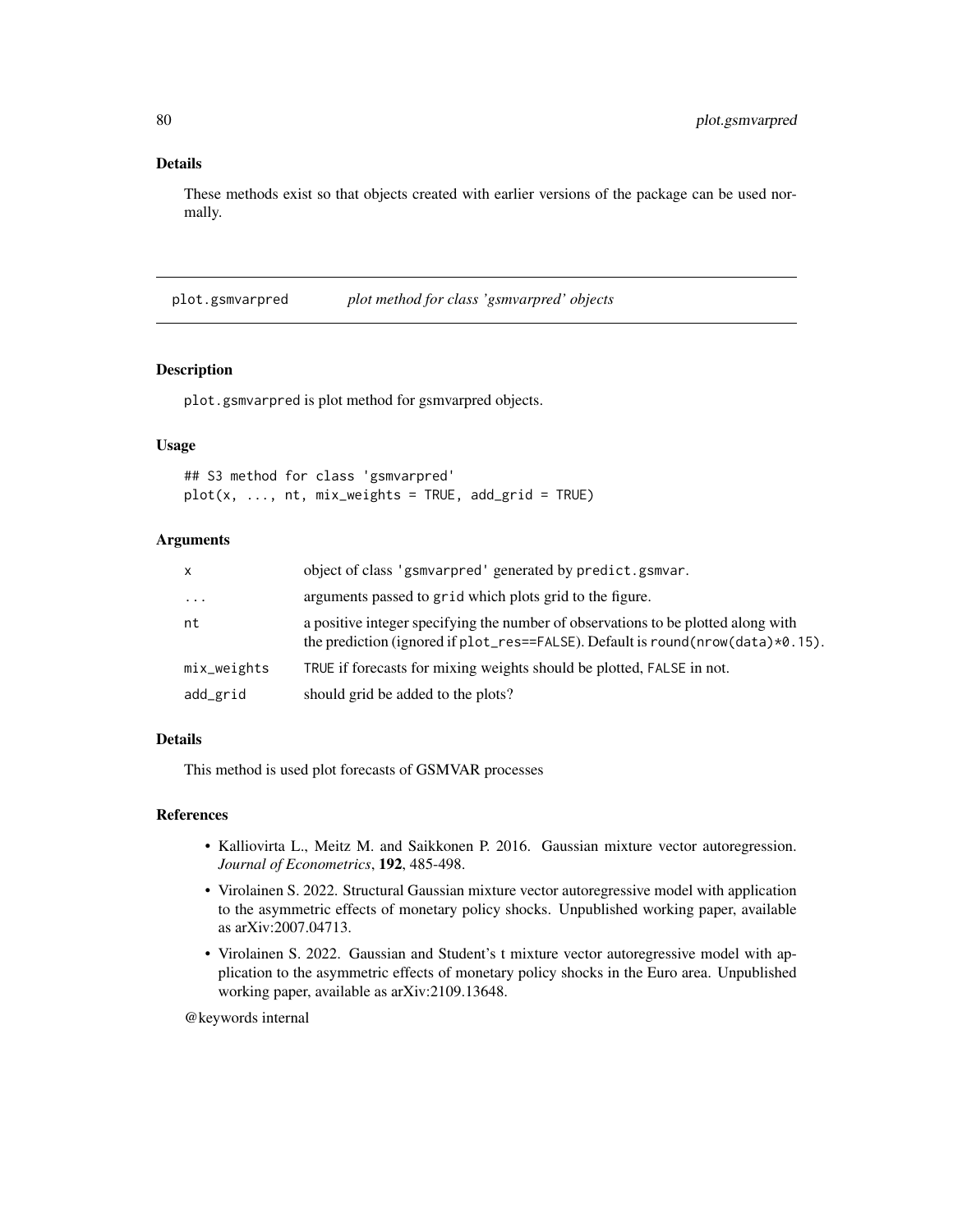# <span id="page-80-0"></span>Description

quantile\_residual\_tests performs quantile residual tests described by *Kalliovirta and Saikkonen 2010*, testing autocorrelation, conditional heteroskedasticity, and normality.

## Usage

```
## S3 method for class 'qrtest'
plot(x, ...)
## S3 method for class 'qrtest'
print(x, ..., digits = 3)quantile_residual_tests(
  gsmvar,
  lags_ac = c(1, 3, 6, 12),lags_ch = lags_ac,
  nsim = 1,
 ncores = 1,
 print_res = TRUE,
  stat_tol,
 posdef_tol,
  df_tol
\mathcal{L}
```
## Arguments

| $\mathsf{x}$ | object of class 'qrtest' generated by the function quantile_residual_tests).                                                                                                                                                                                                                                  |
|--------------|---------------------------------------------------------------------------------------------------------------------------------------------------------------------------------------------------------------------------------------------------------------------------------------------------------------|
| $\cdots$     | currently not used.                                                                                                                                                                                                                                                                                           |
| digits       | the number of decimals to print                                                                                                                                                                                                                                                                               |
| gsmvar       | an object of class 'gsmvar', typically created with fit GSMVAR or GSMVAR.                                                                                                                                                                                                                                     |
| lags_ac      | a positive integer vector specifying the lags used to test autocorrelation.                                                                                                                                                                                                                                   |
| lags_ch      | a positive integer vector specifying the lags used to test conditional heteroskedas-<br>ticity.                                                                                                                                                                                                               |
| nsim         | to how many simulations should the covariance matrix Omega used in the qr-<br>tests be based on? If smaller than sample size, then the covariance matrix will<br>be evaluated from the sample. Larger number of simulations might improve the<br>tests size properties but it increases the computation time. |
| ncores       | the number of CPU cores to be used in numerical differentiation. Multiple cores<br>are not supported on Windows, though.                                                                                                                                                                                      |
| print_res    | should the test results be printed while computing the tests?                                                                                                                                                                                                                                                 |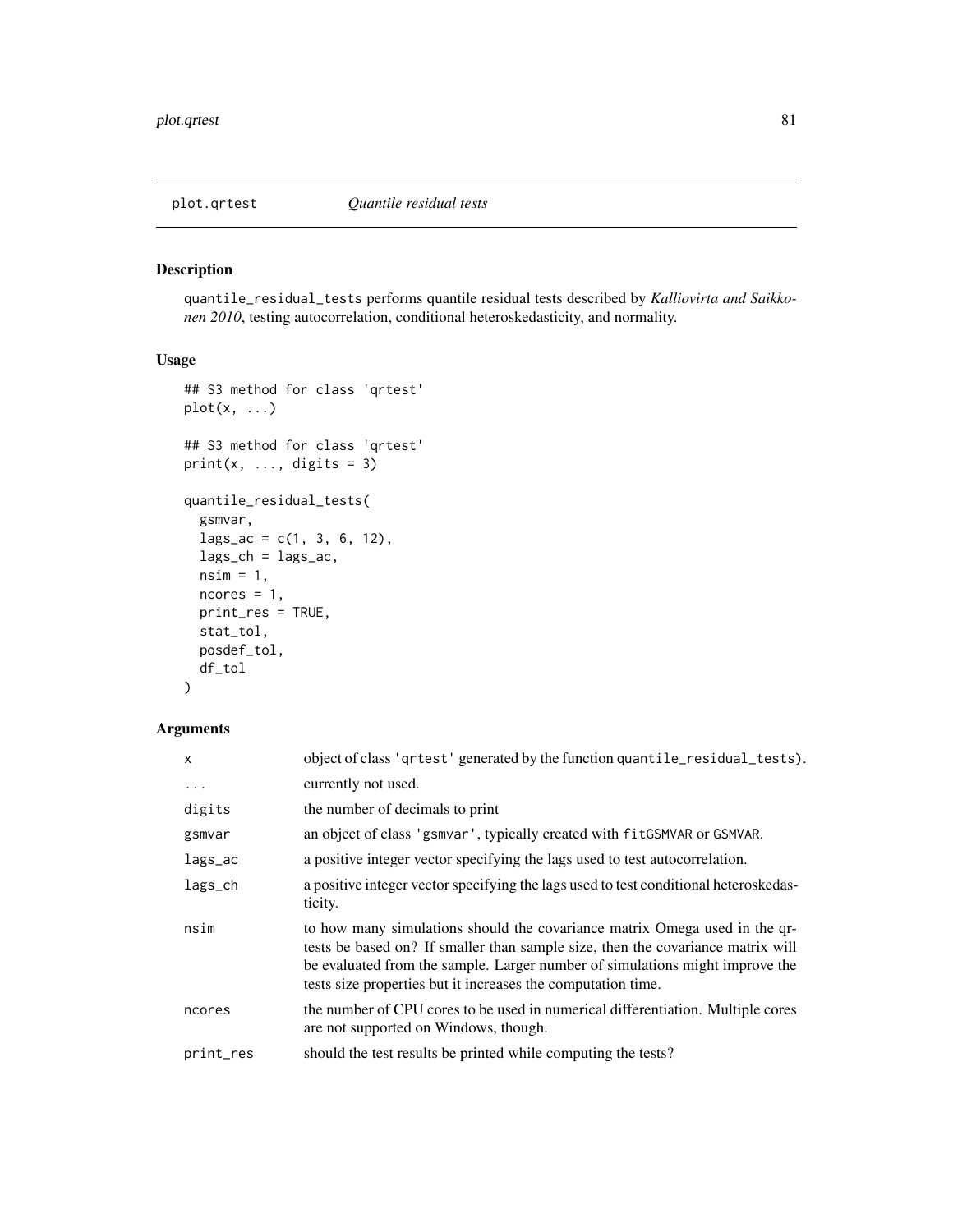| stat_tol   | numerical tolerance for stationarity of the AR parameters: if the "bold A" matrix<br>of any regime has eigenvalues larger that $1 - stat\_tol$ the model is classified<br>as non-stationary. Note that if the tolerance is too small, numerical evaluation<br>of the log-likelihood might fail and cause error.                                                                        |
|------------|----------------------------------------------------------------------------------------------------------------------------------------------------------------------------------------------------------------------------------------------------------------------------------------------------------------------------------------------------------------------------------------|
| posdef_tol | numerical tolerance for positive definiteness of the error term covariance matri-<br>ces: if the error term covariance matrix of any regime has eigenvalues smaller<br>than this, the model is classified as not satisfying positive definiteness assump-<br>tion. Note that if the tolerance is too small, numerical evaluation of the log-<br>likelihood might fail and cause error. |
| df tol     | the parameter vector is considered to be outside the parameter space if all de-<br>grees of freedom parameters are not larger than $2 + df\_tol$ .                                                                                                                                                                                                                                     |

### Details

If the function fails to calculate the tests because of numerical problems and the parameter values are near the border of the parameter space, it might help to use smaller numerical tolerance for the stationarity and positeve definiteness conditions. The numerical tolerance of an existing model can be changed with the function update\_numtols or you can set it directly with the arguments stat\_tol and posdef\_tol.

## Value

Returns an object of class 'qrtest' which has its own print method. The returned object is a list containing the quantile residual test results for normality, autocorrelation, and conditional heteroskedasticity. The autocorrelation and conditional heteroskedasticity results also contain the associated (vectorized) individual statistics divided by their standard errors (see *Kalliovirta and Saikkonen 2010*, s.17-20) under the label \$ind\_stats.

## Methods (by generic)

- plot: Plot p-values of the autocorrelation and conditional heteroskedasticity tests.
- print: Print method for class 'qrtest'

### References

- Kalliovirta L., Meitz M. and Saikkonen P. 2016. Gaussian mixture vector autoregression. *Journal of Econometrics*, 192, 485-498.
- Kalliovirta L. and Saikkonen P. 2010. Reliable Residuals for Multivariate Nonlinear Time Series Models. *Unpublished Revision of HECER Discussion Paper No. 247*.
- Virolainen S. 2022. Structural Gaussian mixture vector autoregressive model with application to the asymmetric effects of monetary policy shocks. Unpublished working paper, available as arXiv:2007.04713.
- Virolainen S. 2022. Gaussian and Student's t mixture vector autoregressive model with application to the asymmetric effects of monetary policy shocks in the Euro area. Unpublished working paper, available as arXiv:2109.13648.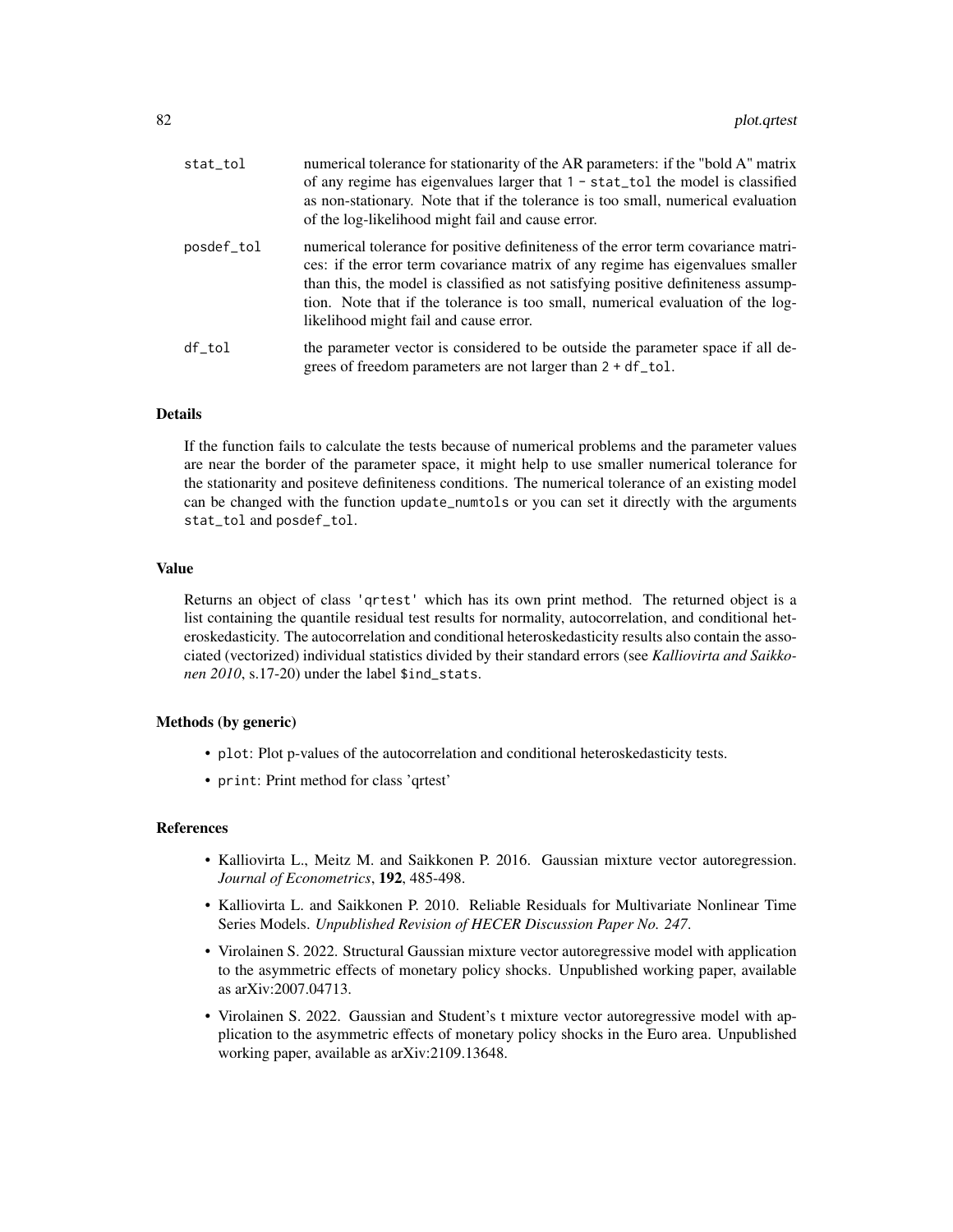# predict.gmvar 83

### See Also

```
fitGSMVAR, GSMVAR, quantile_residuals, GIRF, diagnostic_plot, predict.gsmvar, profile_logliks,
LR_test, Wald_test, cond_moment_plot, update_numtols
```
#### Examples

```
# GMVAR(3,2) model
fit32 <- fitGSMVAR(gdpdef, p=3, M=2, ncalls=1, seeds=2)
qrtests32 <- quantile_residual_tests(fit32)
qrtests32
plot(qrtests32)
# Structural GMVAR(1,2) model identified with sign
# constraints and build with hand-specified parameter values.
# Tests based on simulation procedure with nsim=1000:
params12s <- c(0.55, 0.112, 0.619, 0.173, 0.344, 0.055, -0.009, 0.718,
0.255, 0.017, -0.136, 0.858, 0.541, 0.057, -0.162, 0.162, 3.623,
4.726, 0.674)
W_12 <- matrix(c(1, 1, -1, 1), nrow=2)
mod12s <- GSMVAR(gdpdef, p=1, M=2, params=params12s,
                structural_pars=list(W=W_12))
qrtests12s <- quantile_residual_tests(mod12s, nsim=1000)
qrtests12s
```
predict.gmvar *DEPRECATED! USE THE FUNCTION predict.gsmvar INSTEAD! Predict method for class 'gmvar' objects*

## Description

predict.gsmvar is a predict method for class 'gsmvar' objects. The forecasts of the GMVAR model are computed by performing independent simulations and using the sample medians or means as point forecasts and empirical quantiles as prediction intervals. For one-step-ahead predictions using the exact conditional mean is also supported.

## Usage

```
## S3 method for class 'gmvar'
predict(
  object,
  ...,
 n_ahead,
  n_{s}simu = 2000,
 pi = c(0.95, 0.8),
 pi_type = c("two-sided", "upper", "lower", "none"),
  pred_type = c("median", "mean", "cond_mean"),
```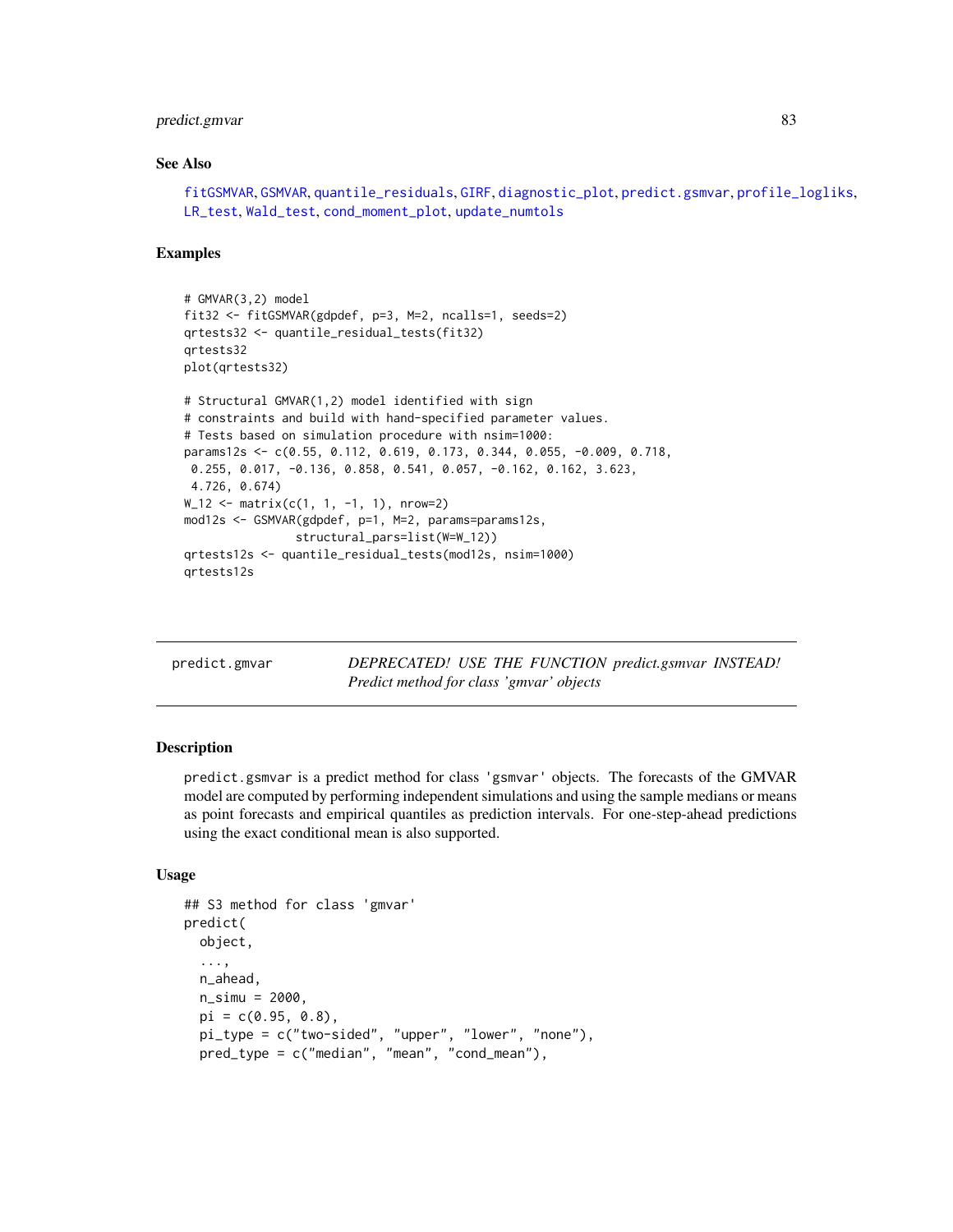```
plot_res = TRUE,
  mix_weights = TRUE,
  nt
\lambda
```
## Arguments

| object        | an object of class 'gmvar'                                                                                                                                                                                                                    |
|---------------|-----------------------------------------------------------------------------------------------------------------------------------------------------------------------------------------------------------------------------------------------|
|               | additional arguments passed to grid (ignored if plot_res==FALSE) which plots<br>grid to the figure.                                                                                                                                           |
| n_ahead       | how many steps ahead should be predicted?                                                                                                                                                                                                     |
| $n\_simu$     | to how many independent simulations should the forecast be based on?                                                                                                                                                                          |
| рi            | a numeric vector specifying the confidence levels of the prediction intervals.                                                                                                                                                                |
| pi_type       | should the prediction intervals be "two-sided", "upper", or "lower"?                                                                                                                                                                          |
| pred_type     | should the prediction be based on sample "median" or "mean"? Or should it be<br>one-step-ahead forecast based on the exact conditional mean ("cond_mean")?<br>Prediction intervals won't be calculated if the exact conditional mean is used. |
| plot_res      | should the results be plotted?                                                                                                                                                                                                                |
| $mix_weights$ | TRUE if forecasts for mixing weights should be plotted, FALSE in not.                                                                                                                                                                         |
| nt            | a positive integer specifying the number of observations to be plotted along with<br>the prediction (ignored if $plot_{res} == FALSE$ ). Default is round (nrow (data) $*0.15$ ).                                                             |

#### Value

Returns a class 'gsmvarpred' object containing, among the specifications,...

\$pred Point forecasts

\$pred\_int Prediction intervals, as [, , d].

\$mix\_pred Point forecasts for the mixing weights

mix\_pred\_int Individual prediction intervals for mixing weights, as  $[ , , m], m=1,..,M.$ 

# References

- Kalliovirta L., Meitz M. and Saikkonen P. 2016. Gaussian mixture vector autoregression. *Journal of Econometrics*, 192, 485-498.
- Virolainen S. 2022. Structural Gaussian mixture vector autoregressive model with application to the asymmetric effects of monetary policy shocks. Unpublished working paper, available as arXiv:2007.04713.
- Virolainen S. 2022. Gaussian and Student's t mixture vector autoregressive model with application to the asymmetric effects of monetary policy shocks in the Euro area. Unpublished working paper, available as arXiv:2109.13648.

@keywords internal

## See Also

[predict.gsmvar](#page-84-0)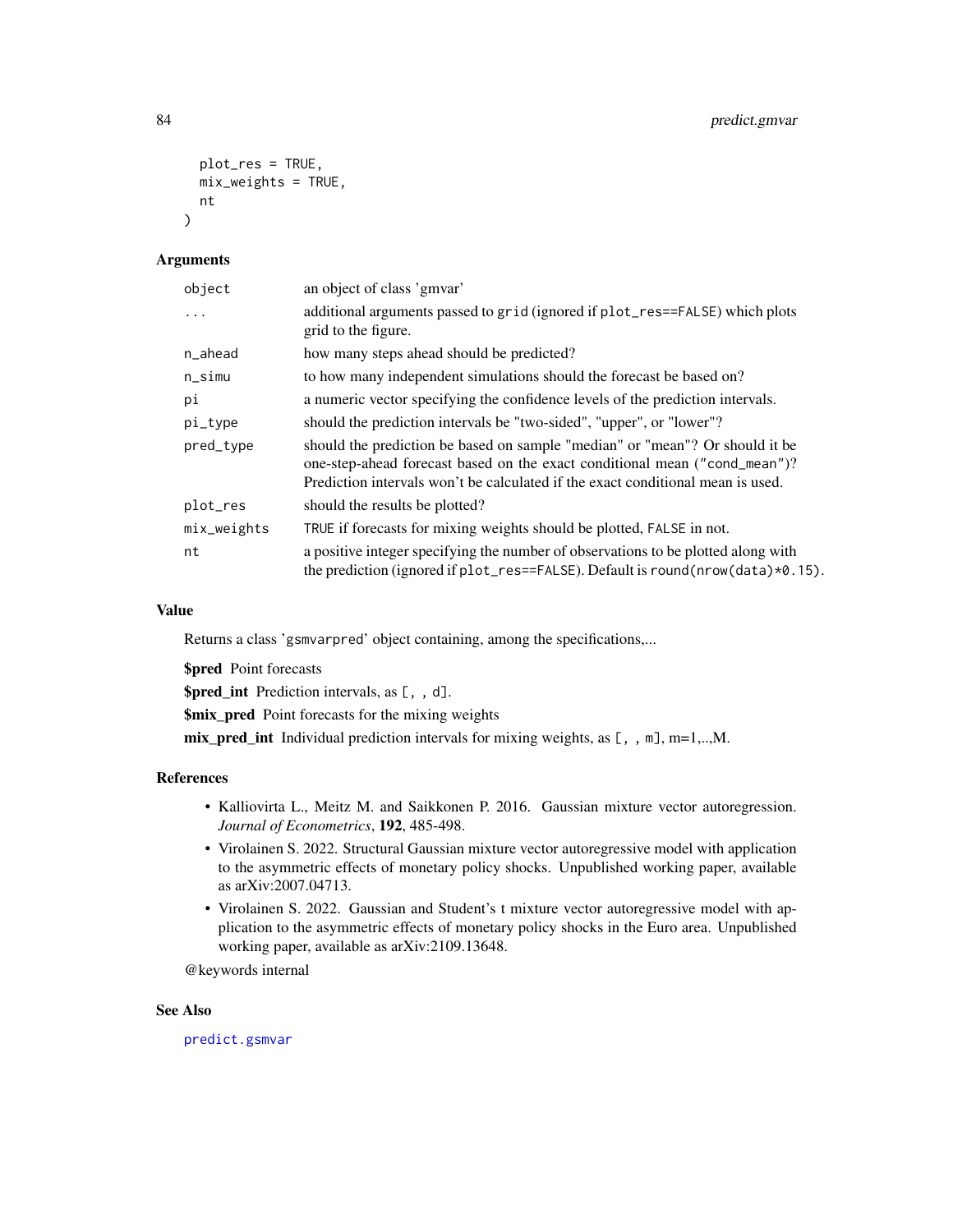## <span id="page-84-0"></span>Description

predict.gsmvar is a predict method for class 'gsmvar' objects. The forecasts of the GMVAR, StMVAR, and G-StMVAR models are computed by performing independent simulations and using the sample medians or means as point forecasts and empirical quantiles as prediction intervals. For one-step-ahead predictions using the exact conditional mean is also supported.

# Usage

```
## S3 method for class 'gsmvar'
predict(
  object,
  ...,
  n_ahead,
  nsim = 2000,
  pi = c(0.95, 0.8),
 pi_type = c("two-sided", "upper", "lower", "none"),
 pred_type = c("median", "mean", "cond_mean"),
 plot_res = TRUE,
 mix\_weights = TRUE,nt
)
```
# Arguments

| object        | an object of class 'gsmvar', typically created with fitGSMVAR or GSMVAR.                                                                                                                                                                      |
|---------------|-----------------------------------------------------------------------------------------------------------------------------------------------------------------------------------------------------------------------------------------------|
|               | additional arguments passed to grid (ignored if plot_res==FALSE) which plots<br>grid to the figure.                                                                                                                                           |
| n_ahead       | how many steps ahead should be predicted?                                                                                                                                                                                                     |
| nsim          | to how many independent simulations should the forecast be based on?                                                                                                                                                                          |
| pi            | a numeric vector specifying the confidence levels of the prediction intervals.                                                                                                                                                                |
| pi_type       | should the prediction intervals be "two-sided", "upper", or "lower"?                                                                                                                                                                          |
| pred_type     | should the prediction be based on sample "median" or "mean"? Or should it be<br>one-step-ahead forecast based on the exact conditional mean ("cond_mean")?<br>Prediction intervals won't be calculated if the exact conditional mean is used. |
| plot_res      | should the results be plotted?                                                                                                                                                                                                                |
| $mix$ weights | TRUE if forecasts for mixing weights should be plotted, FALSE in not.                                                                                                                                                                         |
| nt            | a positive integer specifying the number of observations to be plotted along with<br>the prediction (ignored if plot_res==FALSE). Default is round(nrow(data)*0.15).                                                                          |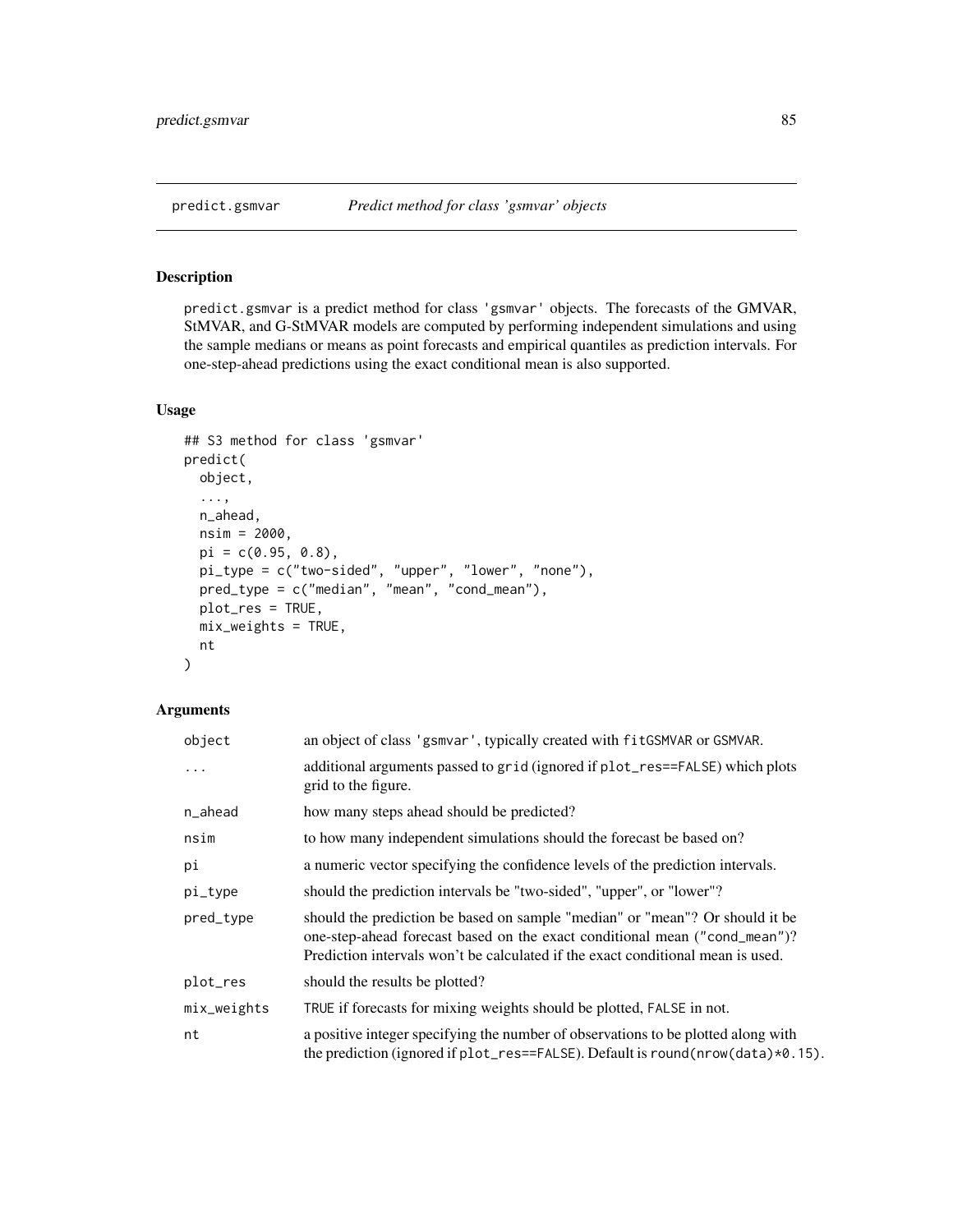### Value

Returns a class 'gsmvarpred' object containing, among the specifications,...

\$pred Point forecasts

\$pred\_int Prediction intervals, as [, , d].

**\$mix\_pred** Point forecasts for the mixing weights

mix\_pred\_int Individual prediction intervals for mixing weights, as  $[ , , , m]$ , m=1,..,M.

### References

- Kalliovirta L., Meitz M. and Saikkonen P. 2016. Gaussian mixture vector autoregression. *Journal of Econometrics*, 192, 485-498.
- Virolainen S. 2022. Structural Gaussian mixture vector autoregressive model with application to the asymmetric effects of monetary policy shocks. Unpublished working paper, available as arXiv:2007.04713.
- Virolainen S. 2022. Gaussian and Student's t mixture vector autoregressive model with application to the asymmetric effects of monetary policy shocks in the Euro area. Unpublished working paper, available as arXiv:2109.13648.

@keywords internal

#### See Also

[GIRF](#page-47-0), [GFEVD](#page-44-0), [simulate.gsmvar](#page-100-0)

## Examples

```
# GMVAR(2, 2), d=2 model
params22 <- c(0.36, 0.121, 0.223, 0.059, -0.151, 0.395, 0.406, -0.005,
 0.083, 0.299, 0.215, 0.002, 0.03, 0.484, 0.072, 0.218, 0.02, -0.119,
  0.722, 0.093, 0.032, 0.044, 0.191, 1.101, -0.004, 0.105, 0.58)
mod22 <- GSMVAR(gdpdef, p=2, M=2, d=2, params=params22)
p1 <- predict(mod22, n_ahead=10, pred_type="median", nsim=500)
p1
p2 <- predict(mod22, n_ahead=10, nt=20, lty=1, nsim=500)
p2
p3 <- predict(mod22, n_ahead=10, pi=c(0.99, 0.90, 0.80, 0.70),
              nt=30, lty=0, nsim=500)
p3
# StMVAR(2, 2), d=2 model
params22t <- c(0.36, 0.121, 0.223, 0.059, -0.151, 0.395, 0.406, -0.005,
0.083, 0.299, 0.215, 0.002, 0.03, 0.484, 0.072, 0.218, 0.02, -0.119,
  0.722, 0.093, 0.032, 0.044, 0.191, 1.101, -0.004, 0.105, 0.58, 3, 4)
mod22t <- GSMVAR(gdpdef, p=2, M=2, d=2, params=params22t, model="StMVAR")
p1 <- predict(mod22t, n_ahead=12, pred_type="median", nsim=500, pi=0.9)
p1
```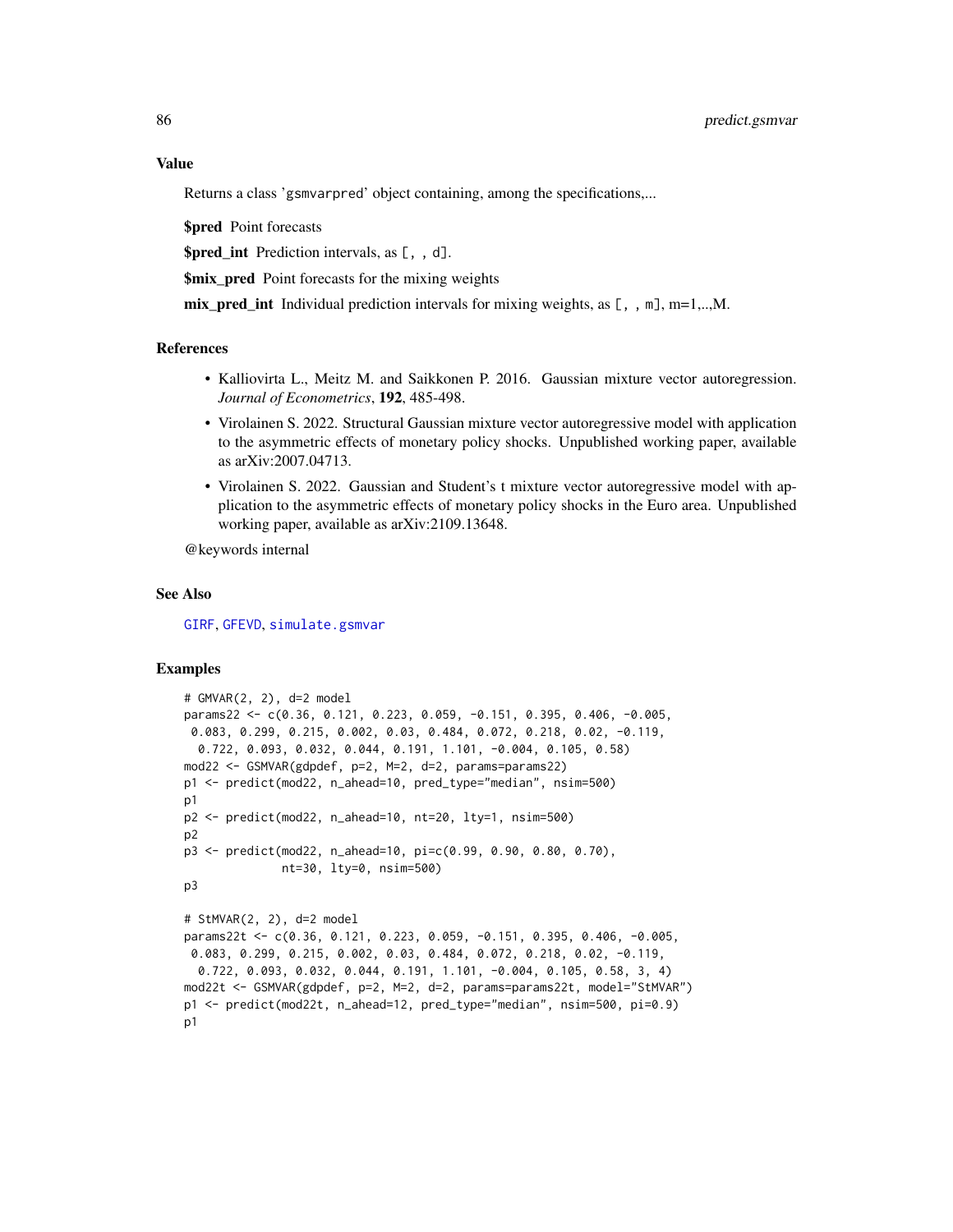## Description

Deprecated S3 methods for the deprecated class 'gmvar'. From the gmvarkit version 2.0.0 onwards, class 'gsmvar' is used instead.

## Usage

```
## S3 method for class 'gmvar'
print(x, ..., \text{ digits} = 2)## S3 method for class 'gmvar'
summary(object, ..., digits)
## S3 method for class 'gmvar'
plot(x, \ldots)## S3 method for class 'gmvar'
logLik(object, ...)
## S3 method for class 'gmvar'
residuals(object, ...)
```
# Arguments

| $\mathsf{x}$ | a class 'gmvar' object. THIS CLASS IS DEPRECATED FROM THE VER-<br>SION 2.0.0 ONWARDS.  |
|--------------|----------------------------------------------------------------------------------------|
| $\cdot$      | See the usage from the documentation of the appropriate class 'gsmvar' S3<br>method.   |
| digits       | number of digits to be printed.                                                        |
| object       | object of class 'gmvar'. THIS CLASS IS DEPRECATED FROM THE VER-<br>SION 2.0.0 ONWARDS. |

# Details

These methods exist so that models estimated with earlier versions of the package can be used normally.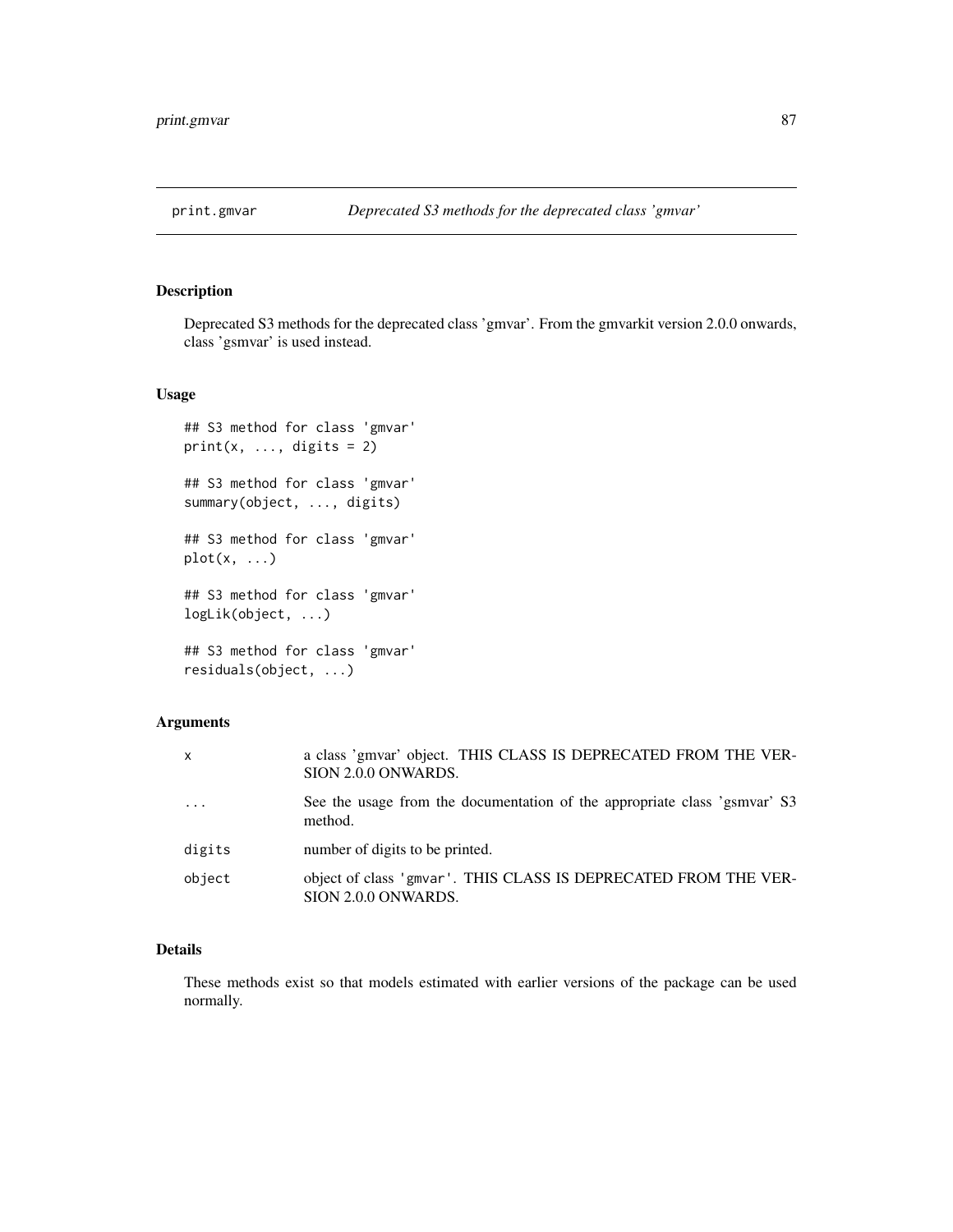# Description

print.gmvarsum is a print method for object 'gmvarsum'. EXISTS FOR BACKWARD COM-PATIBILITY. CLASS 'gmvarsum' IS DEPRECATED FROM THE VERSION 2.0.0. ONWARDS. NOW, WE USE THE CLASS 'gsmvarsum'.

## Usage

```
## S3 method for class 'gmvarsum'
print(x, ..., digits)
```
# Arguments

| x                       | object of class 'gsmvarsum' generated by summary gsmvar. |
|-------------------------|----------------------------------------------------------|
| $\cdot$ $\cdot$ $\cdot$ | currently not used.                                      |
| digits                  | the number of digits to be printed.                      |

| print.gsmvarpred | Print method for class 'gsmvarpred' objects |  |
|------------------|---------------------------------------------|--|
|                  |                                             |  |

## Description

print.gsmvarpred is a print method for object generated by predict.gsmvar.

# Usage

```
## S3 method for class 'gsmvarpred'
print(x, ..., digits = 2)
```
## Arguments

|          | object of class 'gsmvarpred' generated by predict.gsmvar. |
|----------|-----------------------------------------------------------|
| $\cdots$ | currently not used.                                       |
| digits   | the number of decimals to print                           |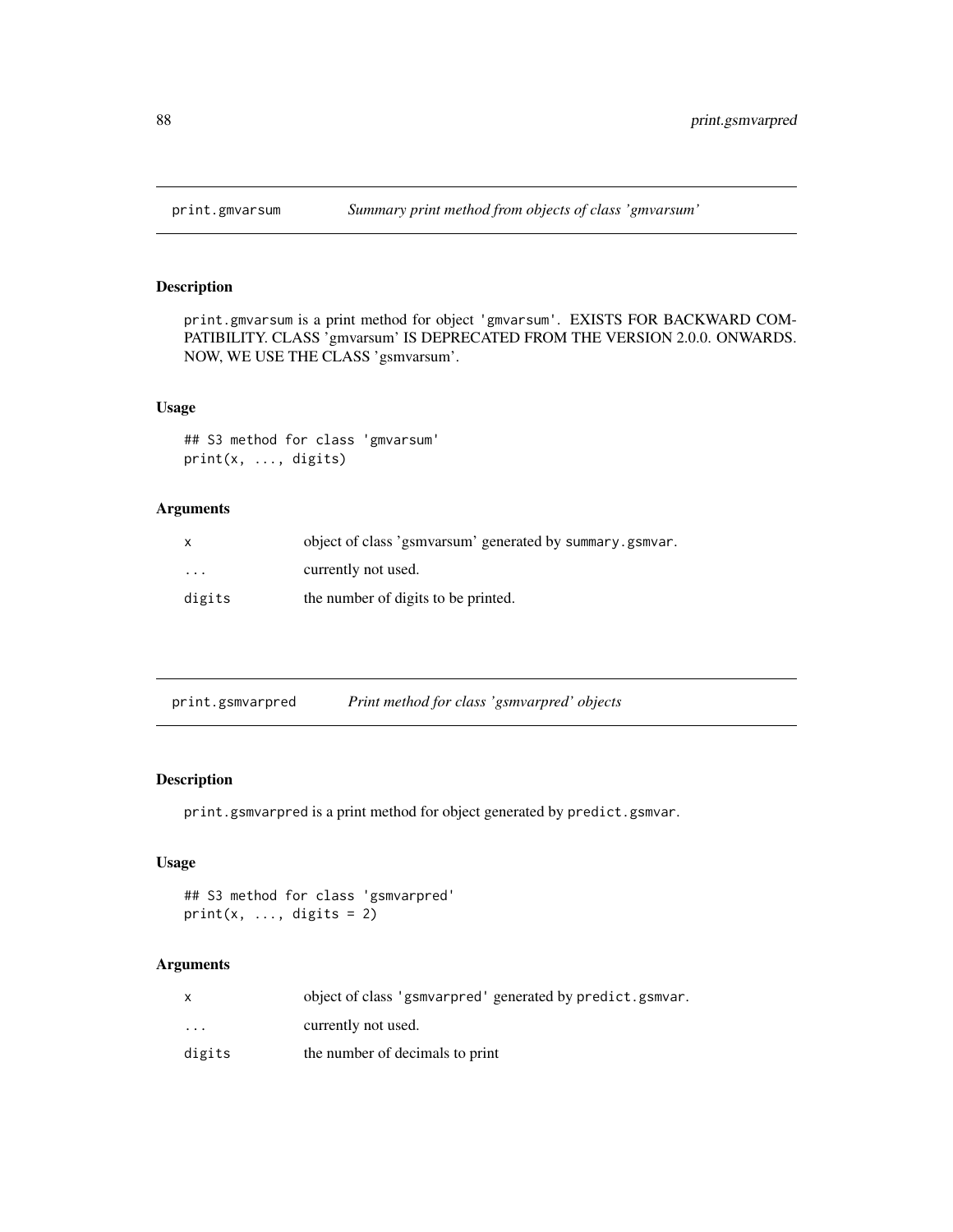# print.gsmvarsum 89

### Examples

```
# GMVAR(2, 2), d=2 model;
params22 <- c(0.36, 0.121, 0.223, 0.059, -0.151, 0.395, 0.406, -0.005,
0.083, 0.299, 0.215, 0.002, 0.03, 0.484, 0.072, 0.218, 0.02, -0.119,
0.722, 0.093, 0.032, 0.044, 0.191, 1.101, -0.004, 0.105, 0.58)
mod22 <- GSMVAR(gdpdef, p=2, M=2, params=params22)
pred22 <- predict(mod22, n_ahead=3, plot_res=FALSE)
print(pred22)
print(pred22, digits=3)
```
print.gsmvarsum *Summary print method from objects of class 'gsmvarsum'*

### Description

print.gsmvarsum is a print method for object 'gsmvarsum' generated by summary.gsmvar.

#### Usage

## S3 method for class 'gsmvarsum' print(x, ..., digits)

### Arguments

| X                    | object of class 'gsmyarsum' generated by summary gsmyar. |
|----------------------|----------------------------------------------------------|
| $\ddot{\phantom{0}}$ | currently not used.                                      |
| digits               | the number of digits to be printed.                      |

## Examples

```
# GMVAR(2, 2), d=2 model;
params22 <- c(0.36, 0.121, 0.223, 0.059, -0.151, 0.395, 0.406, -0.005,
0.083, 0.299, 0.215, 0.002, 0.03, 0.484, 0.072, 0.218, 0.02, -0.119,
0.722, 0.093, 0.032, 0.044, 0.191, 1.101, -0.004, 0.105, 0.58)
mod22 <- GSMVAR(gdpdef, p=2, M=2, params=params22)
sumry22 <- summary(mod22)
print(sumry22)
```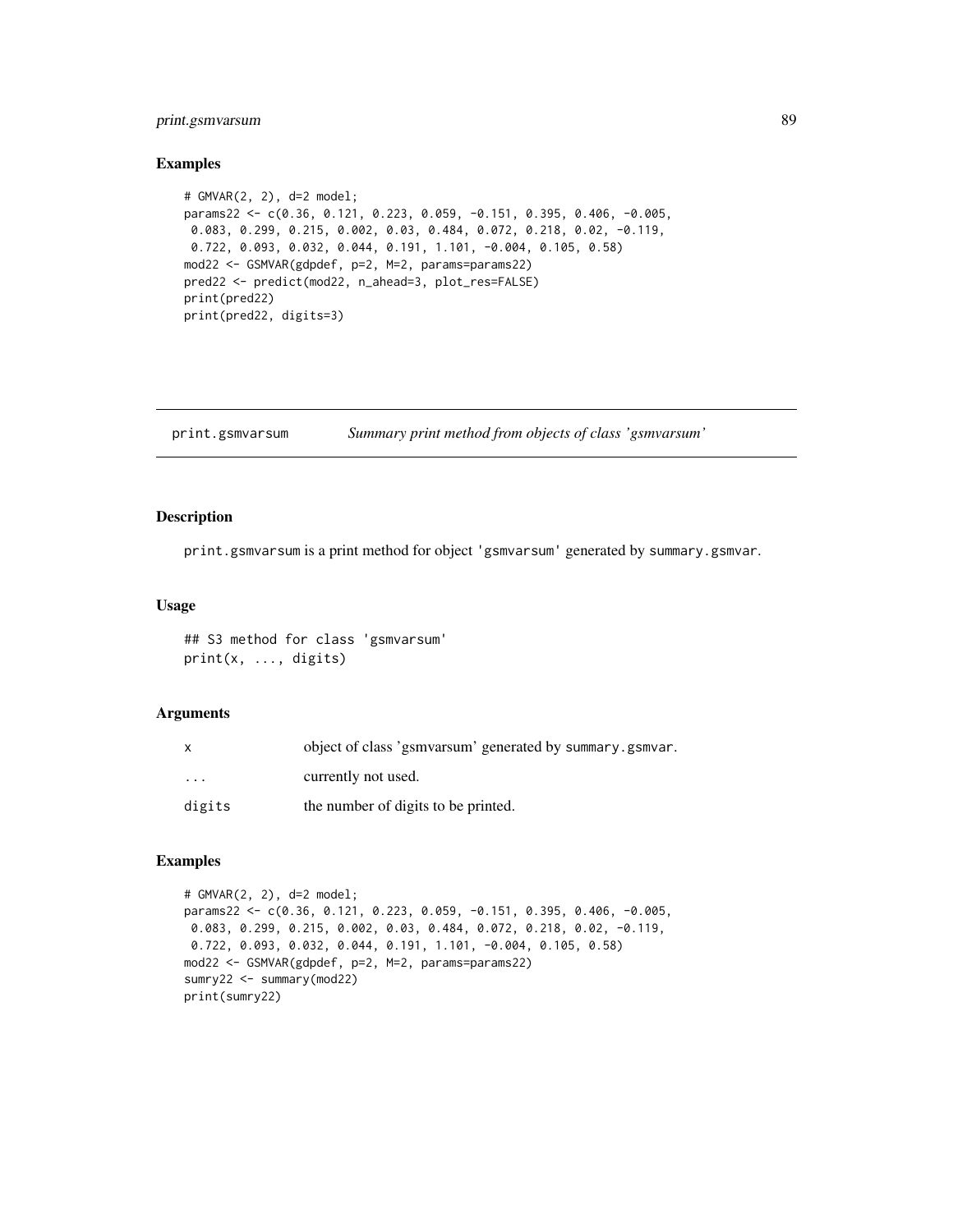### Description

print.hypotest is the print method for the class hypotest objects.

### Usage

## S3 method for class 'hypotest'  $print(x, ..., digits = 4)$ 

### Arguments

| $\mathsf{x}$            | object of class 'hypotest' generated by the function Wald_test or LR_test. |
|-------------------------|----------------------------------------------------------------------------|
| $\cdot$ $\cdot$ $\cdot$ | currently not in use.                                                      |
| digits                  | how many significant digits to print?                                      |

| print_std_errors | Print standard errors of a GMVAR, StMVAR, or G-StMVAR model in |
|------------------|----------------------------------------------------------------|
|                  | the same form as the model estimates are printed               |

### Description

print\_std\_errors prints the approximate standard errors of a GMVAR, StMVAR, or G-StMVAR model in the same form as the parameters of objects of class 'gsmvar' are printed.

### Usage

print\_std\_errors(gsmvar, digits = 3)

### Arguments

| gsmvar | an object of class 'gsmvar', typically created with fitGSMVAR or GSMVAR. |
|--------|--------------------------------------------------------------------------|
| digits | how many digits should be printed?                                       |

## Details

The main purpose of print\_std\_errors is to provide a convenient tool to match the standard errors to certain parameter estimates. Note that if the model is intercept parametrized, there won't be standard errors for the unconditional means, and vice versa. Also, there is no standard error for the last mixing weight alpha\_M because it is not parametrized.

Note that if linear constraints are imposed and they involve summations or multiplications, then the AR parameter standard errors are printed separately as they don't correspond one-to-one to the model parameter standard errors.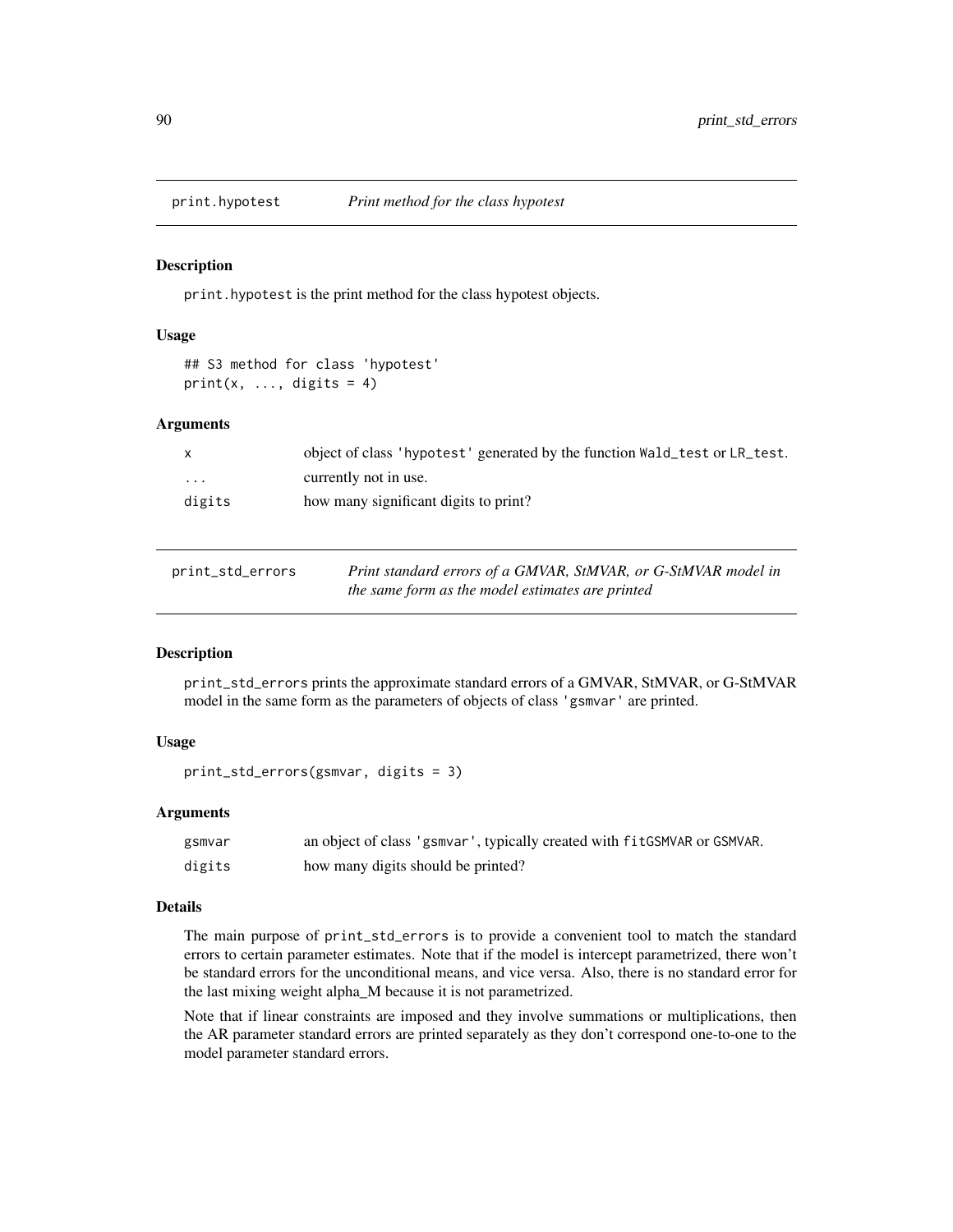# profile\_logliks 91

## References

- Kalliovirta L., Meitz M. and Saikkonen P. 2016. Gaussian mixture vector autoregression. *Journal of Econometrics*, 192, 485-498.
- Kalliovirta L. and Saikkonen P. 2010. Reliable Residuals for Multivariate Nonlinear Time Series Models. *Unpublished Revision of HECER Discussion Paper No. 247*.
- Virolainen S. 2022. Structural Gaussian mixture vector autoregressive model with application to the asymmetric effects of monetary policy shocks. Unpublished working paper, available as arXiv:2007.04713.
- Virolainen S. 2022. Gaussian and Student's t mixture vector autoregressive model with application to the asymmetric effects of monetary policy shocks in the Euro area. Unpublished working paper, available as arXiv:2109.13648.

### See Also

[profile\\_logliks](#page-90-0), [fitGSMVAR](#page-27-0), [GSMVAR](#page-57-0), [print.gsmvar](#page-57-1), [swap\\_parametrization](#page-107-0)

## Examples

```
# GMVAR(1,2) model
fit12 <- fitGSMVAR(gdpdef, p=1, M=2, ncalls=1, seeds=1)
fit12
print_std_errors(fit12)
```
<span id="page-90-0"></span>profile\_logliks *Plot profile log-likehoods around the estimates*

### **Description**

profile\_logliks plots profile log-likelihoods around the estimates.

### Usage

```
profile_logliks(
  gsmvar,
  which_pars,
  scale = 0.02,nrows,
  ncols,
  precision = 200,
  stat\_tol = 0.001,
  posed\_tol = 1e-08,
  df\_tol = 1e-08)
```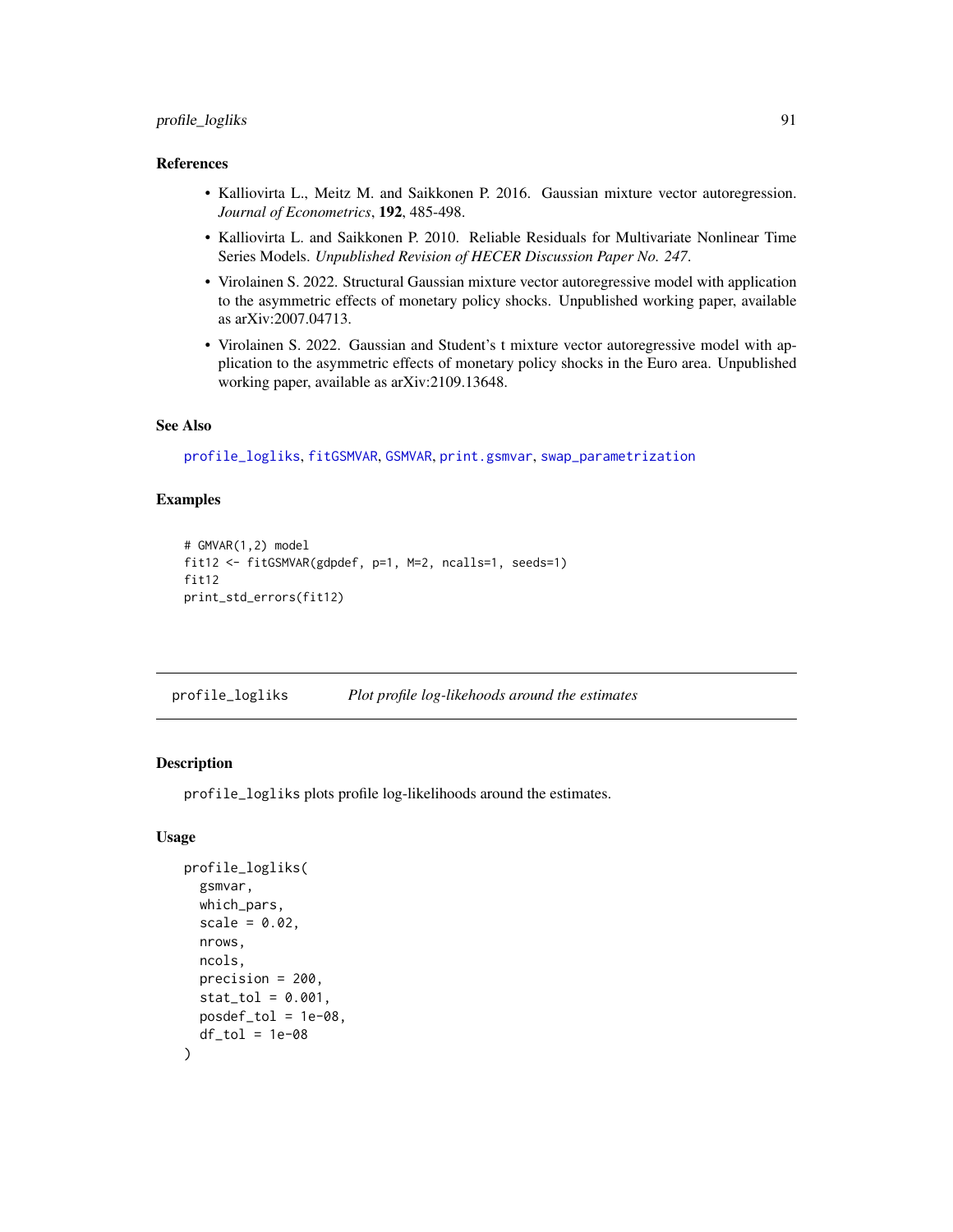# Arguments

| gsmvar     | an object of class 'gsmvar', typically created with fitGSMVAR or GSMVAR.                                                                                                                                                                                                                                                                                                               |
|------------|----------------------------------------------------------------------------------------------------------------------------------------------------------------------------------------------------------------------------------------------------------------------------------------------------------------------------------------------------------------------------------------|
| which_pars | the profile log-likelihood function of which parameters should be plotted? An<br>integer vector specifying the positions of the parameters in the parameter vector.<br>The parameter vector has the form                                                                                                                                                                               |
|            | For unconstrained models: Should be size $((M(pd^2 + d + d(d+1)/2 + 1) -$<br>1)x1) and have form $\theta = (v_1, , v_M, \alpha_1, , \alpha_{M-1})$ , where:<br>$v_m = (\phi_{m,0}, \phi_m, \sigma_m)$                                                                                                                                                                                  |
|            | • $\phi_m = (vec(A_{m,1}), , vec(A_{m,p}))$<br>• and $\sigma_m = vech(\Omega_m)$ , m=1,,M.                                                                                                                                                                                                                                                                                             |
|            | For constrained models: Should be size $((M(d+d(d+1)/2+1)+q-1)x1)$<br>and have form $\theta = (\phi_{1,0}, , \phi_{M,0}, \psi, \sigma_1, , \sigma_M, \alpha_1, , \alpha_{M-1})$ , where:<br>• $\psi$ (qx1) satisfies ( $\phi_1, , \phi_M$ ) = $C\psi$ . Here C is ( $Mpd^2xq$ ) constraint<br>matrix.                                                                                  |
|            | Above, $\phi_{m,0}$ is the intercept parameter, $A_{m,i}$ denotes the <i>i</i> :th coefficient matrix<br>of the m:th mixture component, $\Omega_m$ denotes the error term covariance matrix of<br>the <i>m</i> :th mixture component, and $\alpha_m$ is the mixing weight parameter.<br>The default is that profile log-likelihood functions for all parameters are plotted.           |
| scale      | a numeric scalar specifying the interval plotted for each estimate: the estimate<br>plus-minus abs(scale*estimate).                                                                                                                                                                                                                                                                    |
| nrows      | how many rows should be in the plot-matrix? The default is max (ceiling (log2(length (which_pars))<br>$-1)$ , 1).                                                                                                                                                                                                                                                                      |
| ncols      | how many columns should be in the plot-matrix? The default is ceiling (length (which_pars)/nrows).<br>Note that nrows*ncols should not be smaller than the length of which_pars.                                                                                                                                                                                                       |
| precision  | at how many points should each profile log-likelihood be evaluated at?                                                                                                                                                                                                                                                                                                                 |
| stat_tol   | numerical tolerance for stationarity of the AR parameters: if the "bold A" matrix<br>of any regime has eigenvalues larger that 1 - stat_tol the model is classified<br>as non-stationary. Note that if the tolerance is too small, numerical evaluation<br>of the log-likelihood might fail and cause error.                                                                           |
| posdef_tol | numerical tolerance for positive definiteness of the error term covariance matri-<br>ces: if the error term covariance matrix of any regime has eigenvalues smaller<br>than this, the model is classified as not satisfying positive definiteness assump-<br>tion. Note that if the tolerance is too small, numerical evaluation of the log-<br>likelihood might fail and cause error. |
| df_tol     | the parameter vector is considered to be outside the parameter space if all de-<br>grees of freedom parameters are not larger than 2 + df_tol.                                                                                                                                                                                                                                         |

# Details

When the number of parameters is large, it might be better to plot a smaller number of profile log-likelihood functions at a time using the argument which\_pars.

The red vertical line points the estimate.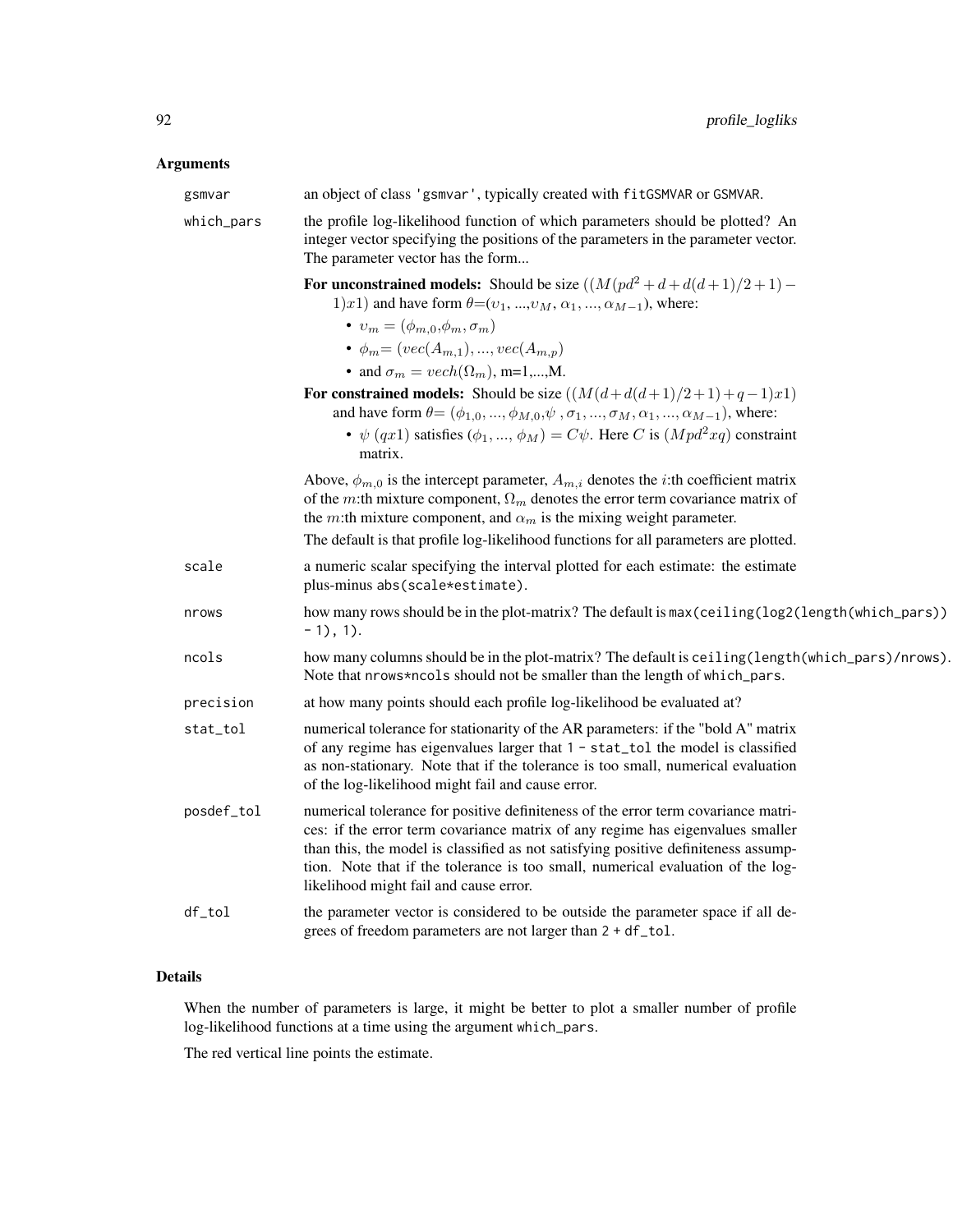## profile\_logliks 93

## Value

Only plots to a graphical device and doesn't return anything.

### References

- Kalliovirta L., Meitz M. and Saikkonen P. 2016. Gaussian mixture vector autoregression. *Journal of Econometrics*, 192, 485-498.
- Lütkepohl H. 2005. New Introduction to Multiple Time Series Analysis, *Springer*.
- McElroy T. 2017. Computation of vector ARMA autocovariances. *Statistics and Probability Letters*, 124, 92-96.
- Virolainen S. 2022. Structural Gaussian mixture vector autoregressive model with application to the asymmetric effects of monetary policy shocks. Unpublished working paper, available as arXiv:2007.04713.
- Virolainen S. 2022. Gaussian and Student's t mixture vector autoregressive model with application to the asymmetric effects of monetary policy shocks in the Euro area. Unpublished working paper, available as arXiv:2109.13648.

### See Also

[get\\_soc](#page-6-1), [diagnostic\\_plot](#page-18-0), [fitGSMVAR](#page-27-0), [GSMVAR](#page-57-0), [GIRF](#page-47-0), [LR\\_test](#page-77-0), [Wald\\_test](#page-114-0), [cond\\_moment\\_plot](#page-16-0)

#### Examples

```
# Running all the below examples takes approximately 2 minutes.
```
profile\_logliks(mod22gs, which\_pars=c(1, 3, 28))

```
# GMVAR(1,2) model
fit12 <- fitGSMVAR(gdpdef, p=1, M=2, ncalls=1, seeds=1)
fit<sub>12</sub>
profile_logliks(fit12)
# Structural GMVAR(1,2) model identified with sign
# constraints: model build based on inaccurate hand-given estimates.
W_1122 <- matrix(c(1, 1, -1, 1), nrow=2)
params12s <- c(0.55, 0.11, 0.62, 0.17, 0.34, 0.05, -0.01, 0.72, 0.25,
0.02, -0.14, 0.86, 0.54, 0.06, -0.16, 0.16, 3.62, 4.73, 0.67)
mod12s <- GSMVAR(gdpdef, p=1, M=2, params=params12s,
                structural_pars=list(W=W_122))
profile_logliks(mod12s)
#' # G-StMVAR(2, 1, 1), d=2 model:
params22gs <- c(0.697, 0.154, 0.049, 0.374, 0.476, 0.318, -0.645, -0.302,
-0.222, 0.193, 0.042, -0.013, 0.048, 0.554, 0.033, 0.184, 0.005, -0.186,
 0.683, 0.256, 0.031, 0.026, 0.204, 0.583, -0.002, 0.048, 0.182, 4.334)
mod22gs <- GSMVAR(gdpdef, p=2, M=c(1, 1), params=params22gs, model="G-StMVAR")
```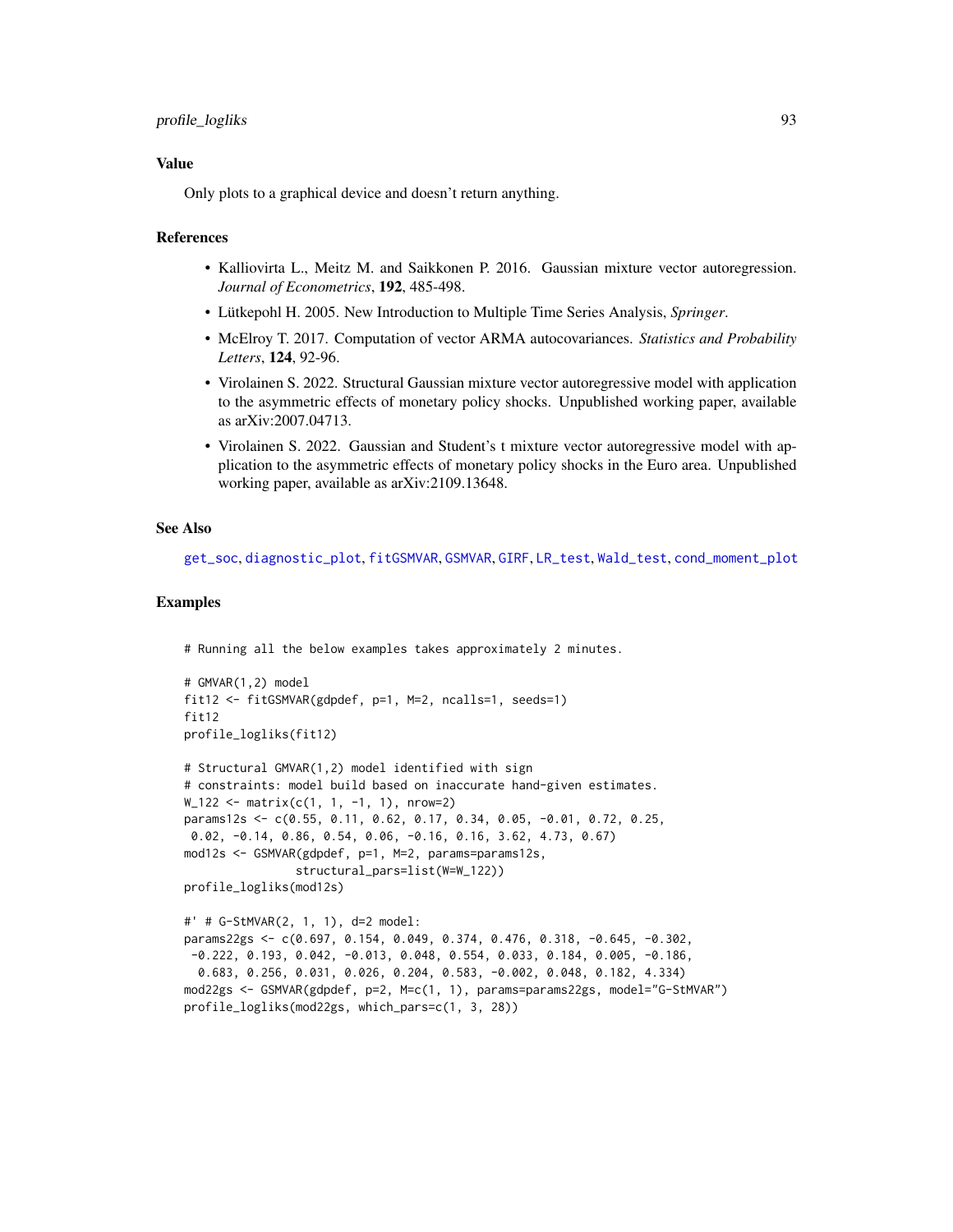<span id="page-93-0"></span>

### Description

quantile\_residuals calculates multivariate quantile residuals (proposed by *Kalliovirta and Saikkonen 2010*) for a GMVAR, StMVAR, or G-StMVAR model.

### Usage

quantile\_residuals(gsmvar)

## Arguments

gsmvar an object of class 'gsmvar', typically created with fitGSMVAR or GSMVAR.

#### Value

Returns  $((n<sub>o</sub>bs - p)xd)$  matrix containing the multivariate quantile residuals, j:th column corresponds to the time series in the j:th column of the data. The multivariate quantile residuals are calculated so that the first column quantile residuals are the "unconditioned ones" and the rest condition on all the previous ones in numerical order. Read the cited article by *Kalliovirta and Saikkonen 2010* for details.

### References

- Kalliovirta L., Meitz M. and Saikkonen P. 2016. Gaussian mixture vector autoregression. *Journal of Econometrics*, 192, 485-498.
- Kalliovirta L. and Saikkonen P. 2010. Reliable Residuals for Multivariate Nonlinear Time Series Models. *Unpublished Revision of HECER Discussion Paper No. 247*.
- Virolainen S. 2022. Structural Gaussian mixture vector autoregressive model with application to the asymmetric effects of monetary policy shocks. Unpublished working paper, available as arXiv:2007.04713.
- Virolainen S. 2022. Gaussian and Student's t mixture vector autoregressive model with application to the asymmetric effects of monetary policy shocks in the Euro area. Unpublished working paper, available as arXiv:2109.13648.

## See Also

[fitGSMVAR](#page-27-0), [GSMVAR](#page-57-0), [quantile\\_residual\\_tests](#page-80-0), [diagnostic\\_plot](#page-18-0), [predict.gsmvar](#page-84-0), [profile\\_logliks](#page-90-0)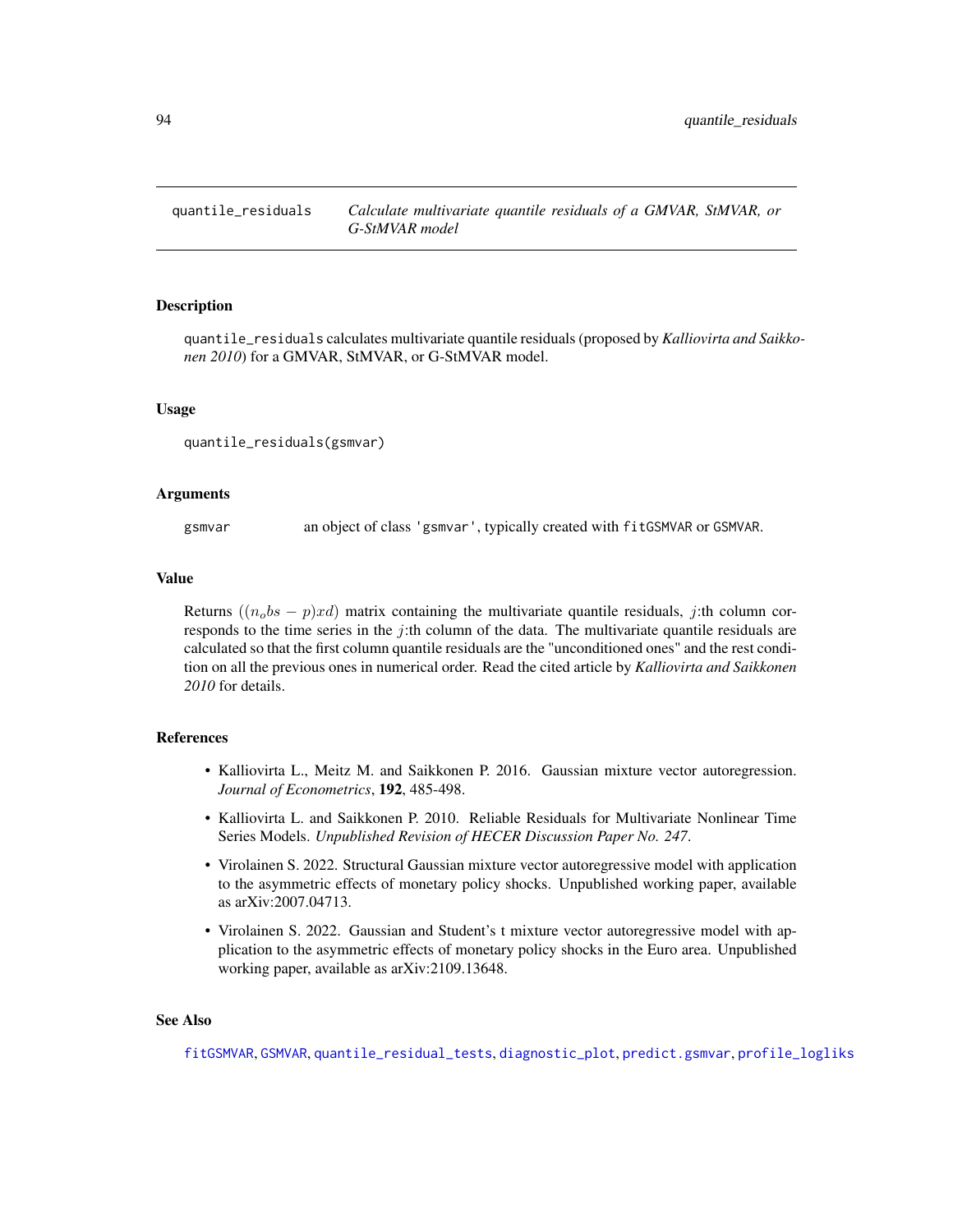## random\_ind2 95

### Examples

```
# GMVAR(1,2), d=2 model:
params12 <- c(0.55, 0.112, 0.344, 0.055, -0.009, 0.718, 0.319, 0.005, 0.03,
0.619, 0.173, 0.255, 0.017, -0.136, 0.858, 1.185, -0.012, 0.136, 0.674)
mod12 <- GSMVAR(gdpdef, p=1, M=2, params=params12)
quantile_residuals(mod12)
# GMVAR(2,2), d=2 model with mean-parametrization:
params22 <- c(0.869, 0.549, 0.223, 0.059, -0.151, 0.395, 0.406, -0.005,
 0.083, 0.299, 0.215, 0.002, 0.03, 0.576, 1.168, 0.218, 0.02, -0.119,
0.722, 0.093, 0.032, 0.044, 0.191, 1.101, -0.004, 0.105, 0.58)
mod22 <- GSMVAR(gdpdef, p=2, M=2, params=params22, parametrization="mean")
quantile_residuals(mod22)
# Structural GMVAR(2, 2), d=2 model identified with sign-constraints:
params22s <- c(0.36, 0.121, 0.484, 0.072, 0.223, 0.059, -0.151, 0.395,
0.406, -0.005, 0.083, 0.299, 0.218, 0.02, -0.119, 0.722, 0.093, 0.032,
0.044, 0.191, 0.057, 0.172, -0.46, 0.016, 3.518, 5.154, 0.58)
W_222 <- matrix(c(1, 1, -1, 1), nrow=2, byrow=FALSE)
mod22s <- GSMVAR(gdpdef, p=2, M=2, params=params22s, structural_pars=list(W=W_22))
quantile_residuals(mod22s)
```
random\_ind2 *Create somewhat random parameter vector of a GMVAR, StMVAR, or G-StMVAR model that is always stationary*

#### **Description**

random\_ind2 generates random mean-parametrized parameter vector that is always stationary.

#### Usage

```
random_ind2(
 p,
 M,
  d,
 model = c("GMVAR", "StMVAR", "G-StMVAR"),
  same_means = NULL,
  structural_pars = NULL,
 mu_scale,
 mu_scale2,
 omega_scale,
  ar\_scale = 1,
 W_scale,
  lambda_scale
)
```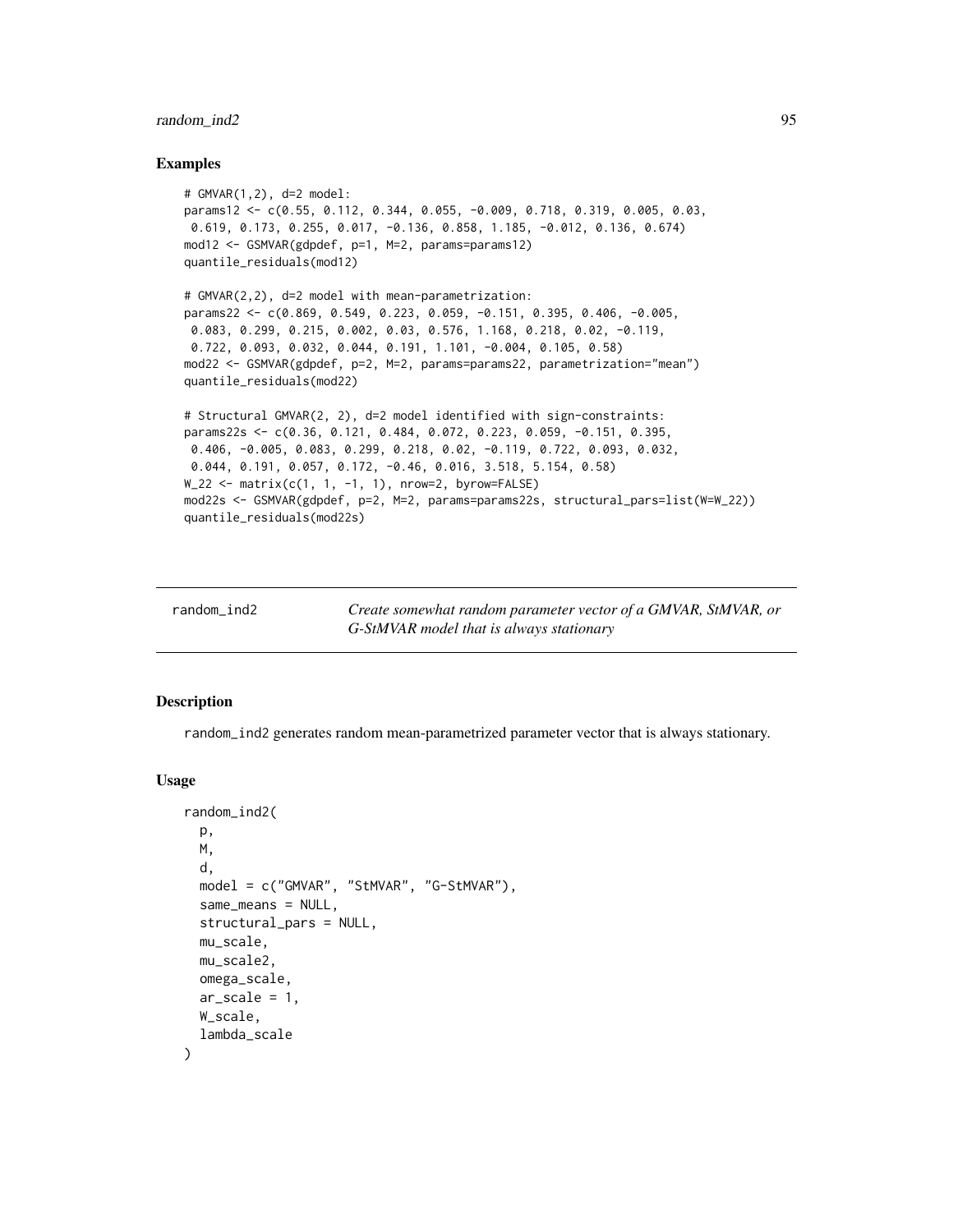# Arguments

| p               | a positive integer specifying the autoregressive order of the model.                                                                                                                                                                                                                                                                                                                                                                                                                                                                                                                                                       |
|-----------------|----------------------------------------------------------------------------------------------------------------------------------------------------------------------------------------------------------------------------------------------------------------------------------------------------------------------------------------------------------------------------------------------------------------------------------------------------------------------------------------------------------------------------------------------------------------------------------------------------------------------------|
| M               | For GMVAR and StMVAR models: a positive integer specifying the number<br>of mixture components.                                                                                                                                                                                                                                                                                                                                                                                                                                                                                                                            |
|                 | For G-StMVAR models: a size $(2x1)$ integer vector specifying the number of<br>GMVAR type components M1 in the first element and StMVAR type compo-<br>nents M2 in the second element. The total number of mixture components<br>$is$ M=M1+M2.                                                                                                                                                                                                                                                                                                                                                                             |
| d               | the number of time series in the system.                                                                                                                                                                                                                                                                                                                                                                                                                                                                                                                                                                                   |
| model           | is "GMVAR", "StMVAR", or "G-StMVAR" model considered? In the G-StMVAR<br>model, the first M1 components are GMVAR type and the rest M2 components are<br>StMVAR type.                                                                                                                                                                                                                                                                                                                                                                                                                                                      |
| same_means      | Restrict the mean parameters of some regimes to be the same? Provide a list of<br>numeric vectors such that each numeric vector contains the regimes that should<br>share the common mean parameters. For instance, if M=3, the argument list(1,<br>2:3) restricts the mean parameters of the second and third regime to be the same<br>but the first regime has freely estimated (unconditional) mean. Ignore or set to<br>NULL if mean parameters should not be restricted to be the same among any<br>regimes. This constraint is available only for mean parametrized models;<br>that is, when parametrization="mean". |
| structural_pars |                                                                                                                                                                                                                                                                                                                                                                                                                                                                                                                                                                                                                            |
|                 | If NULL a reduced form model is considered. For structural model, should be a<br>list containing the following elements:                                                                                                                                                                                                                                                                                                                                                                                                                                                                                                   |
|                 | • W - a $(dxd)$ matrix with its entries imposing constraints on W: NA indicating<br>that the element is unconstrained, a positive value indicating strict positive<br>sign constraint, a negative value indicating strict negative sign constraint,<br>and zero indicating that the element is constrained to zero.                                                                                                                                                                                                                                                                                                        |
|                 | • C_lambda - a $(d(M-1)xr)$ constraint matrix that satisfies $(\lambda_2, , \lambda_M)$ =<br>$C_{\lambda} \gamma$ where $\gamma$ is the new (rx1) parameter subject to which the model is<br>estimated (similarly to AR parameter constraints). The entries of C_lambda<br>must be either <b>positive</b> or <b>zero</b> . Ignore (or set to NULL) if the eigenvalues<br>$\lambda_{mi}$ should not be constrained.                                                                                                                                                                                                         |
|                 | See Virolainen (2022) for the conditions required to identify the shocks and for<br>the B-matrix as well (it is $W$ times a time-varying diagonal matrix with positive<br>diagonal entries).                                                                                                                                                                                                                                                                                                                                                                                                                               |
| $mu\_scale$     | a size $(dx1)$ vector defining <b>means</b> of the normal distributions from which each<br>mean parameter $\mu_m$ is drawn from in random mutations. Default is colleans (data).<br>Note that mean-parametrization is always used for optimization in GAfit - even<br>when parametrization=="intercept". However, input (in initpop) and out-<br>put (return value) parameter vectors can be intercept-parametrized.                                                                                                                                                                                                       |
| mu_scale2       | a size $(dx1)$ strictly positive vector defining <b>standard deviations</b> of the normal<br>distributions from which each mean parameter $\mu_m$ is drawn from in random<br>mutations. Default is $2*sd(data[, i]), i=1, , d.$                                                                                                                                                                                                                                                                                                                                                                                            |
| omega_scale     | a size $(dx1)$ strictly positive vector specifying the scale and variability of the<br>random covariance matrices in random mutations. The covariance matrices are                                                                                                                                                                                                                                                                                                                                                                                                                                                         |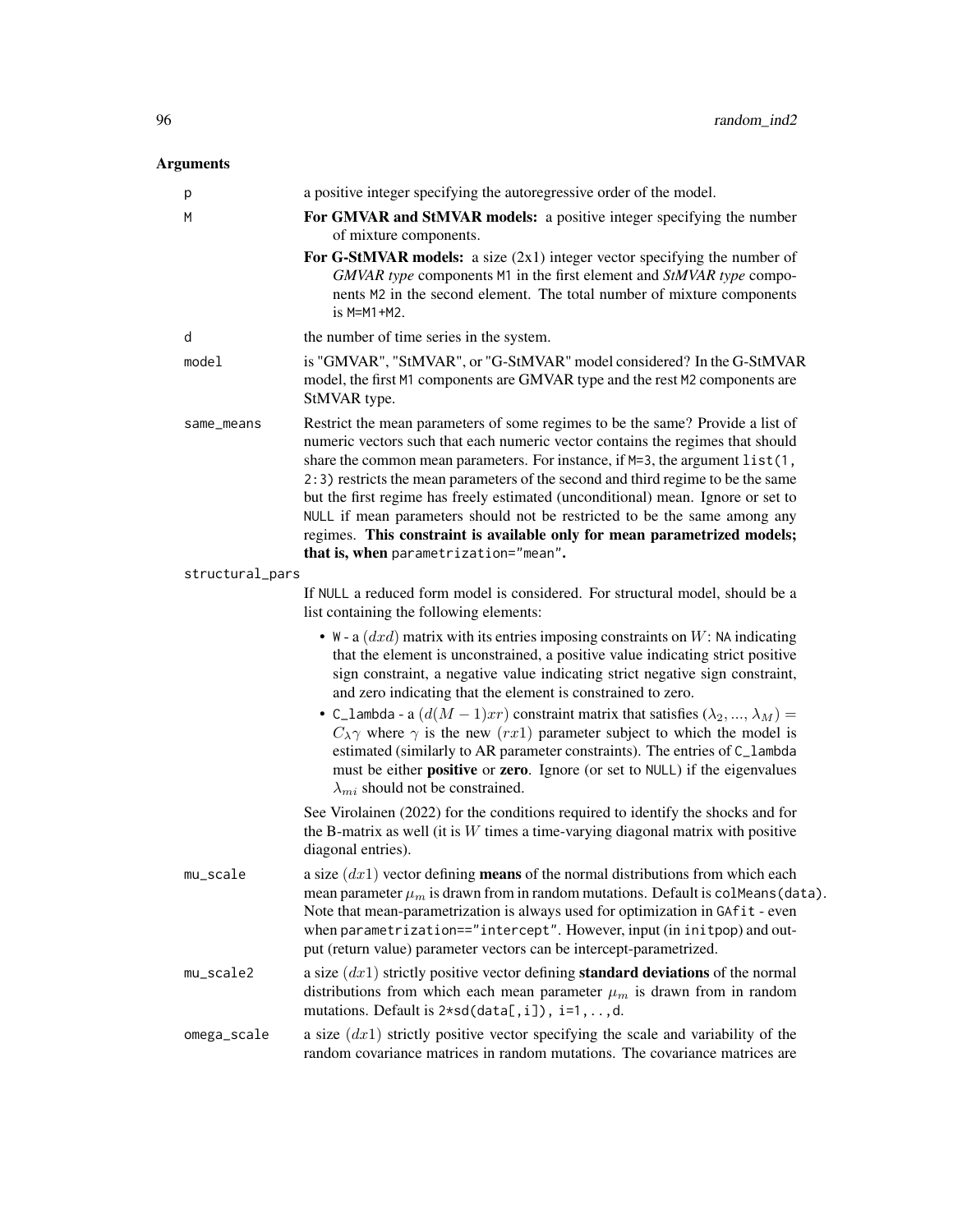drawn from (scaled) Wishart distribution. Expected values of the random covariance matrices are diag(omega\_scale). Standard deviations of the diagonal elements are sqrt( $2/d$ )\*omega\_scale[i] and for non-diagonal elements they are sqrt(1/d\*omega\_scale[i]\*omega\_scale[j]). Note that for d>4 this scale may need to be chosen carefully. Default in GAfit is var (stats:: ar (data[,i], order.max=10)\$resid, na.rm=TRUE), i=1,...,d. This argument is ignored if structural model is considered.

ar\_scale a positive real number adjusting how large AR parameter values are typically proposed in construction of the initial population: larger value implies larger coefficients (in absolute value). After construction of the initial population, a new scale is drawn from (0, 0.) uniform distribution in each iteration.

- W\_scale a size  $(dx1)$  strictly positive vector partly specifying the scale and variability of the random covariance matrices in random mutations. The elements of the matrix  $W$  are drawn independently from such normal distributions that the expectation of the main diagonal elements of the first regime's error term covariance matrix  $\Omega_1 = WW'$  is W\_scale. The distribution of  $\Omega_1$  will be in some sense like a Wishart distribution but with the columns (elements) of W obeying the given constraints. The constraints are accounted for by setting the element to be always zero if it is subject to a zero constraint and for sign constraints the absolute value or negative the absolute value are taken, and then the variances of the elements of  $W$  are adjusted accordingly. This argument is ignored if reduced form model is considered.
- lambda\_scale a length  $M 1$  vector specifying the **standard deviation** of the mean zero normal distribution from which the eigenvalue  $\lambda_{mi}$  parameters are drawn from in random mutations. As the eigenvalues should always be positive, the absolute value is taken. The elements of lambda\_scale should be strictly positive real numbers with the  $m - 1$ th element giving the degrees of freedom for the mth regime. The expected value of the main **diagonal** elements  $ij$ of the mth  $(m > 1)$  error term covariance matrix will be  $W$ -scale[i]\*(d  $n_i$ )^(-1)\*sum(lambdas\*ind\_fun) where the  $(dx1)$  vector lambdas is drawn from the absolute value of the t-distribution, n<sub>i</sub> is the number of zero constraints in the *i*th row of  $W$  and ind\_fun is an indicator function that takes the value one iff the  $ij$ th element of  $W$  is not constrained to zero. Basically, larger lambdas (or smaller degrees of freedom) imply larger variance.

If the lambda parameters are **constrained** with the  $(d(M-1)xr)$  constraint matrix  $C_l$ ambda, then provide a length r vector specifying the standard deviation of the (absolute value of the) mean zero normal distribution each of the  $\gamma$  parameters are drawn from (the  $\gamma$  is a (rx1) vector). The expected value of the main diagonal elements of the covariance matrices then depend on the constraints.

This argument is ignored if  $M = 1$  or a reduced form model is considered. Default is rep(3, times=M-1) if lambdas are not constrained and rep(3, times=r) if lambdas are constrained.

As with omega scale and W scale, this argument should be adjusted carefully if specified by hand. NOTE that if lambdas are constrained in some other way than restricting some of them to be identical, this parameter should be adjusted accordingly in order to the estimation succeed!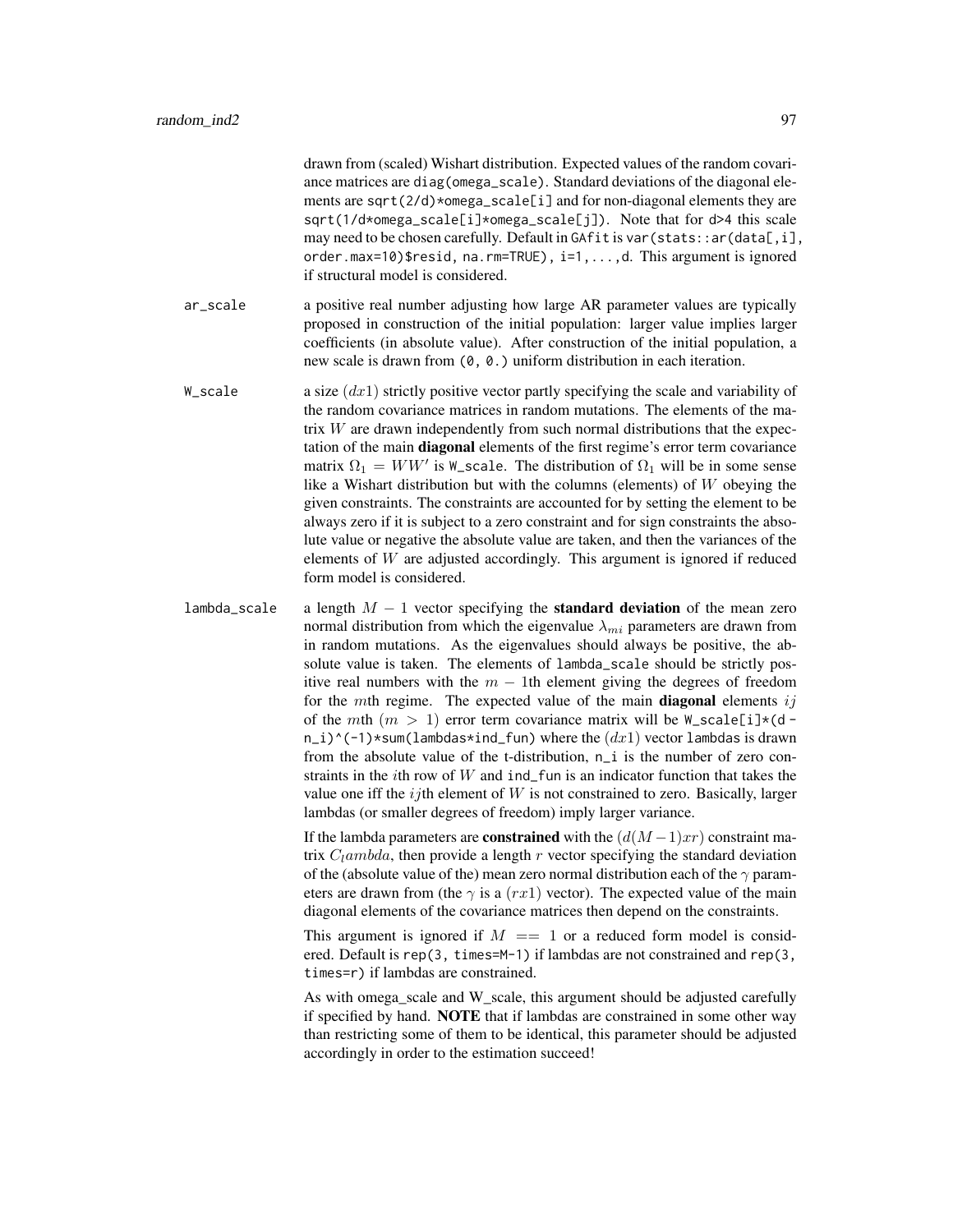## Details

The coefficient matrices are generated using the algorithm proposed by Ansley and Kohn (1986) which forces stationarity. It's not clear in detail how ar\_scale exactly affects the coefficient matrices but larger ar\_scale seems to result in larger AR coefficients. Read the cited article by Ansley and Kohn (1986) and the source code for more information.

The covariance matrices are generated from (scaled) Wishart distribution.

Models with AR parameters constrained are not supported!

### Value

Returns random mean-parametrized parameter vector that has the same form as the argument params in the other functions, for instance, in the function loglikelihood.

### References

- Ansley C.F., Kohn R. 1986. A note on reparameterizing a vector autoregressive moving average model to enforce stationarity. *Journal of statistical computation and simulation*, 24:2, 99-106.
- Kalliovirta L., Meitz M. and Saikkonen P. 2016. Gaussian mixture vector autoregression. *Journal of Econometrics*, 192, 485-498.
- Virolainen S. 2022. Structural Gaussian mixture vector autoregressive model with application to the asymmetric effects of monetary policy shocks. Unpublished working paper, available as arXiv:2007.04713.
- Virolainen S. 2022. Gaussian and Student's t mixture vector autoregressive model with application to the asymmetric effects of monetary policy shocks in the Euro area. Unpublished working paper, available as arXiv:2109.13648.

@keywords internal

redecompose\_Omegas *In the decomposition of the covariance matrices (Muirhead, 1982, Theorem A9.9), change the order of the covariance matrices.*

## Description

redecompose\_Omegas exchanges the order of the covariance matrices in the decomposition of Muirhead (1982, Theorem A9.9) and returns the new decomposition.

### Usage

```
redecompose_Omegas(M, d, W, lambdas, perm = 1:sum(M))
```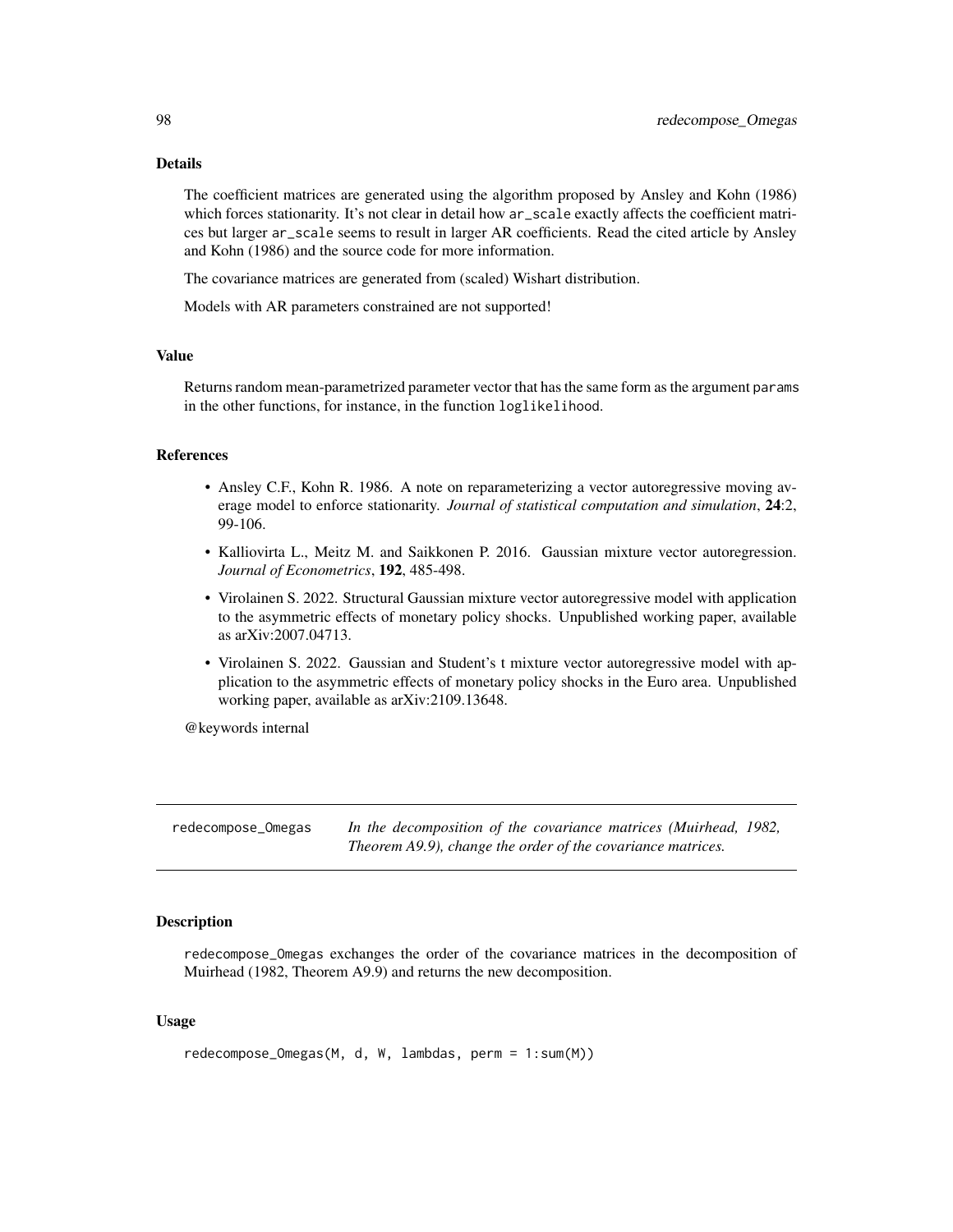### **Arguments**

| M       | <b>For GMVAR and StMVAR models:</b> a positive integer specifying the number<br>of mixture components.                                                                                                                                                |
|---------|-------------------------------------------------------------------------------------------------------------------------------------------------------------------------------------------------------------------------------------------------------|
|         | <b>For G-StMVAR models:</b> a size $(2x1)$ integer vector specifying the number of<br>GMVAR type components M1 in the first element and StMVAR type compo-<br>nents M2 in the second element. The total number of mixture components<br>$is$ M=M1+M2. |
| d       | the number of time series in the system.                                                                                                                                                                                                              |
| W       | a length d <sup><math>\lambda</math></sup> 2 vector containing the vectorized W matrix.                                                                                                                                                               |
| lambdas | a length d*(M-1) vector of the form $\lambda_2, , \lambda_M$ where $\lambda_m = (\lambda_{m1}, , \lambda_{md})$                                                                                                                                       |
| perm    | a vector of length M giving the new order of the covarince matrices (relative to<br>the current order)                                                                                                                                                |

## Details

We consider the following decomposition of positive definite covariannce matrices:  $\Omega_1 = WW'$ ,  $\Omega_m = W \Lambda_m W'$ ,  $m = 2, ..., M$  where  $\Lambda_m = diag(\lambda_{m1}, ..., \lambda_{md})$  contains the strictly postive eigenvalues of  $\Omega_m \Omega_1^{-1}$  and the column of the invertible W are the corresponding eigenvectors. Note that this decomposition does not necessarily exists for  $M > 2$ .

See Muirhead (1982), Theorem A9.9 for more details on the decomposition and the source code for more details on the reparametrization.

### Value

Returns a  $d^2 + (M-1)*dx1$  vector of the form c(vec(new\_W), new\_lambdas) where the lambdas parameters are in the regimewise order (first regime 2, then 3, etc) and the "new W" and "new lambdas" are constitute the new decomposition with the order of the covariance matrices given by the argument perm. Notice that if the first element of perm is one, the W matrix will be the same and the lambdas are just re-ordered.

## Note that unparametrized zero elements ARE present in the returned W!

# Warning

No argument checks! Does not work with dimension  $d = 1$  or with only one mixture component  $M=1.$ 

### References

• Muirhead R.J. 1982. Aspects of Multivariate Statistical Theory, *Wiley*.

# Examples

```
d \le -2M < -2Omega1 <- matrix(c(2, 0.5, 0.5, 2), nrow=d)
Omega2 <- matrix(c(1, -0.2, -0.2, 1), nrow=d)
```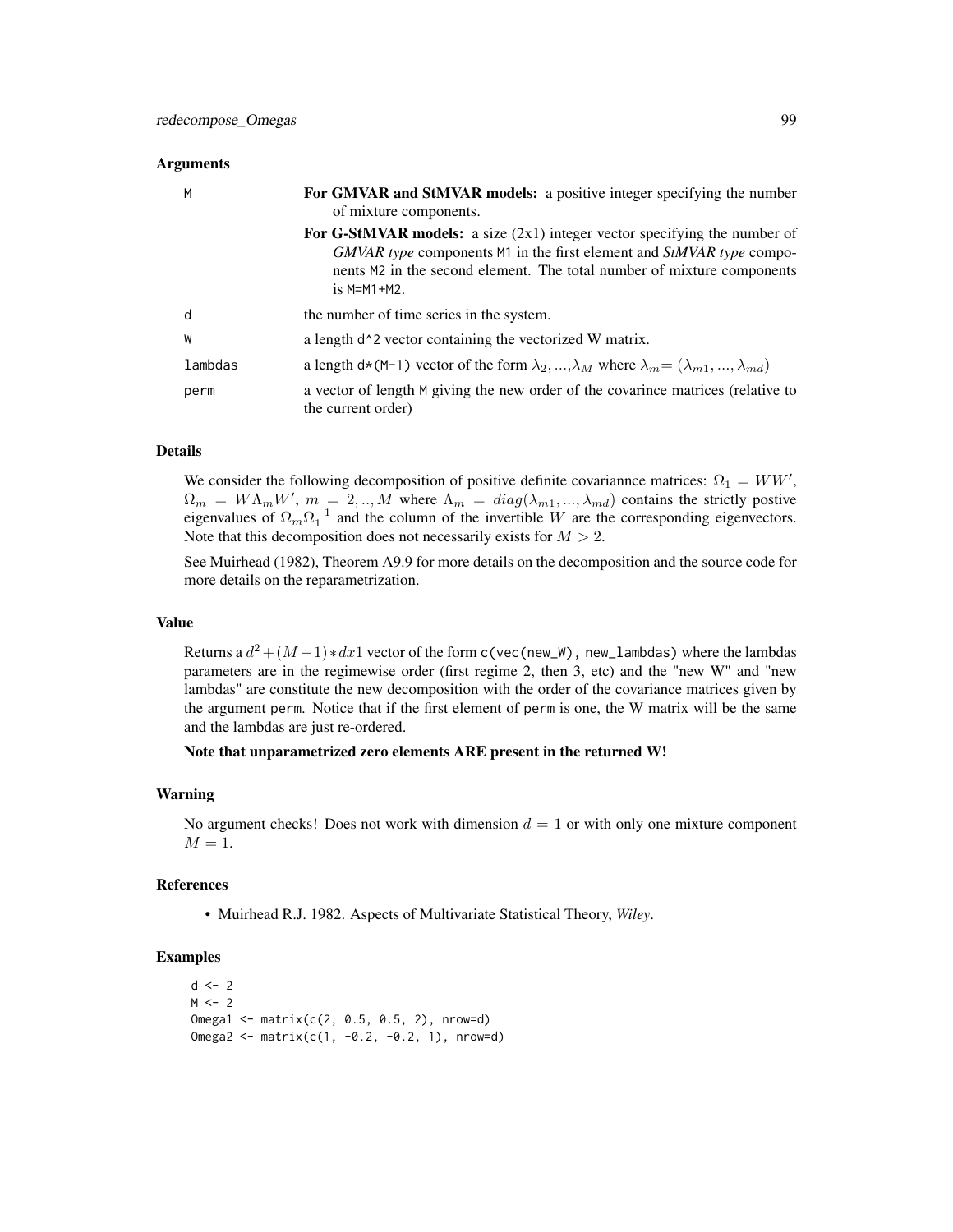```
# Decomposition with Omega1 as the first covariance matrix:
decomp1 <- diag_Omegas(Omega1, Omega2)
W <- matrix(decomp1[1:d^2], nrow=d, ncol=d)
lambdas <- decomp1[(d^2 + 1):length(decomp1)]
tcrossprod(W) # = Omega1
W%*%tcrossprod(diag(lambdas), W) # = Omega2
# Reorder the covariance matrices in the decomposition so that now
# the first covariance matrix is Omega2:
decomp2 <- redecompose_Omegas(M=M, d=d, W=as.vector(W), lambdas=lambdas,
                              perm=2:1)
new_W <- matrix(decomp2[1:d^2], nrow=d, ncol=d)
new_lambdas <- decomp2[(d^2 + 1):length(decomp2)]
tcrossprod(new_W) # = Omega2
new_W%*%tcrossprod(diag(new_lambdas), new_W) # = Omega1
```
<span id="page-99-0"></span>reorder\_W\_columns *Reorder columns of the W-matrix and lambda parameters of a structural GMVAR, StMVAR, or G-StMVAR model.*

### Description

reorder\_W\_columns reorder columns of the W-matrix and lambda parameters of a structural GM-VAR, StMVAR, or G-StMVAR model.

#### Usage

reorder\_W\_columns(gsmvar, perm)

### Arguments

| gsmvar | an object of class 'gsmvar', typically created with fitGSMVAR or GSMVAR.         |
|--------|----------------------------------------------------------------------------------|
| perm   | an integer vector of length $d$ specifying the new order of the columns of $W$ . |
|        | Also lambda parameters of each regime will be reordered accordingly.             |

### Details

The order of the columns of  $W$  can be changed without changing the implied reduced form model as long as the order of lambda parameters is also changed accordingly. Note that the constraints imposed on  $W$  (or the B-matrix) will also be modified accordingly.

This function does not support models with constraints imposed on the lambda parameters!

Also all signs in any column of W can be swapped (without changing the implied reduced form model) with the function swap\_W\_signs but this obviously also swaps the sign constraints in the corresponding columns of W.

#### Value

Returns an object of class 'gsmvar' defining a structural GMVAR, StMVAR, or G-StMVAR model with the modified structural parameters and constraints.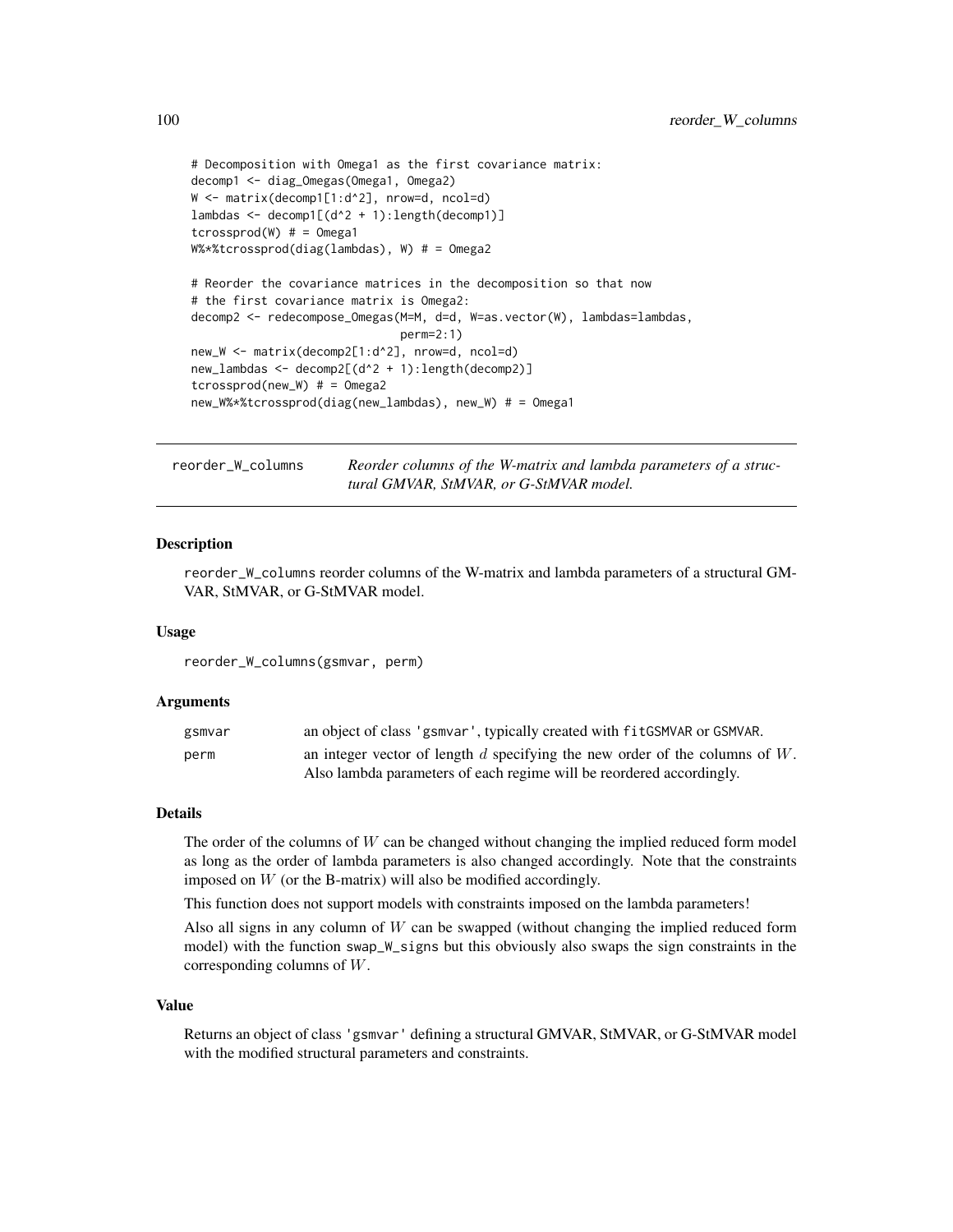## simulate.gsmvar 101

### References

- Kalliovirta L., Meitz M. and Saikkonen P. 2016. Gaussian mixture vector autoregression. *Journal of Econometrics*, 192, 485-498.
- Virolainen S. 2022. Structural Gaussian mixture vector autoregressive model with application to the asymmetric effects of monetary policy shocks. Unpublished working paper, available as arXiv:2007.04713.
- Virolainen S. 2022. Gaussian and Student's t mixture vector autoregressive model with application to the asymmetric effects of monetary policy shocks in the Euro area. Unpublished working paper, available as arXiv:2109.13648.

@keywords internal

## See Also

[fitGSMVAR](#page-27-0), [GSMVAR](#page-57-0), [GIRF](#page-47-0), [gsmvar\\_to\\_sgsmvar](#page-63-0), [stmvar\\_to\\_gstmvar](#page-105-0), [swap\\_W\\_signs](#page-108-0)

### Examples

```
# Structural GMVAR(2, 2), d=2 model identified with sign-constraints:
params22s <- c(0.36, 0.121, 0.484, 0.072, 0.223, 0.059, -0.151, 0.395,
  0.406, -0.005, 0.083, 0.299, 0.218, 0.02, -0.119, 0.722, 0.093, 0.032,
  0.044, 0.191, 0.057, 0.172, -0.46, 0.016, 3.518, 5.154, 0.58)
W_222 <- matrix(c(1, 1, -1, 1), nrow=2, byrow=FALSE)
mod22s <- GSMVAR(p=2, M=2, d=2, params=params22s, structural_pars=list(W=W_22))
mod22s
# The same reduced form model, reordered W and lambda in the structual model:
mod22s_2 <- reorder_W_columns(mod22s, perm=2:1)
mod22s_2
# Structural StMVAR(2, 2), d=2 model identified with sign-constraints:
mod22ts <- GSMVAR(p=2, M=2, d=2, params=c(params22s, 10, 20), model="StMVAR",
                 structural_pars=list(W=W_22))
mod22ts
# The same reduced form model, reordered W and lambda in the structual model:
mod22ts_2 <- reorder_W_columns(mod22ts, perm=2:1)
mod22ts_2
```
<span id="page-100-0"></span>simulate.gsmvar *Simulate method for class 'gsmvar' objects*

### **Description**

simulate.gsmvar is a simulate method for class 'gsmvar' objects. It allows to simulate observations from a GMVAR, StMVAR, or G-StMVAR process.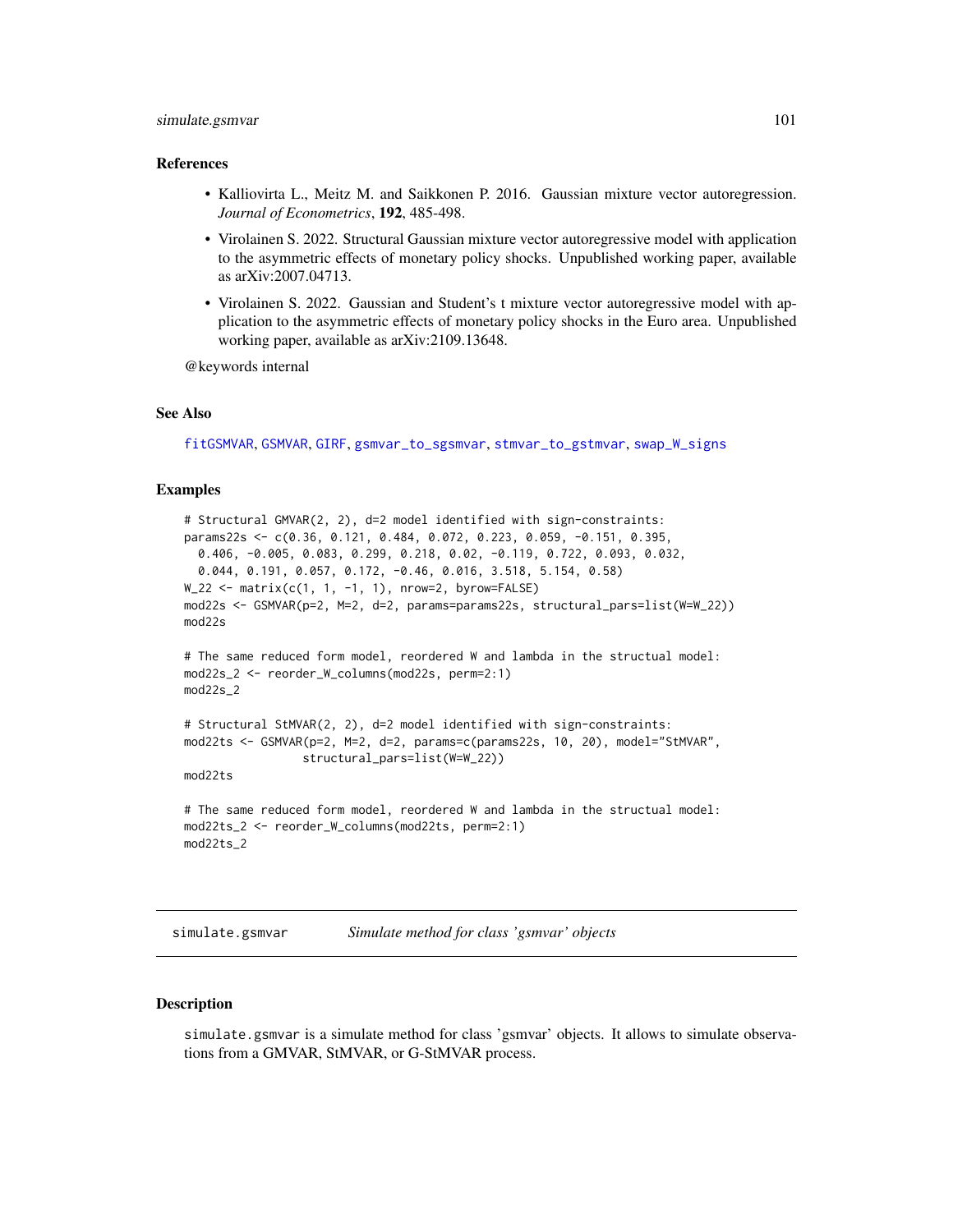# Usage

```
## S3 method for class 'gsmvar'
simulate(
  object,
 nsim = 1,
  seed = NULL,
  ...,
  init_values = NULL,
  init_regimes = 1:sum(gsmvar$model$M),
  ntimes = 1,
 drop = TRUE,girf_pars = NULL
\mathcal{L}
```
# Arguments

| object       | an object of class 'gsmvar', typically created with fitGSMVAR or GSMVAR.                                                                                                                                                                                                                                                                                                                                                                                                                                                                                                                                                                                                                                         |
|--------------|------------------------------------------------------------------------------------------------------------------------------------------------------------------------------------------------------------------------------------------------------------------------------------------------------------------------------------------------------------------------------------------------------------------------------------------------------------------------------------------------------------------------------------------------------------------------------------------------------------------------------------------------------------------------------------------------------------------|
| nsim         | number of observations to be simulated.                                                                                                                                                                                                                                                                                                                                                                                                                                                                                                                                                                                                                                                                          |
| seed         | set seed for the random number generator?                                                                                                                                                                                                                                                                                                                                                                                                                                                                                                                                                                                                                                                                        |
| $\cdots$     | currently not in use.                                                                                                                                                                                                                                                                                                                                                                                                                                                                                                                                                                                                                                                                                            |
| init_values  | a size $(pxd)$ matrix specifying the initial values, where d is the number of<br>time series in the system. The last row will be used as initial values for the<br>first lag, the second last row for second lag etc. If not specified, initial val-<br>ues will be drawn according to mixture distribution specifed by the argument<br>init_regimes.                                                                                                                                                                                                                                                                                                                                                            |
| init_regimes | a numeric vector of length at most $M$ and elements in $1, , M$ specifying the<br>regimes from which the initial values should be generated from. The initial val-<br>ues will be generated from a mixture distribution with the mixture components<br>being the stationary distributions of the specific regimes and the (proportional)<br>mixing weights given by the mixing weight parameters of those regimes. Note<br>that if init_regimes=1:M, the initial values are generated from the stationary<br>distribution of the process and if init_regimes=m, the initial value are gener-<br>ated from the stationary distribution of the $m$ th regime. Ignored if the argument<br>init_values is specified. |
| ntimes       | how many sets of simulations should be performed?                                                                                                                                                                                                                                                                                                                                                                                                                                                                                                                                                                                                                                                                |
| drop         | if TRUE (default) then the components of the returned list are coerced to lower<br>dimension if ntimes==1, i.e., \$sample and \$mixing_weights will be matrices,<br>and \$component will be vector.                                                                                                                                                                                                                                                                                                                                                                                                                                                                                                              |
| girf_pars    | This argument is used internally in the estimation of generalized impulse re-<br>sponse functions (see ?GIRF). You should ignore it.                                                                                                                                                                                                                                                                                                                                                                                                                                                                                                                                                                             |

# Details

The argument ntimes is intended for forecasting: a GMVAR, StMVAR, or G-StMVAR process can be forecasted by simulating its possible future values. One can easily perform a large number simulations and calculate the sample quantiles from the simulated values to obtain prediction intervals (see the forecasting example).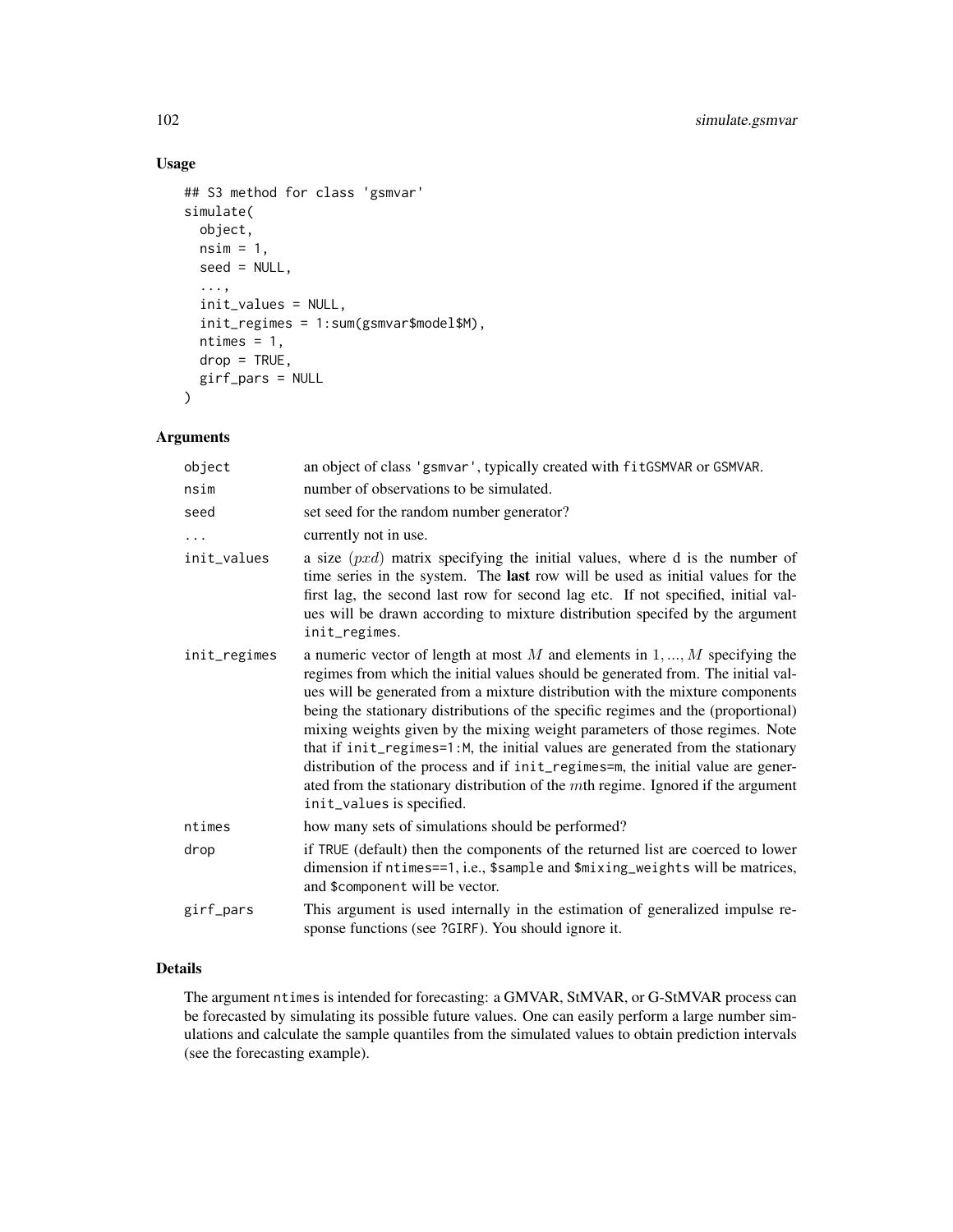### simulate.gsmvar 103

#### Value

If drop==TRUE and ntimes==1 (default): \$sample, \$component, and \$mixing\_weights are matrices. Otherwise, returns a list with...

- \$sample a size (nsimxdxntimes) array containing the samples: the dimension  $[t, ]$  is the time index, the dimension  $[$ , d,  $]$  indicates the marginal time series, and the dimension  $[$ ,  $]$ ,  $]$ indicates the i:th set of simulations.
- \$component a size (nsimxntimes) matrix containing the information from which mixture component each value was generated from.
- $\frac{1}{2}$   $\frac{1}{2}$   $\frac{1}{2}$   $\frac{1}{2}$   $\frac{1}{2}$   $\frac{1}{2}$   $\frac{1}{2}$   $\frac{1}{2}$   $\frac{1}{2}$   $\frac{1}{2}$   $\frac{1}{2}$   $\frac{1}{2}$   $\frac{1}{2}$   $\frac{1}{2}$   $\frac{1}{2}$   $\frac{1}{2}$   $\frac{1}{2}$   $\frac{1}{2}$   $\frac{1}{2}$   $\frac{1}{2}$   $\frac{1}{2}$   $\frac{1}{2}$  to the sample: the dimension  $[t, , ]$  is the time index, the dimension  $[ , \mathfrak{m} , ]$  indicates the regime, and the dimension [, , i] indicates the i:th set of simulations.

### References

- Kalliovirta L., Meitz M. and Saikkonen P. 2016. Gaussian mixture vector autoregression. *Journal of Econometrics*, 192, 485-498.
- Lütkepohl H. 2005. New Introduction to Multiple Time Series Analysis, *Springer*.
- McElroy T. 2017. Computation of vector ARMA autocovariances. *Statistics and Probability Letters*, 124, 92-96.
- Virolainen S. 2022. Structural Gaussian mixture vector autoregressive model with application to the asymmetric effects of monetary policy shocks. Unpublished working paper, available as arXiv:2007.04713.
- Virolainen S. 2022. Gaussian and Student's t mixture vector autoregressive model with application to the asymmetric effects of monetary policy shocks in the Euro area. Unpublished working paper, available as arXiv:2109.13648.

#### See Also

```
fitGSMVAR, GSMVAR, diagnostic_plot, predict.gsmvar, profile_logliks, quantile_residual_tests,
GIRF, GFEVD
```
## Examples

```
# GMVAR(1,2), d=2 process, initial values from the stationary
# distribution
params12 <- c(0.55, 0.112, 0.344, 0.055, -0.009, 0.718, 0.319, 0.005,
0.03, 0.619, 0.173, 0.255, 0.017, -0.136, 0.858, 1.185, -0.012, 0.136,
 0.674)
mod12 <- GSMVAR(p=1, M=2, d=2, params=params12)
set.seed(1)
sim12 <- simulate(mod12, nsim=500)
plot.ts(sim12$sample)
ts.plot(sim12$mixing_weights, col=c("blue", "red"), lty=2)
plot(sim12$component, type="l")
# StMVAR(2, 2), d=2 model
params22t <- c(0.554, 0.033, 0.184, 0.005, -0.186, 0.683, 0.256, 0.031,
```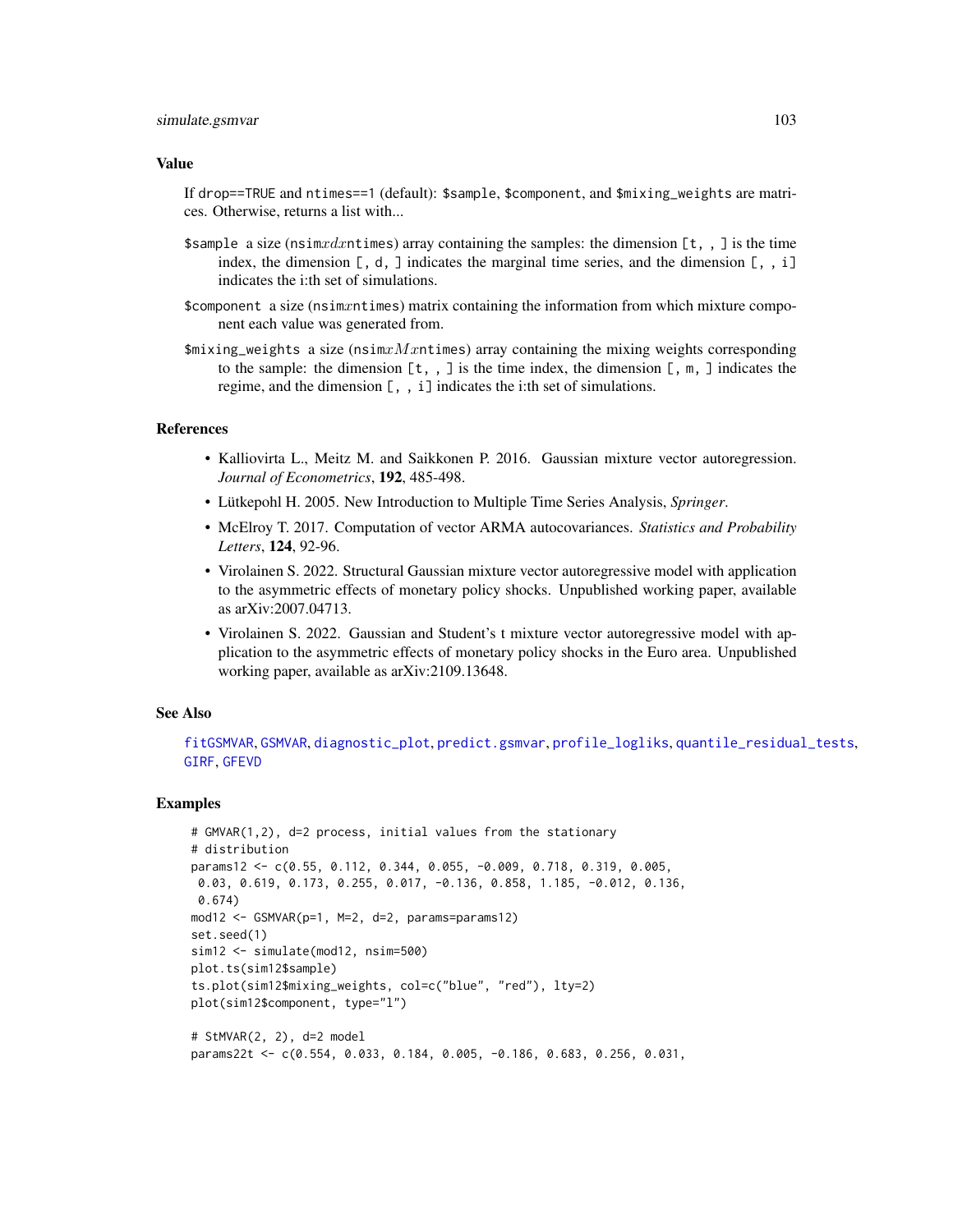```
0.026, 0.204, 0.583, -0.002, 0.048, 0.697, 0.154, 0.049, 0.374, 0.476,
  0.318, -0.645, -0.302, -0.222, 0.193, 0.042, -0.013, 0.048, 0.818,
  4.334, 20)
mod22t <- GSMVAR(gdpdef, p=2, M=2, params=params22t, model="StMVAR")
sim22t <- simulate(mod22t, nsim=100)
plot.ts(sim22t$mixing_weights)
## FORECASTING EXAMPLE ##
# Forecast 5-steps-ahead, 500 sets of simulations with initial
# values from the data:
# GMVAR(2,2), d=2 model
params22 <- c(0.36, 0.121, 0.223, 0.059, -0.151, 0.395, 0.406, -0.005,
 0.083, 0.299, 0.215, 0.002, 0.03, 0.484, 0.072, 0.218, 0.02, -0.119,
 0.722, 0.093, 0.032, 0.044, 0.191, 1.101, -0.004, 0.105, 0.58)
mod22 <- GSMVAR(gdpdef, p=2, M=2, params=params22)
sim22 <- simulate(mod22, nsim=5, ntimes=500)
# Point forecast + 95% prediction intervals:
apply(sim22$sample, MARGIN=1:2, FUN=quantile, probs=c(0.025, 0.5, 0.972))
# Similar forecast for the mixing weights:
apply(sim22$mixing_weights, MARGIN=1:2, FUN=quantile,
      probs=c(0.025, 0.5, 0.972))
```
simulateGMVAR *DEPRECATED! USE THE FUNCTION simulate.gsmvar INSTEAD! Simulate from GMVAR process*

## Description

DEPRECATED! USE THE FUNCTION simulate.gsmvar INSTEAD! simulateGMVAR simulates observations from a GMVAR

#### Usage

```
simulateGMVAR(
  gmvar,
 nsimu,
  init_values = NULL,
 ntimes = 1,
  drop = TRUE,seed = NULL,
 girf_pars = NULL
```

```
)
```
# Arguments

| gmvar | object of class 'gmvar'                 |
|-------|-----------------------------------------|
| nsimu | number of observations to be simulated. |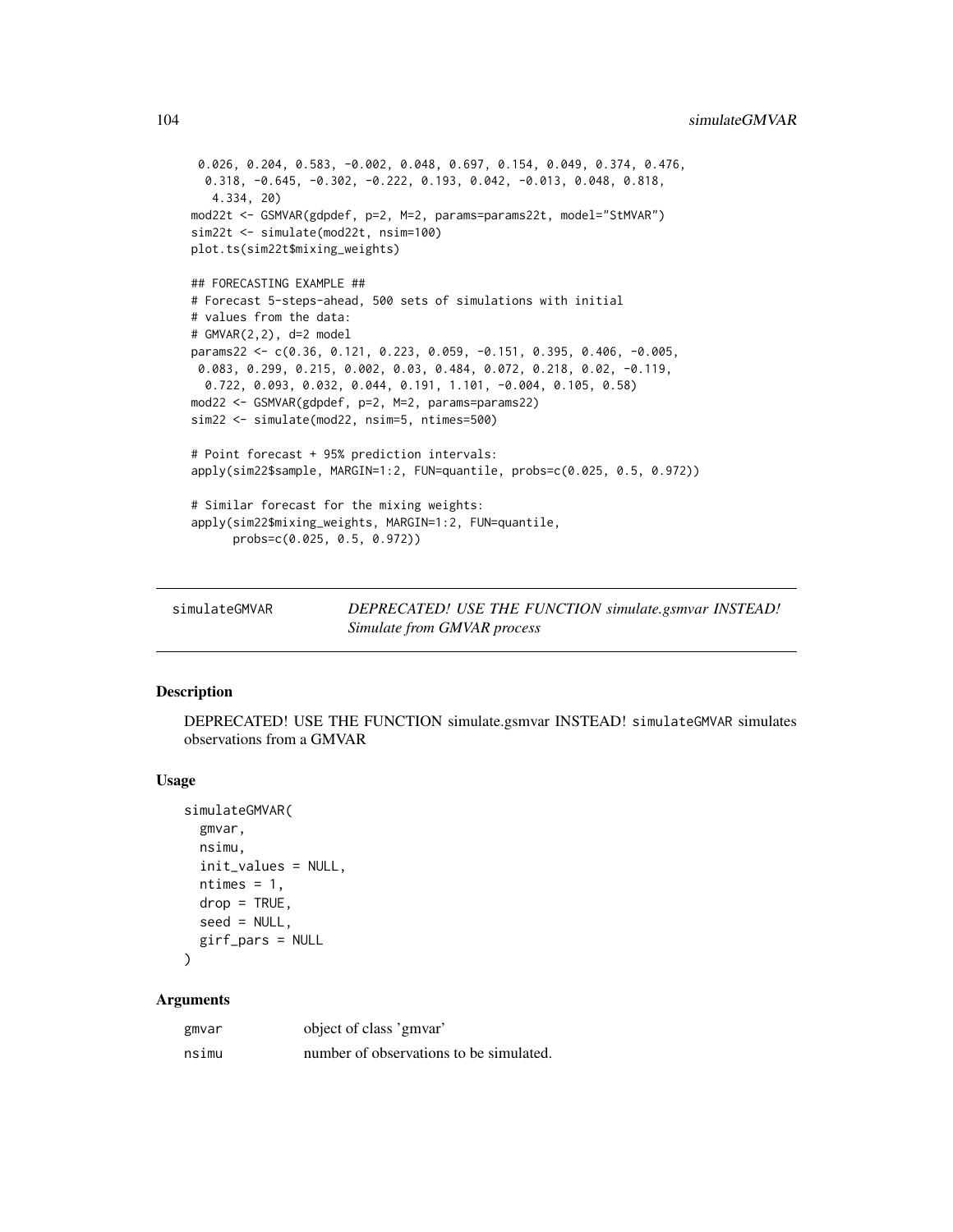| init_values | a size $(pxd)$ matrix specifying the initial values, where d is the number of<br>time series in the system. The <b>last</b> row will be used as initial values for the<br>first lag, the second last row for second lag etc. If not specified, initial val-<br>ues will be drawn according to mixture distribution specifed by the argument<br>init_regimes. |
|-------------|--------------------------------------------------------------------------------------------------------------------------------------------------------------------------------------------------------------------------------------------------------------------------------------------------------------------------------------------------------------|
| ntimes      | how many sets of simulations should be performed?                                                                                                                                                                                                                                                                                                            |
| drop        | if TRUE (default) then the components of the returned list are coerced to lower<br>dimension if ntimes==1, i.e., \$sample and \$mixing_weights will be matrices,<br>and \$component will be vector.                                                                                                                                                          |
| seed        | set seed for the random number generator?                                                                                                                                                                                                                                                                                                                    |
| girf_pars   | This argument is used internally in the estimation of generalized impulse re-<br>sponse functions (see ?GIRF). You should ignore it.                                                                                                                                                                                                                         |

## Details

The argument ntimes is intended for forecasting: a GMVAR, StMVAR, or G-StMVAR process can be forecasted by simulating its possible future values. One can easily perform a large number simulations and calculate the sample quantiles from the simulated values to obtain prediction intervals (see the forecasting example).

## Value

If drop==TRUE and ntimes==1 (default): \$sample, \$component, and \$mixing\_weights are matrices. Otherwise, returns a list with...

- \$sample a size (nsimxdxntimes) array containing the samples: the dimension  $[t, ]$  is the time index, the dimension  $[ , d, ]$  indicates the marginal time series, and the dimension  $[ , , ]$ indicates the i:th set of simulations.
- \$component a size (nsimxntimes) matrix containing the information from which mixture component each value was generated from.
- $\frac{1}{2}$   $\frac{1}{2}$  weights a size (nsim $x$   $M$   $x$ ntimes) array containing the mixing weights corresponding to the sample: the dimension  $[t, , ]$  is the time index, the dimension  $[ , \mathfrak{m} , ]$  indicates the regime, and the dimension [, , i] indicates the i:th set of simulations.

#### References

- Kalliovirta L., Meitz M. and Saikkonen P. 2016. Gaussian mixture vector autoregression. *Journal of Econometrics*, 192, 485-498.
- Lütkepohl H. 2005. New Introduction to Multiple Time Series Analysis, *Springer*.
- McElroy T. 2017. Computation of vector ARMA autocovariances. *Statistics and Probability Letters*, 124, 92-96.
- Virolainen S. 2022. Structural Gaussian mixture vector autoregressive model with application to the asymmetric effects of monetary policy shocks. Unpublished working paper, available as arXiv:2007.04713.
- Virolainen S. 2022. Gaussian and Student's t mixture vector autoregressive model with application to the asymmetric effects of monetary policy shocks in the Euro area. Unpublished working paper, available as arXiv:2109.13648.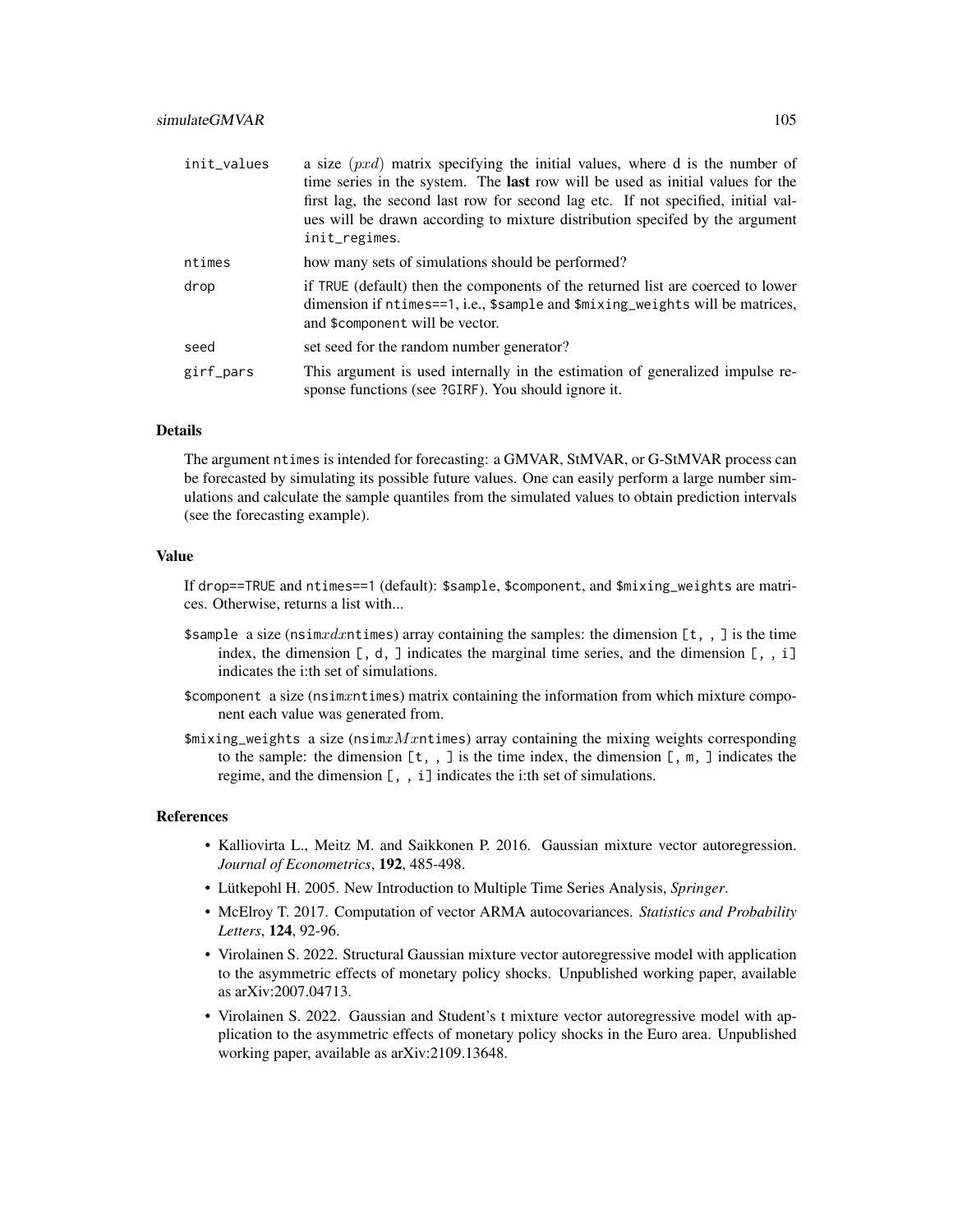# See Also

[simulate.gsmvar](#page-100-0)

<span id="page-105-0"></span>stmvar\_to\_gstmvar *Estimate a G-StMVAR model based on a StMVAR model that has large degrees of freedom parameters*

## Description

stmvar\_to\_gstmvar estimates a G-StMVAR model based on a StMVAR model that has large degrees of freedom parameters.

# Usage

```
stmvar_to_gstmvar(
  gsmvar,
 estimate,
 calc_std_errors = estimate,
 maxdf = 100,
 maxit = 100)
```
## Arguments

| gsmvar          | an object of class 'gsmvar', typically created with fitGSMVAR or GSMVAR.                                                                                                                      |
|-----------------|-----------------------------------------------------------------------------------------------------------------------------------------------------------------------------------------------|
| estimate        | set TRUE if the new model should be estimated with a variable metric algorithm<br>using the StMAR model parameter value as the initial value. By default TRUE iff<br>the model contains data. |
| calc_std_errors |                                                                                                                                                                                               |
|                 | set TRUE if the approximate standard errors should be calculated.                                                                                                                             |
| maxdf           | regimes with degrees of freedom parameter value larger than this will be turned<br>into GMVAR type.                                                                                           |
| maxit           | the maximum number of iterations for the variable metric algorithm. Ignored if<br>estimate==FALSE.                                                                                            |

#### Details

If a StMVAR model contains large estimates for the degrees of freedom parameters, one should consider switching to the corresponding G-StMAR model that lets the corresponding regimes to be GMVAR type. stmvar\_to\_gstmvar does this switch conveniently. Also G-StMVAR models are supported if some of the StMVAR type regimes have large degrees of freedom paraters.

Note that if the model imposes constraints on the autoregressive parameters, or if a structural model imposes constraints on the lambda parameters, and the ordering the regimes changes, the constraints are removed from the model. This is because of the form of the constraints that does not generally allow to switch the ordering of the regimes. If you wish to keep the constraints, you may construct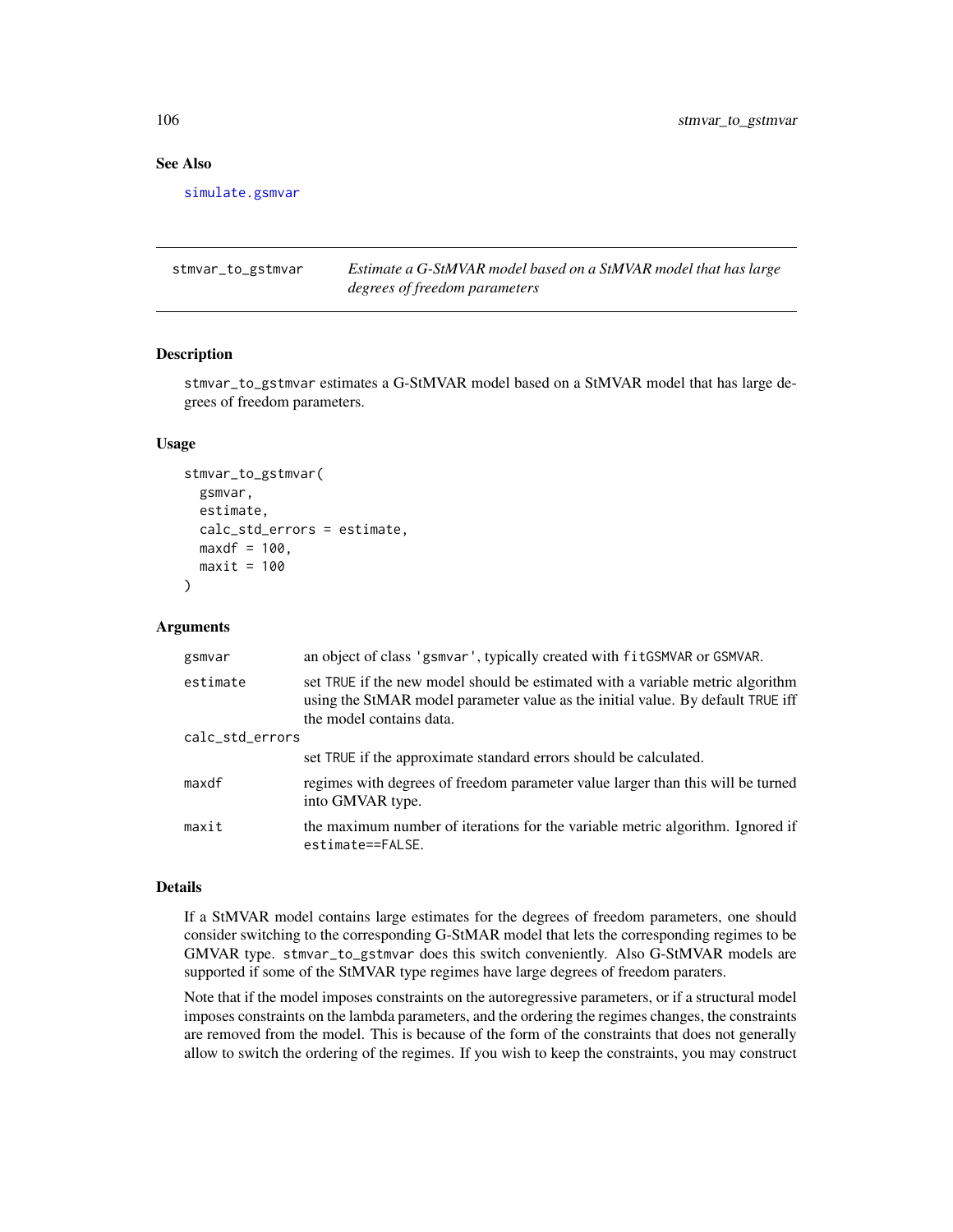the resulting G-StMVAR model parameter vector by hand, redefine your constraints accordingly, build the model with the function GSMVAR, and then estimate it with the function iterate\_more. Alternatively, you can always directly estimate the constrained G-StMVAR model with the function fitGSMVAR.

## Value

Returns an object of class 'gsmvar' defining a G-StMVAR model based on the provided StMVAR (or G-StMVAR) model with the regimes that had large degrees of freedom parameters changed to GMVAR type.

### References

- Muirhead R.J. 1982. Aspects of Multivariate Statistical Theory, *Wiley*.
- Kalliovirta L., Meitz M. and Saikkonen P. 2016. Gaussian mixture vector autoregression. *Journal of Econometrics*, 192, 485-498.
- Virolainen S. 2022. Structural Gaussian mixture vector autoregressive model with application to the asymmetric effects of monetary policy shocks. Unpublished working paper, available as arXiv:2007.04713.
- Virolainen S. 2022. Gaussian and Student's t mixture vector autoregressive model with application to the asymmetric effects of monetary policy shocks in the Euro area. Unpublished working paper, available as arXiv:2109.13648.

### See Also

[fitGSMVAR](#page-27-0), [GSMVAR](#page-57-0), [GIRF](#page-47-0), [reorder\\_W\\_columns](#page-99-0), [swap\\_W\\_signs](#page-108-0), [gsmvar\\_to\\_sgsmvar](#page-63-0)

### Examples

```
# StMVAR(1, 2), d=2 model:
params12t <- c(0.5453, 0.1157, 0.331, 0.0537, -0.0422, 0.7089, 0.4181, 0.0018,
 0.0413, 1.6004, 0.4843, 0.1256, -0.0311, -0.6139, 0.7221, 1.2123, -0.0357,
 0.1381, 0.8337, 7.5564, 90000)
mod12t <- GSMVAR(gdpdef, p=1, M=2, params=params12t, model="StMVAR")
mod12t
# Switch to the G-StMVAR model:
mod12gs <- stmvar_to_gstmvar(mod12t)
mod12gs
```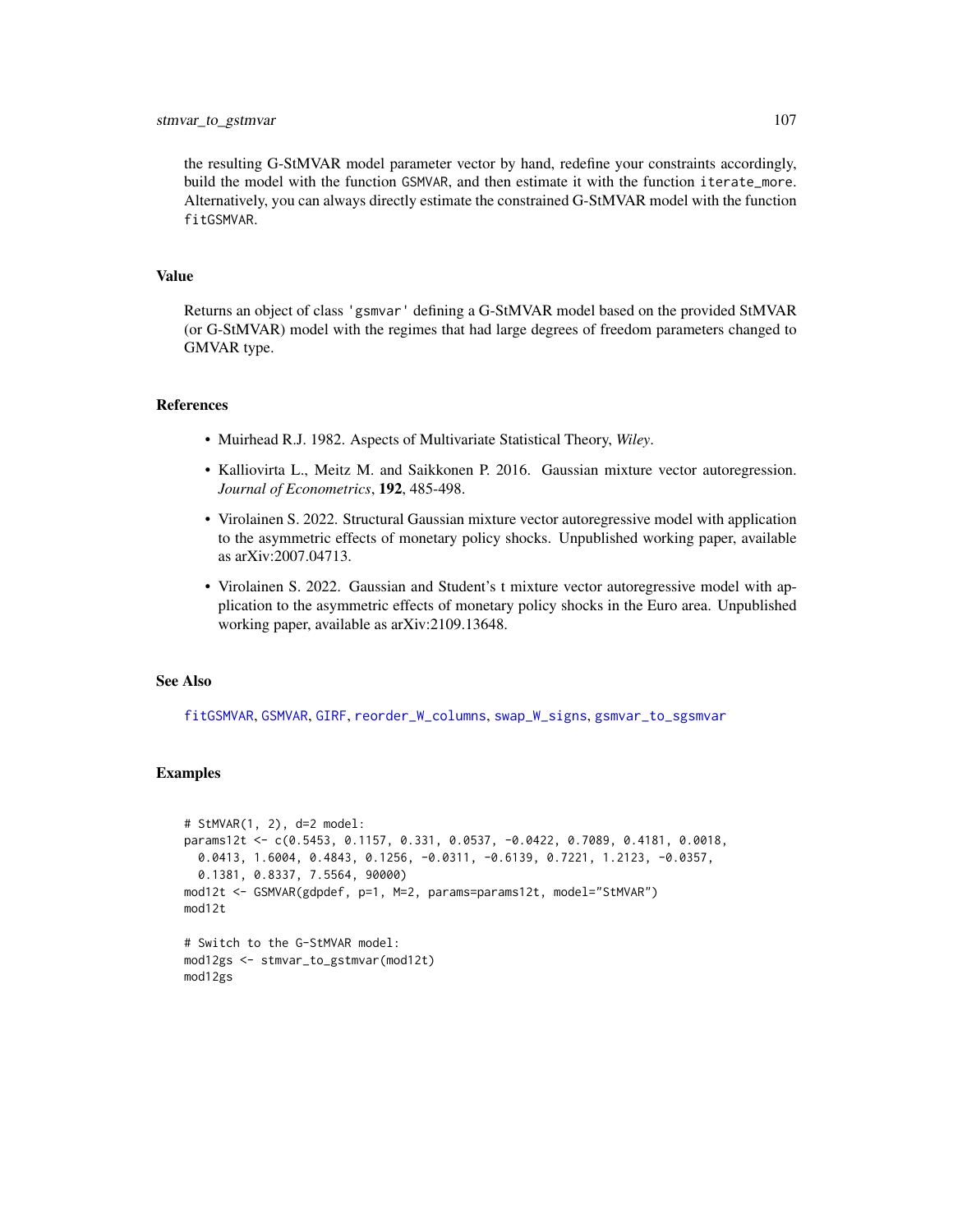<span id="page-107-0"></span>swap\_parametrization *Swap the parametrization of a GMVAR, StMVAR, or G-StMVAR model*

## Description

swap\_parametrization swaps the parametrization of a GMVAR, StMVAR or G-StMVAR, model to "mean" if the current parametrization is "intercept", and vice versa.

### Usage

```
swap_parametrization(gsmvar)
```
### Arguments

gsmvar an object of class 'gsmvar', typically created with fitGSMVAR or GSMVAR.

### Details

swap\_parametrization is a convenient tool if you have estimated the model in "intercept"-parametrization, but wish to work with "mean"-parametrization in the future, or vice versa. In gmvarkit, the approximate standard errors are only available for parametrized parameters.

#### Value

Returns an object of class 'gsmvar' defining the specified reduced form or structural GMVAR, StMVAR, or G-StMVAR model. Can be used to work with other functions provided in gmvarkit.

Note that the first autocovariance/correlation matrix in \$uncond\_moments is for the lag zero, the second one for the lag one, etc.

## References

- Kalliovirta L., Meitz M. and Saikkonen P. 2016. Gaussian mixture vector autoregression. *Journal of Econometrics*, 192, 485-498.
- Kalliovirta L. and Saikkonen P. 2010. Reliable Residuals for Multivariate Nonlinear Time Series Models. *Unpublished Revision of HECER Discussion Paper No. 247*.
- Virolainen S. 2022. Structural Gaussian mixture vector autoregressive model with application to the asymmetric effects of monetary policy shocks. Unpublished working paper, available as arXiv:2007.04713.
- Virolainen S. 2022. Gaussian and Student's t mixture vector autoregressive model with application to the asymmetric effects of monetary policy shocks in the Euro area. Unpublished working paper, available as arXiv:2109.13648.

### See Also

[fitGSMVAR](#page-27-0), [GSMVAR](#page-57-0), [iterate\\_more](#page-71-0), [update\\_numtols](#page-111-0)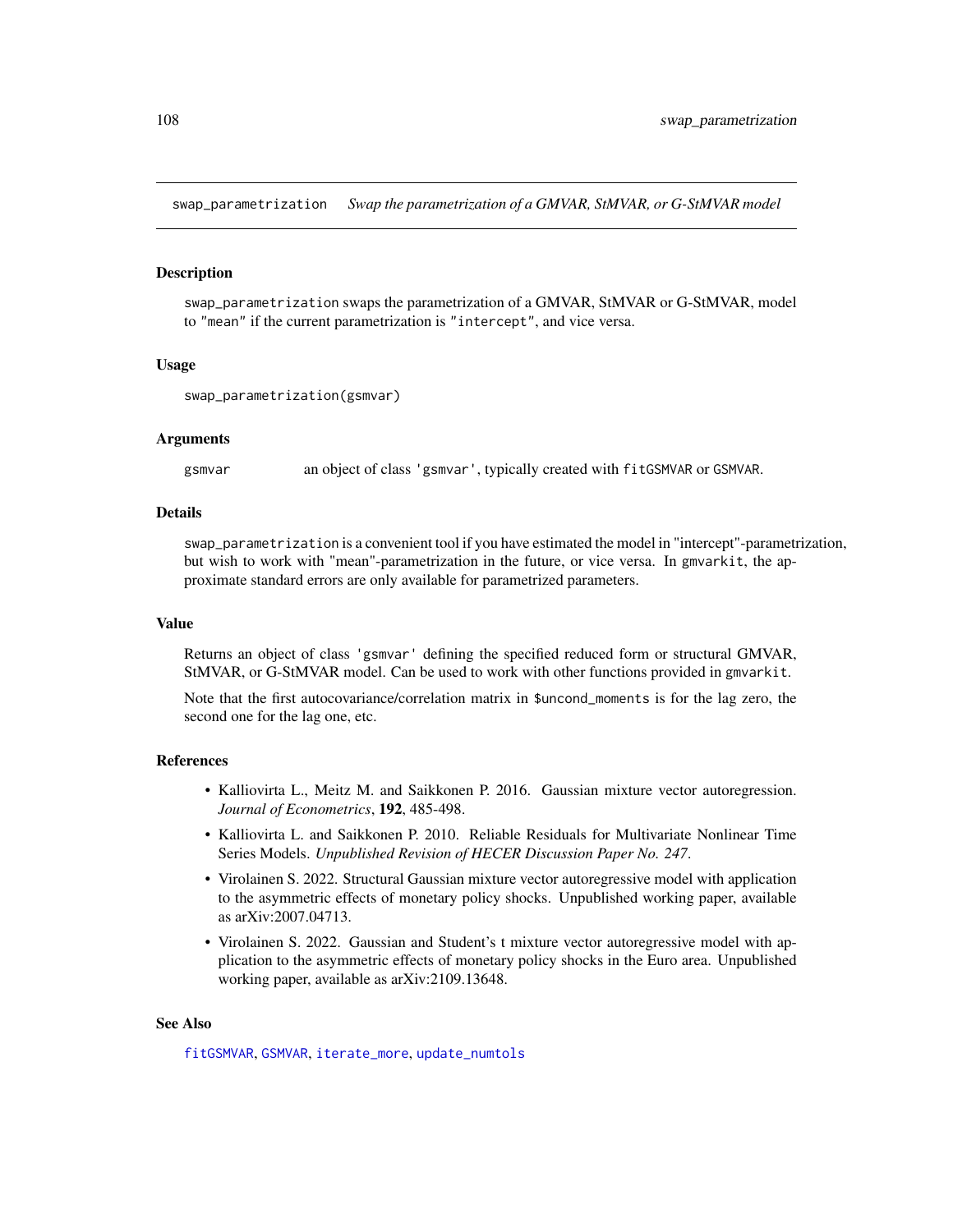# <span id="page-108-0"></span>swap\_W\_signs 109

# Examples

```
# GMVAR(2, 2), d=2 model with mean-parametrization:
params22 <- c(0.869, 0.549, 0.223, 0.059, -0.151, 0.395, 0.406,
 -0.005, 0.083, 0.299, 0.215, 0.002, 0.03, 0.576, 1.168, 0.218,
 0.02, -0.119, 0.722, 0.093, 0.032, 0.044, 0.191, 1.101, -0.004,
 0.105, 0.58)
mod22 <- GSMVAR(gdpdef, p=2, M=2, params=params22, parametrization="mean")
mod22 # mean parametrization
mod22_2 <- swap_parametrization(mod22)
mod22_2 # intercept parametrization
# G-StMVAR(2, 1, 1), d=2 model with mean-parametrization:
mod22gs <- GSMVAR(gdpdef, p=2, M=c(1, 1), params=c(params22, 10), model="G-StMVAR",
                  parametrization="mean")
mod22gs # mean parametrization
mod22gs_2 <- swap_parametrization(mod22gs)
mod22gs_2 # intercept parametrization
# Structural GMVAR(2, 2), d=2 model identified with sign-constraints:
params22s <- c(0.36, 0.121, 0.484, 0.072, 0.223, 0.059, -0.151, 0.395,
  0.406, -0.005, 0.083, 0.299, 0.218, 0.02, -0.119, 0.722, 0.093, 0.032,
  0.044, 0.191, 0.057, 0.172, -0.46, 0.016, 3.518, 5.154, 0.58)
W_222 <- matrix(c(1, 1, -1, 1), nrow=2, byrow=FALSE)
mod22s <- GSMVAR(p=2, M=2, d=2, params=params22s, structural_pars=list(W=W_22))
mod22s # intercept parametrization
mod22s_2 <- swap_parametrization(mod22s)
mod22s_2 # mean parametrization
```
swap\_W\_signs *Swap all signs in pointed columns a the* W *matrix of a structural GM-VAR, StMVAR, or G-StMVAR model.*

# Description

swap\_W\_signs swaps all signs in pointed columns a the W matrix of a structural GMVAR, StM-VAR, or G-StMVAR model. Consequently, signs in the columns of the B-matrix are also swapped accordingly.

#### Usage

swap\_W\_signs(gsmvar, which\_to\_swap)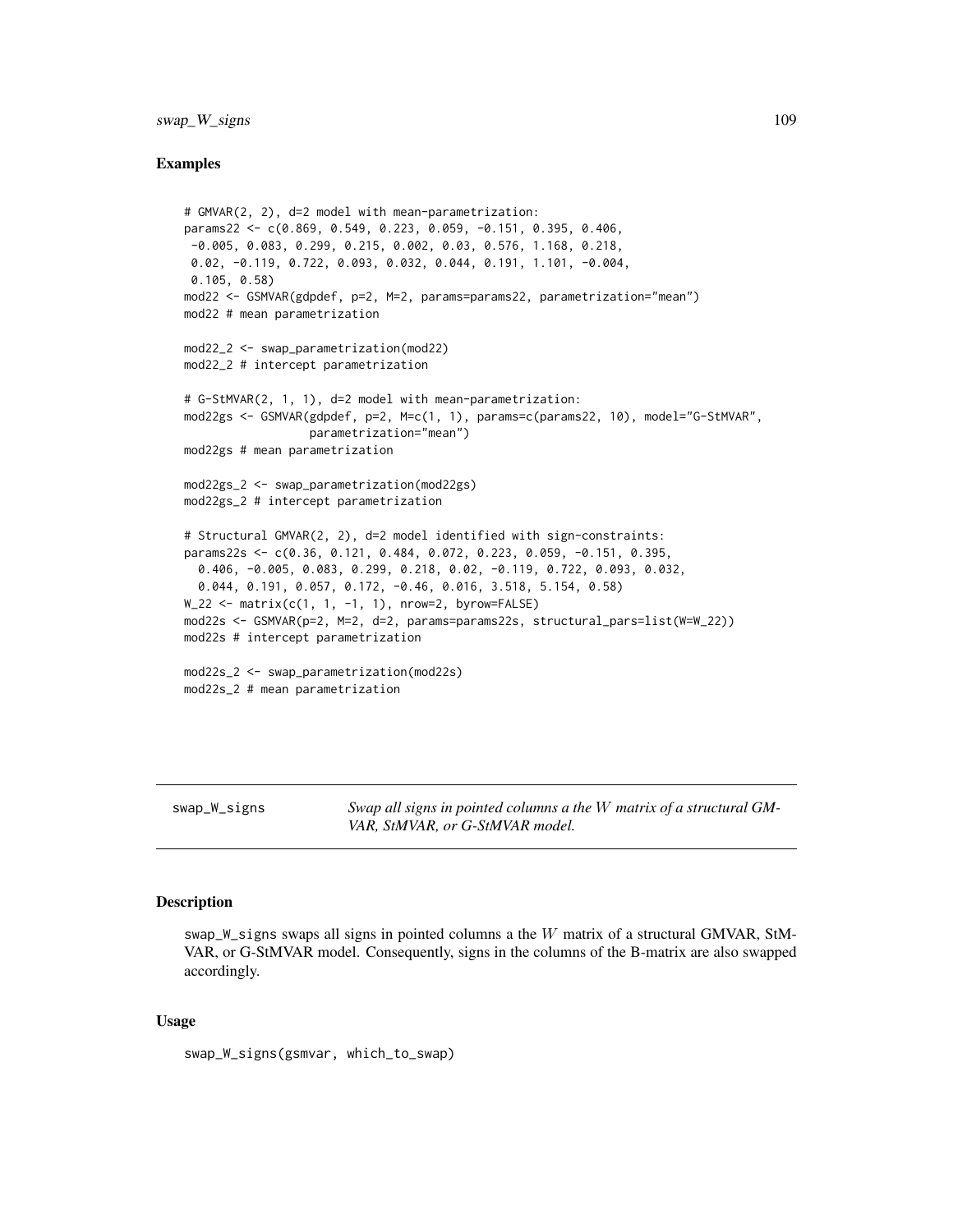# <span id="page-109-0"></span>Arguments

| gsmvar | an object of class 'gsmvar', typically created with fit GSMVAR or GSMVAR.                                                                       |
|--------|-------------------------------------------------------------------------------------------------------------------------------------------------|
|        | which_to_swap a numeric vector of length at most d and elemnts in $1, \ldots, d$ specifying the columns<br>of $W$ whose sign should be swapped. |

# Details

All signs in any column of  $W$  can be swapped without changing the implied reduced form model. Consequently, also the signs in the columns of the B-matrix are swapped. Note that the sign constraints imposed on  $W$  (or the B-matrix) are also swapped in the corresponding columns accordingly.

Also the order of the columns of  $W$  can be changed (without changing the implied reduced form model) as long as the order of lambda parameters is also changed accordingly. This can be done with the function reorder\_W\_columns.

# Value

Returns an object of class 'gsmvar' defining a structural GMVAR, StMVAR, or G-StMVAR model with the modified structural parameters and constraints.

# References

- Kalliovirta L., Meitz M. and Saikkonen P. 2016. Gaussian mixture vector autoregression. *Journal of Econometrics*, 192, 485-498.
- Virolainen S. 2022. Structural Gaussian mixture vector autoregressive model with application to the asymmetric effects of monetary policy shocks. Unpublished working paper, available as arXiv:2007.04713.
- Virolainen S. 2022. Gaussian and Student's t mixture vector autoregressive model with application to the asymmetric effects of monetary policy shocks in the Euro area. Unpublished working paper, available as arXiv:2109.13648.

@keywords internal

# See Also

[fitGSMVAR](#page-27-0), [GSMVAR](#page-57-0), [GIRF](#page-47-0), [reorder\\_W\\_columns](#page-99-0), [gsmvar\\_to\\_sgsmvar](#page-63-0), [stmvar\\_to\\_gstmvar](#page-105-0)

# Examples

# Structural GMVAR(2, 2), d=2 model identified with sign-constraints: params22s <- c(0.36, 0.121, 0.484, 0.072, 0.223, 0.059, -0.151, 0.395, 0.406, -0.005, 0.083, 0.299, 0.218, 0.02, -0.119, 0.722, 0.093, 0.032, 0.044, 0.191, 0.057, 0.172, -0.46, 0.016, 3.518, 5.154, 0.58)  $W_2$ 22 <- matrix(c(1, 1, -1, 1), nrow=2, byrow=FALSE) mod22s <- GSMVAR(p=2, M=2, d=2, params=params22s, structural\_pars=list(W=W\_22)) mod22s

# The same reduced form model, with signs in the second column of W swapped: swap\_W\_signs(mod22s, which\_to\_swap=2)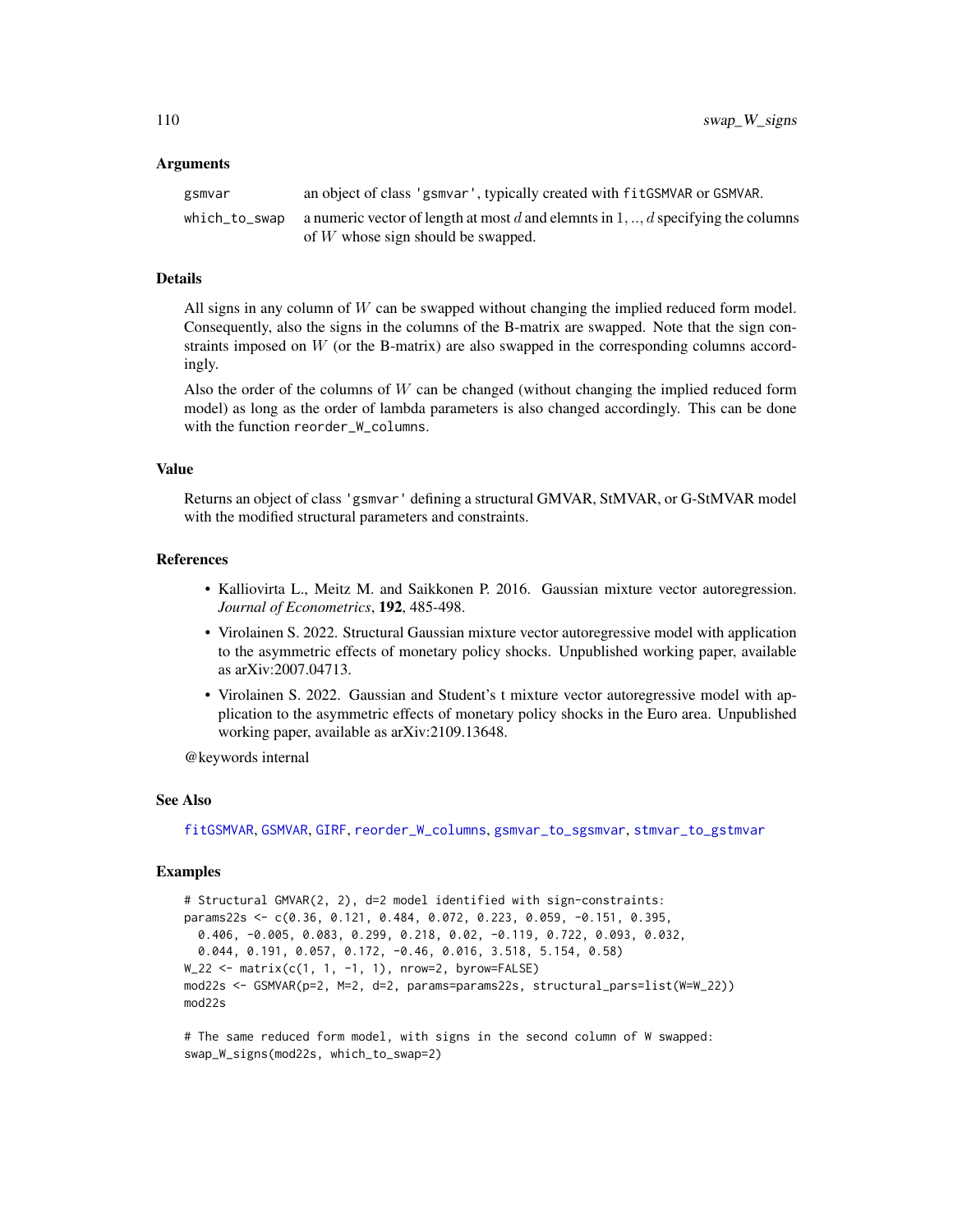```
# The same reduced form model, with signs in both column of W swapped:
swap_W_signs(mod22s, which_to_swap=1:2)
#' # Structural G-StMVAR(2, 1, 1), d=2 model identified with sign-constraints:
mod22gss <- GSMVAR(p=2, M=c(1, 1), d=2, params=c(params22s, 10), model="G-StMVAR",
                   structural_pars=list(W=W_22))
mod22gss
# The same reduced form model, with signs in the first column of W swapped:
swap_W_signs(mod22gss, which_to_swap=1)
```

| uncond moments | Calculate the unconditional mean, variance, the first p autocovari-                 |
|----------------|-------------------------------------------------------------------------------------|
|                | ances, and the first p autocorrelations of a GMVAR, StMVAR, or G-<br>StMVAR process |

# Description

uncond\_moments calculates the unconditional mean, variance, the first p autocovariances, and the first p autocorrelations of the given GMVAR, StMVAR, or G-StMVAR process.

#### Usage

```
uncond_moments(gsmvar)
```
# Arguments

gsmvar an object of class 'gsmvar', typically created with fitGSMVAR or GSMVAR.

# Details

The unconditional moments are based on the stationary distribution of the process.

#### Value

Returns a list with three components:

\$uncond\_mean a length d vector containing the unconditional mean of the process.

\$autocovs an  $(dxdxp + 1)$  array containing the lag 0,1,...,p autocovariances of the process. The subset [, , j] contains the lag j-1 autocovariance matrix (lag zero for the variance).

\$autocors the autocovariance matrices scaled to autocorrelation matrices.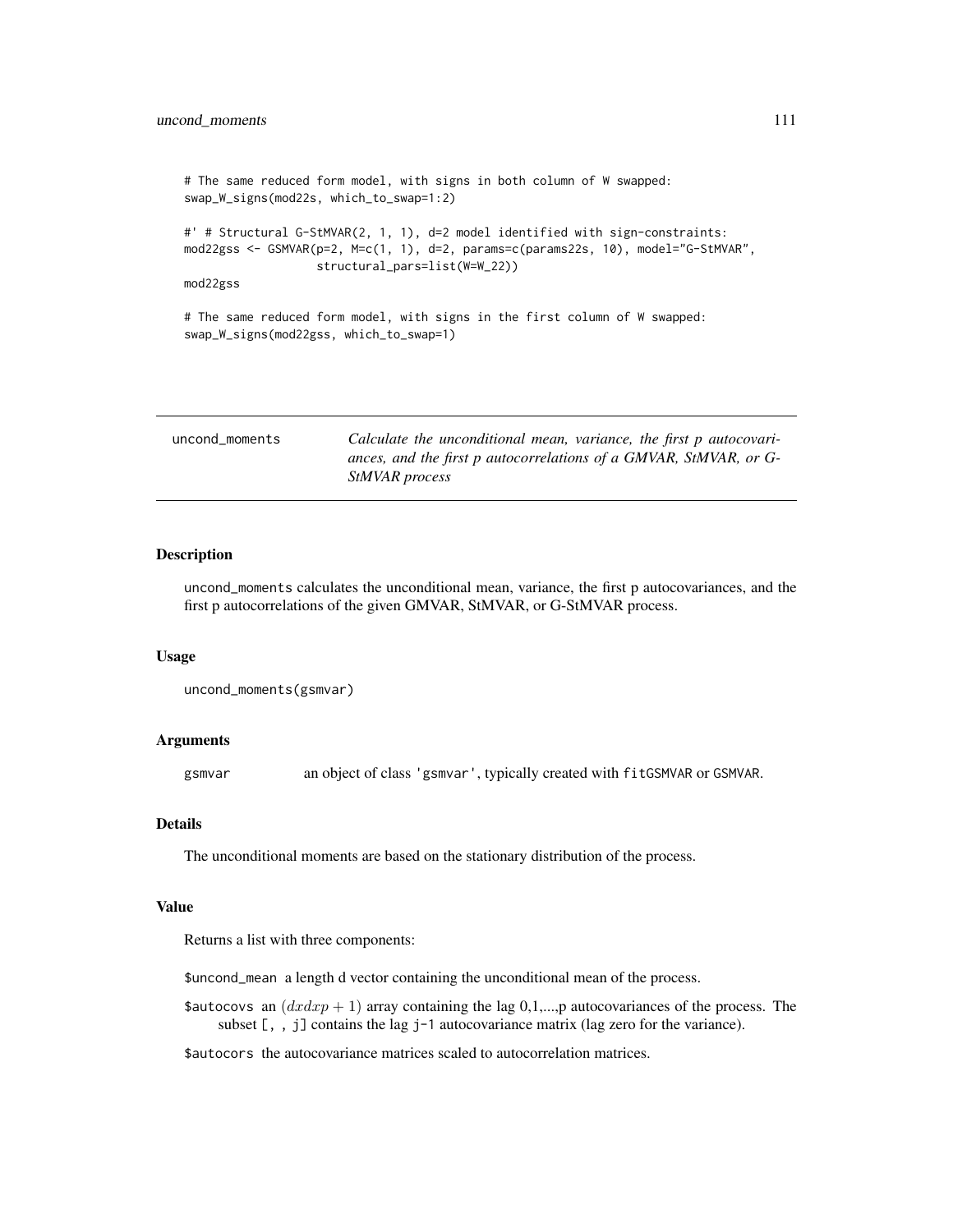# <span id="page-111-0"></span>References

- Kalliovirta L., Meitz M. and Saikkonen P. 2016. Gaussian mixture vector autoregression. *Journal of Econometrics*, 192, 485-498.
- Lütkepohl H. 2005. New Introduction to Multiple Time Series Analysis, *Springer*.
- McElroy T. 2017. Computation of vector ARMA autocovariances. *Statistics and Probability Letters*, 124, 92-96.
- Virolainen S. 2022. Structural Gaussian mixture vector autoregressive model with application to the asymmetric effects of monetary policy shocks. Unpublished working paper, available as arXiv:2007.04713.
- Virolainen S. 2022. Gaussian and Student's t mixture vector autoregressive model with application to the asymmetric effects of monetary policy shocks in the Euro area. Unpublished working paper, available as arXiv:2109.13648.

# See Also

Other moment functions: [cond\\_moments\(](#page-12-0)), [get\\_regime\\_autocovs\(](#page-41-0)), [get\\_regime\\_means\(](#page-42-0))

# Examples

```
# GMVAR(1,2), d=2 model:
params12 <- c(0.55, 0.112, 0.344, 0.055, -0.009, 0.718, 0.319, 0.005,
0.03, 0.619, 0.173, 0.255, 0.017, -0.136, 0.858, 1.185, -0.012,
0.136, 0.674)
mod12 <- GSMVAR(gdpdef, p=1, M=2, params=params12)
uncond_moments(mod12)
# Structural GMVAR(2, 2), d=2 model identified with sign-constraints:
params22s <- c(0.36, 0.121, 0.484, 0.072, 0.223, 0.059, -0.151, 0.395,
0.406, -0.005, 0.083, 0.299, 0.218, 0.02, -0.119, 0.722, 0.093, 0.032,
0.044, 0.191, 0.057, 0.172, -0.46, 0.016, 3.518, 5.154, 0.58)
W_22 <- matrix(c(1, 1, -1, 1), nrow=2, byrow=FALSE)
mod22s <- GSMVAR(gdpdef, p=2, M=2, params=params22s, structural_pars=list(W=W_22))
mod22s
uncond_moments(mod22s)
```

| update_numtols | Update the stationarity and positive definiteness numerical tolerances |
|----------------|------------------------------------------------------------------------|
|                | of an existing class 'gsmvar' model.                                   |

# **Description**

update\_numtols updates the stationarity and positive definiteness numerical tolerances of an existing class 'gsmvar' model.

# Usage

```
update_numtols(gsmvar, stat_tol = 0.001, posdef_tol = 1e-08, df_tol = 1e-08)
```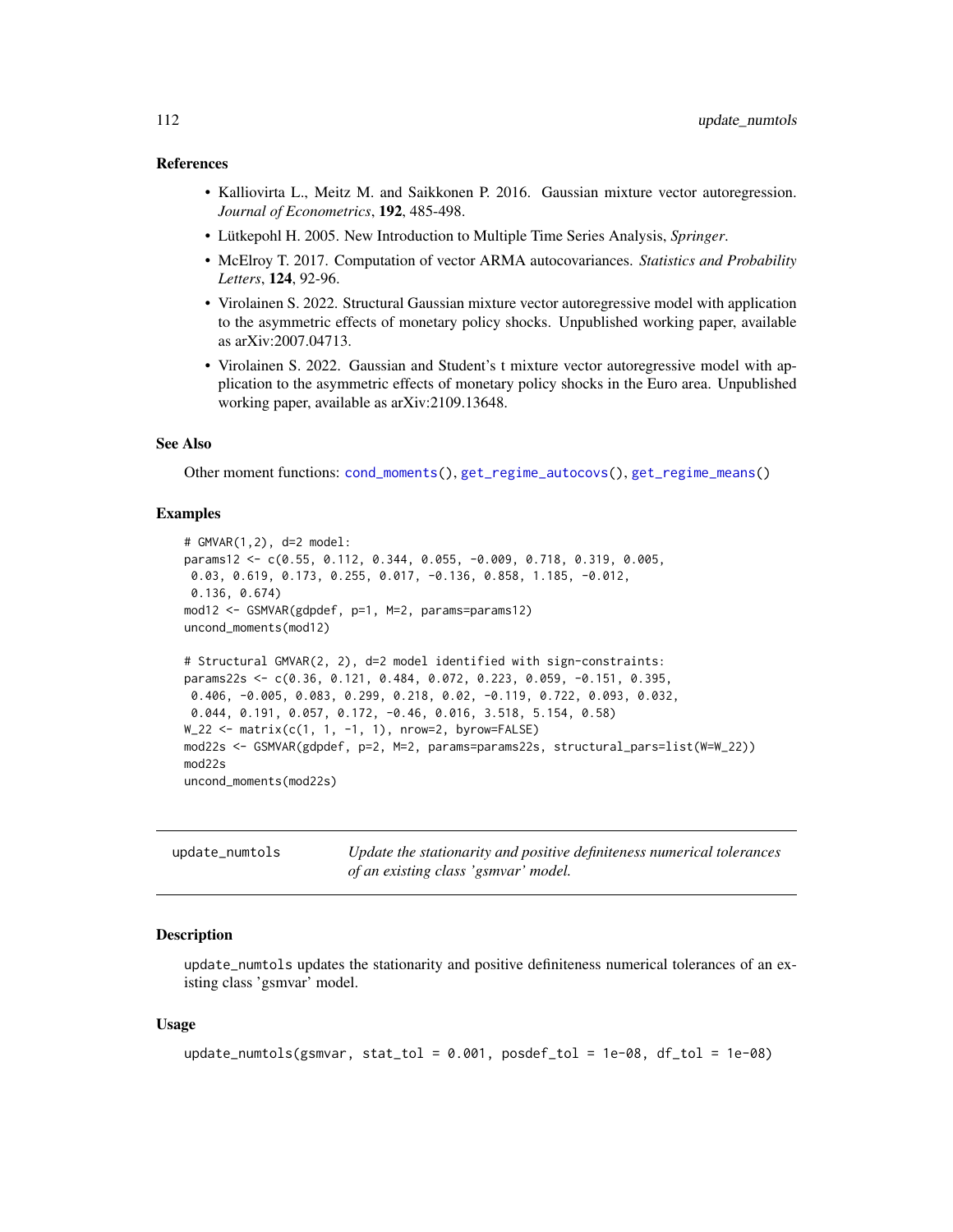# <span id="page-112-0"></span>update\_numtols 113

#### **Arguments**

| gsmvar     | an object of class 'gsmvar', typically created with fitGSMVAR or GSMVAR.                                                                                                                                                                                                                                                                                                               |
|------------|----------------------------------------------------------------------------------------------------------------------------------------------------------------------------------------------------------------------------------------------------------------------------------------------------------------------------------------------------------------------------------------|
| stat_tol   | numerical tolerance for stationarity of the AR parameters: if the "bold A" matrix<br>of any regime has eigenvalues larger that $1 -$ stat_tol the model is classified<br>as non-stationary. Note that if the tolerance is too small, numerical evaluation<br>of the log-likelihood might fail and cause error.                                                                         |
| posdef_tol | numerical tolerance for positive definiteness of the error term covariance matri-<br>ces: if the error term covariance matrix of any regime has eigenvalues smaller<br>than this, the model is classified as not satisfying positive definiteness assump-<br>tion. Note that if the tolerance is too small, numerical evaluation of the log-<br>likelihood might fail and cause error. |
| df tol     | the parameter vector is considered to be outside the parameter space if all de-<br>grees of freedom parameters are not larger than 2 + df_tol.                                                                                                                                                                                                                                         |

# Details

All signs in any column of  $W$  can be swapped without changing the implied reduced form model. Consequently, also the signs in the columns of the B-matrix are swapped. Note that the sign constraints imposed on  $W$  (or the B-matrix) are also swapped in the corresponding columns accordingly.

Also the order of the columns of  $W$  can be changed (without changing the implied reduced form model) as long as the order of lambda parameters is also changed accordingly. This can be done with the function reorder\_W\_columns.

# Value

Returns an object of class 'gsmvar' defining a structural GSMVAR model with the modified structural parameters and constraints.

# References

- Kalliovirta L., Meitz M. and Saikkonen P. 2016. Gaussian mixture vector autoregression. *Journal of Econometrics*, 192, 485-498.
- Virolainen S. 2022. Structural Gaussian mixture vector autoregressive model with application to the asymmetric effects of monetary policy shocks. Unpublished working paper, available as arXiv:2007.04713.
- Virolainen S. 2022. Gaussian and Student's t mixture vector autoregressive model with application to the asymmetric effects of monetary policy shocks in the Euro area. Unpublished working paper, available as arXiv:2109.13648.

@keywords internal

# See Also

[fitGSMVAR](#page-27-0), [GSMVAR](#page-57-0), [GIRF](#page-47-0), [reorder\\_W\\_columns](#page-99-0), [gsmvar\\_to\\_sgsmvar](#page-63-0), [stmvar\\_to\\_gstmvar](#page-105-0)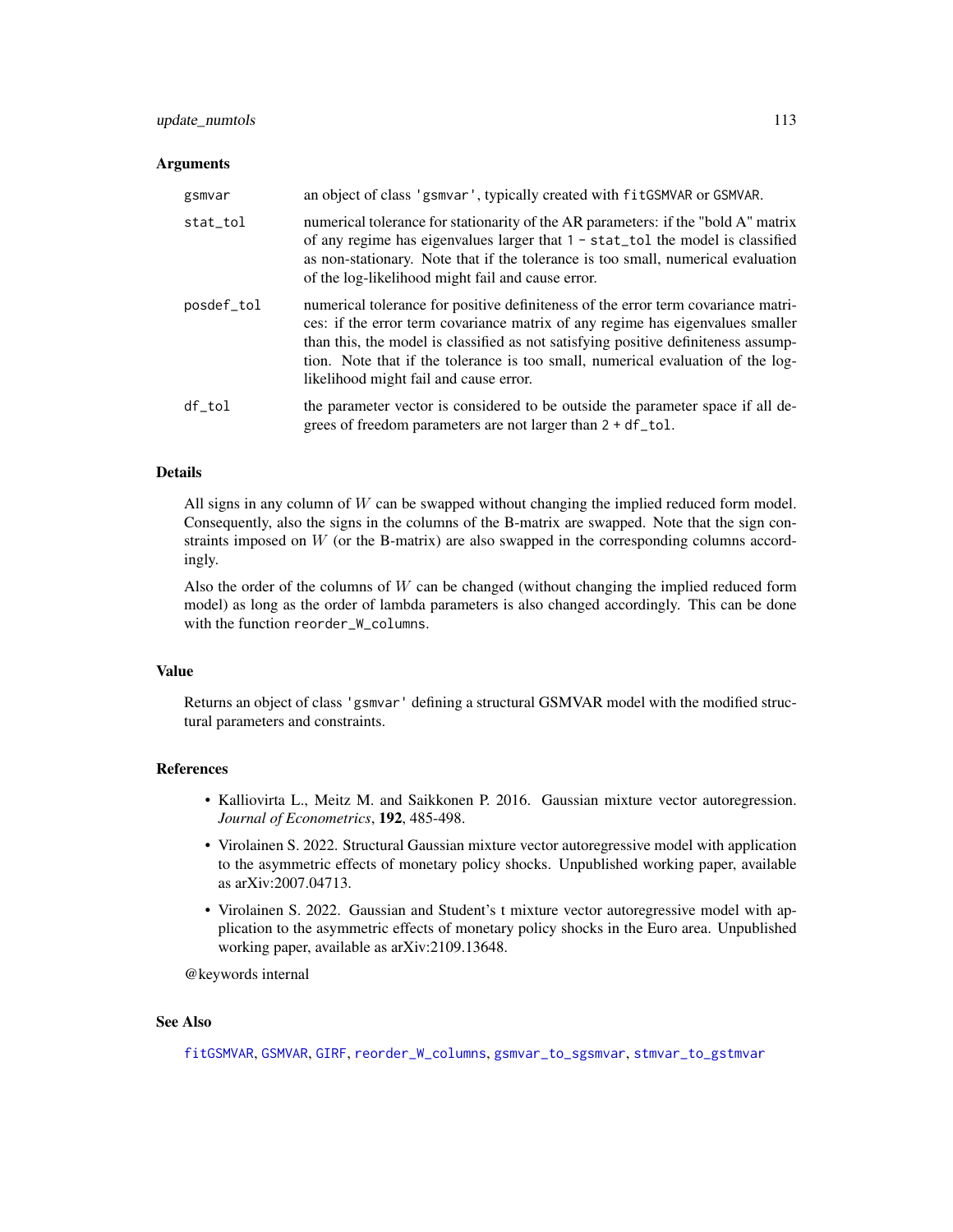# <span id="page-113-0"></span>Examples

```
# Structural GMVAR(2, 2), d=2 model identified with sign-constraints:
params22s <- c(0.36, 0.121, 0.484, 0.072, 0.223, 0.059, -0.151, 0.395,
  0.406, -0.005, 0.083, 0.299, 0.218, 0.02, -0.119, 0.722, 0.093, 0.032,
  0.044, 0.191, 0.057, 0.172, -0.46, 0.016, 3.518, 5.154, 0.58)
W_222 <- matrix(c(1, 1, -1, 1), nrow=2, byrow=FALSE)
mod22s <- GSMVAR(p=2, M=2, d=2, params=params22s, structural_pars=list(W=W_22))
mod22s
# Update numerical tolerances:
mod22s <- update_numtols(mod22s, stat_tol=1e-4, posdef_tol=1e-9, df_tol=1e-10)
mod22s # The same model
```

| usamone | A quarterly U.S. data covering the period from 1954Q3 to 2021Q4         |
|---------|-------------------------------------------------------------------------|
|         | (270 observations) and consisting four variables: cyclical component    |
|         | of the log of real GDP, the log-difference of GDP implicit price de-    |
|         | flator, the log-diffence of producer price index (all commodities), and |
|         | an interest rate variable. The interest rate variable is the effective  |
|         | federal funds rate from 1954Q3 to 2008Q2 and after that the Wu and      |
|         | Xia (2016) shadow rate, which is not constrained by the zero lower      |
|         | bound and also quantifies unconventional monetary policy measures.      |
|         | The log-differences of the GDP deflator and producer price index are    |
|         | multiplied by hundred. This data is the one that was used in Virolainen |
|         | $(2022)$ .                                                              |
|         |                                                                         |

# Description

The cyclical component of the log of real GDP was obtained by applying a one-sided Hodrick-Prescott (HP) filter with the standard smoothing parameter lambda=1600. The one-sided filter was obtained from the two-sided HP filter by applying the filter up to horizon t, taking the last observation, and repeating this procedure for the full sample t=1,...,T. In order to allow the series to start from any phase of the cycle, we applied the one-sided filter to the full available sample from 1947Q1 to 2021Q1 before extracting our sample period from it. We computed the two-sided HP filters with the R package lpirfs (Adämmer, 2021)

# Usage

usamone

# Format

A numeric matrix of class 'ts' with 270 rows and 4 columns with one time series in each column:

First column (GDP): The cyclical component of the log of real GDP, [https://fred.stlouisfed.](https://fred.stlouisfed.org/series/GDPC1) [org/series/GDPC1](https://fred.stlouisfed.org/series/GDPC1).

Second column (GDPDEF): The log-difference of GDP implicit price deflator, [https://fred.](https://fred.stlouisfed.org/series/GDPDEF) [stlouisfed.org/series/GDPDEF](https://fred.stlouisfed.org/series/GDPDEF).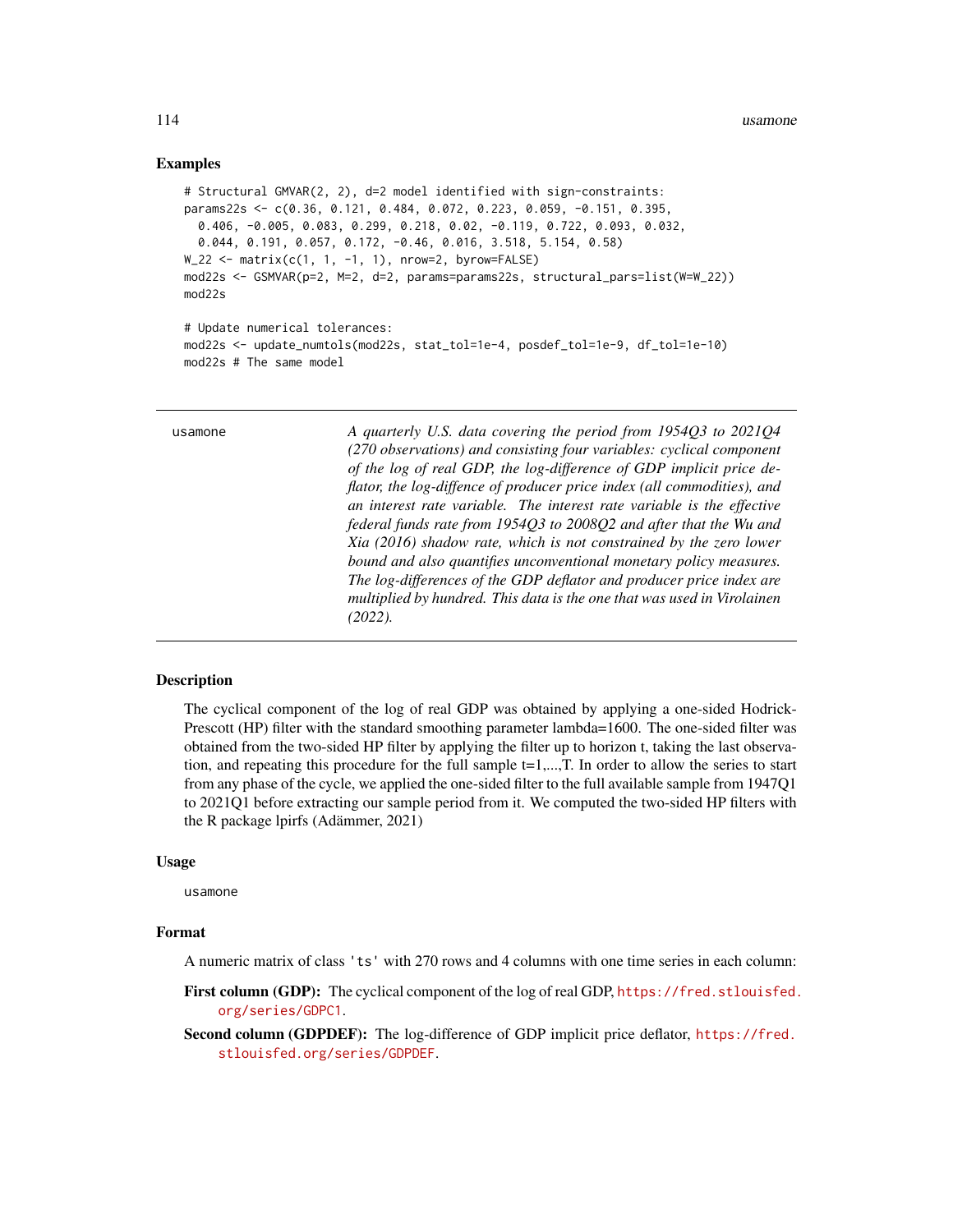#### <span id="page-114-0"></span>Wald\_test 115

- Third column (PPI): The log-difference of producer price index (all commodities), [https://](https://fred.stlouisfed.org/series/PPIACO) [fred.stlouisfed.org/series/PPIACO](https://fred.stlouisfed.org/series/PPIACO).
- Third column (RATE): The Federal funds rate from 1954Q3 to 2008Q2 and after that the Wu and Xia (2016) shadow rate, <https://fred.stlouisfed.org/series/FEDFUNDS>, [https:](https://www.atlantafed.org/cqer/research/wu-xia-shadow-federal-funds-rate) [//www.atlantafed.org/cqer/research/wu-xia-shadow-federal-funds-rate](https://www.atlantafed.org/cqer/research/wu-xia-shadow-federal-funds-rate).

# Source

The Federal Reserve Bank of St. Louis database and the Federal Reserve Bank of Atlanta's website

# References

- Adämmer P. 2021. lprfs: Local Projections Impulse Response Functions. R package version: 0.2.0, <https://CRAN.R-project.org/package=lpirfs>.
- Virolainen S. 2022. Structural Gaussian mixture vector autoregressive model with application to the asymmetric effects of monetary policy shocks. Unpublished working paper, available as arXiv:2007.04713.
- Wu J. and Xia F. 2016. Measuring the macroeconomic impact of monetary policy at the zero lower bound. *Journal of Money, Credit and Banking*, 48(2-3): 253-291.

Wald\_test *Perform Wald test for a GMVAR, StMVAR, or G-StMVAR model*

#### Description

Wald\_test performs a Wald test for a GMVAR, StMVAR, or G-StMVAR model

# Usage

Wald\_test(gsmvar, A, c, custom\_h = NULL)

# **Arguments**

| gsmvar         | an object of class 'gsmvar', typically created with fitGSMVAR or GSMVAR.                                                                                                                                                                                                                  |
|----------------|-------------------------------------------------------------------------------------------------------------------------------------------------------------------------------------------------------------------------------------------------------------------------------------------|
| $\overline{A}$ | a size $(kxn_0arams)$ matrix with full row rank specifying part of the null hy-<br>pothesis where $nparams$ is the number of parameters in the (unconstrained)<br>model. See details for more information.                                                                                |
| <sub>c</sub>   | a length $k$ vector specifying part of the null hypothesis. See details for more<br>information.                                                                                                                                                                                          |
| custom_h       | a numeric vector with the same length as x specifying the difference h for each<br>dimension separately. If NULL (default), then the difference 1e-6 used for all but<br>overly large degrees of freedom parameters. For them, the difference is adjusted<br>to avoid numerical problems. |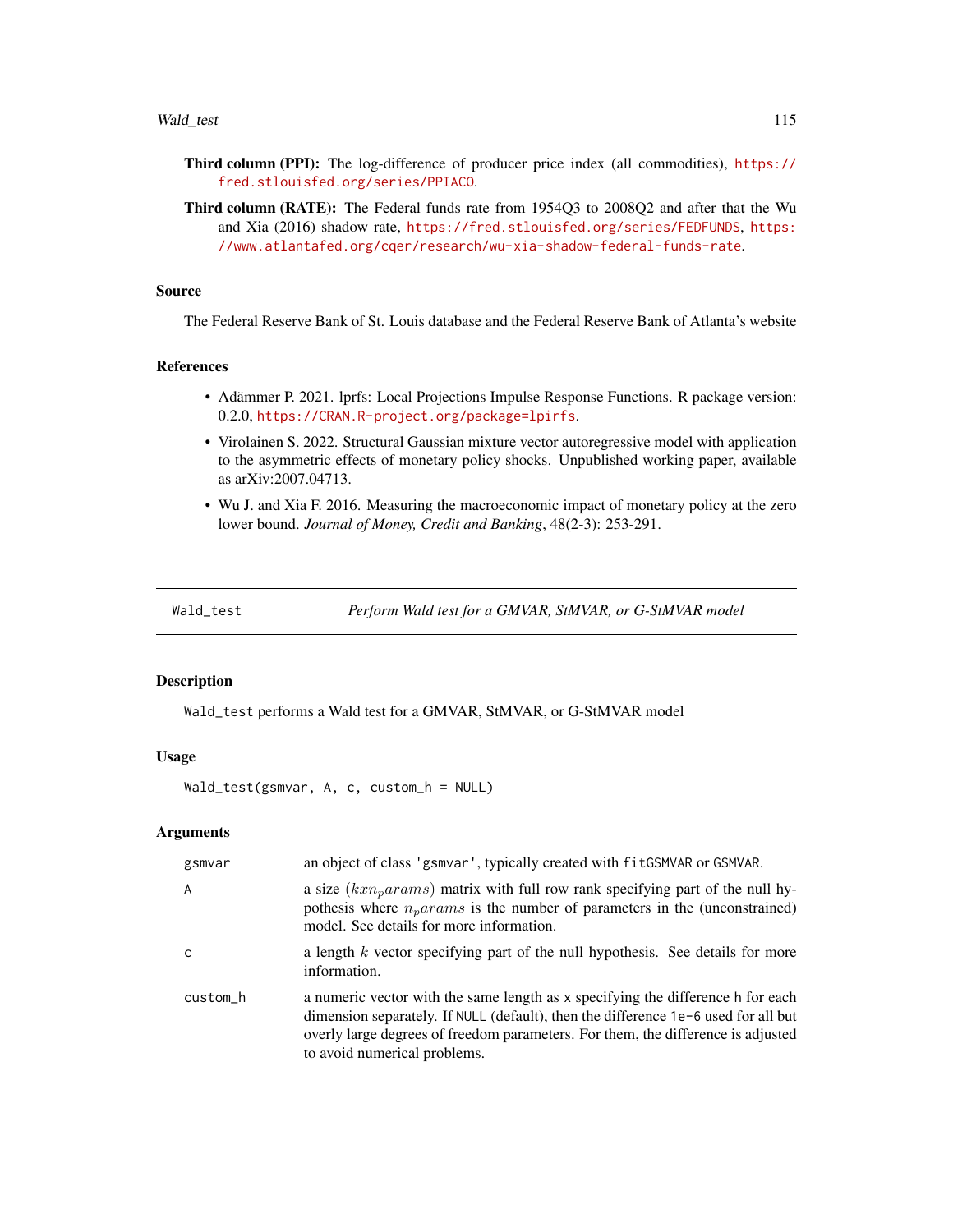# <span id="page-115-0"></span>Details

Denoting the true parameter value by  $\theta_0$ , we test the null hypothesis  $A\theta_0 = c$ . Under the null, the test statistic is asymptotically  $\chi^2$ -distributed with k (=nrow(A)) degrees of freedom. The parameter  $\theta_0$  is assumed to have the same form as in the model supplied in the argument gsmvar and it is presented in the documentation of the argument params in the function GSMVAR (see ?GSMVAR).

Finally, note that this function does **not** check whether the specified constraints are feasible (e.g. whether the implied constrained model would be stationary or have positive definite error term covariance matrices).

#### Value

A list with class "hypotest" containing the test results and arguments used to calculate the test.

# References

- Kalliovirta L., Meitz M. and Saikkonen P. 2016. Gaussian mixture vector autoregression. *Journal of Econometrics*, 192, 485-498.
- Virolainen S. 2022. Structural Gaussian mixture vector autoregressive model with application to the asymmetric effects of monetary policy shocks. Unpublished working paper, available as arXiv:2007.04713.
- Virolainen S. 2022. Gaussian and Student's t mixture vector autoregressive model with application to the asymmetric effects of monetary policy shocks in the Euro area. Unpublished working paper, available as arXiv:2109.13648.

@keywords internal

# See Also

[LR\\_test](#page-77-0), [fitGSMVAR](#page-27-0), [GSMVAR](#page-57-0), [diagnostic\\_plot](#page-18-0), [profile\\_logliks](#page-90-0), [quantile\\_residual\\_tests](#page-80-0), [cond\\_moment\\_plot](#page-16-0)

# Examples

```
# Structural GMVAR(2, 2), d=2 model with recursive identification
W22 <- matrix(c(1, NA, 0, 1), nrow=2, byrow=FALSE)
fit22s <- fitGSMVAR(gdpdef, p=2, M=2, structural_pars=list(W=W22),
                   ncalls=1, seeds=2)
fit22s
# Test whether the lambda parameters (of the second regime) are identical
# (due to the zero constraint, the model is identified under the null):
# fit22s has parameter vector of length 26 with the lambda parameters
# in elements 24 and 25.
A <- matrix(c(rep(\theta, times=23), 1, -1, \theta), nrow=1, ncol=26)
c \le -\emptysetWald_test(fit22s, A=A, c=c)
# Test whether the off-diagonal elements of the first regime's first
```
<sup>#</sup> AR coefficient matrix (A\_11) are both zero: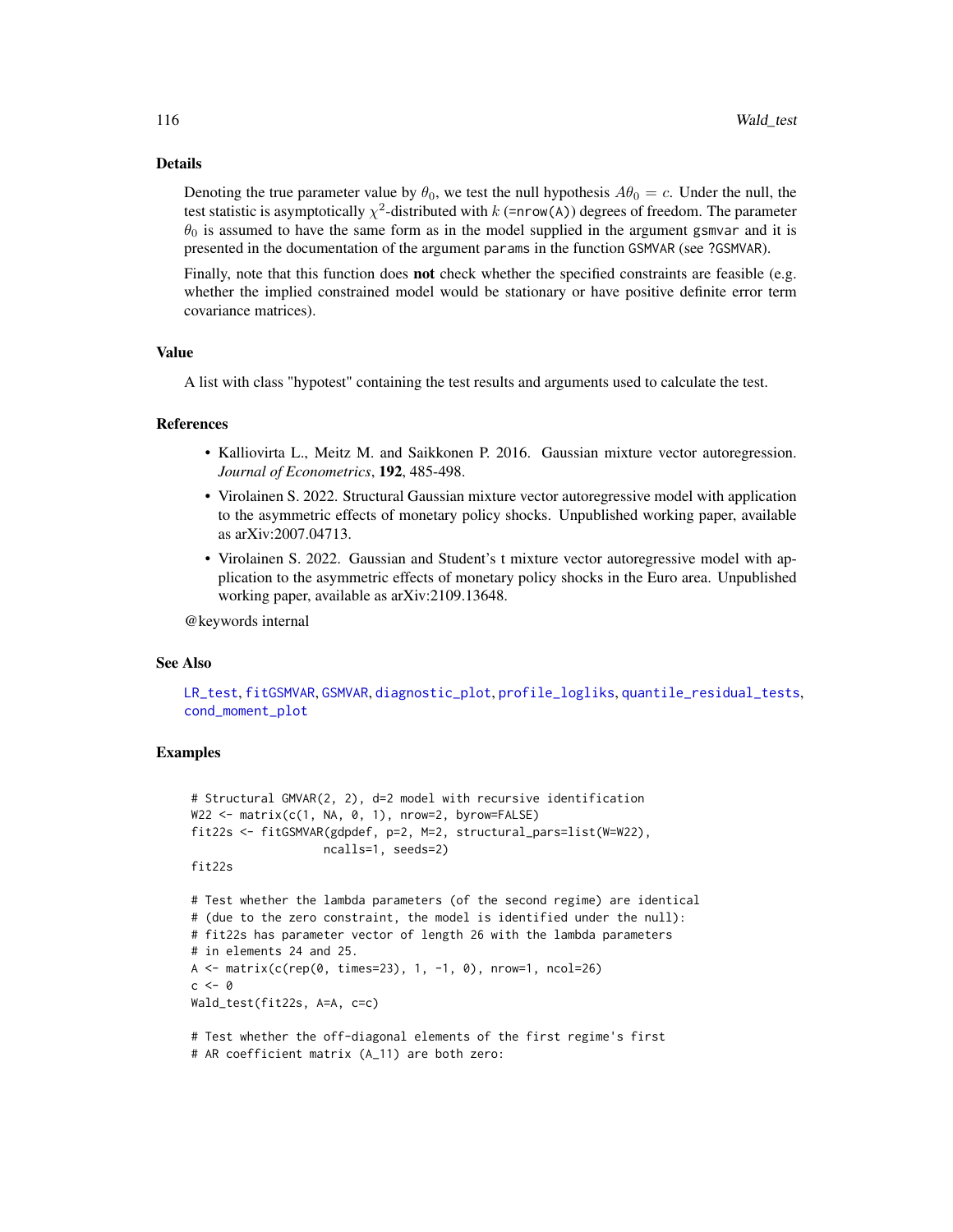```
# fit22s has parameter vector of length 26 and the off-diagonal elements
# of the 1st regime's 1st AR coefficient matrix are in the elements 6 and 7.
A \leftarrow \text{rbind}(c(\text{rep}(0, \text{ times=5}), 1, \text{rep}(0, \text{ times=20})),c(rep(0, times=6), 1, rep(0, times=19)))
c \leftarrow c(\emptyset, \emptyset)Wald_test(fit22s, A=A, c=c)
```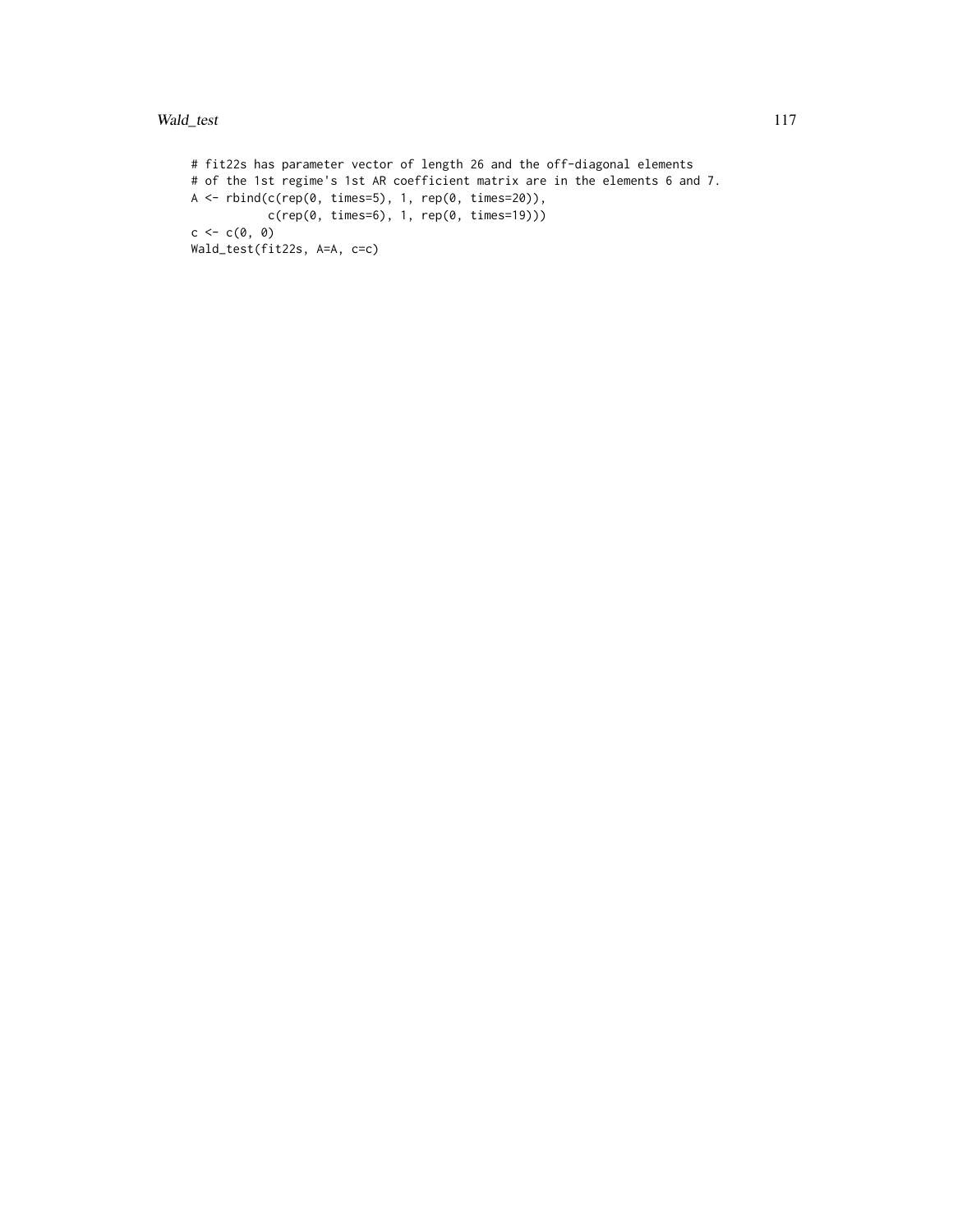# **Index**

∗ datasets euromone, [24](#page-23-0) gdpdef, [40](#page-39-0) usamone, [114](#page-113-0) ∗ moment functions cond\_moments, [13](#page-12-1) get\_regime\_autocovs, [42](#page-41-1) get\_regime\_means, [43](#page-42-1) uncond\_moments, [111](#page-110-0) acf, *[20](#page-19-0)* add\_data, [3,](#page-2-0) *[63](#page-62-0)* alt\_gmvar, [4](#page-3-0) alt\_gsmvar, *[6](#page-5-0)*, [6](#page-5-0) calc\_gradient, [7,](#page-6-0) *[77](#page-76-0)* calc\_hessian *(*calc\_gradient*)*, [7](#page-6-0) check\_parameters, [9](#page-8-0) cond\_moment\_plot, [17,](#page-16-1) *[20](#page-19-0)*, *[32](#page-31-0)*, *[78](#page-77-1)*, *[83](#page-82-0)*, *[93](#page-92-0)*, *[116](#page-115-0)* cond\_moments, [13,](#page-12-1) *[43,](#page-42-1) [44](#page-43-0)*, *[112](#page-111-0)* density, *[20](#page-19-0)* diag\_Omegas, [20](#page-19-0) diagnostic\_plot, *[18](#page-17-0)*, [19,](#page-18-1) *[78](#page-77-1)*, *[83](#page-82-0)*, *[93,](#page-92-0) [94](#page-93-0)*, *[103](#page-102-0)*, *[116](#page-115-0)* estimate\_sgsmvar, [21](#page-20-0) euromone, [24](#page-23-0) fitGMVAR, [25](#page-24-0) fitGSMVAR, *[4](#page-3-0)*, *[7](#page-6-0)*, *[18](#page-17-0)*, *[20](#page-19-0)*, *[23](#page-22-0)*, *[28](#page-27-1)*, [28,](#page-27-1) *[47](#page-46-0)*, *[51](#page-50-0)*, *[63](#page-62-0)*, *[65](#page-64-0)*, *[73](#page-72-0)*, *[77,](#page-76-0) [78](#page-77-1)*, *[83](#page-82-0)*, *[91](#page-90-1)*, *[93,](#page-92-0) [94](#page-93-0)*, *[101](#page-100-0)*, *[103](#page-102-0)*, *[107,](#page-106-0) [108](#page-107-0)*, *[110](#page-109-0)*, *[113](#page-112-0)*, *[116](#page-115-0)* GAfit, [33](#page-32-0) gdpdef, [40](#page-39-0) get\_boldA\_eigens, [40](#page-39-0) get\_foc *(*calc\_gradient*)*, [7](#page-6-0) get\_gradient, *[32](#page-31-0)* get\_gradient *(*calc\_gradient*)*, [7](#page-6-0) get\_hessian *(*calc\_gradient*)*, [7](#page-6-0)

get\_omega\_eigens, [41](#page-40-0) get\_regime\_autocovs, *[17](#page-16-1)*, [42,](#page-41-1) *[44](#page-43-0)*, *[112](#page-111-0)* get\_regime\_means, *[17](#page-16-1)*, *[43](#page-42-1)*, [43,](#page-42-1) *[112](#page-111-0)* get\_soc, *[93](#page-92-0)* get\_soc *(*calc\_gradient*)*, [7](#page-6-0) GFEVD, *[32](#page-31-0)*, [45,](#page-44-0) *[51](#page-50-0)*, *[86](#page-85-0)*, *[103](#page-102-0)* GIRF, *[32](#page-31-0)*, *[47](#page-46-0)*, [48,](#page-47-1) *[63](#page-62-0)*, *[65](#page-64-0)*, *[83](#page-82-0)*, *[86](#page-85-0)*, *[93](#page-92-0)*, *[101](#page-100-0)*, *[103](#page-102-0)*, *[107](#page-106-0)*, *[110](#page-109-0)*, *[113](#page-112-0)* GMVAR, [52](#page-51-0) gmvar\_to\_gsmvar, [57](#page-56-0) gmvar\_to\_sgmvar, [57](#page-56-0) gmvarkit, [56](#page-55-0) GSMVAR, *[4](#page-3-0)*, *[7](#page-6-0)*, *[18](#page-17-0)*, *[20](#page-19-0)*, *[23](#page-22-0)*, *[32](#page-31-0)*, *[47](#page-46-0)*, *[51](#page-50-0)*, *[56](#page-55-0)*, [58,](#page-57-1) *[65](#page-64-0)*, *[73](#page-72-0)*, *[77,](#page-76-0) [78](#page-77-1)*, *[83](#page-82-0)*, *[91](#page-90-1)*, *[93,](#page-92-0) [94](#page-93-0)*, *[101](#page-100-0)*, *[103](#page-102-0)*, *[107,](#page-106-0) [108](#page-107-0)*, *[110](#page-109-0)*, *[113](#page-112-0)*, *[116](#page-115-0)* gsmvar\_to\_sgsmvar, *[23](#page-22-0)*, *[32](#page-31-0)*, *[47](#page-46-0)*, *[51](#page-50-0)*, *[58](#page-57-1)*, *[63](#page-62-0)*, [64,](#page-63-1) *[101](#page-100-0)*, *[107](#page-106-0)*, *[110](#page-109-0)*, *[113](#page-112-0)* in\_paramspace, [65](#page-64-0) in\_paramspace\_int, [69](#page-68-0) iterate\_more, *[4](#page-3-0)*, *[7](#page-6-0)*, *[23](#page-22-0)*, *[32](#page-31-0)*, [72,](#page-71-0) *[108](#page-107-0)* logLik.gmvar *(*print.gmvar*)*, [87](#page-86-0) logLik.gsmvar *(*GSMVAR*)*, [58](#page-57-1) loglikelihood, [74](#page-73-0) LR\_test, *[18](#page-17-0)*, *[20](#page-19-0)*, *[32](#page-31-0)*, *[51](#page-50-0)*, [78,](#page-77-1) *[83](#page-82-0)*, *[93](#page-92-0)*, *[116](#page-115-0)*

```
optim, 23, 73
```
plot.gfevd *(*GFEVD*)*, [45](#page-44-0) plot.girf *(*GIRF*)*, [48](#page-47-1) plot.gmvar *(*print.gmvar*)*, [87](#page-86-0) plot.gmvarpred, [79](#page-78-0) plot.gsmvar *(*GSMVAR*)*, [58](#page-57-1) plot.gsmvarpred, [80](#page-79-0) plot.qrtest, [81](#page-80-1) predict.gmvar, [83](#page-82-0) predict.gsmvar, *[20](#page-19-0)*, *[32](#page-31-0)*, *[51](#page-50-0)*, *[83,](#page-82-0) [84](#page-83-0)*, [85,](#page-84-0) *[94](#page-93-0)*, *[103](#page-102-0)* print.gfevd *(*GFEVD*)*, [45](#page-44-0)